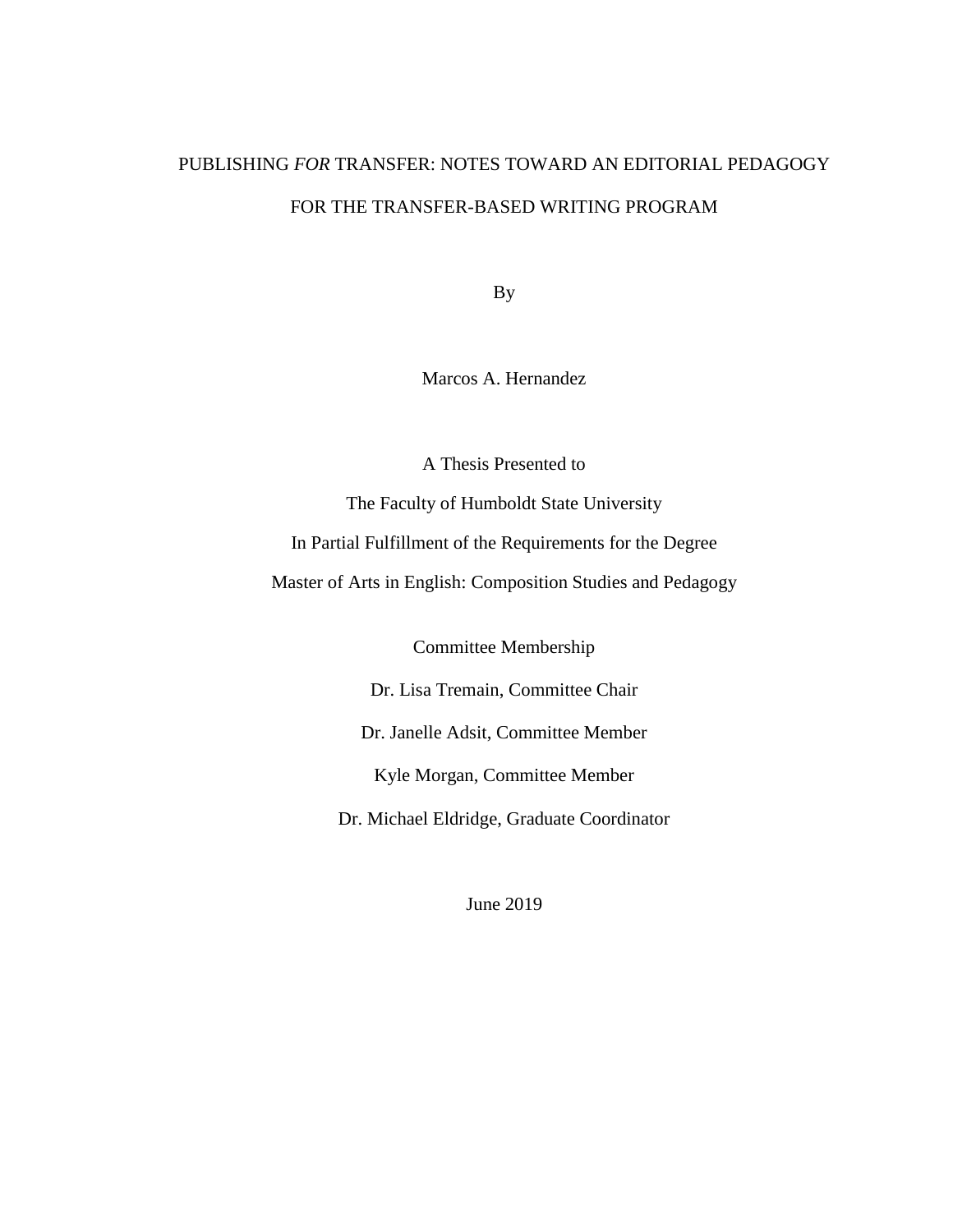### ABSTRACT

### <span id="page-1-0"></span>PUBLISHING *FOR* TRANSFER: NOTES TOWARD AN EDITORIAL PEDAGOGY FOR THE TRANSFER-BASED WRITING PROGRAM

#### Marcos Hernandez

Scholarly journals dedicated to publishing first-year writing have cropped up at a number of four-year universities in the U.S. over the last two decades. Invariably established and run by the university's writing program, these highly localized journals are meant to showcase the exemplary research and writing that students are doing in their introductory writing courses. Yet, while these publishing projects are nobly undertaken *for* students, the publications themselves are seldom edited *by* students. Here arises a golden opportunity for the transfer-based writing program to promote transfer of knowledge and practice in writing beyond the FYC course. This project argues that placing the responsibility for the publication of a print-based journal of first-year writing in the hands of undergraduate writers can provide them with unique moments for writing transfer as well as opportunities to develop further transferable writing knowledge based on key concepts and practices in writing studies. Bringing together theories of writing transfer in first-year composition, reflection and metacognition, and publishing as pedagogy, as well as conclusions based on an ethnographic study I conducted, this project offers notes toward an editorial pedagogy for a FYW journal that emphasizes lifelong *reflection for metacognitive awareness* as a key practice for writing success across social, academic, and professional contexts.

ii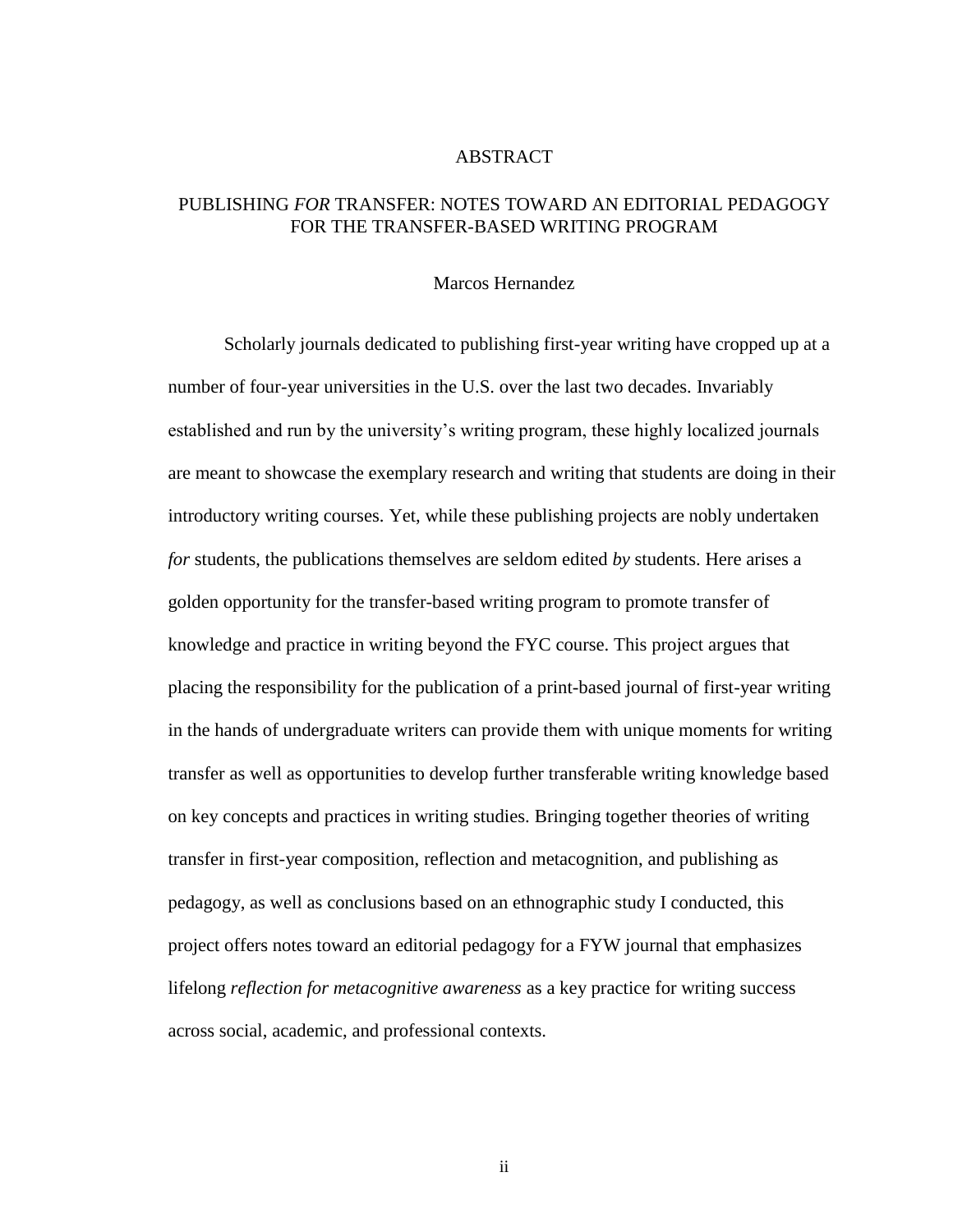### ACKNOWLEDGEMENTS

<span id="page-2-0"></span>I would like to thank the following people for their immeasurable love and support throughout the process of bringing this project into being:

To Lisa Tremain, Janelle Adsit, and Kyle Morgan, for their encouragement, mentorship, and expertise. To Lisa, for inspiring my passion for writing studies and for seeing the value of my scholarly work even when I had a hard time seeing it myself. To Janelle, for encouraging my interest in publishing and for always making me feel like what I had to say was vital and important. And to Kyle, for providing me with invaluable learning experiences in publishing and for always having an open table full of snacks.

To Michael Eldridge and Mary Ann Creadon, for seeing potential in me and encouraging me to pursue graduate studies in English.

To Jessica Citti, for allowing me to grow at the Writing Studio and for taking time out of her busy schedule to work with me on this project.

To my family for their love and support. To my mom, for early on instilling in me a love of reading and writing, and for always being willing to be my first reader and editor. To my dad, for consistently reminding me how proud he is of me. And to my brother, Joaquin, for our Reddit meme/GIF exchange and weekly game nights, which offered me brief moments of respite during this particularly stressful time in my life.

To my girlfriend, Melina, for her unyielding faith in me. She believed in me even when I had a hard time believing in myself. Her love and encouragement over the years have motivated me to a better person, a better scholar, and one day, a better teacher.

To all the friends I have made along the way. You all made grad school a wonderful experience.

And, finally, to Paul, for the jams and late-night Civ games.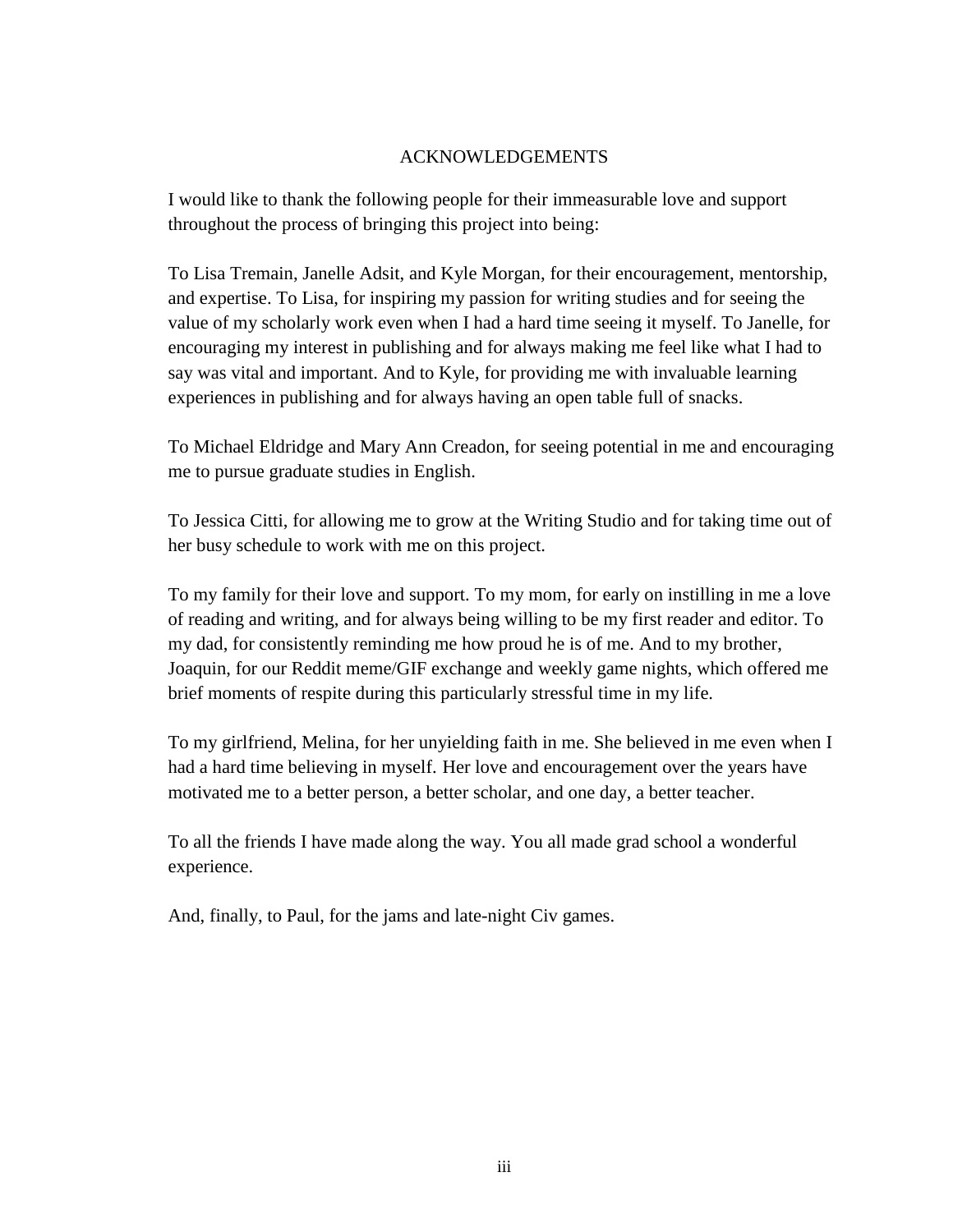# TABLE OF CONTENTS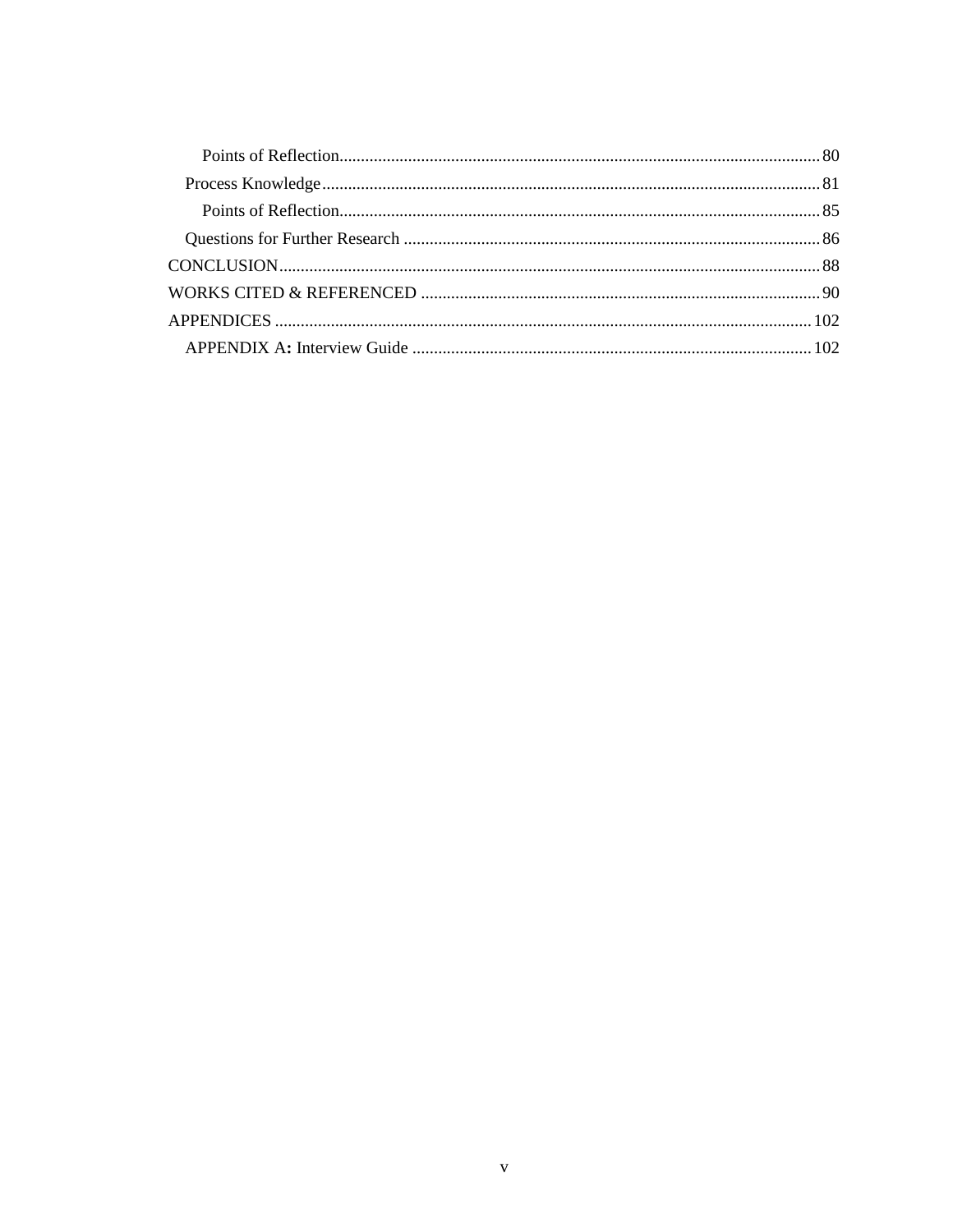## LIST OF FIGURES

<span id="page-5-0"></span>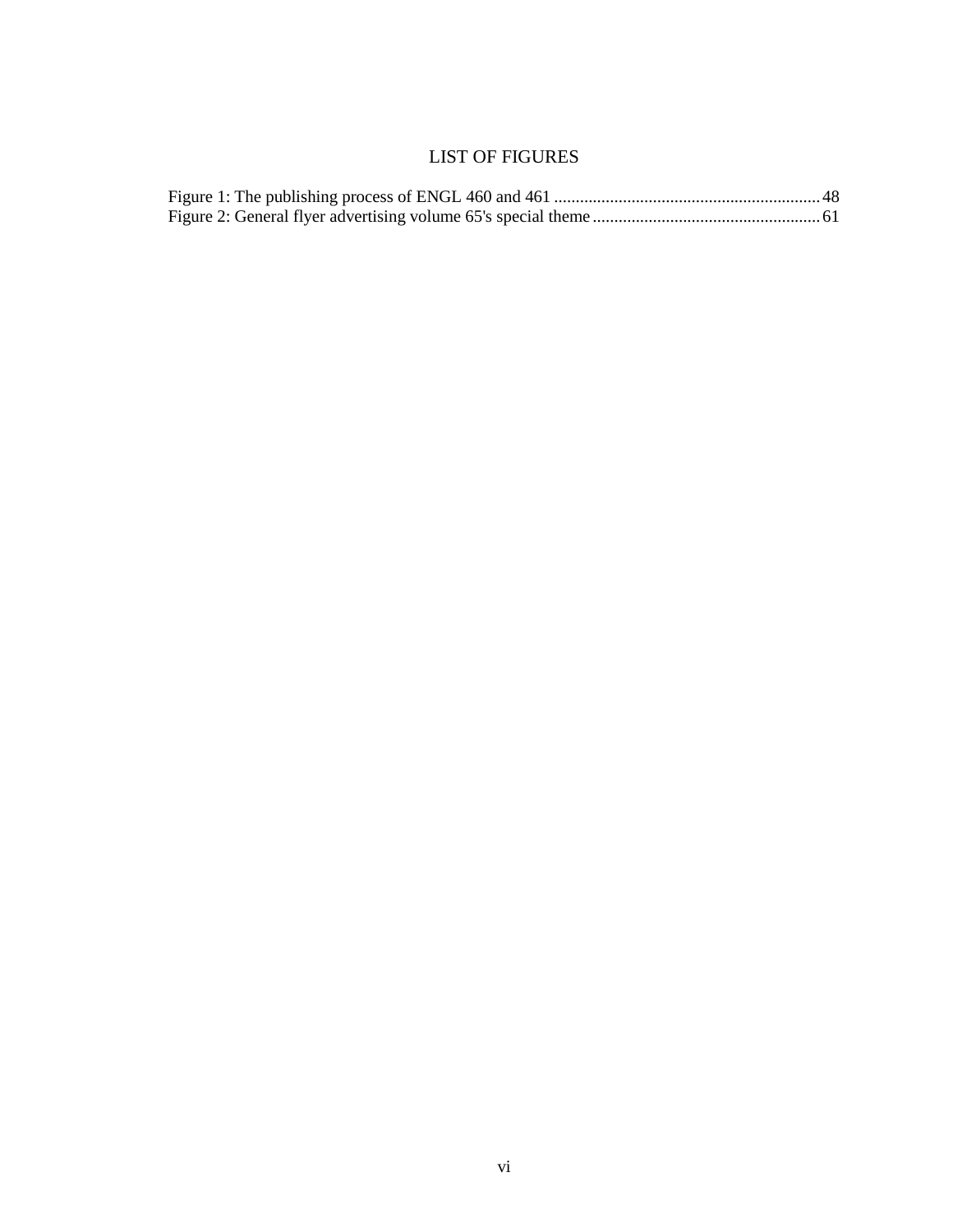## LIST OF APPENDICES

<span id="page-6-0"></span>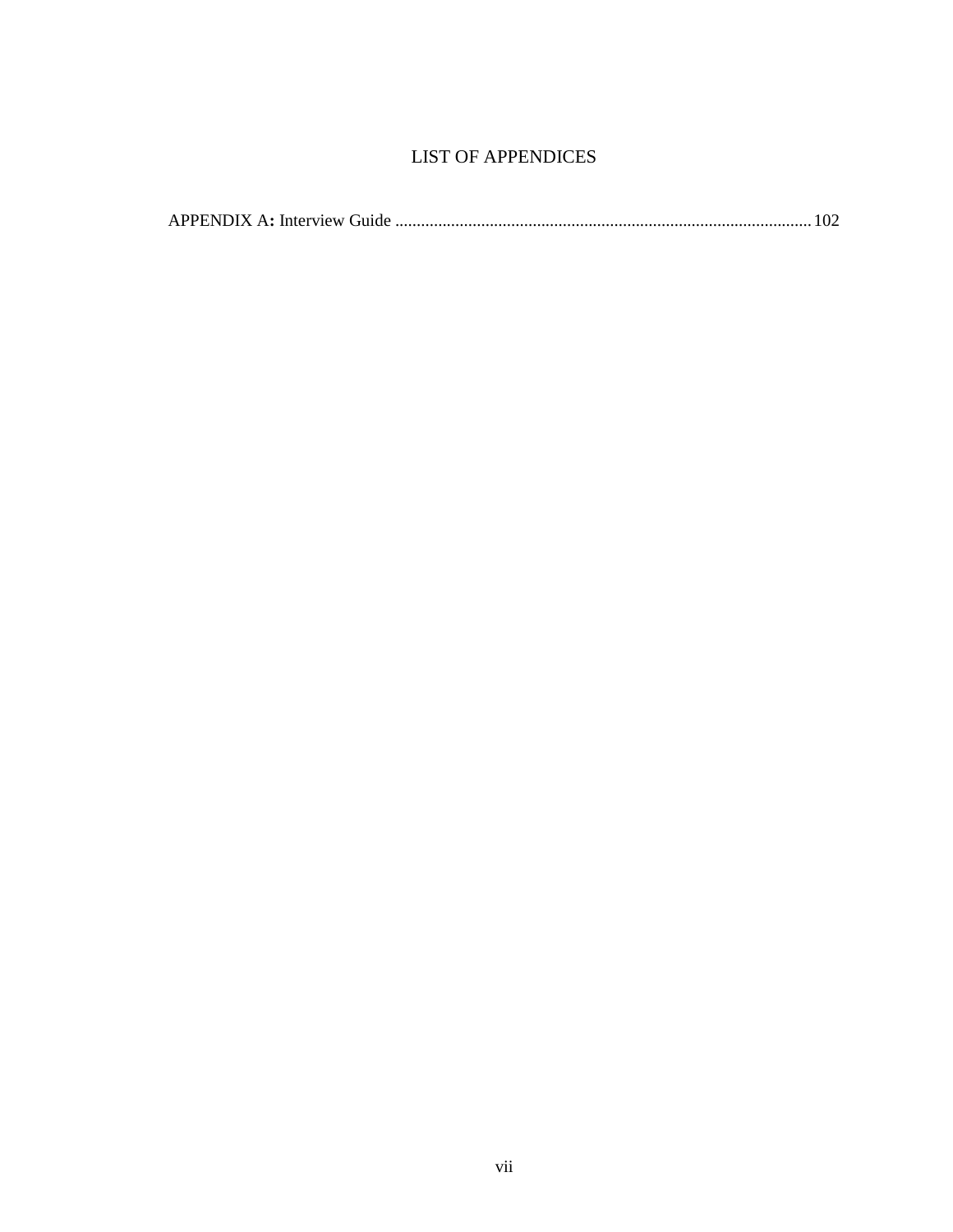#### INTRODUCTION

<span id="page-7-0"></span>*The problem is that the writing process we teach treats publication as an afterthought, and that our publishing process—where it exists—is often controlled entirely by teachers.* McDonnell and Jefferson

"Product as Process: Teaching Publication to Students" (2010, 108)

*Education can achieve abundant transfer if it is designed to do so.*

Perkins and Salomon

"Teaching for Transfer" (1992, 10)

Scholarly journals dedicated to publishing first-year writing (FYW) have cropped up at a number of four-year universities in the U.S. over the last two decades. Invariably established and run by the university's writing program, these highly localized journals are meant to showcase the exemplary research and writing that students are doing in their introductory writing courses. Notable examples of currently active FYW publications include Montana State University's *[Young Scholars in Writing: Undergraduate Research](https://arc.lib.montana.edu/ojs/index.php/Young-Scholars-In-Writing/index)  [in Writing and Rhetoric](https://arc.lib.montana.edu/ojs/index.php/Young-Scholars-In-Writing/index)* (est. 2003)*,* the University of Central Florida's *[Stylus: A Journal](https://writingandrhetoric.cah.ucf.edu/stylus/)  [of First Year Writing](https://writingandrhetoric.cah.ucf.edu/stylus/)* (est. 2010), and more recently Bowling Green State University's *[WRIT: GSW Journal of First Year Writing](https://www.bgsu.edu/arts-and-sciences/english/writing/news-and-events/writ.html)* (est. 2017).

What has given rise to these journals? One compelling argument sees this trend as an attempt by WPAs, programs, and writing faculty to address the problem of how we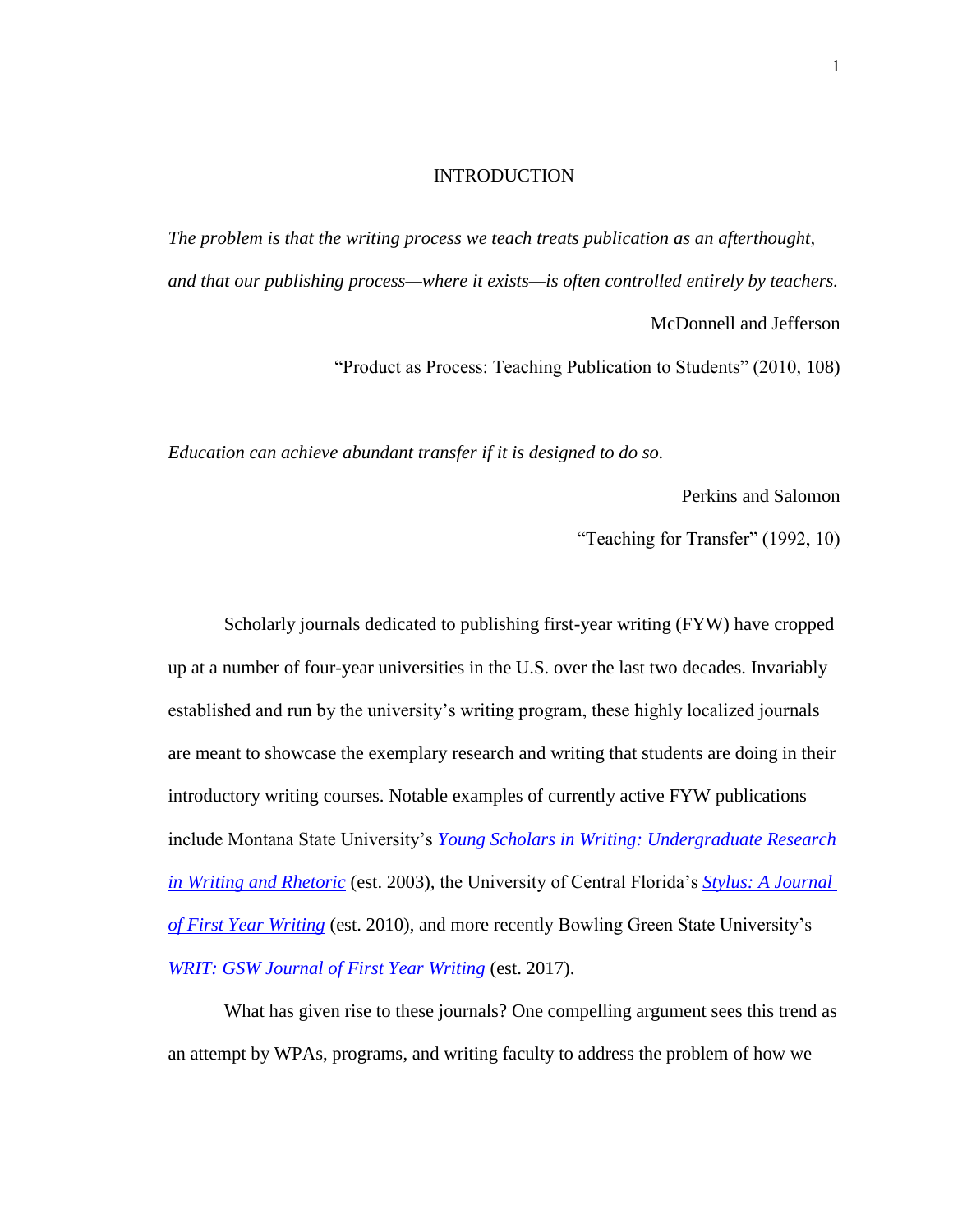value (or de-value) student writing in first-year composition (FYC). Horner (2010) describes this problem as a "tradition of complaint" in writing studies regarding "the putative lack of value to the work student writing can accomplish qua 'student writing' with an extremely limited range of circulation" (9). Following Miller's (1991) critique of the historically "intransitive" nature of undergraduate writing, scholars in this tradition of complaint have underscored the low status that is generally afforded student texts in the university and beyond. From this perspective, the rise of FYW publications represents a well-intentioned effort to address the problem of value by opening formal venues for student writing to "go public," that is, to have first-year texts circulate beyond the FYC course to reach wider audiences, including prospective students, future FYC students, friends, parents, teachers, other institutional stakeholders, and the wider community. The rise of FYW journals can thus be seen as part of a larger effort to re-value the writers and texts of the first-year composition course.

Yet, while these projects are nobly undertaken *for* students, the publications themselves are seldom edited *by* students. In many cases, writing program faculty manage the publication process by which the vision for the publication is collaboratively negotiated and student submissions are subsequently solicited, assessed, co-revised, published, and marketed. In many cases, the journal represents an instructor or program director's passion project, and faculty take on the responsibility of editing the journal as part of their service to the department. As McDonnell and Jefferson (2010) see it, this arrangement does little to disrupt the teacher-student dynamic that FYC journals were meant to address, writing that "[w]hile it's difficult to interrupt the student-teacher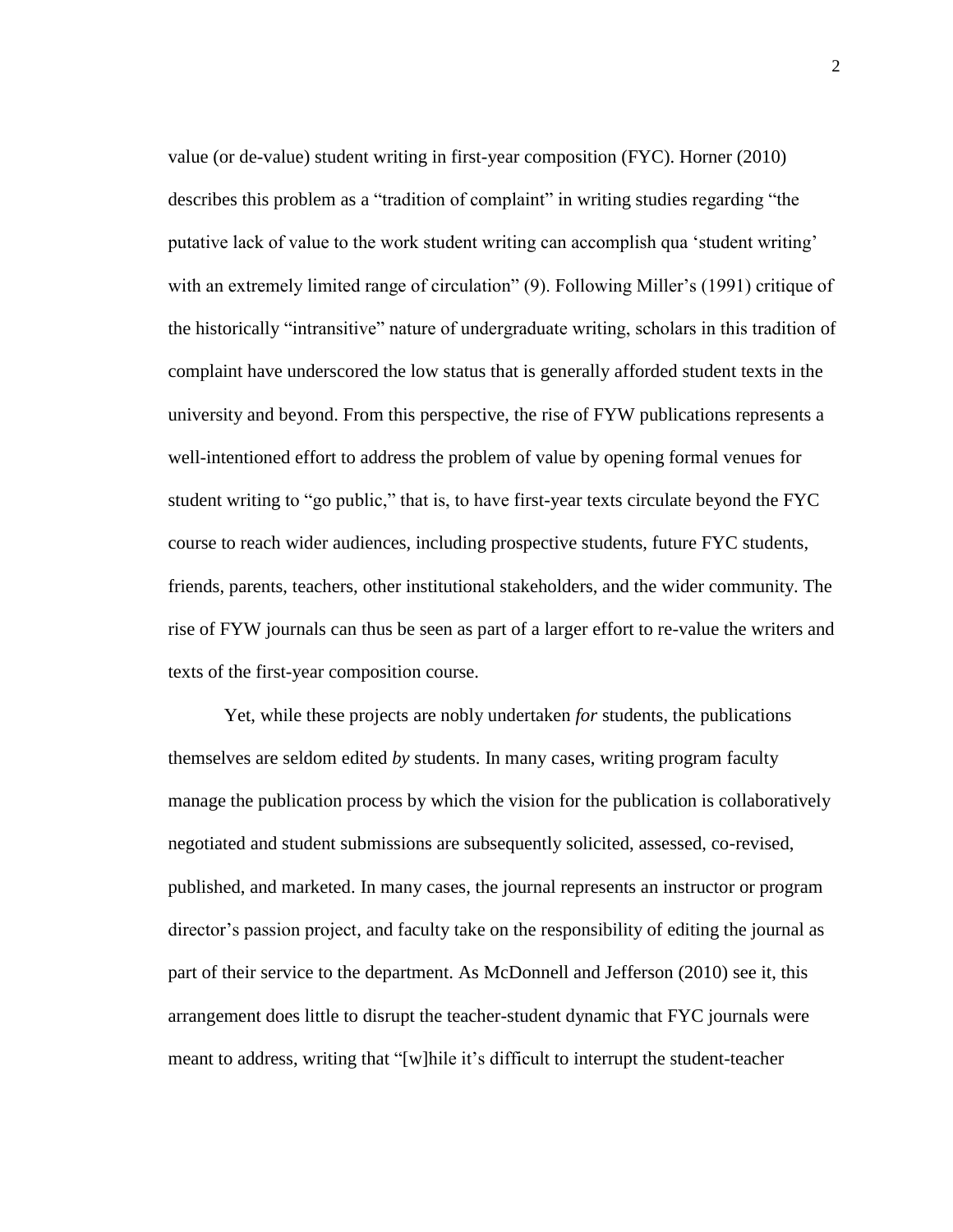relationship, in which students write for their teacher, this structure doesn't even try" (108-9). Non-student-edited journals also represent for writing programs a missed opportunity to capitalize on the potential pedagogical value of the editorial process. I would add that this missed opportunity is magnified when viewed through the lens of theories of writing transfer in FYC, an educational perspective whose proponents have consistently sought to provide students with the ideal conditions and contexts for successful writing transfer<sup>1</sup> beyond the FYC course and to study students engaged in such moments (Wardle 2007; Yancey et al, 2014; Beaufort 2007, 2016).

This Master's Project begins with the presupposition that engaging undergraduate students in the editorial process of a print-based journal of FYW can provide them with unique moments for writing transfer as well as opportunities to develop further transferable writing knowledge based on key concepts and practices in writing studies. Responding to McDonnell and Jefferson's (2010) call for more student-run editorial courses while also extending their work to more explicitly align with current theories of writing transfer in FYC, my project offers notes toward a future editorial pedagogy that is designed to both provide students with moments for writing transfer as well as opportunities to further develop transferable writing knowledge informed by theories of discourse community, literacy, rhetoric, genre, and process. These notes will propose a

l

<sup>&</sup>lt;sup>1</sup> As Moore (2017) explains, "successful writing transfer requires transforming or repurposing prior knowledge (even if only slightly) for a new context to adequately meet the expectations of new audiences and fulfill new purposes for writing" (4).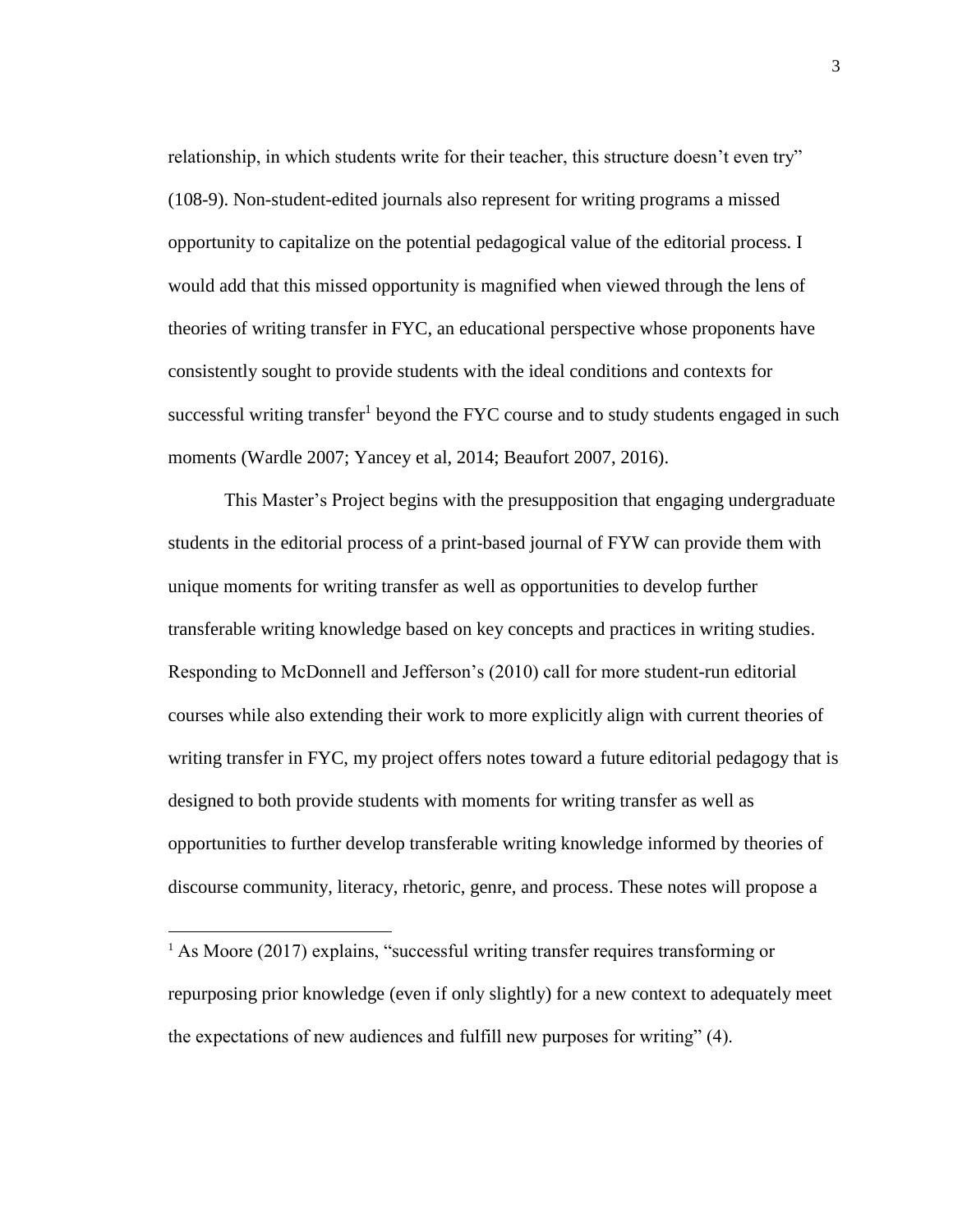reflective framework for an editorial pedagogy that emphasizes lifelong *reflection for metacognitive awareness* as a key practice for writing success across academic, professional, and social contexts. I maintain that such a reflective editorial pedagogy can help serve the overarching goal of a transfer-based first-year composition program: students' transfer of writing knowledge beyond the first-year composition course.

Since David Smit pointed out the lack of systematic research about writing transfer from the FYC course in *The End of Composition Studies* (2004), writing studies researchers have started to pay increased attention to the factors inhibiting transfer from FYC and have subsequently identified several conditions that could help to promote writing transfer beyond it (Wardle 2007; Nelms and Dively 2007; Frazier 2010; Driscoll 2011). For example, in a longitudinal study she conducted to investigate the problem of transfer beyond FYC, Wardle (2007) concluded that one of the main factors inhibiting transfer in later courses is the lack of continued support for transfer in other contexts of writing. She found that "[w]hile students [...] claimed they learned valuable lessons in FYC, they did not generally feel the lessons and behaviors of FYC were needed in other courses during the first year" (82). Many students expressed the feeling that they could usually get by in their other classes without using knowledge gained from FYC. Yet, more interestingly, they also "indicated they *could* and *did* generalize from their FYC experiences *if required to do so by the expectation of the teacher and the engaging and difficult nature of the next writing assignment*" (my emphasis, 82). In other words, students *can* and *will* transfer knowledge and practice in writing if they are explicitly guided to do so by their teachers in other classes and if the writing assignments in those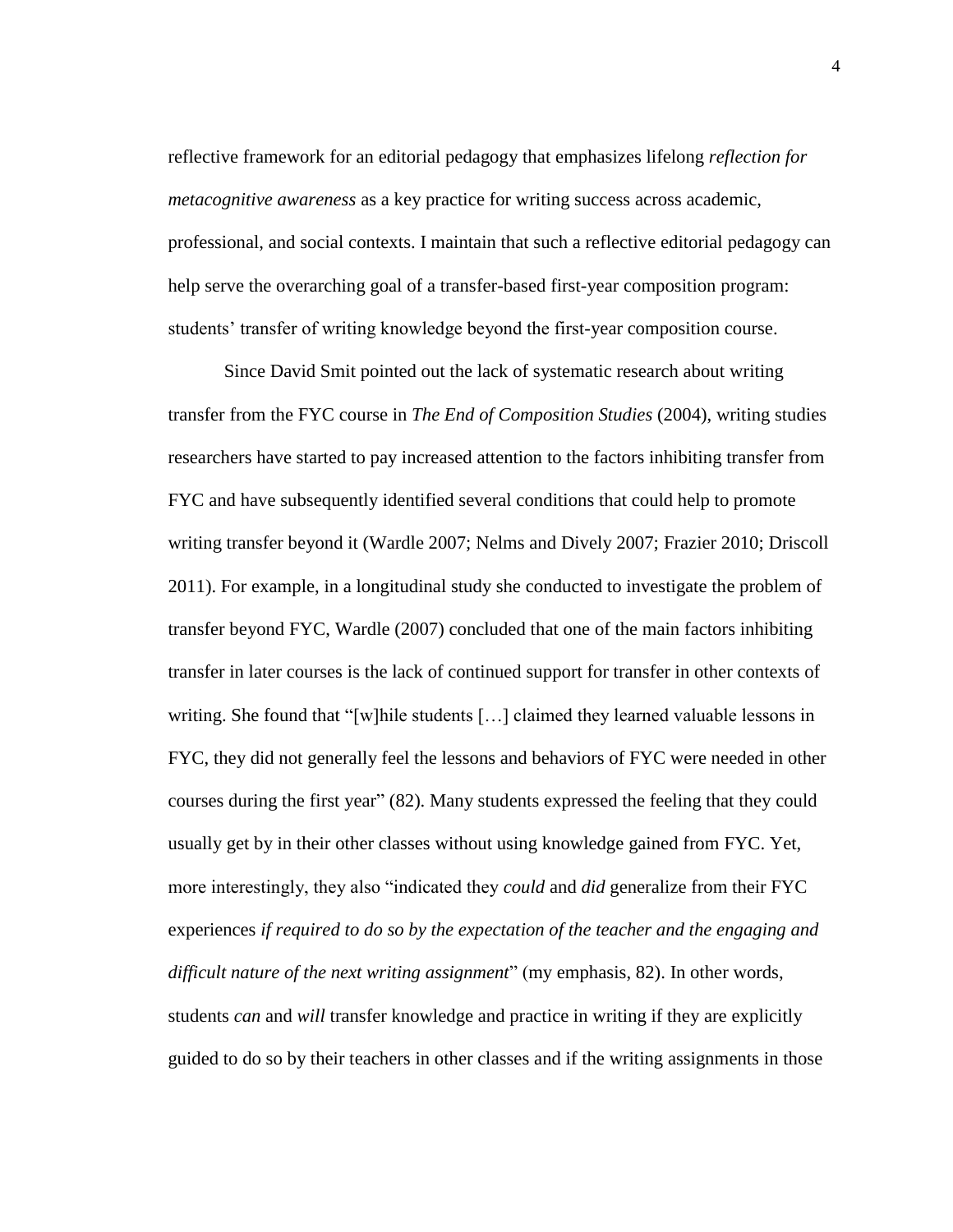classes are both engaging and challenging (in a word: *motivating*). Thus, Wardle concludes that "the burden for encouraging generalization seems to rest on assignments given beyond FYC" (82). The problem is that students rarely get this kind of additional support for writing transfer beyond the first-year writing course. This points to the need for increased collaborations between writing programs and other stakeholders to develop contexts where students are given opportunities to put the knowledges they have gained in FYC into practice. Wardle puts it rather grimly: "Unless we continue to expand WAC and WID programs and discuss writing and writing assignments across disciplinary boundaries, our work in FYC is likely to have very little practical impact on our students beyond the first year" (82).

I agree with Wardle that greater collaboration is needed between writing programs and other stakeholders across the university if there is to be any hope for students' transfer of knowledge and practice in writing beyond FYC. However, I also believe that some of this work can be done *within* the writing program context. For example, while an editorial course of the kind I hope to one day see designed and implemented would be nestled within the university writing program, such a course, I argue, would promote writing transfer from FYC to other contexts. As a publishing apprenticeship course connected to, yet distinct from, the first-year composition course, a print-based editorial course for an FYW journal *expressly designed* to support writing transfer can provide students with opportunities to generalize and apply knowledge *from* FYC in a context *beyond* FYC.

This argument raises the issue of placement. When I started this research, I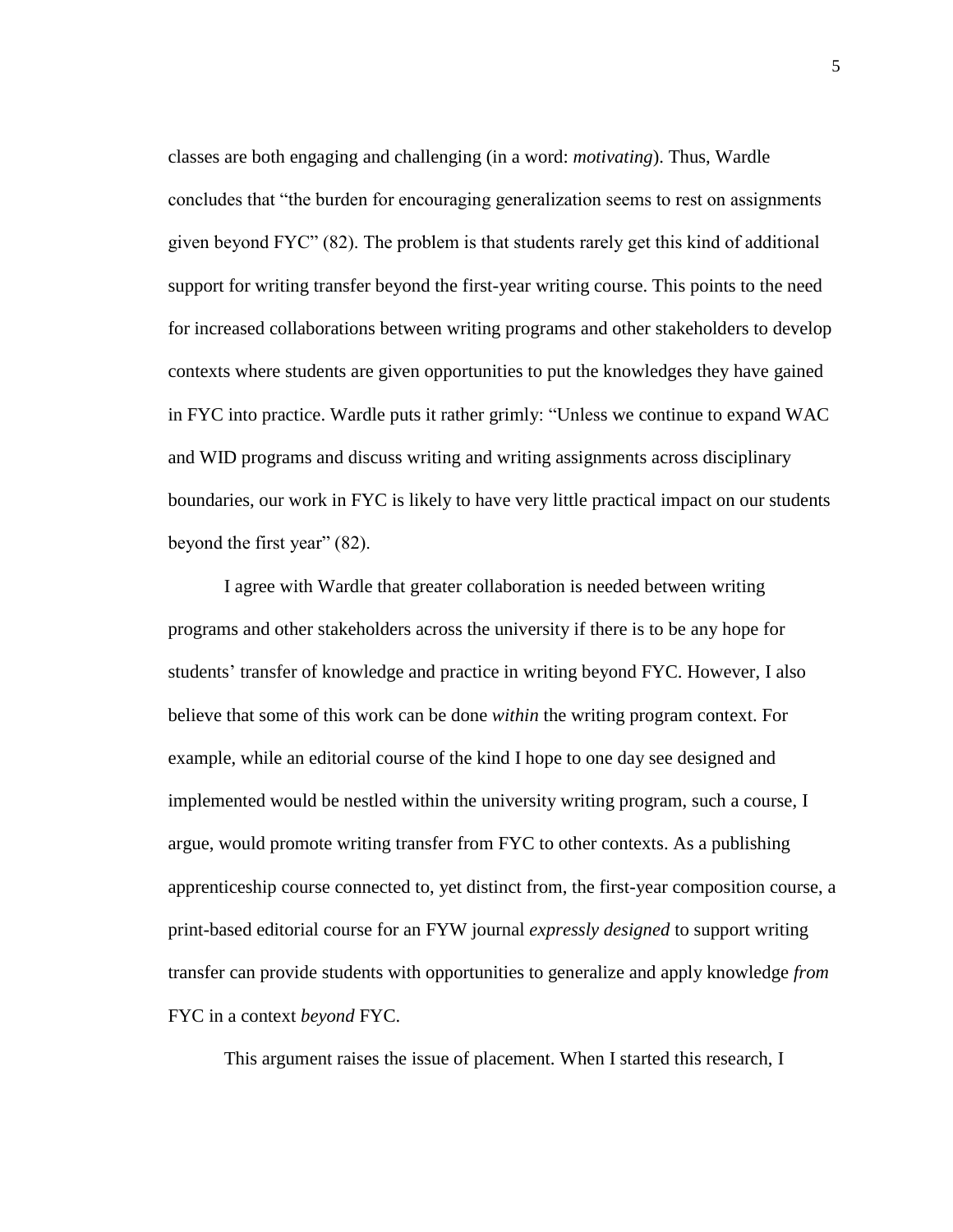entertained several possibilities for where an editorial pedagogy might fit in a university writing program. Could it work as a special topics FYC course? How about an elective course for graduate students in English Studies? Eventually, I arrived at the position that an *advanced composition course in scholarly editing* available to undergraduate writers who have recently passed the transfer-based first-year writing course would be ideal context to foster the conditions for (future) writing transfer. I came to this position for several reasons. The first has to do with the problem Wardle identified in the study described above. Students may not be getting the support they need to continue developing as informed writers after FYC, and a companion editorial course connected to FYC could provide one context where that additional support is provided. Such a course could serve as a "bridge" between FYC and future disciplinary and professional contexts. Second, a number of writing studies researchers have stressed the importance for firstyear students to adopt the rhetorical stance of novice-ship in the first-year (Sommers and Saltz 2004; Yancey, Robertson, and Taczak 2014; Robertson and Taczak 2017). Students making the high-school to college transition often bring with them various kinds of prior knowledge about and dispositions toward writing to the FYC course which may be at odds with the writing program's outcomes and the types of writing they will be doing in college. For this reason, Sommer and Saltz explain, "freshman need to see themselves as novices in a world that demands 'something more and deeper' from their writing than high school" (12). In other words, they need to spend the first-year getting grounded in theories and practices of writing studies before moving on to future writing contexts, such as the advanced composition course in scholarly editing this project envisions. And,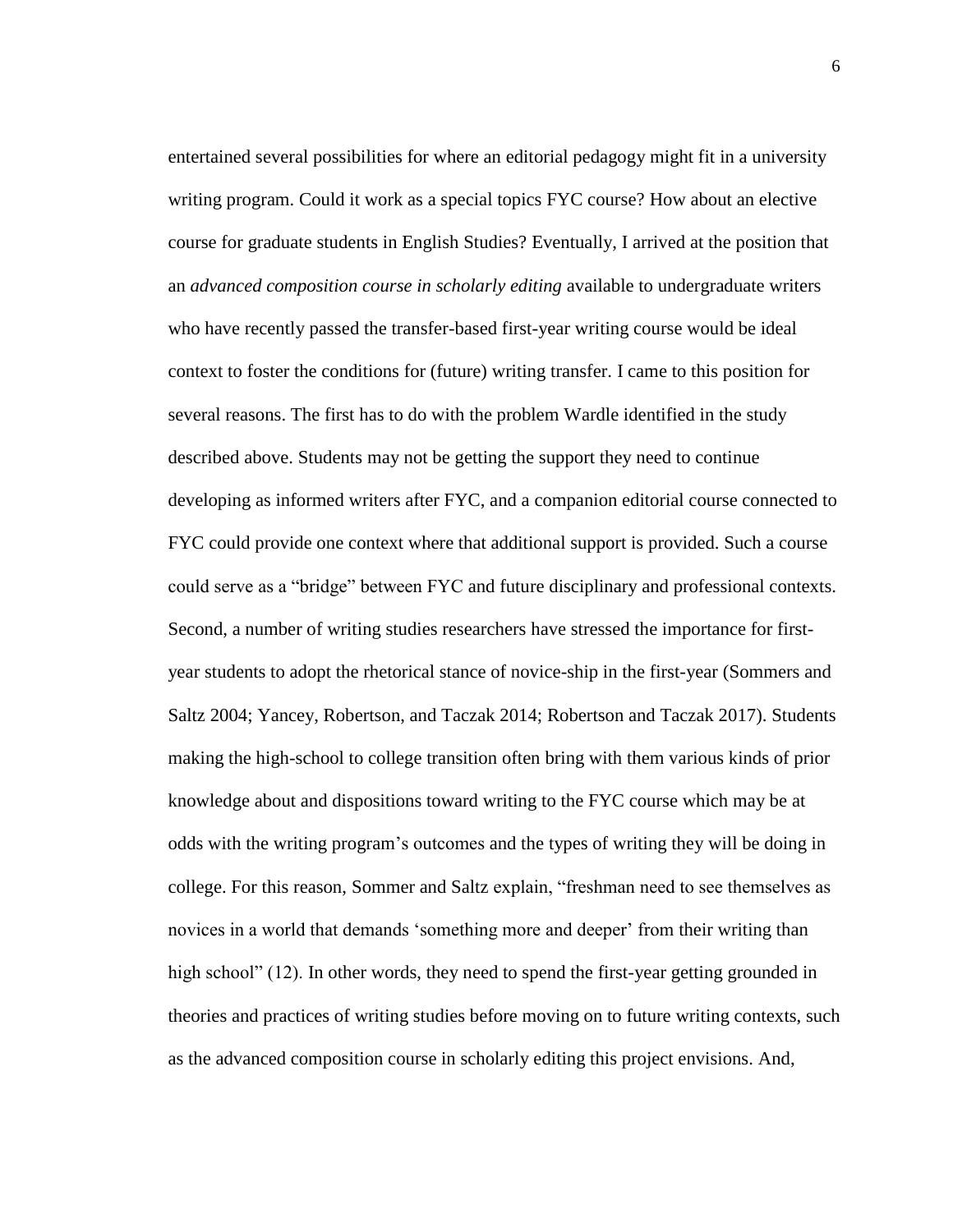finally, I think that the collaborations between instructors, developing editors, and developing authors that would take place throughout the process of creating a FYW journal would foster a reciprocal relationship that would encourage undergraduate students to continue thinking about the content of writing studies beyond the FYC course.

Based on my overall aim to offer notes toward an editorial pedagogy grounded in a reflective framework, I devised two questions to guide my research study. They are as follows:

- 1. How can an undergraduate editorial pedagogy potentially support students' transfer of knowledge and practice in writing?
- 2. What role can *reflection* play in an editorial pedagogy designed for transfer of knowledge and practice in writing?

I set out to answer these research questions in a number of ways. I reviewed the scholarship on both theories of writing transfer in FYC and publishing as pedagogy. I also conducted an original ethnographic study of a literary editing course offered at my institution in order to learn more about how university student-led publishing works in a local context. With the knowledge and data gained from these two undertakings, I worked to compile notes for a future editorial pedagogy for the transfer-based writing program. This yet-to-be-designed editorial pedagogy promotes conceptually-driven reflection as a lifelong writerly practice, which, in turn, promotes writing transfer beyond the first-year writing course.

In the chapters that follow, I do the following: First, I review the literature relevant to my research aims; second, I provide a description of the methodology I used to conduct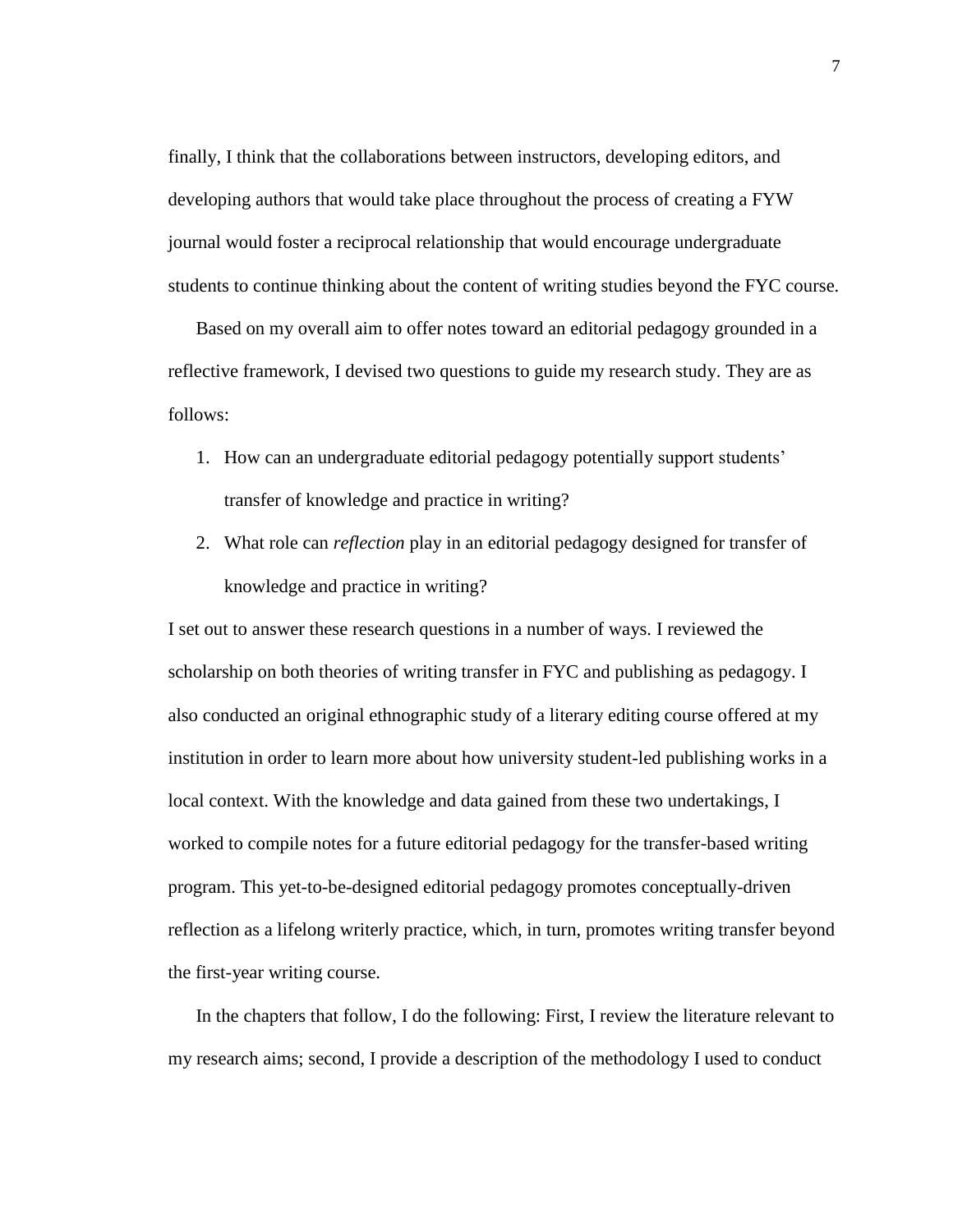additional original research for the project; third, I present my results in the form of an ethnographic narrative; fourth, I analyze and discuss my results in terms of the goals of the transfer-based writing program and offer questions for further research; and, finally, I end with some concluding thoughts on the promise and need for an reflective editorial pedagogy designed for transfer of learning.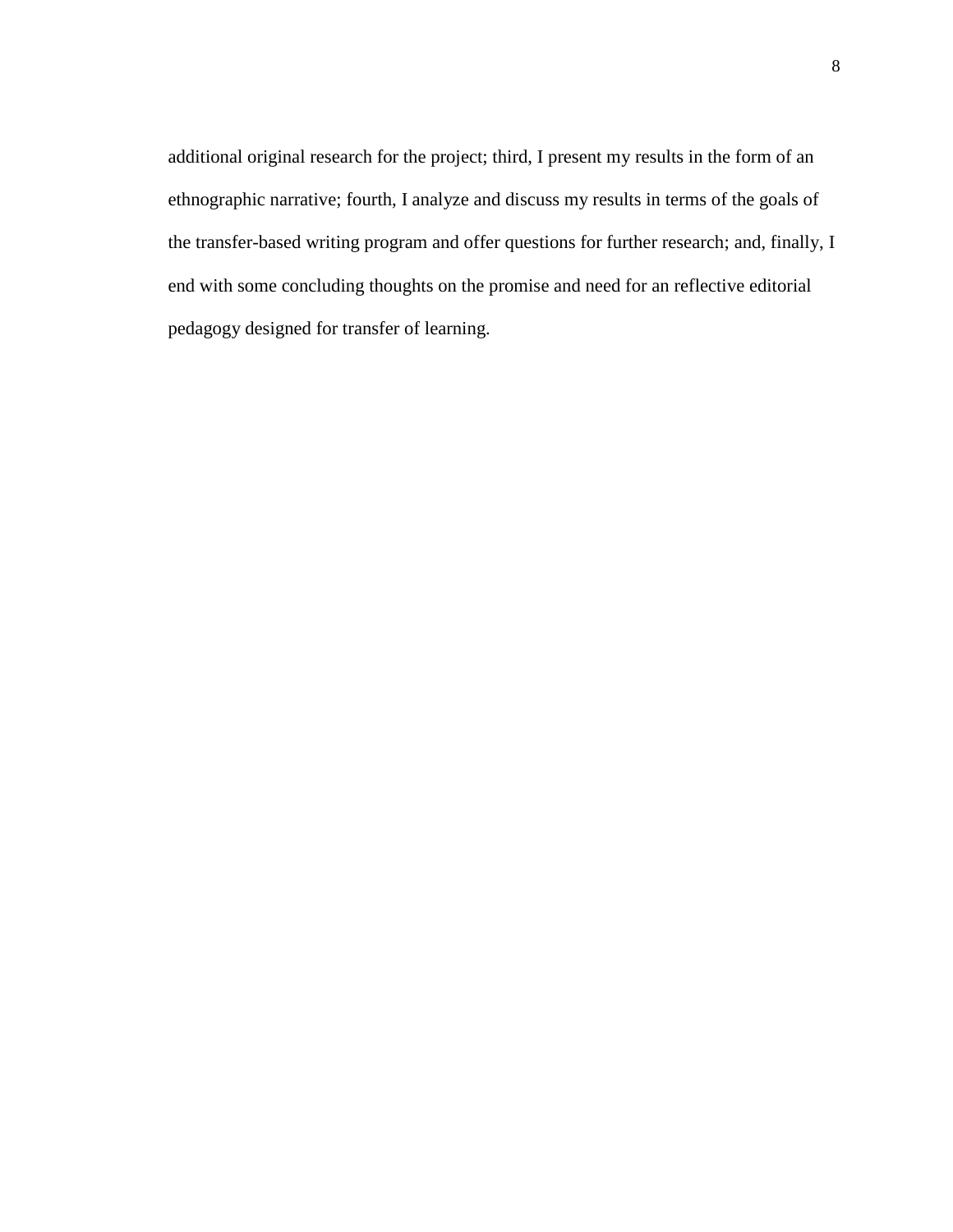### LITERATURE REVIEW

<span id="page-15-0"></span>The project draws from two sources of scholarship, namely "theories of writing transfer in first-year composition" and "publishing as pedagogy." In this section, I review the literature relevant to my project from these two scholarly conversations. First, I review selected texts from writing studies to develop a working definition of transfer for the project and to identify several related concepts and theories that will inform the notes I offer in subsequent chapters. Specifically, I review current transfer scholarship on theories of *reflection* and *metacognition* to arrive at a model of teaching for transfer that is grounded in a reflective framework. I also review Anne Beaufort's model of writing expertise to consider the types of knowledges that I argue should be the focus of transferoriented reflection and metacognition. Then, I review selected literature that explores the advantages, limitations, and possibilities of using publishing as a pedagogical tool. There is a formidable contingent of scholar-practitioners in (digital) writing studies who have taken up publishing as pedagogy, and other fields such as Library and Information Studies have also recognized the value of teaching editing to students. I take up some of this research here.

### Theories of Writing Transfer in First-Year Composition

<span id="page-15-1"></span>Writing transfer theory in first-year composition (FYC) refers to a wide array of writing studies research that is united by a shared interest in responding to what has become known as "the transfer question" as it pertains to the context of FYC. As Yancey, Robertson, and Taczak (2014) frame it, this question "asks how we can support students'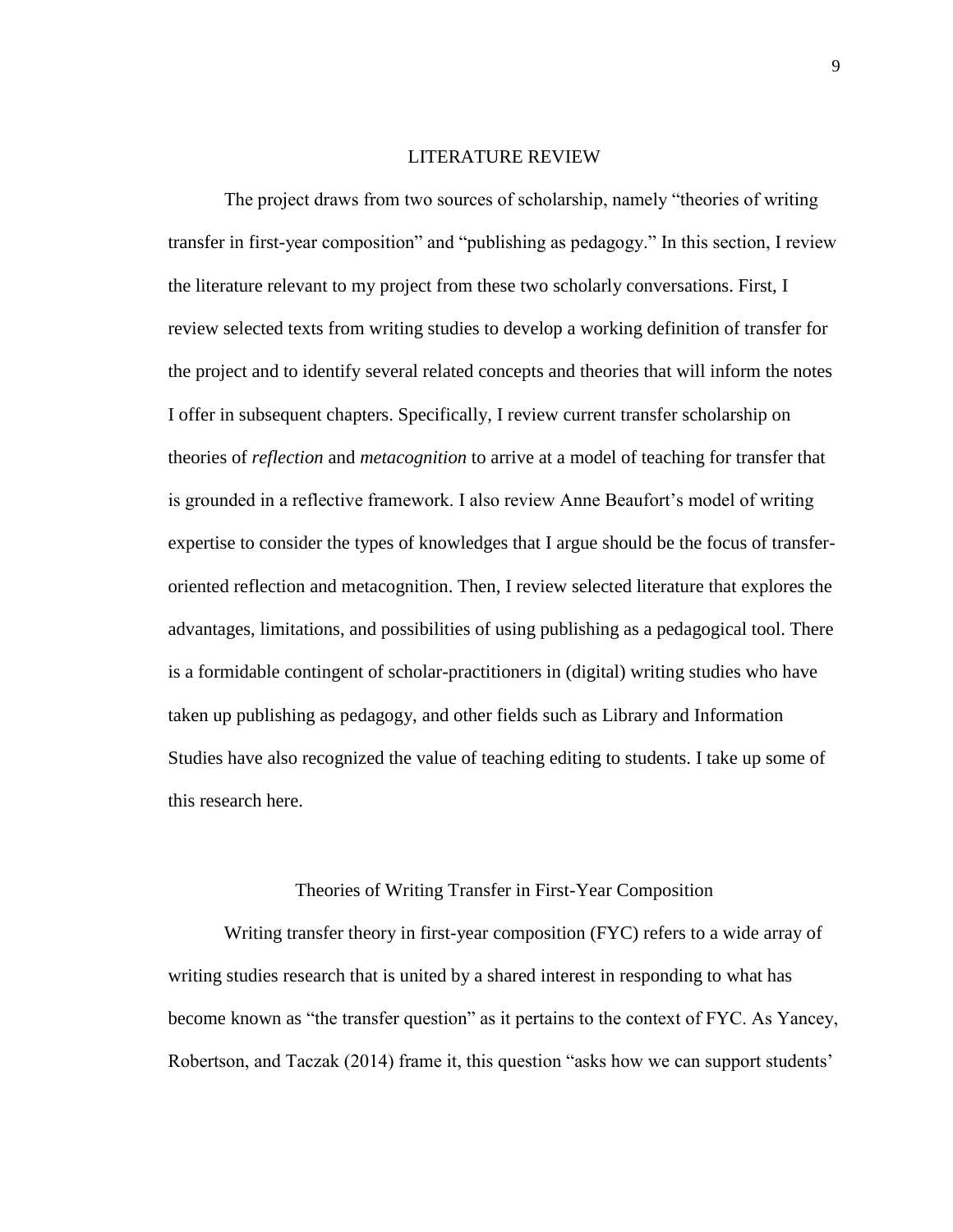transfer of knowledge and practice in writing; that is, how we can help students develop writing knowledge and practices that they can draw upon, use, and repurpose for new writing tasks in new settings" (2). Put simply, how can writing programs and practitioners promote students' positive transfer of learning from the first-year composition course to future writing contexts?

This question has proved challenging for a number of reasons. One difficulty lay in how to adequately conceptualize transfer. Part of the problem of definition is the term "transfer" itself, which, at the denotative level, seems to suggest the mechanical "carrying over" of a skill from one situation to another, what Wardle (2012) refers to as the "carry and unload" conception of transfer. Moreover, scholars in cognitive and educational psychology as well as writing studies have long wondered whether it is even possible to generalize skills or knowledge from one context for use in another (for psychology, see: Perkins and Salomon 1988; Detterman 1993; for writing studies, see: Russell 1995), though writing studies researchers today generally accept that transfer of knowledge and practice in writing is possible provided the right conditions and contexts (Wardle 2012; Yancey, Robertson, and Taczak 2014). The challenge of transfer research today is further compounded by the fact that, in working out these difficulties regarding questions of definition and possibility, writing studies scholars have responded to the transfer question using a variety of analytical frames, including, for example, genre theory (Reiff and Bawarshi 2011; Rounsaville 2012; Clark and Hernandez 2011), writer dispositions (Driscoll 2011; Driscoll & Wells 2012; Wardle 2012), activity theory and boundarycrossing (McManigell 2017), threshold concepts (Adler-Kassner, Majeweski, and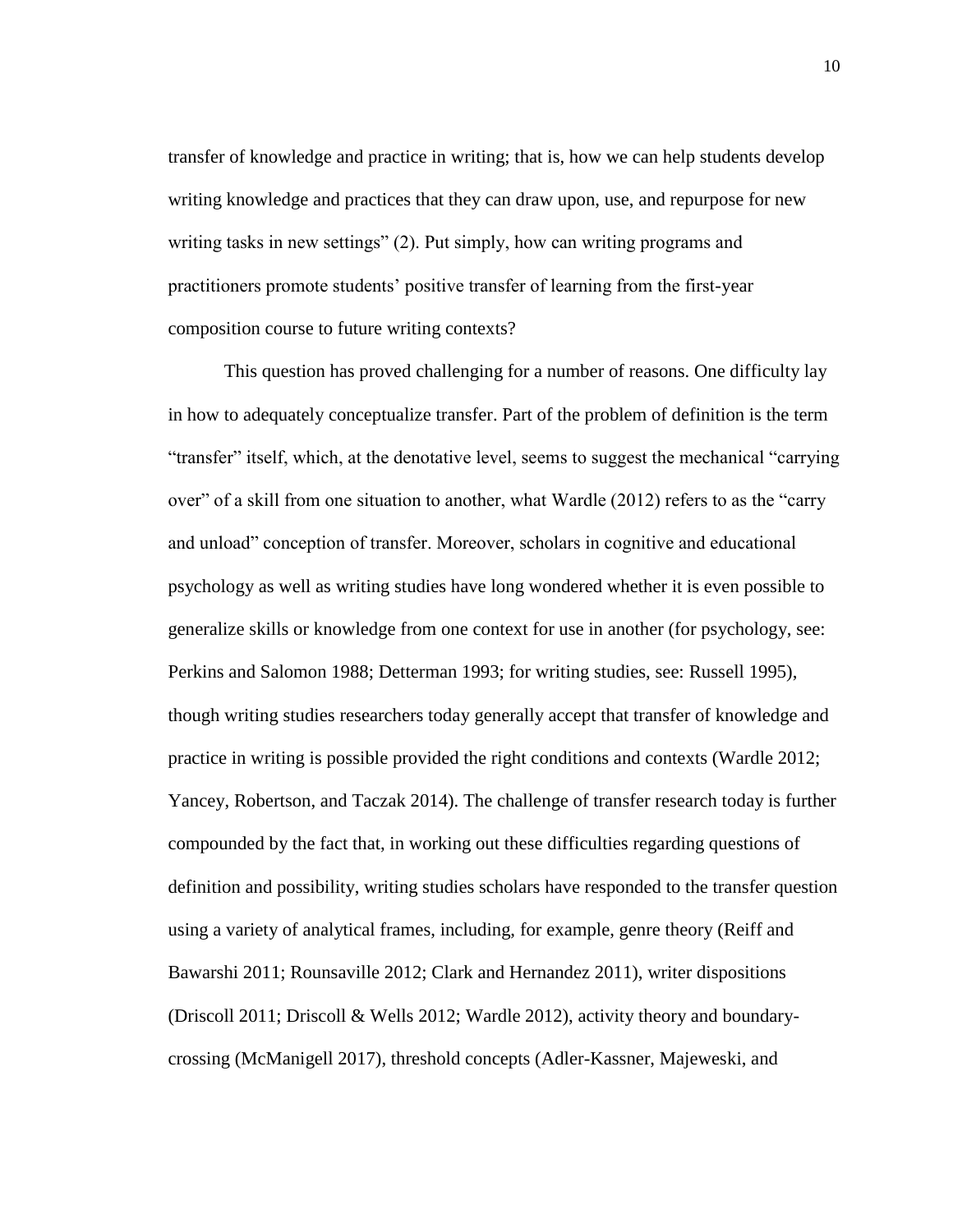Koshnick 2012; Adler-Kassner and Wardle, 2015), and reflection and metacognition (Yancey 1998; Beaufort 2016; Gorelzsky et al. 2017). For these reasons, any research involving theories of writing transfer must clarify how transfer is being defined and what conceptual model is being used to respond to the transfer question (*Elon Statement on Writing Transfer* 2013).

In the simplest terms, transfer refers to the act of using prior knowledge to address a current learning problem. If we follow this basic definition, then writing transfer entails actions involving the use of prior writing knowledge to work out a current writing task. Yet, since transfer's formal inception as an area of study in the early twentieth century, two underlying beliefs about transfer have been the matter of much debate, namely that (1) people can transfer learning from one site to another and that (2) transfer can be taught. Skeptics of transfer have cast doubt on whether skills and knowledge learned in one context can be fixed or generalized enough to be used in other contexts. Those looking at the problem from a "situated cognition" perspective have even questioned whether "general skills" exist in the first place. As Yancey at al. (2014) explain in their brief historical review of transfer scholarship at the start of *Writing Across Contexts*, early studies in cognitive and educational psychology suggested that instances of successful transfer were rare, and, when they did happen, "merely serendipitous" (7). The implication of these studies, Yancey et al. explain, was that transfer was not very teachable. The authors cite Thorndike and Woodworth's (1901) inaugural research as well as more recent studies (Prather 1971; Detterman and Sternberg 1993) as representative of this thinking. However, as the authors point out, these findings were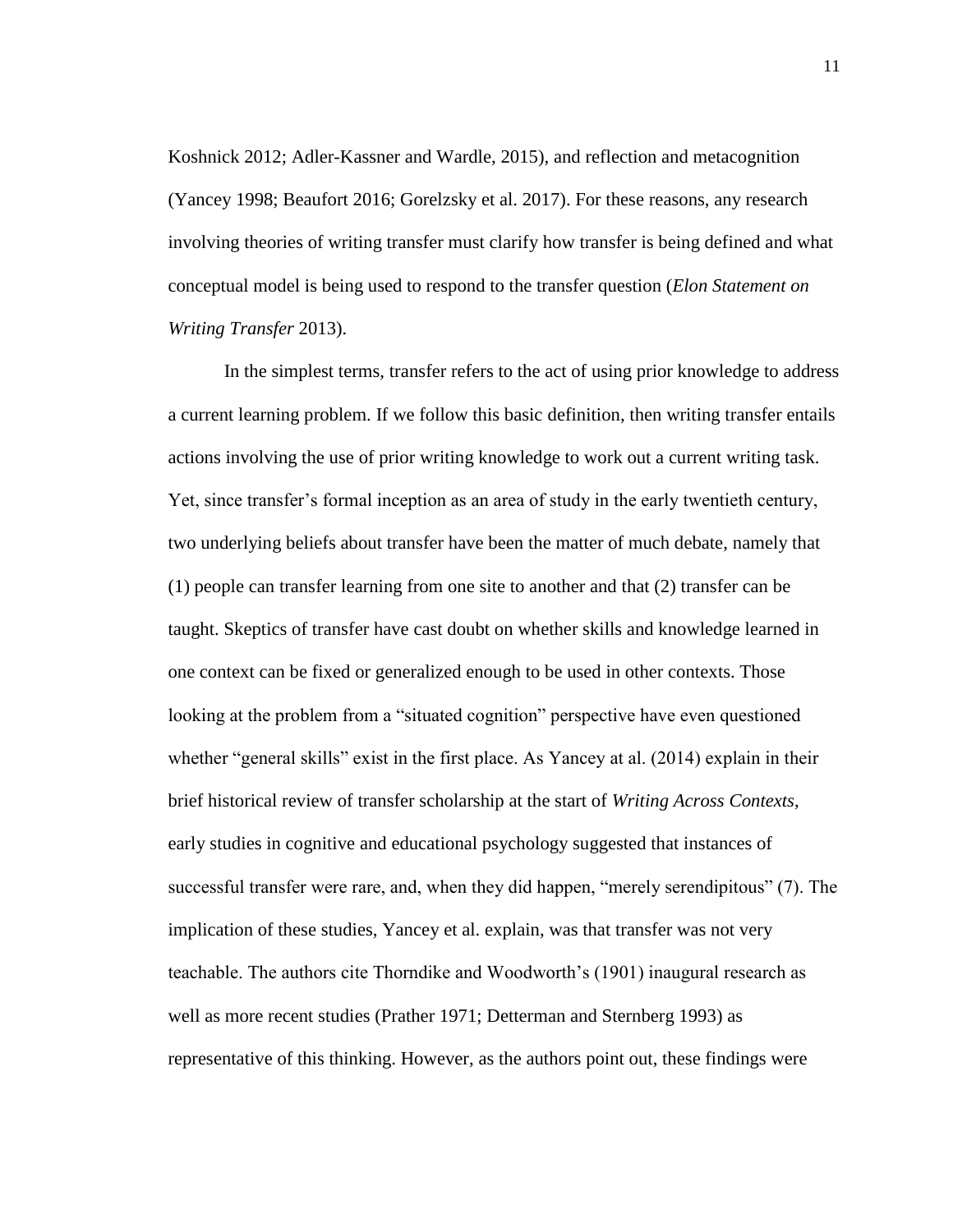largely based on data collected using experimental research designs that tested for evidence of transfer in highly-controlled, laboratory-like environments. By design, these studies did not attempt to replicate the social *contexts* where learning really happens; consequently, the studies were not appropriately suited to identify the *conditions* under which transfer of learning occurs. A conceptual shift in the thinking on transfer came in the late 1980s with the work of David Perkins and Gavriel Salomon, two educational psychologists who set out to understand why students were often unable to transfer the skills and knowledge learned in one context to other situations (Perkins and Salomon 1988). Because writing studies scholarship on the transfer question owes a great deal to Perkins and Salomon's work (as illustrated by the continued use of Perkins and Salomon's ideas and frames of analysis in current research), it is worth briefly reviewing their contributions to our current understanding of the transfer problem.

In a departure from earlier research, Perkins and Salomon offered an alternative approach to the study of transfer that accounted for "the *conditions* and *contexts* under which and where transfer might occur" (Yancey et al. 2014, 7). They urged researchers to move beyond questions of whether transfer happens, writing that "whether transfer occurs is too bald a question. It can, but often does not. One needs to ask under what conditions transfer appears" (6). They also examined the relationship between general and specialized (or "local") knowledge to explore how bound cognitive skills are to context (that is, how context-specific they are) and to determine whether knowledge is too "local" to transfer (Perkins and Salomon 1989). Ultimately, they argued for a more complex understanding of the relationship between general and context-based skills,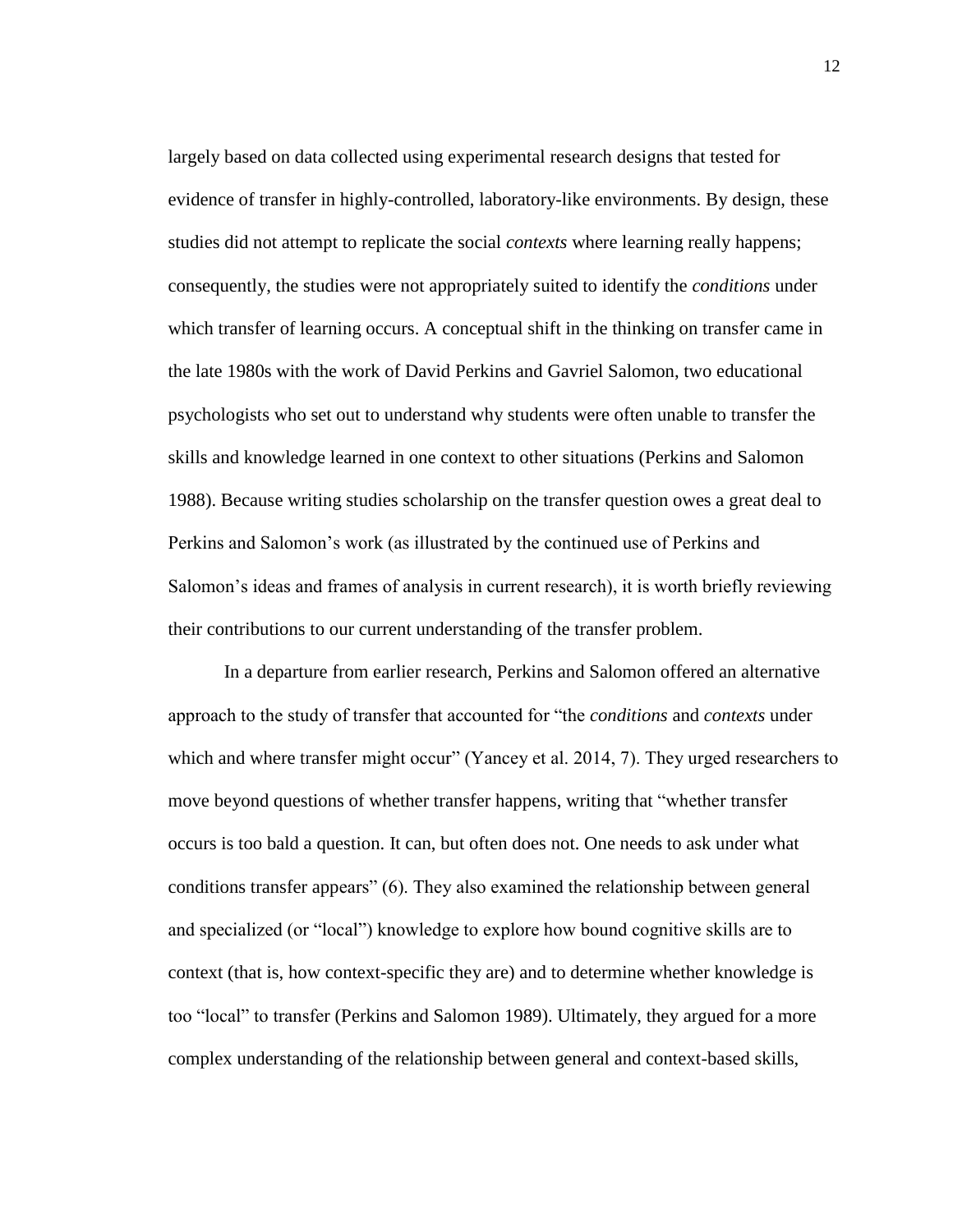concluding that "there *are* general cognitive skills; but they always function in contextualized ways" (author's emphasis 19). In another paper, they speak directly to those in education: "Instead of worrying about which is more important—local knowledge or the more general transferrable aspects of knowledge—we should recognize the synergy of local and more general knowledge" (1988, 31). Since much of transfer theory in education is premised on the idea that people can generalize a skill or knowledge and use this general skill or knowledge to tackle future learning problems, in making the argument that general skills do exist and can, in fact, be developed in social learning settings such as the classroom, Perkins and Salomon had effectively legitimized transfer of learning as a worthy goal of educational practice.

Perkins and Salomon subsequently devised three subsets of types of transfer: near and far; low road and high road; and negative and positive. First, in near transfer, a person carries over a physical skill they learned in one context to a similar context, while in far transfer, a person adapts knowledge from one context and applies it to a context with very little resemblance to the first. Second, in low road transfer, similarities between one's prior knowledge and the current learning problem are strong enough as to trigger "well-developed semi-automatic responses" (Perkins and Salomon 1992, 8) to the problem at hand. This type of transfer is characterized by a degree of reflexivity, automaticity, and routinization. Oppositely, in high road transfer, the learner must deliberately and mindfully abstract a skill or knowledge from one learning site for potential use in another. The authors further distinguish between backward- and forwardreaching high road transfer. In forward-reaching high road transfer, the learner uses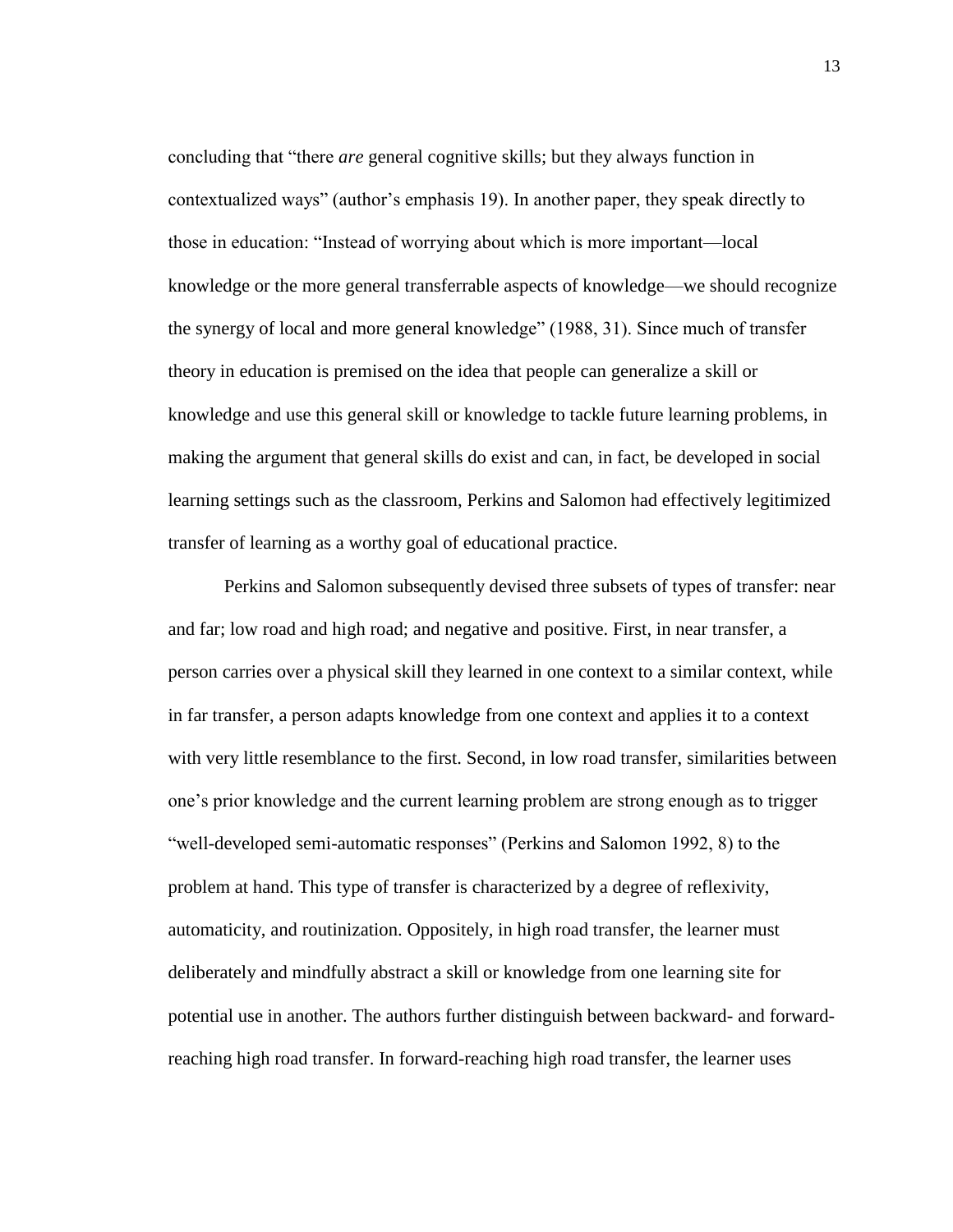reflection to abstract from a current learning problem a skill or knowledge that they think might be useful in the future. In backward-reaching high road transfer, the learner, faced with a new learning problem, reflects back on previous knowledge and calls forth any skills or knowledge that might be useful for responding to the current problem. Perkins and Salomon write that in either case "high road transfer always involves reflective thought in abstracting from one context and seeking connections with others" (Perkins and Salomon 1987, 26). In other words, reflection is a core feature of high road transfer. Lastly, negative transfer refers to an instance in which application of previous knowledge interferes with the demands of the current learning problem. Its antipode, positive transfer, refers to an instance in which previous knowledge is effectively adapted to meet the demands of the new learning problem. Therefore, negative transfer is used to describe an unsuccessful attempt to transfer learning, while positive transfer is used to describe a successful transfer moment.

In addition to providing a theoretical justification for transfer of general skills and knowledge as well as crafting frames of analysis for studying transfer (near/far; high road/low road; negative/positive), Perkins and Salomon also maintained that is was not just possible, but necessary, to teach *for* transfer if there is to be any hope for students' transfer of learning. To this end, they proposed "hugging" and "bridging" as two curricular strategies designed to promote transfer at the low road and high road level of transfer, respectively. In hugging activities, students are engaged in close approximations of the desired transfer performance. For example, an instructor might have students participate in mock interviews in preparation for future employment or internship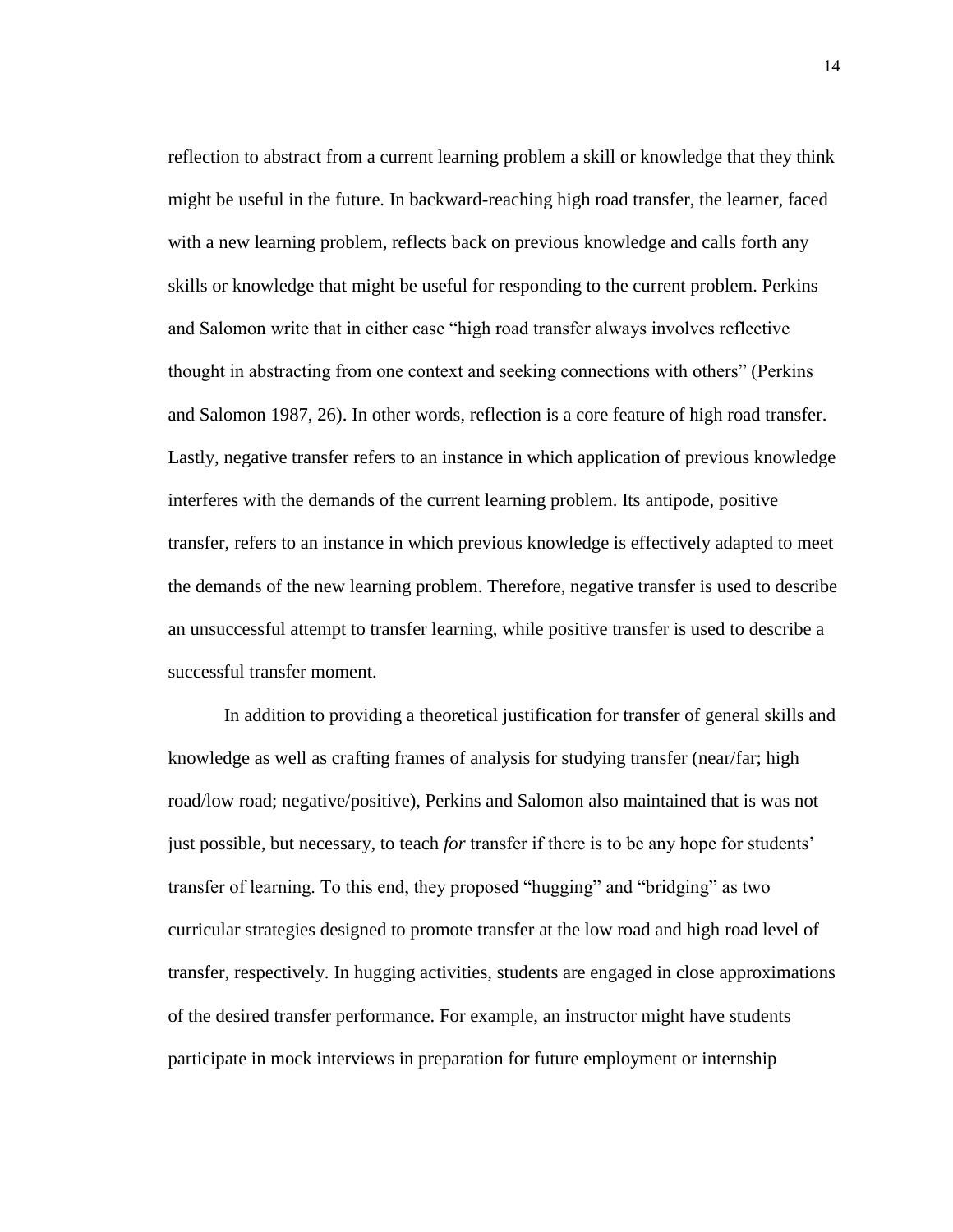interviews. As Perkins and Salomon (1992) explain, "The learning experience thus 'hugs' the target performance, maximizing likelihood later of automatic low road transfer" (10). In bridging activities, the instructor "encourages the making of abstractions, searches for possible connections, mindfulness, and metacognition" (10). For example, an instructor might ask students to reflect back on a previous assignment to consider similarities and differences to the current one and to subsequently devise a plan of action for approaching the task at hand. Perkins and Salomon write that this type of instruction emphasizes "deliberate abstract analysis and planning" (10).

Written within a year of Perkins and Salomon's seminal "Teaching for Transfer" (1988), Lucille McCarthy's (1987) landmark "A Stranger in Strange Lands," a longitudinal case study which tracked the writing life of a student named Dave as he moved from his freshman writing course to two other courses he subsequently took, brought the transfer problem within the purview of writing studies.<sup>2</sup> In addition to highlighting the failings of writing instruction in one local context to promote transfer beyond the first-year course (Dave did not demonstrate evidence of transfer in subsequent courses), McCarthy's study also demonstrated the value of qualitative methods such as ethnography in doing transfer research. Following McCarthy's and Perkins and Salomon's leads, writing studies researchers in the intervening years have employed more contextual and situated experiment designs in their studies of transfer that have

l

 $2$  Though, as Beaufort (2016) notes, McCarthy did not frame her inquiry within thenemerging conversations in education and psychology about transfer of learning.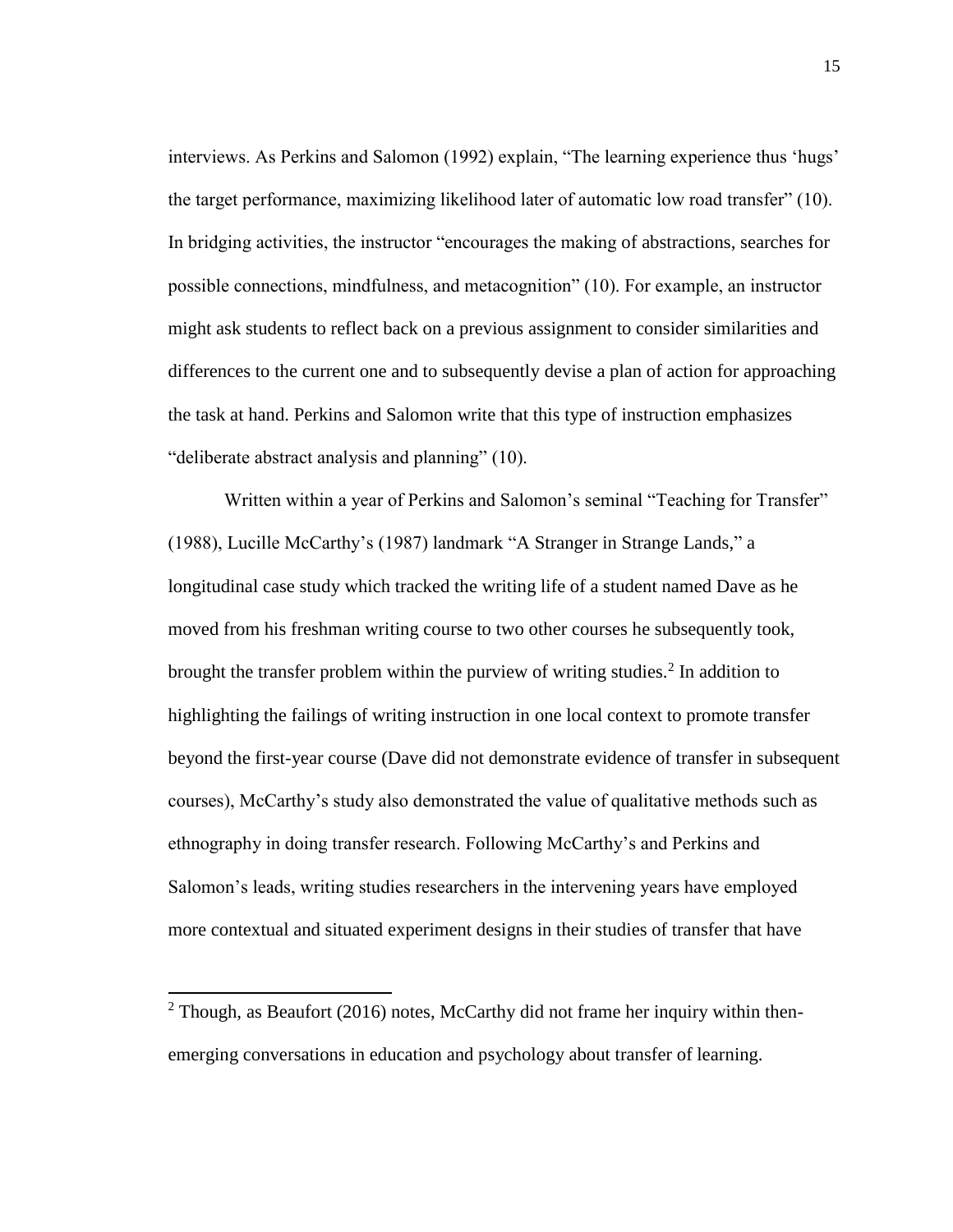been better able to account for moments of writing transfer as they might occur in social learning contexts (Beaufort 2007). These studies have provided further evidence that transfer is indeed possible, yet, as Beaufort (2016) explains retrospectively, "the move does require the ability of the learner to adapt prior knowledge and skills appropriately to the new context rather than simply apply previous knowledge and skills without alteration for the new situation" (27). In other words, students don't take what they learned in one context and simply "transfer" it to another context. The "carry and unload" conception of transfer accounts for very few, if any, positive writing transfer events. Rather, transfer of writing knowledge, especially in the case of high road writing transfer, is a more complex action, one that always involves some degree of adaptation or transformation to the knowledge gleaned from the original site of learning to fit the demands of the new learning situation.

Some in writing studies have taken these points to argue that the term "transfer" is "inadequate for describing the phenomenon of using prior knowledge in new ways that entail change, transformation, repurposing, and expansive learning" (Elon Statement, 347). Wardle (2012), for example, writes that the continued use of the word "transfer" in writing studies "limits our ability to think more fully about this phenomenon and what it means" (2). Shortly thereafter, in the same article, Wardle reframes transfer as "creative repurposing for expansive learning," a view which she argues encourages educators to think about how the institutional habitus of higher education rewards "problem-solving" dispositions towards learning situations at the expense of encouraging students to develop the kinds of "problem-exploring" dispositions that best facilitate creative repurposing (i.e.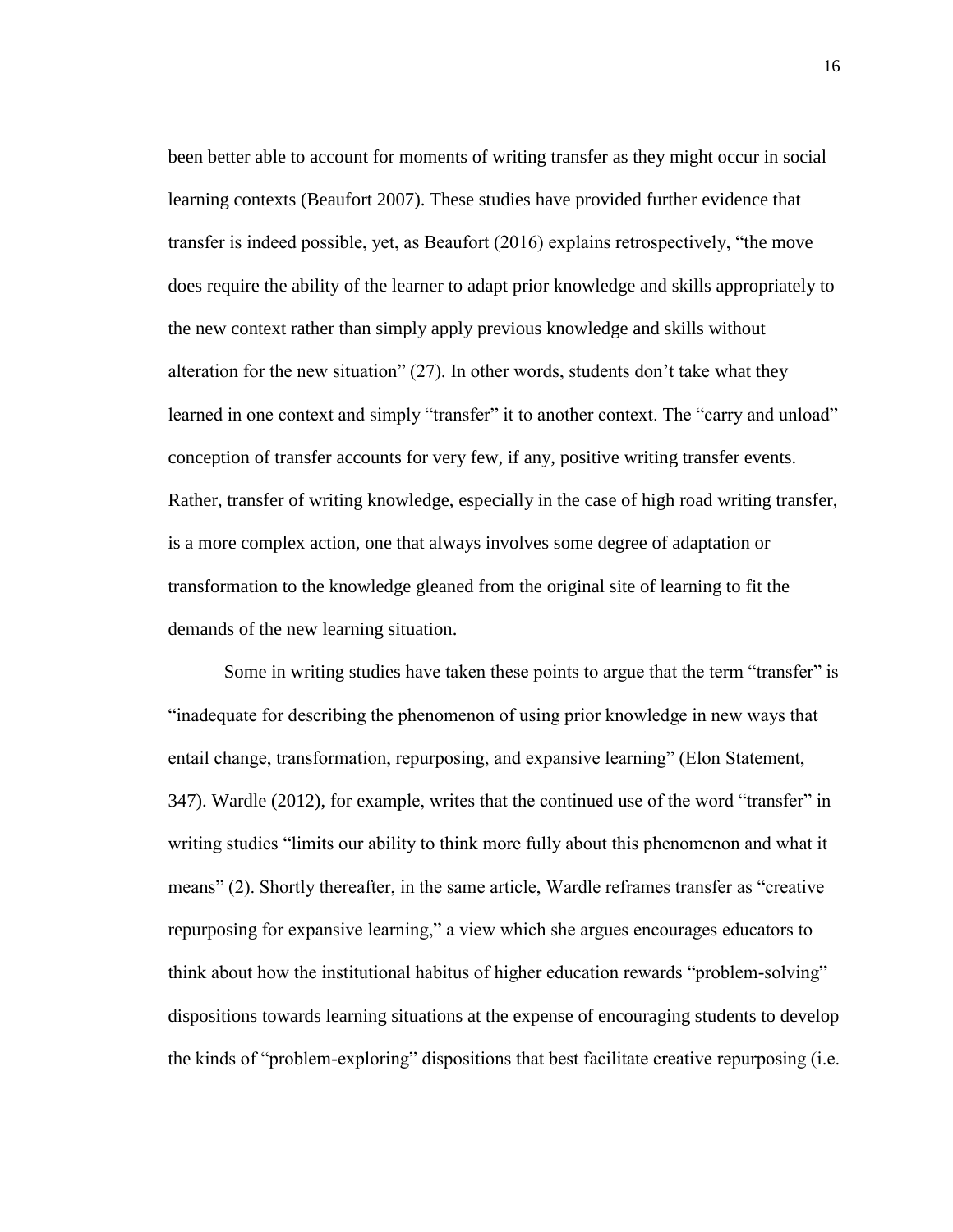transfer). Like-minded scholars have proposed a variety of alternative terms to describe the phenomenon of using prior knowledge to approach new learning situations, such as generalization (Beach 2003), remix and repurpose (Yancey 2009), and integration (Nowacek 2011). Current conceptualizations of writing transfer have, as a result, become more attentive to the adaptive and transformative aspects of using prior writing knowledge to address current writing situations. For instance, Yancey et al. (2014) describe transfer as "a dynamic rather than static process, a process of using, adapting, and repurposing the old for success in the new" (33), later offering a formal definition of it as the "dynamic activity through which students, like all composers, actively make use of prior knowledge as they respond to new writing task" (103). More recently, Moore (2017) has defined writing transfer as "a writer's ability to repurpose or transform prior knowledge about writing for a new audience, purpose, and context" (2). The Elon Statement on Writing Transfer (2013) sums up the party line in its definition of writing transfer as "the phenomenon in which new and unfamiliar writing tasks are approached through the application, remixing, or integration of previous knowledge, skills, strategies, and dispositions" (352). Nevertheless, the construction "transfer" still offers a useful organizing term that allows those of us in writing studies to speak more broadly about the theory and practice of teaching with that specific pedagogical goal in mind.

If writing transfer is possible, then under which conditions does it typically occur? How can programs and practitioners design courses in ways that promote positive transfers of learning? Yancey et al. and others (Beaufort 2007, 2016) have engaged with these questions along three lines of thought. First, they have reconsidered the role of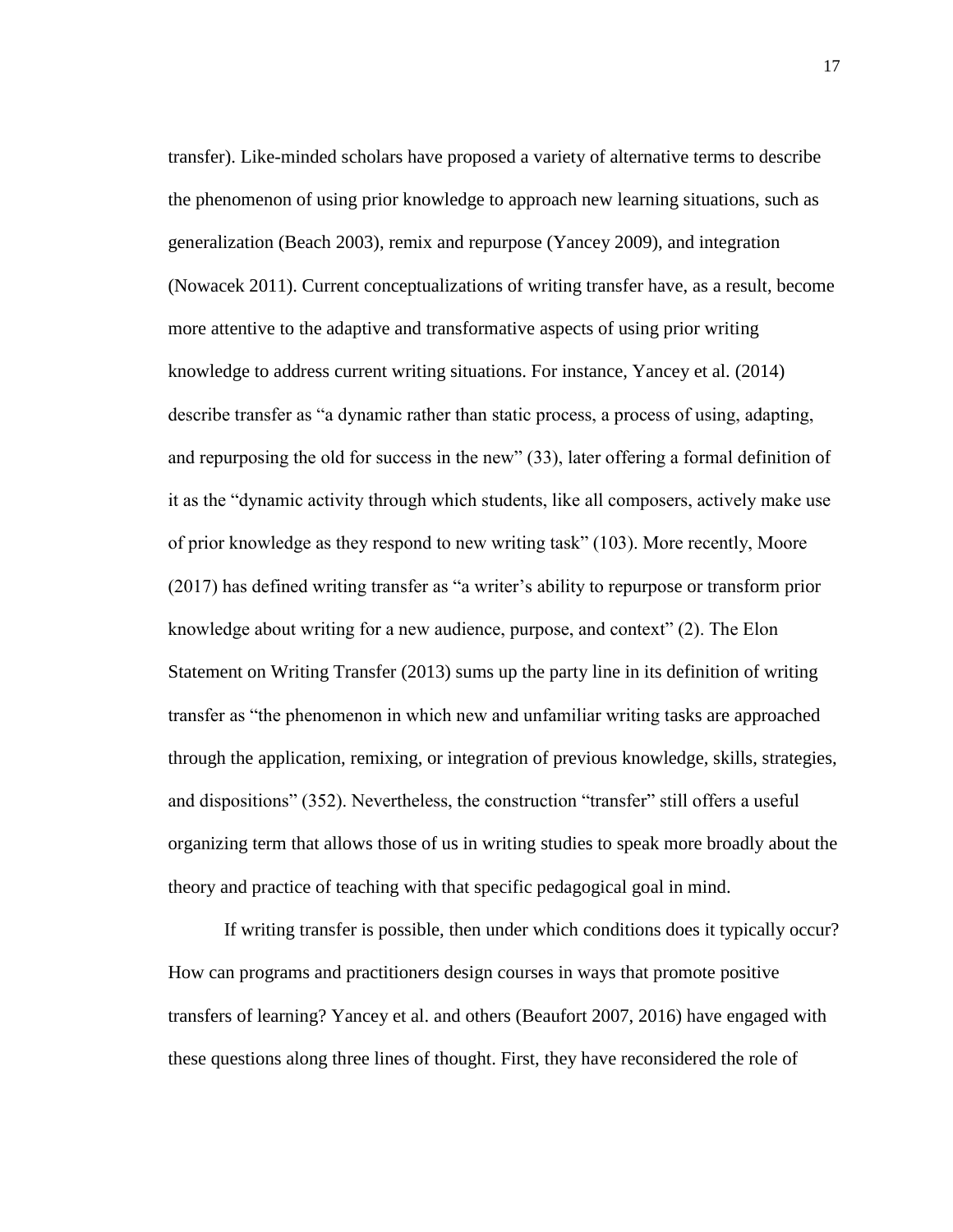content in the first-year composition course to determine what content might best support transfer of knowledge and practice in writing. Second, they have observed the actions entailed in positive transfers of learning and have outlined the moves that writers with a history of expert writing performances make when approaching a new writing task. And, third, they have identified some of the activities that promote writing transfer across contexts and disciplinary communities.

With the increased attention on the transfer problem in writing studies in recent decades, scholars have found it necessary to reconsider the role of content in first-year writing instruction. Yancey et al. (2014) put the question succinctly: "[I]s it the case that all content supports students' transfer similarly, or is some content more useful than other content in assisting students with transfer?" (3). As the authors explain, there is a strong tradition in composition that holds that the content of writing instruction is secondary to what students are actually doing. In this view, so long as students are writing, reading, and engaging in process-based writing practices, the actual content of the course (the readings, topics, concerns) can be anything. In practice, this view has resulted in the proliferation of "theme" or "literature" based writing courses ranging in focus from popular media to specific literary periods. Yet, there is considerable evidence that these approaches have not had the desired outcome of the first-year writing course, that is, the transfer of knowledge and practice in writing across future contexts. Recent transferbased approaches to first-year writing instruction have subsequently called for writing courses which make the theories and practices of writing studies the content of writing course. For example, in their Writing about Writing (WAW) model, Elizabeth Wardle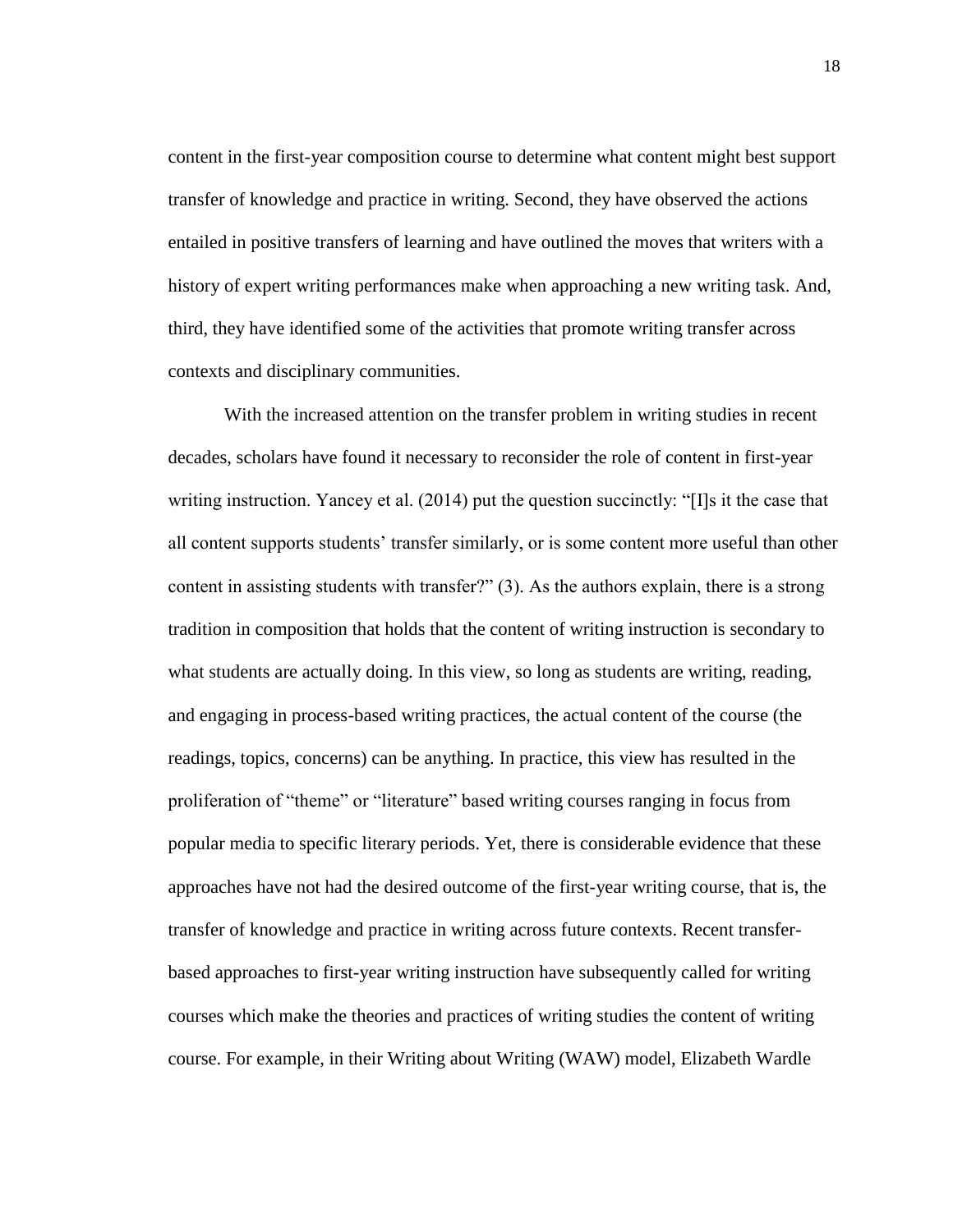and Doug Downs (2007) advocate for reframing the writing course as an introduction to writing studies, thereby shifting the focus from "teaching writing to teaching *about* writing" (Yancey et al. 2014, 49). Beaufort's (2007) model of writing expertise also emphasizes the role of writing studies content in writing development by articulating five knowledge domains that expert writers typically draw upon when composing texts: discourse community knowledge; subject matter knowledge; genre knowledge; rhetorical knowledge; and process knowledge. As Yancey et al. put it, "In this model of writing expertise, content knowledge is not arbitrary, random, or insignificant, but rather is one of the five domains that expert writers draw upon as they compose any given text" (3). Given this perspective, Beaufort (2016) argues that writing courses which explicitly teach these five domains can help students move towards writing expertise and thus transfer beyond the first-year writing course, providing further argument that writing studies theory and practice should be the primary content of the first-year composition course.<sup>3</sup>

Scholars have also observed through research studies the acts entailed in positive transfer of writing knowledge. Beaufort (2016) offers a good starting point for understanding how students initiate the journey toward transfer of knowledge and practice in writing. Her arguments are based on conclusions drawn from several ethnographic studies she has conducted throughout the years (Beaufort 1998, 2007).

 $\overline{a}$ 

 $3$  I will return to and expand upon Beaufort's model of writing expertise shortly in my discussion of the types of knowledge that should be the focus of a transfer-based reflection and metacognition in the writing classroom.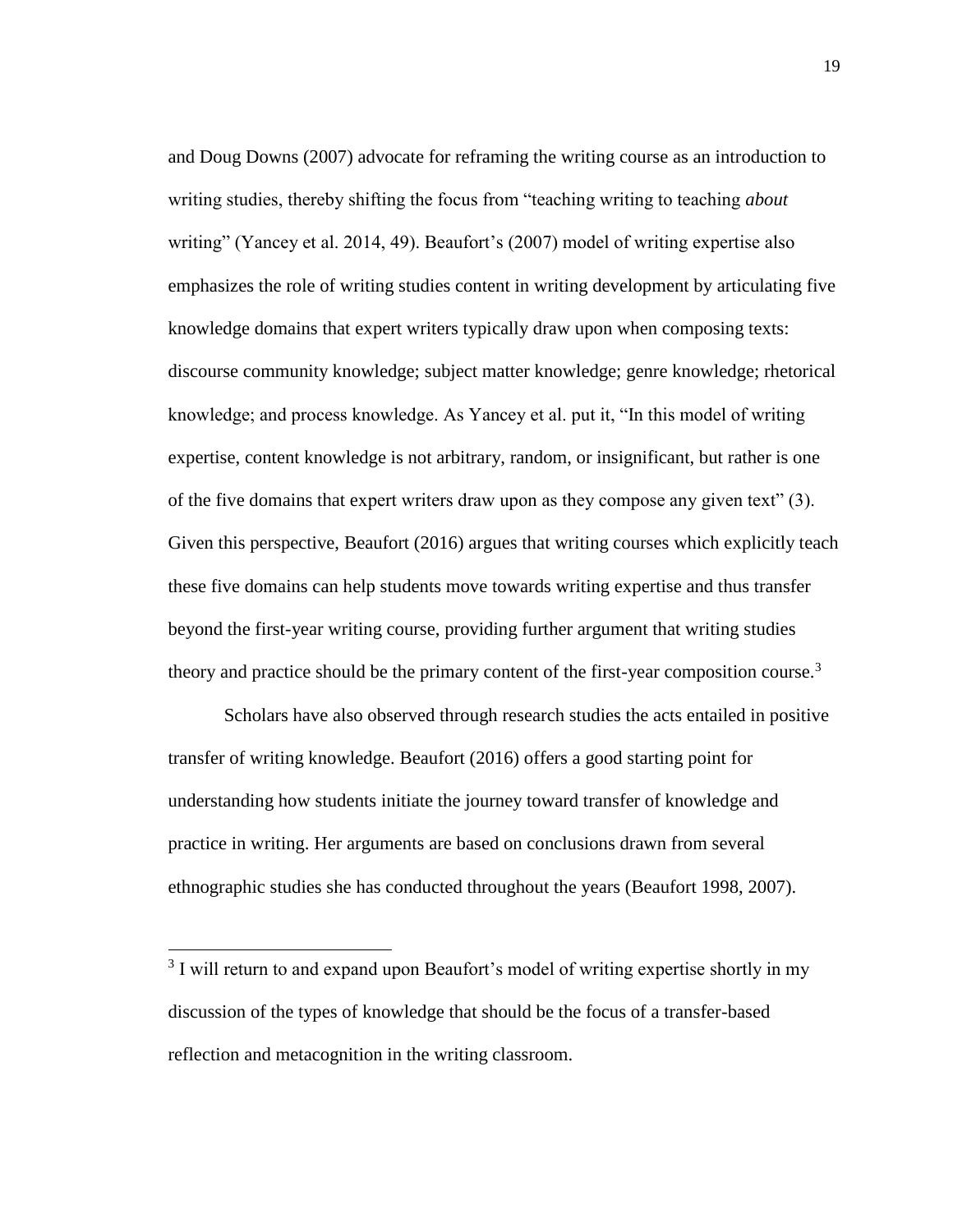Echoing Perkins and Salomon's discussion of high road transfer, she writes that first "the learner must be able to abstract key principles or concepts that may be applicable in other contexts for writing" (27). To use a phrase that she borrows from the two psychologists, students must be able to generalize what they learned in one site of learning into "knowledge to go" (Beaufort 2007; Perkins and Salomon 2012). Provided the opportunity to abstract general knowledge from learning experiences in the FYC course into a working theory of writing, students stand a better chance of transferring writing knowledge across future contexts and disciplines. Many have surmised from this argument that the main role of the transfer-based FYC course is to provide students with multiple and guided opportunities to think critically about their previous and current learning experiences so that they can generalize their thinking into a working theory and practice of writing (Yancey et al. 2014; Beaufort 2007, 2016). They have subsequently worked to identify the kinds of activities that help students develop transferable writing knowledge and have revised their program and course designs accordingly.

The research on both the role of content and the processes entailed in writing transfer suggests that if we want students to transfer across contexts, we must engage them in knowledge-making activities that help them to create a working theory of writing informed by the key terms and concepts of writing studies (such as purpose, audience, genre, and discourse community). The question here is: What kinds of knowledgemaking activities helps students develop transferable writing knowledge? In their discussion of forward-and backward-reaching high road transfer, Perkins and Salomon (1987, 1992) point to the centrality of *reflection* in the development of transferable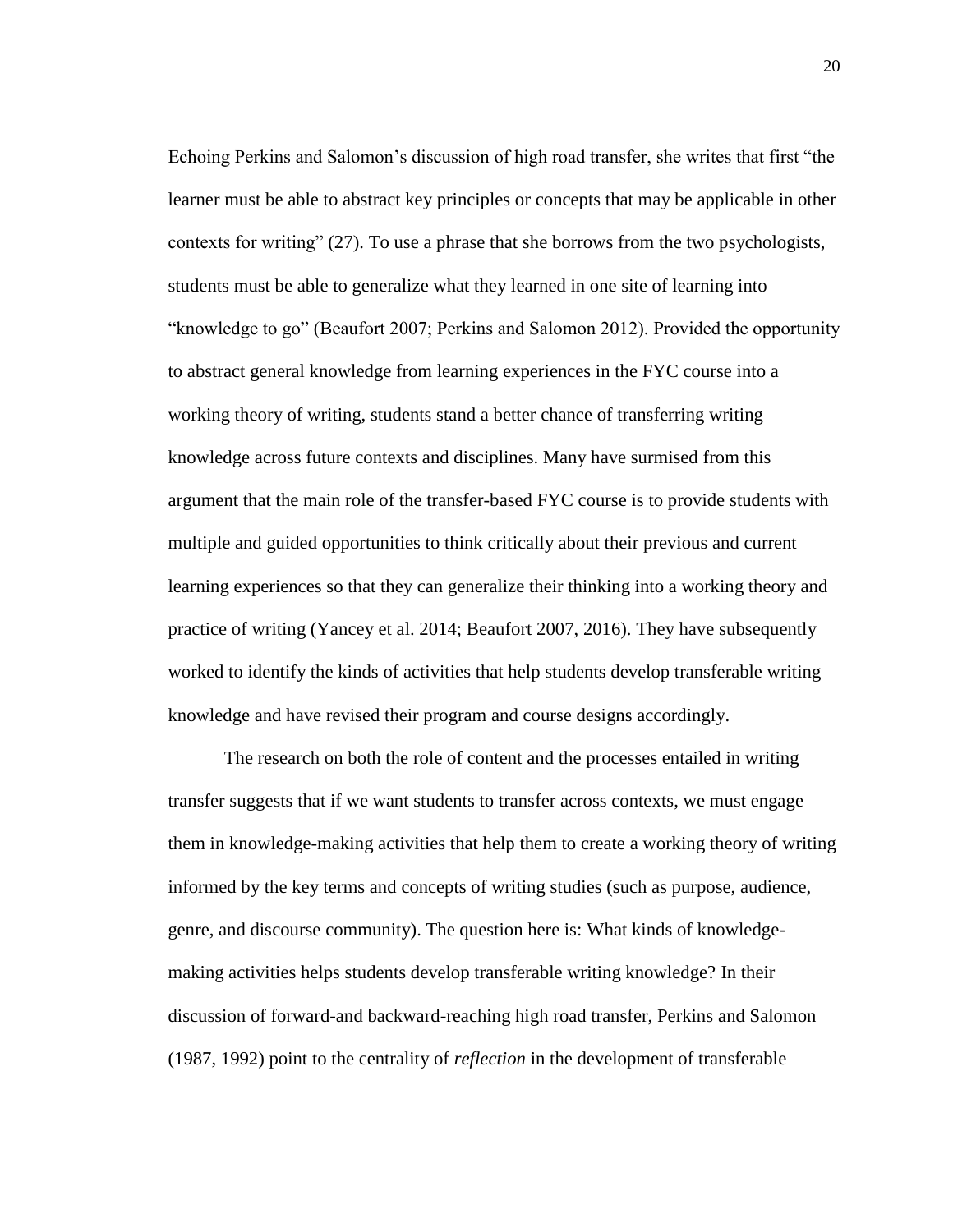knowledge. Scholars in writing studies have likewise taken up reflection as one of the key practices that enable students to develop transferable writing knowledge. For example, reflection is one of three key components that comprise the Teaching for Transfer (TfT) curriculum developed by Yancey et al. (2014) in *Writing across Contexts*. In the following section, I will review current theories of reflection and metacognition that recognize the practice.

### Reflection and Metacognition

<span id="page-27-0"></span>Many writing studies scholars have emphasized *reflection* as a key practice that supports transfer of writing knowledge (Yancey, 1998; Yancey, Robertson, and Taczak, 2014; Yancey, 2016; Robertson and Taczak, 2016; Beaufort, 2016; Taczak, 2016; Gorelzsky, 2017). These scholars generally agree that specific types of reflection can help writers activate the cognitive and *metacognitive* thinking required to generalize what they know into knowledge for future use. Taczak (2015), for example, writes that reflection "allows writers to recall what they are doing in that particular moment (cognition), as well as to consider why they made the rhetorical choices they did (metacognition)." This "combination of cognition and metacognition, accessed through reflection, helps writers begin assessing themselves as writers, recognizing and building on their prior knowledge of writing" (78). Thus, in the context of FYC, reflection is conceptualized as a means for developing a metacognitive orientation towards one's own texts, process, beliefs, writing knowledge and practices. Training such an orientation allows writers to develop a reflective practice of "recognizing and building on their prior knowledge." In other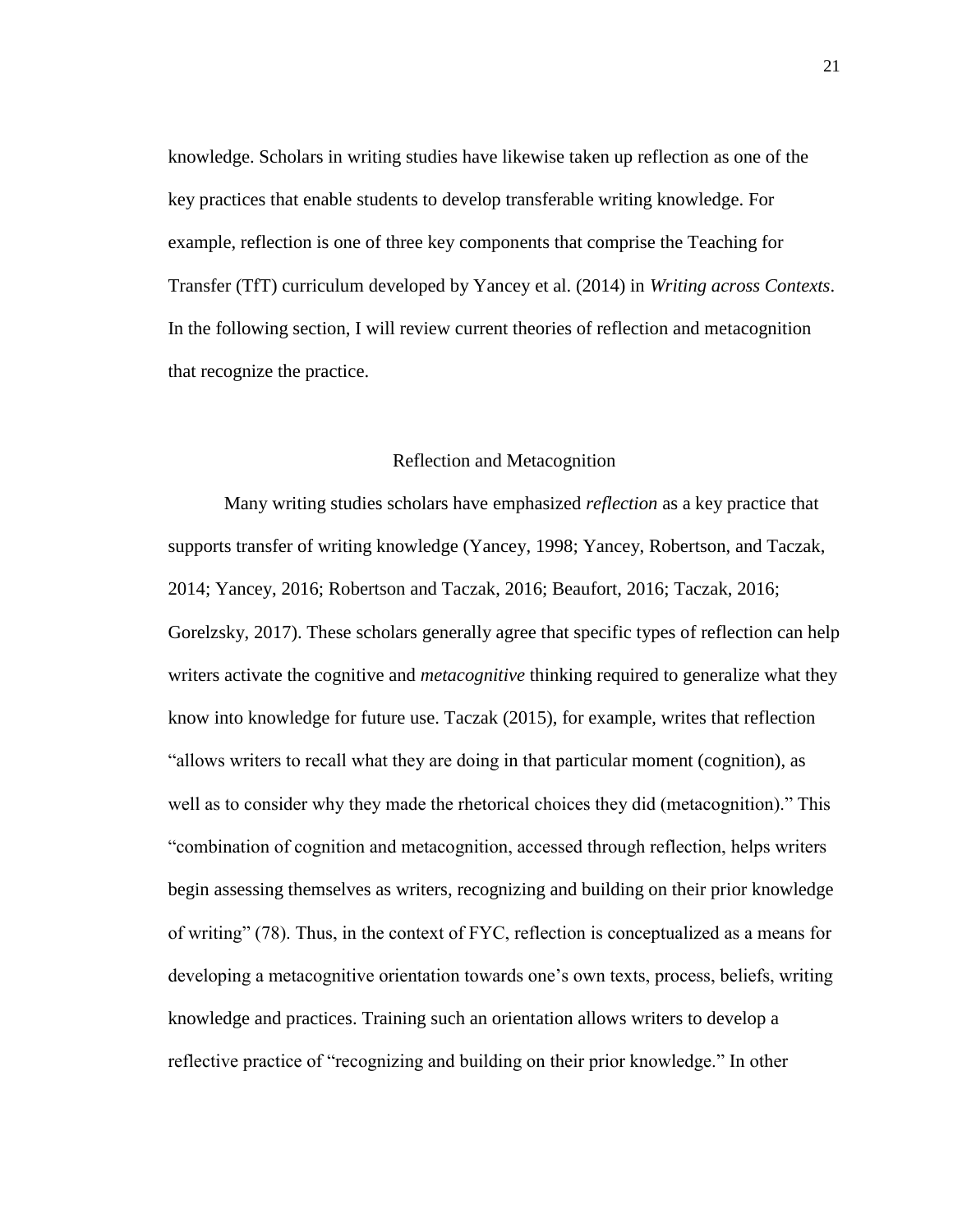words, reflection can help students generalize what they know about writing and themselves as writers into transferable writing knowledge for use in future writing situations.

Reflection has a long and varied history in the writing classroom. However, in a departure from previous iterations of reflection, Yancey et al. and other transfer scholars have argued that reflection has to be of a certain *rhetorical* quality to facilitate transfer of knowledge and practice in writing. Yancey et al. explain:

Including reflection in writing classes by now, of course, is ubiquitous, but its use is often narrow and procedural rather than theoretical and substantive. Students are often—perhaps typically—asked to provide an account of process or to compose a "reflective argument" in which they cite their own work as evidence that they have met program outcomes. They are not asked to engage in another kind of reflection, what we might call big-picture thinking, in which they consider how writing in one setting is both different from and similar to the writing in another, or where they theorize writing so as to create a framework for future writing situations. (Yancey et al. 5)

Beaufort (2016) supports this view, writing: "Here, in the content of transfer of learning, reflection becomes not just a cover memo for a writing project or portfolio, but more important, provokes vigilant attentiveness to a series of high-level questions that enable the writer to determine whether there are similarities between prior situations or problems and the current one" (33). And later: "But reflection on what *was* learned is only the beginning for transfer of learning to occur. According to the principles of transfer of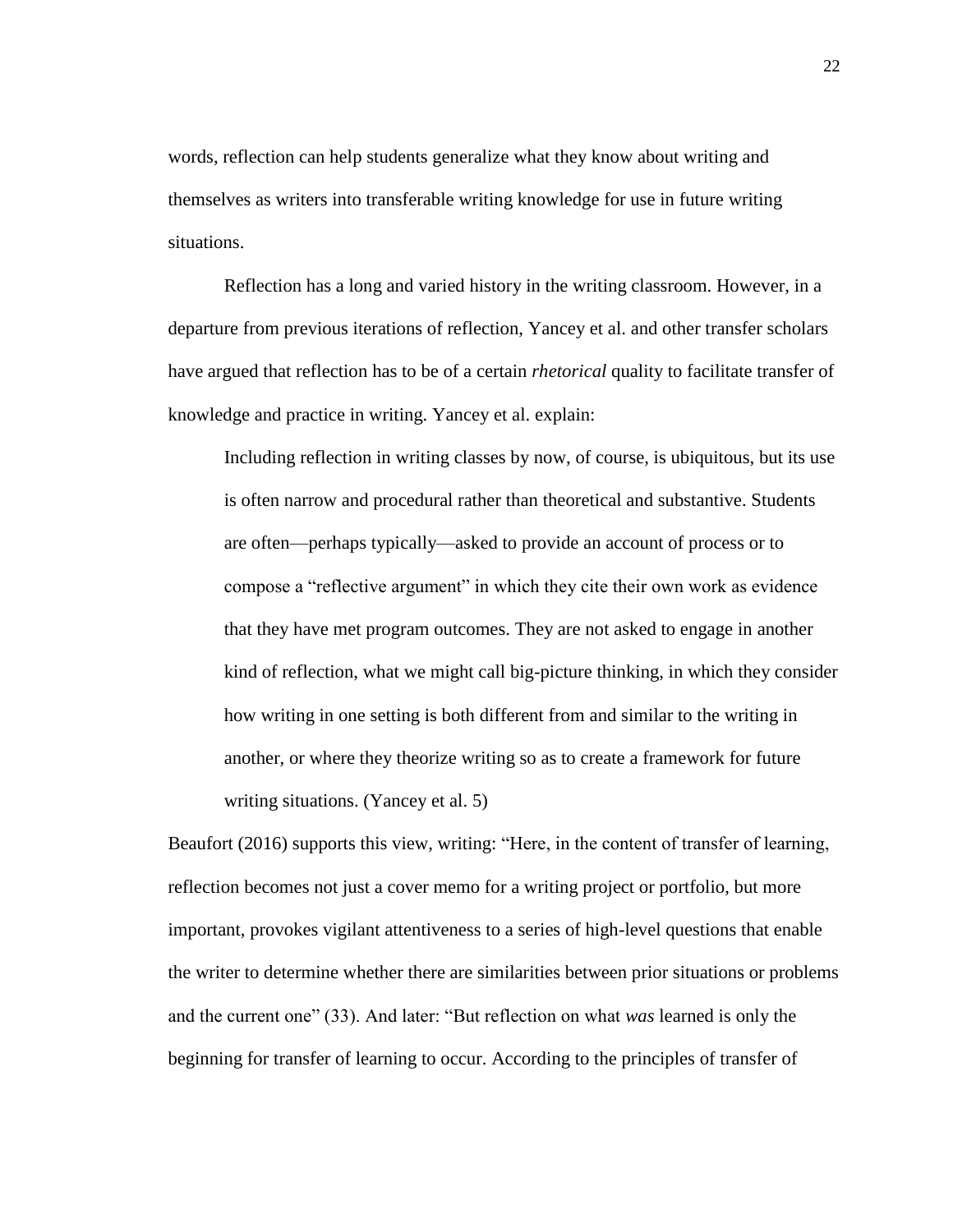learning, a next step is necessary: the learner must be able to abstract key principles or concepts that may be applicable in other contexts for writing" (33). In other words, a reflective practice designed for transfer is one that, on the one hand, helps students think about relationships (both the similarities and differences) between different writing situations and contexts, and, on the other hand, provides opportunities for them to develop their own working theories of writing based on key principles and concepts in writing studies.

As suggested by the ways Yancey et al. and Beaufort characterize the reflective tradition of the past, reflection has often been construed as an after-the-fact activity. It is done once students have completed a writing project or after they have chosen texts to include in their culminating portfolios. One unfortunate effect of the way reflection has been taught is that it implicitly constructs reflection as a product rather than a practice. By contrast, writing studies scholars in the transfer tradition have articulated a new conception of reflection that recognizes it as an ongoing practice that happens before, during, and after composing events. One of the first instances of this re-conception of reflection is found in Yancey's *Reflection in the Writing Classroom* (1998). In this seminal work, Yancey theorizes three types of reflection: reflection-in-action, constructive reflection, and reflection-in-presentation. The first refers to reflection that occurs during the composing event, the second refers to reflection that occurs between and among composing events, and the third refers to reflection that involves constructive reflection but with one key difference, that it is reflection as prepared for an audience. This three-part taxonomy of reflection illustrates that the practice of reflection is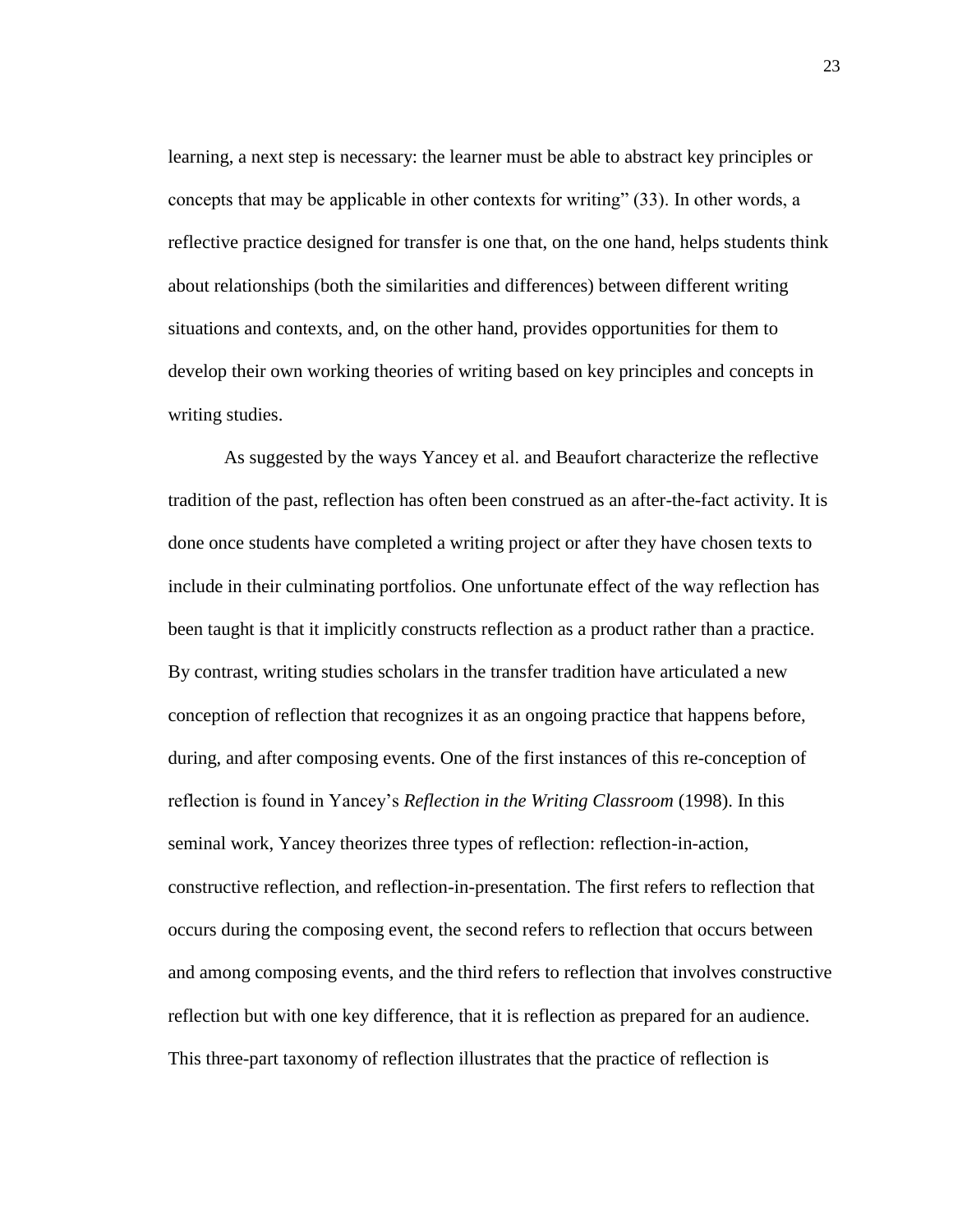something that should happen before, during, and after any composing event. Similarly, Taczak and Robertson (2016) encourage practitioners to teach reflection as a "practice, not just an after-the-fact practice, but one that spans the entire context and beyond so that reflection becomes embedded in the invention, arrangement, and delivery of any piece of writing"  $(60)$ .

Writing studies researchers have also recognized the role of community in reflective work. At the end of *Rhetoric of Reflection* (2016), for example, Yancey identifies reflection's "location in community" (303) as one of the practice's defining characteristics. "A community," she explains, "helps set the stage for meaning-making through reflection" (309). In other words, reflection does not exist in a vacuum. When writers engage in rhetorical reflection, they are making meaning within relation to a community of peers. Yet, in the writing classroom, reflection is often assigned as an individual activity. Students are asked to write up a personal reflection based on a paper they just composed or a reading they just completed. They compose a reflective memo to append to their culminating portfolio. Instead, Yancey encourages practitioners to imagine the writing classroom as "reflective semi-public space where learning is a communal process" (310). The writing course should be grounded in a culture of reflection where students reflect both individually and together as a class to explore problems, create knowledge, and accomplish their work as a collective. Reflection should be as much a communal practice as an individual activity.

To sum up the major points on reflection, writing transfer researchers have articulated a new conception of reflection for the writing classroom as a rhetorical (a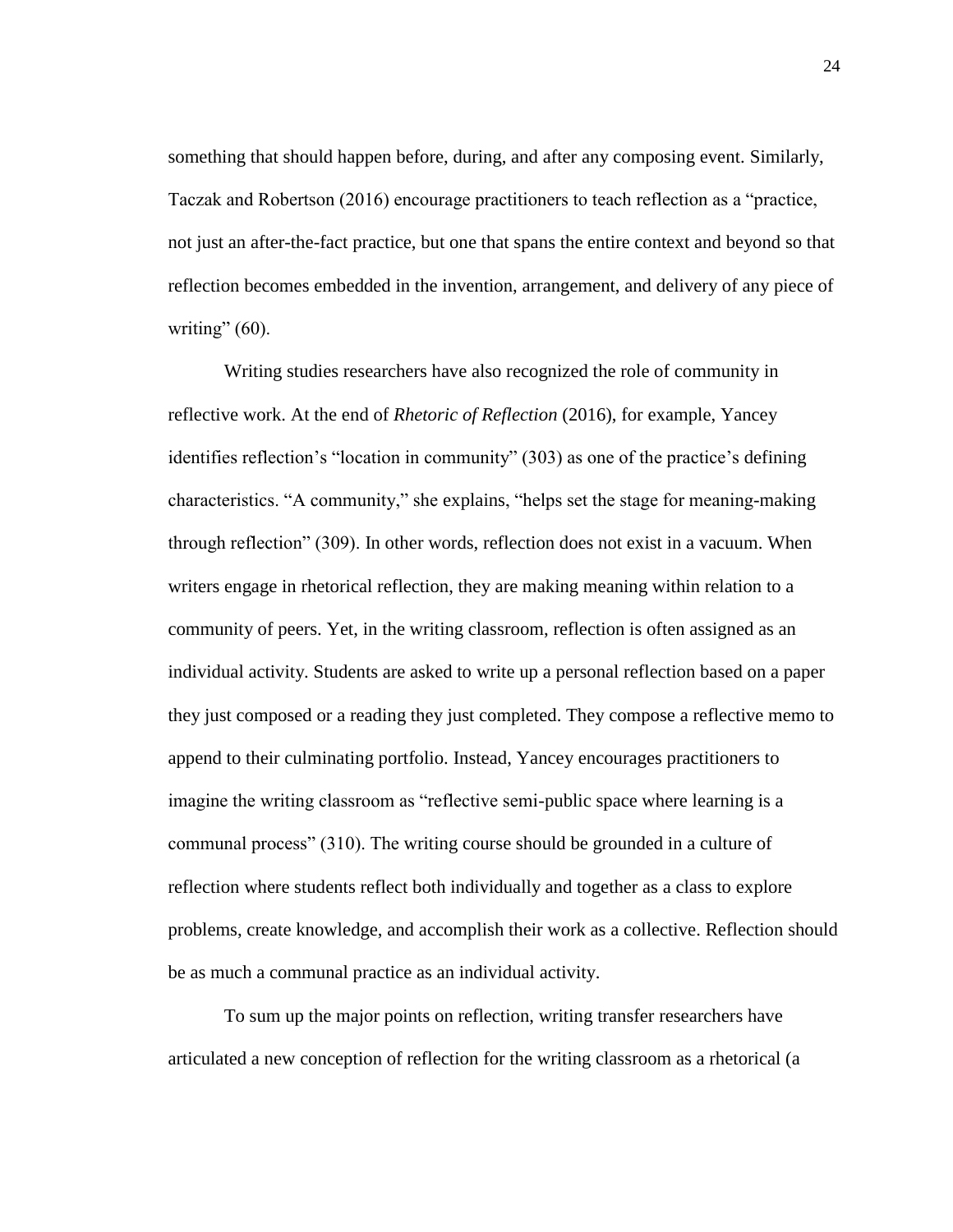meaning-making), ongoing, and semi-public *practice*. In this conception, reflection is viewed as a meaning-making activity by which students draw connections between writing contexts and situations and build a working theory and practice of writing. This rhetorical work is embedded throughout the entire composing process and is undertaken at both the individual and community level. A writing classroom situated within this reflective framework provides students with guided opportunities to develop a metacognitive awareness that allows them to build on top of their prior knowledge of writing through the act of assessing their texts, processes, knowledge, and practice in writing. In doing so, they construct a working theory of writing for use in future writing contexts.

The frequent association between reflection and metacognition in the literature requires a brief discussion on metacognition as a theory and practice and its relation to reflection. Metacognition, which is related to but not the same as reflection, is generally described as "thinking about one's thinking." In the context of writing studies, metacognition refers to the "writer's ability to watch their own thinking process" (Beaufort, 2016). Tinberg (2016) echoes Beaufort's definition when he writes that metacognition "requires that writers think about their mental processes," adding that such higher-order thinking involves "the ability to perceive the very steps by which success occurs and to articulate the various qualities and components that contribute in significant ways to the production of effective writing" (76). Scholars have long observed the value of metacognition in writing development; yet, as Gorelzsky et al. (2017) note, what metacognition is and what it entails remains "fuzzy" (their word) in both theory and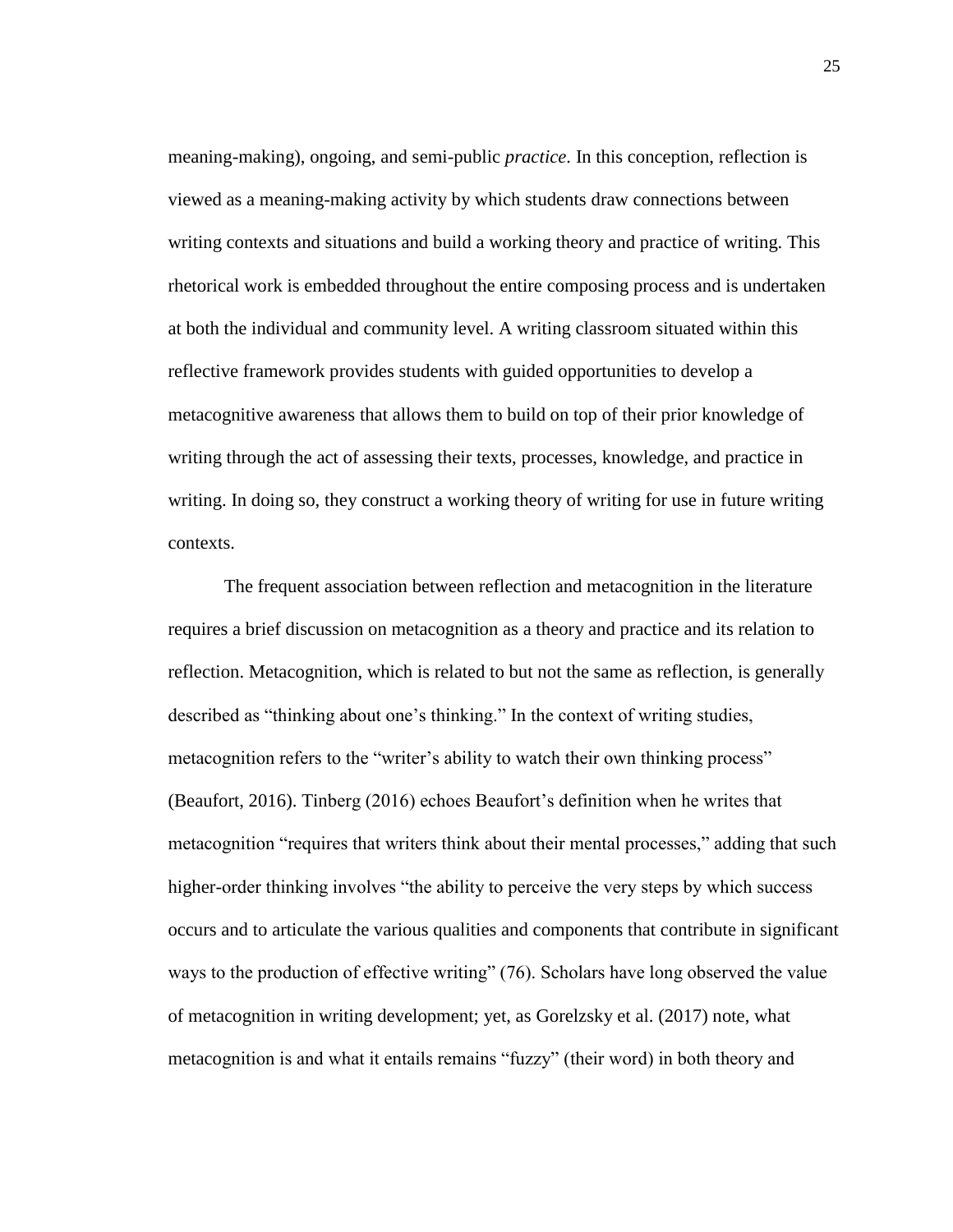practice. They address the term's fuzziness by developing a taxonomy of six metacognitive (sub)components based on an empirical research study they conducted. These (sub)components are as follows: (1) person (knowledge of self as writer); (2) task (knowledge of affordances and constraints of project and its circumstances); (3) strategy (knowledge of approaches to the project at hand); (4) planning (identifying a problem, analyzing it, and choosing a strategy to approach it); (5) monitoring (evaluating one's cognition and efforts toward a project); and (6) evaluation (assessing the quality of completed project) (227-32). These metacognitive (sub)components, Gorelzsky et al. argue, can be honed through the practice of "constructive metacognition" (which they base on Yancey's notion of constructive reflection). This type of metacognition requires that writers engage in a special kind of reflective practice. The writers explain, "Constructive metacognition entails reflection across writing tasks and contexts, using writing and rhetorical concepts to explain choices and evaluations and to construct a writerly identity" (225). In other words, constructive metacognition is achieved when the writer constructively reflects on current, previous, and/or future writing situations, applies writing and rhetorical concepts in their reflection, and walks away from this process having a clearer picture of who they are as writers, readers, and researchers in a specific context and time.

Much of the research on writing transfer, reflection, and metacognition that I have highlighted here emphasizes the need for students to apply the key terms and concepts of writing studies when reflecting on their texts, processes, attitudes, and beliefs if they are to develop a writer identity and a working theory of writing that they could practice and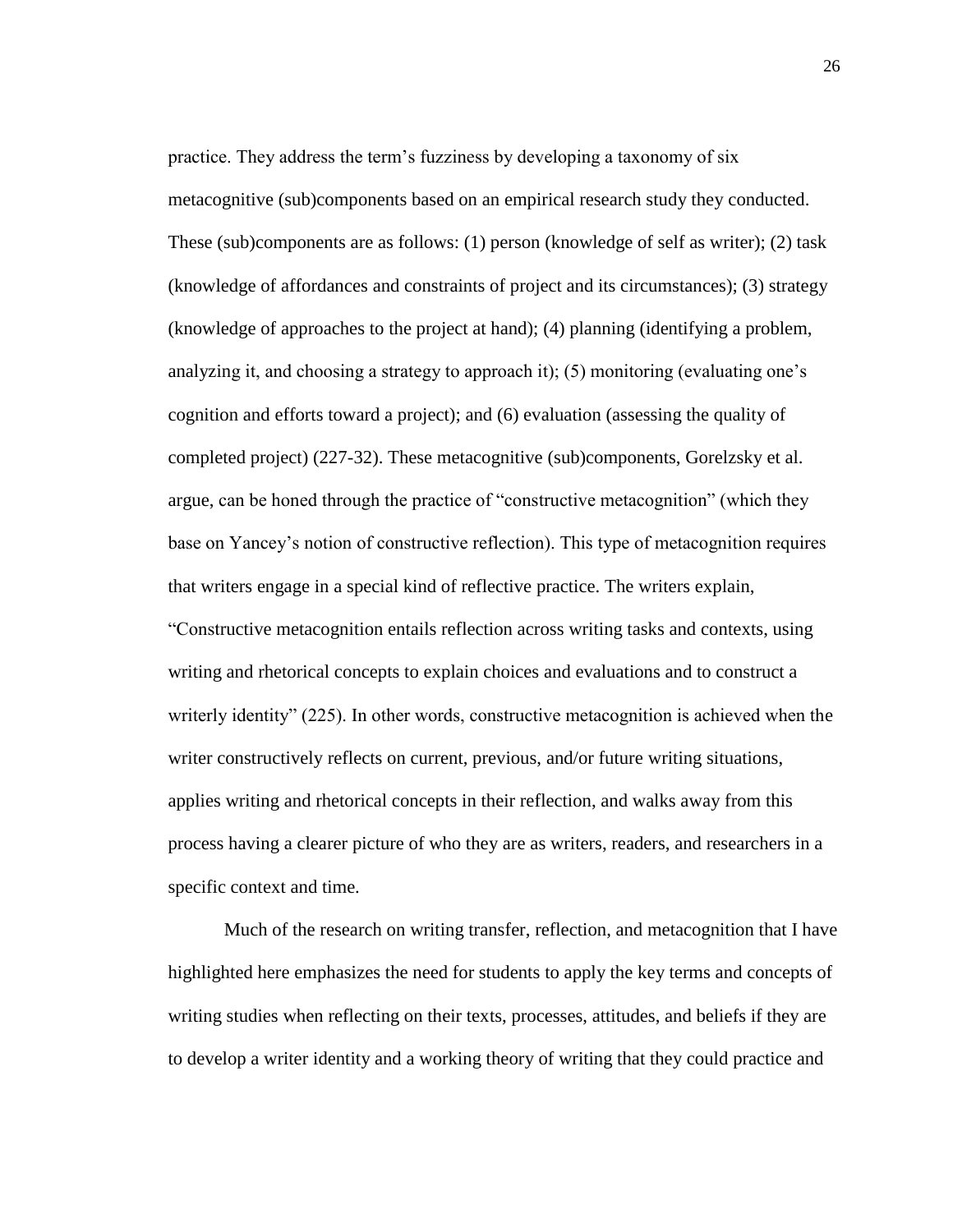continue to revise throughout their future writing lives. Such a requirement seems to demand, for our part, that we identify which writing and rhetorical concepts would be most valuable for students journeying on the road to developing a sense of writer identity. Many scholars have worked together to attempt various taxonomies of key terms, concepts, and practices in writing studies.<sup>4</sup> For the purposes of this project, I draw upon Beaufort's conceptual model of writing expertise in order to think more broadly about which kinds of *knowledges* would be of best service to developing writers. Beaufort's conceptual model of writing expertise, articulated in her 2007 book *College Writing and Beyond*, offers a useful framework for taking up this question. She approaches the problem of writing expertise and transfer by thinking about the kinds of knowledge that writers with a history of expert writing performances draw upon when engaging new writing situations. With this understanding of how expert writers write, programs and practitioners can design courses that help students move toward writing expertise. Reflection keyed to these knowledge domains can help students develop writing knowledge that will help them to navigate future social, academic, and professional writing contexts.

### Beaufort's Model of Writing Expertise

<span id="page-33-0"></span>A reflective practice keyed to Beaufort's knowledge domains provides a

l

<sup>4</sup> See, for example, Adler-Kassner and Wardle (Eds.): *Naming What We Know: Threshold Concepts of Writing Studies* (2015).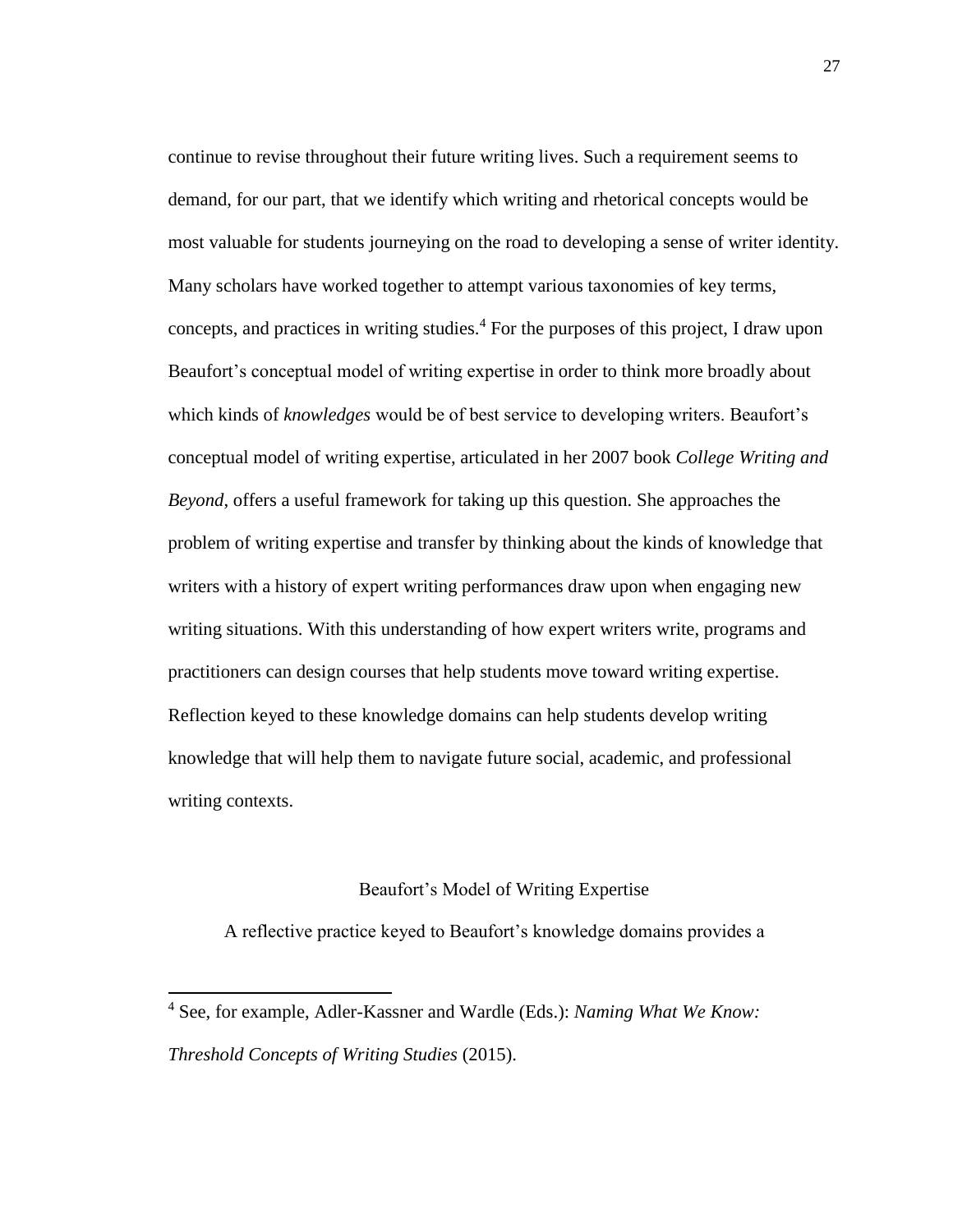promising model for teaching for transfer of knowledge and practice in writing. The benefits of this model include a focus on broad knowledge domains rather than particular key terms and an orientation towards developing a theory and practice of writing rather than tracing writing procedure. Beaufort's model consists of five overlapping and interactive knowledge domains: (1) discourse community knowledge; (2) subject matter knowledge; (3) genre knowledge; (4) rhetorical knowledge; and (5) writing process knowledge. When writers engage in individual expert writing performances, they tend, consciously or not, to draw upon these five domains of knowledge. Thus, Beaufort argues, these domains should be the explicit focus of the transfer-based FYC course, and I argue (not without precedent) that reflection, as an epistemological, ongoing, and semipublic practice is one way to bring these knowledges to the surface of students' thinking. I will now briefly describe each of these knowledge domains. In describing these knowledges, a range of key terms and concepts will emerge that will help us consider the kinds of key terms and concepts that could potentially appear in transfer-based reflection, which I have italicized. Furthermore, each of these domains has a rich tradition in writing studies in its own right, and I will be drawing upon some of that specific research to provide additional insight into Beaufort's conceptual framework.

### <span id="page-34-0"></span>Discourse Community Knowledge

For Beaufort, a theory of the discourse community is the overarching knowledge domain within which the four remaining domains reside. She writes: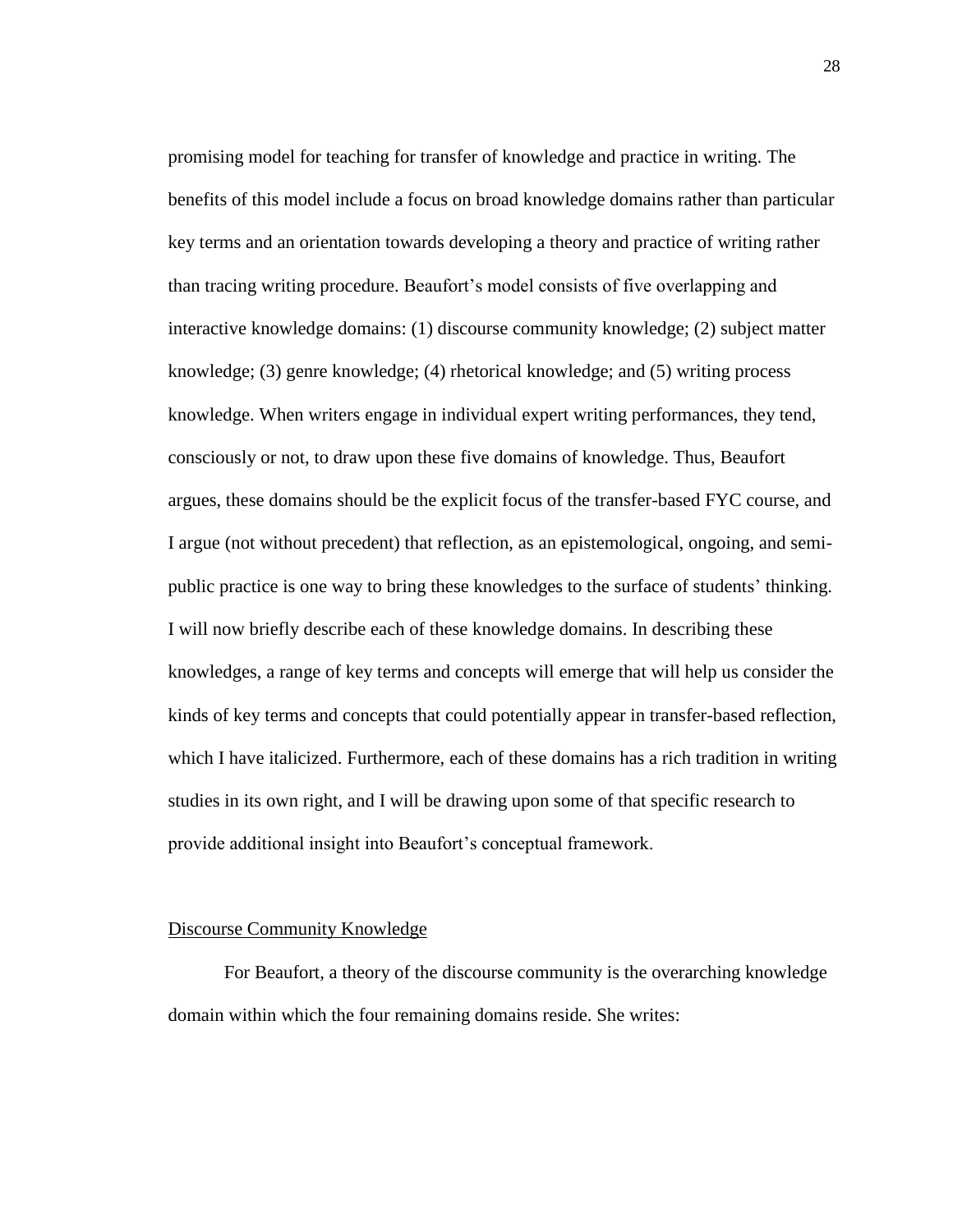What writing expertise is ultimately concerned with is becoming engaged in a particular community of writers who dialogue across texts, argue, and build on each other's work. Discourse communities exhibit a particular network of communicative channels, oral and written, whose interplay affects the purposes and meanings of the written texts produced within the community. Based on a set of shared goals and values and certain material/physical conditions, discourse communities establish norms for genres that may be unique to the community or shared with overlapping communities and roles and tasks for writers are

appropriated within this activity system (Beaufort 1997). (Beaufort 2016, 18-19) For Beaufort, the ultimate motivation for students to develop as writers is so that they can enter into and actively participate in discourse communities. Participation in a discourse community requires knowledge of the participatory mechanisms by which members of the community dialogue with each other (its "particular network of communicative channels, oral or written"), knowledge of the genres by which the community's dialogue is facilitated, and knowledge of the shared goals and values which provide the basis for community unity and organization. Beaufort's description roughly follows Swales' (1990) six defining characteristics of the discourse community, though Swales' description accounts for a shared *lexis* (a discourse community's specialized vocabulary) and a *threshold level of membership* (ratio between newcomers and experts in the discourse community. He also explains that a discourse community "uses its participatory mechanisms primarily to provide information and feedback" (221) to members.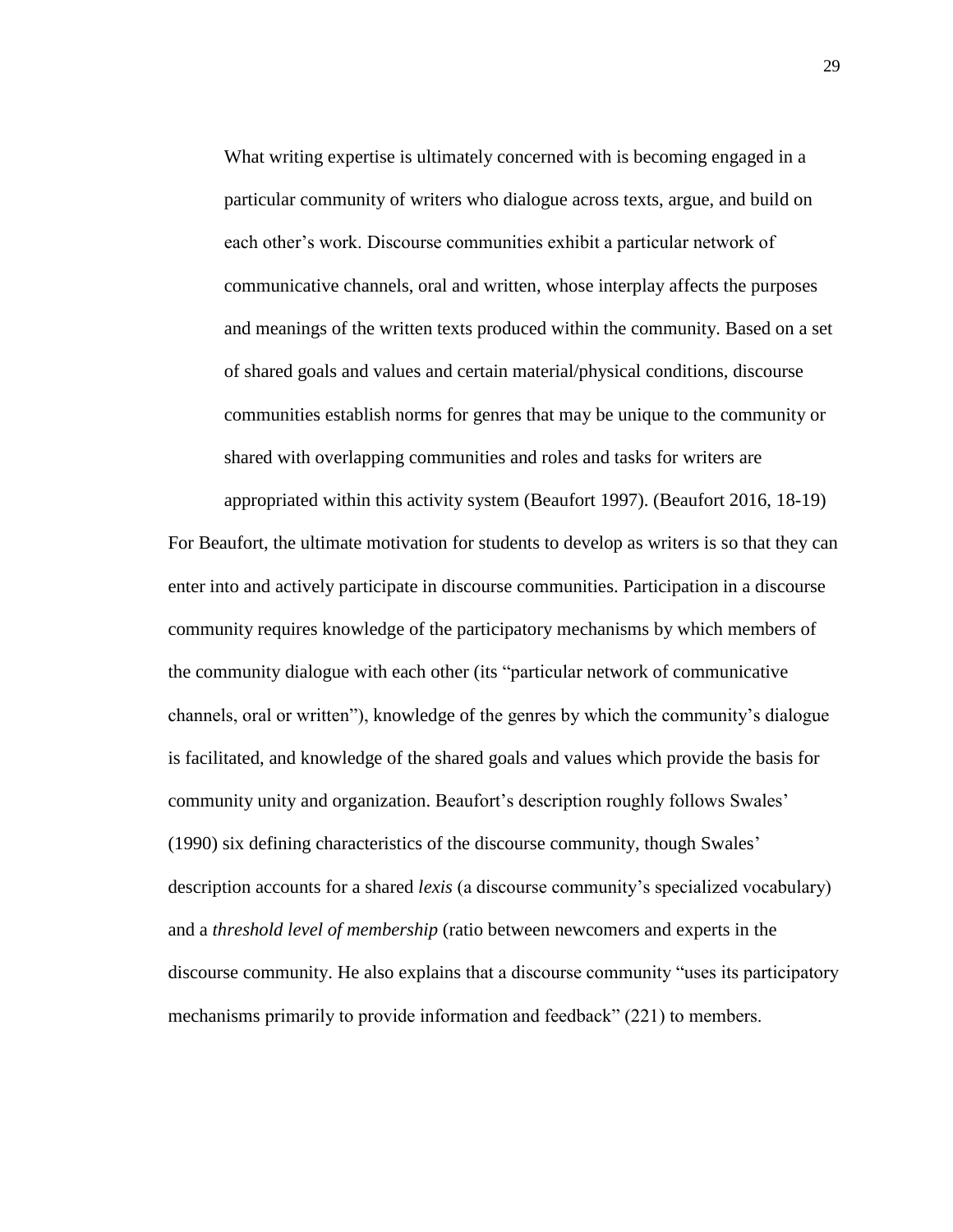Johns (1997) adds issues of access, conflict, and change to this theory of the discourse community. As she points out, early conceptions of the discourse community tended to stress the *shared* aspects, what she calls the "uniting forces" (511), of the community—its shared goals, shared values, shared genres, and so forth. Moreover, theories of the discourse community have suggested, perhaps through the absence of any thoughtful consideration of problems of access, that people can enter into discourse communities more or less freely and "remain affiliated at levels of their own choosing" (511). According to Johns, this conception of the discourse community doesn't capture the full complexity of such social formations. For one, it ignores the fact that discourse communities often employ exclusionary practices to regulate the membership of the community. "In some cases," she writes, "people are excluded from communities because they lack social standing, talent, or money, or because they live in the wrong part of town" (511). Even when one becomes a member of a discourse community, Johns writes that a lack of agency and authority can often limit or restrict the member's active participation.

In addition to problems of access and agency, discourse communities are also characterized by inter-community conflict and critique. She writes:

Even after individuals are fully initiated, many factors can separate them. Members of communities rebel, opposing community leaders or attempting to change the rules of the game and, by extension, the content and argumentation in the texts from shared genres. If the rebellion is successful, the rules may be changed or a new group may be formed with a different set of values and aims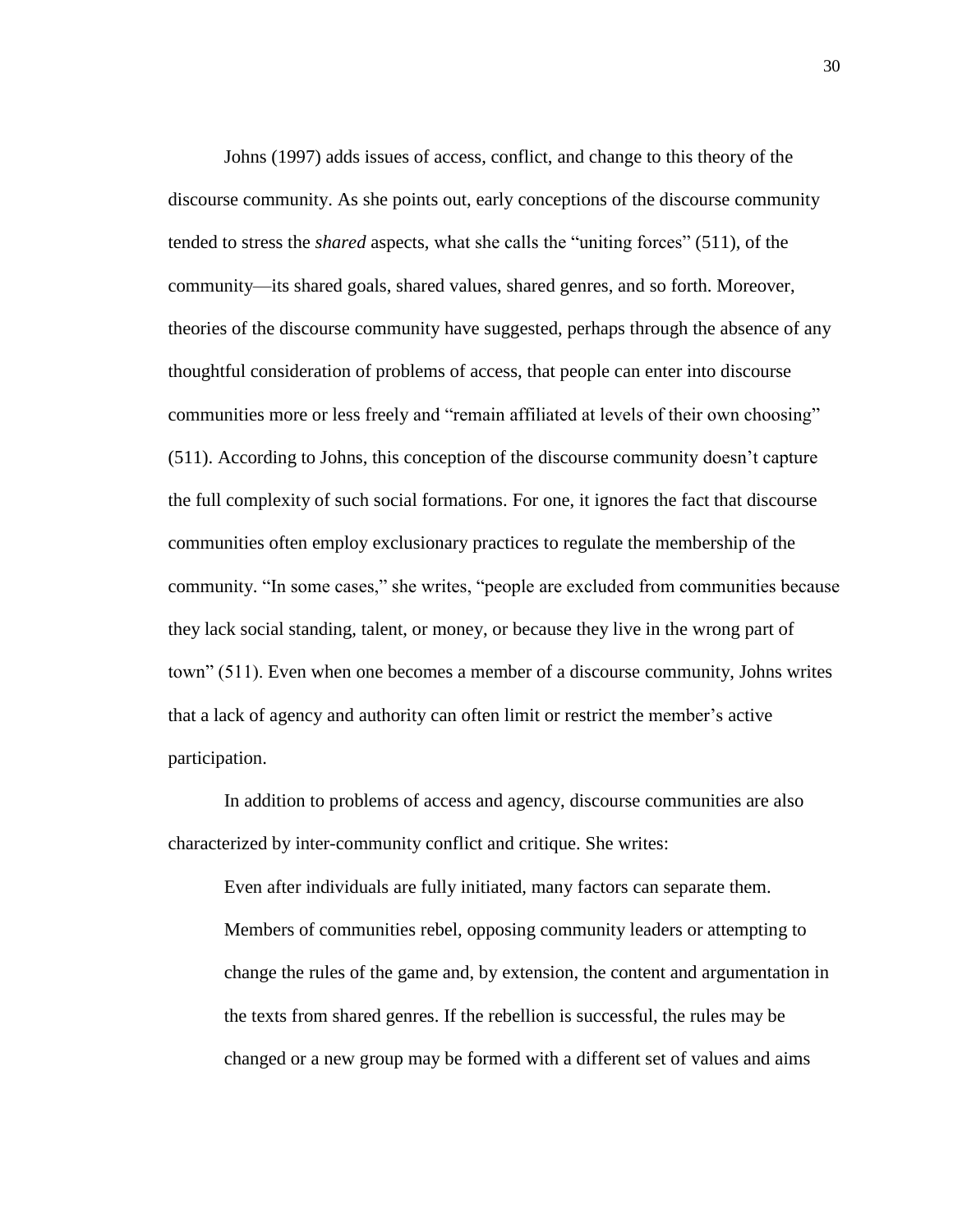[...] Even without open rebellion, there is constant dialogue and within communities as members thrash out their differences and juggle for power and identity […] (511).

Newcomers to the community often bring new goals, values, and motivations with them that conflict with the "broadly shared set of public goals" (Swales, 220) of the discourse community. When such conflict reaches a tipping point, a "rebellion" within the community can occur. A successful rebellion can result in transformative change in the community's goals, values, and genres. Even without full-scale rebellion, change occurs over time as members, new and old, "thrash out differences and juggle for power and identity" (511). Johns thus conceptualizes the discourse community as a site of *exclusion*, *conflict*, and *change*. Within this conceptualization, we can also include concepts such as *access*, *agency*, *authority*, *power*, and *identity*. The issue of *access* will be further explored in the following discussion on subject matter knowledge.

## Subject Matter Knowledge

To participate within a discourse community, Beaufort writes that "writers must engage a specific subject matter considered within the purview of the discourse community" (19). I would like to offer a more politicized definition: Subject matter knowledge involves knowing and being able to critically dialogue with the conversations, histories, epistemologies, vocabularies, inquiries, and ideologies of the discourse community. "Such critical thinking" Beaufort writes, "involves knowing how to frame the inquiry, which kinds of questions to ask or analytical frameworks to use in order to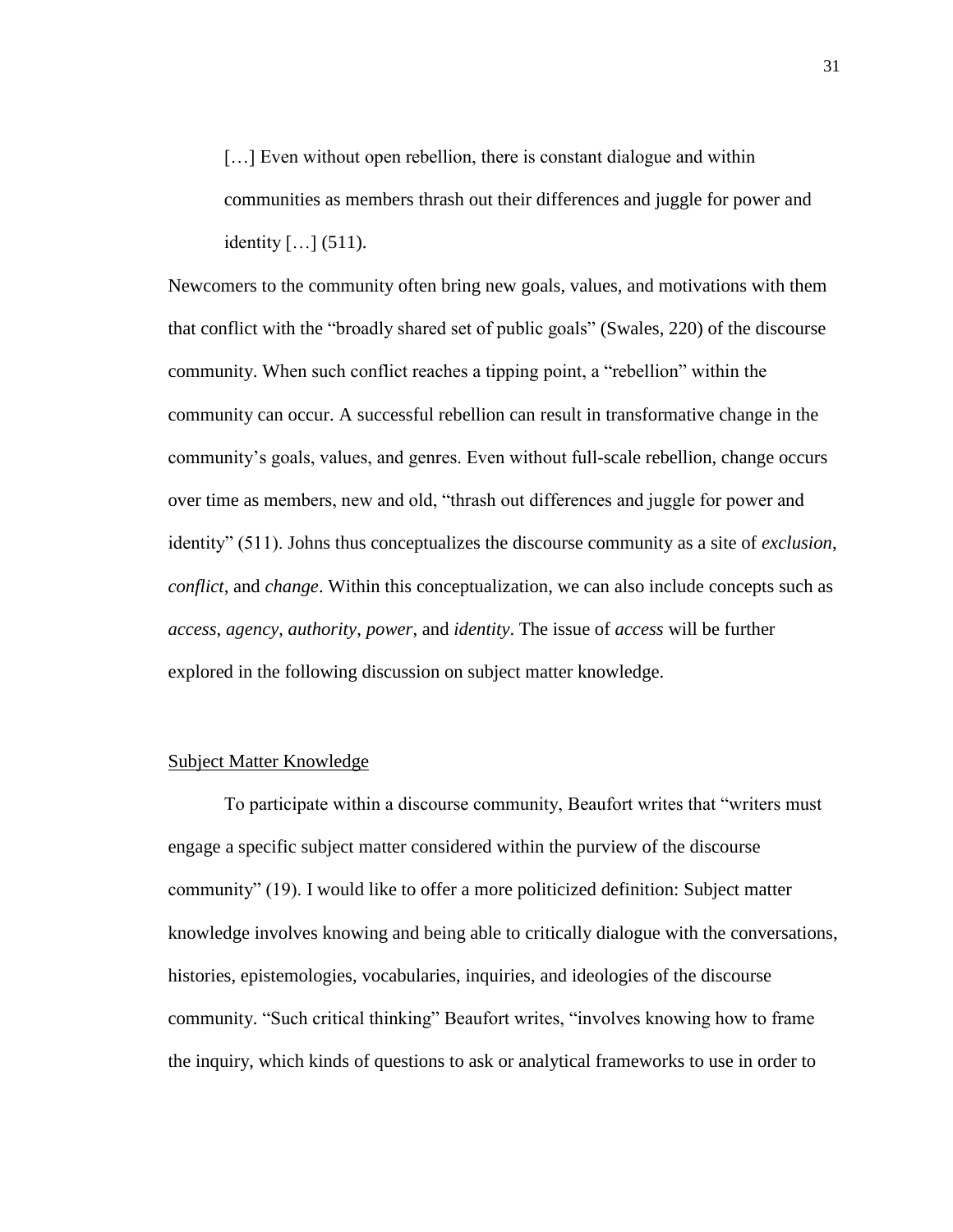'transform' or inscribe documents with new meaning(s)" (19). This description of subject matter knowledge is not unlike Gee's (1989) explanation of how a person acquires the *literacy* of and exhibits control over a *secondary Discourse*. Gee defines a "Discourse" as "a sort of 'identity kit' which comes complete with the appropriate costume and instructions on how to act, talk, and often write, so as to take on a particular role that others will recognize" (7). He further distinguishes between *primary* and *secondary* Discourses (home-based vs. non-home based) as well as *dominant* and *non-dominant* Discourses (those attached to social, political, or economic capital vs. those that may bring solidarity but not status) (7-8). He subsequently defines literacy as "*the mastery of or fluent control over a secondary discourse*" (author's emphasis 9). According to Gee, "Discourses are not mastered by overt instruction … but by *enculturation* ("*apprenticeship*") into social practices through scaffolded and supported interaction with people who have already mastered the Discourse" (7).

One implication of this theory is that there is no general literacy, that is, no universal process of learning to read and write; rather, Gee's is a socially-situated view of literacy in which literacies (now pluralized) are always embedded in the social practices of particular communities. A person acquires a literate identity within the discourse community by way of enculturation and apprenticeship. This again raises questions of *access* in the discourse community. In what ways is literacy regulated to include some while excluding others from the discourse community? Deborah Brandt's (1998) notion of *literacy sponsorship* is helpful. She defines *literacy sponsors* as those "agents, local or distant, concrete or abstract, who enable, support, teach, model, as well as recruit,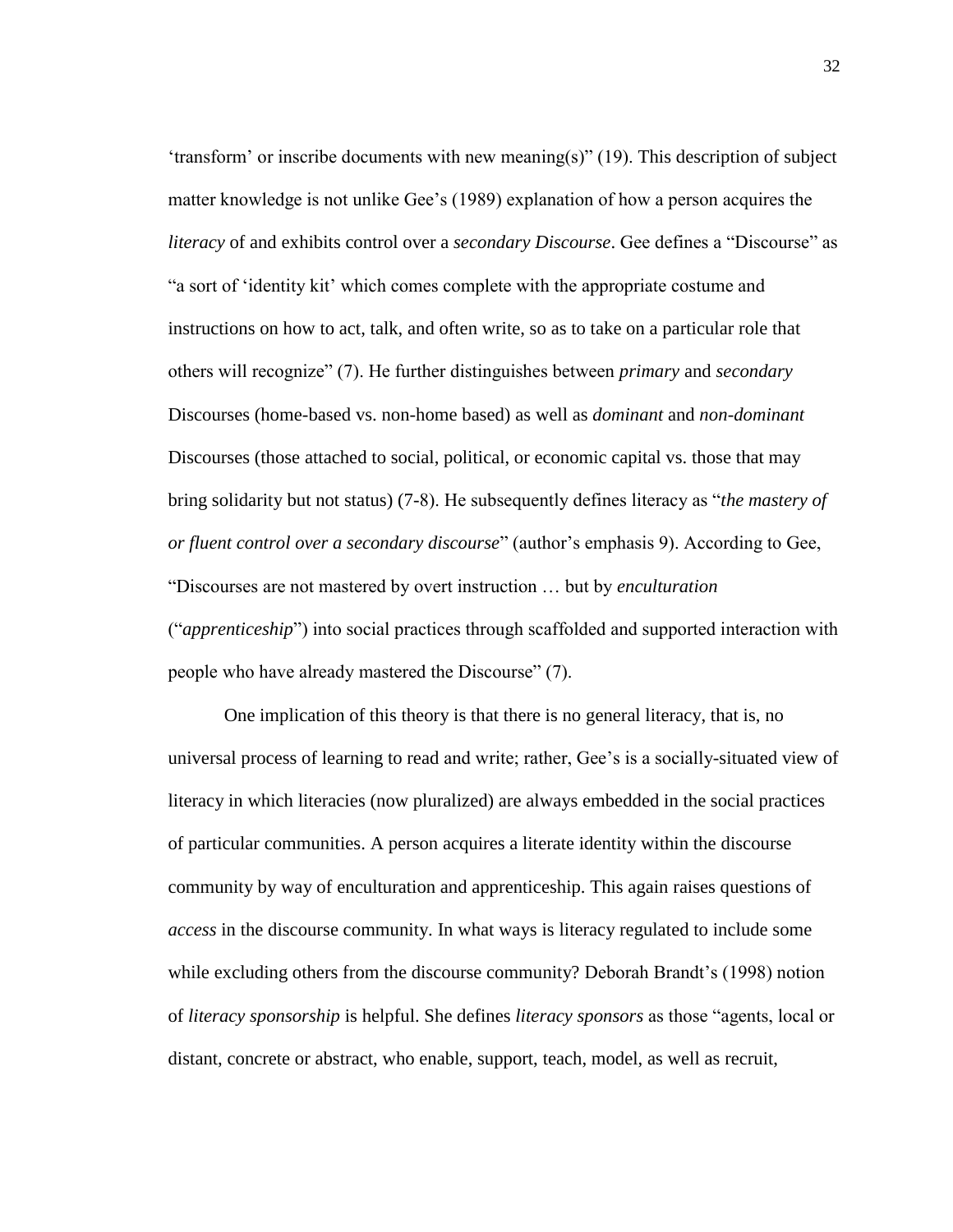regulate, suppress, or withhold literacy in some way—and gain advantage by it in some way" (46). In other words, the subject matter of a discourse community—its literacy—is not just some abstract entity that any person could pick up. Literacy is always bound up in issues of access and membership. If people want to gain access to a discourse community, then they must have access to those who can sponsor their literacy development into the community.

When one enacts the subject matter, or Discourse, of a particular community, that person effectively assumes a subject position—that is, an *identity*—within that social group. A demonstration of subject matter knowledge in any given writing situation is the demonstration of *literacy acquisition* and *identity formation* within the discourse community. In other words, to participate effectively and critically within a community, a member must develop a literate identity in relation to the community's Discourse (i.e. its subject matter). But literacy (knowledge of subject matter) is never freely given; it is sponsored or suppressed. Gee and Brandt add to Beaufort's concept of subject matter knowledge ideas about *literacy (sponsorship)*, *Discourse*, *identity*, *access*, *membership*, and *enculturation* (*apprenticeship*). Subject matter knowledge thus might more appropriately be labelled "Literacy Knowledge." Moreover, because you can never really talk about literacy without talking about discourse community, for the remainder of this project, I have combined Beaufort's "Discourse Community" and "Subject Matter" knowledge domains into a single domain I call "Discourse Community and Literacy Knowledge."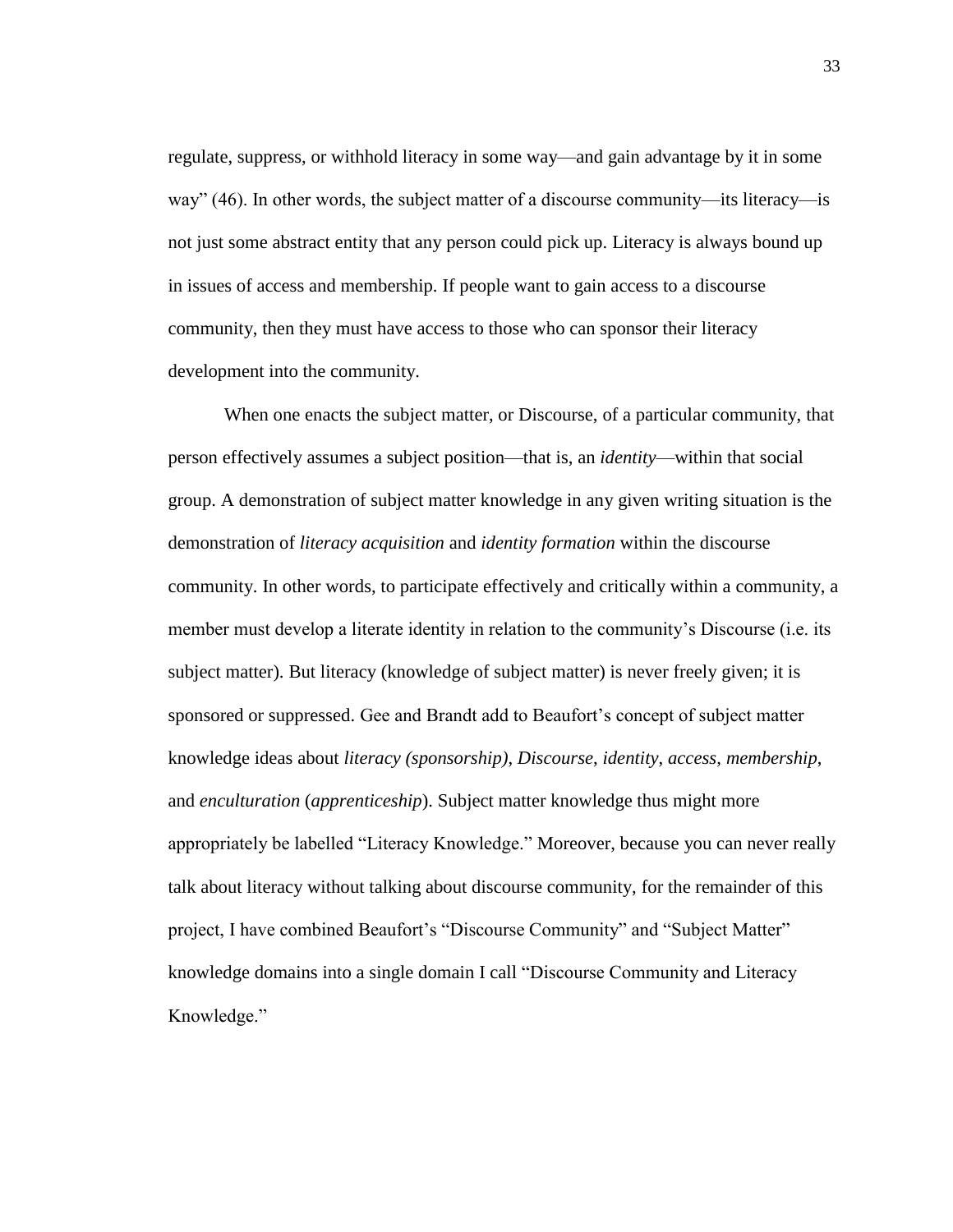# Genre Knowledge

In addition to discourse community and subject matter knowledge, Beaufort explains that "writers must also develop knowledge of genres whose boundaries and features the discourse community defines and stabilizes" (20). In other words, writers must be able to locate and perform the accepted genres of the discourse community. Unfortunately, this description tells us little about *how* writers develop the ability to locate and perform the genres of a community.

To this end, I propose the addition of three theories of genre to the domain of genre knowledge that can help writers hone their ability to identify and perform the genres of the discourse community. First, writers benefit from an understanding of *genre as social action* (Miller 1984). In practice, this means knowing that in addition to being able to identify the "typical features" of a genre, an equally important factor the writer must consider is what the genre *does*—the social activity which the genre helps to mediate. Second, writers benefit from an understanding that genre is a dynamic rather than static action (Devitt 1993). Genres change over time and across contexts to meet evolving needs; in other words, they are marked as much by *variation* as by *stability*. In practice, a writer who understands genre as dynamic is less likely to look for a formula or template for performing a genre. Rather, they are going to think about how to best adapt a genre to fit the needs of a particular rhetorical situation. Third, writes benefit from the knowledge that different genres serve to accommodate information for the needs of different audiences, even if the message meant to be conveyed is the same (Fahnestock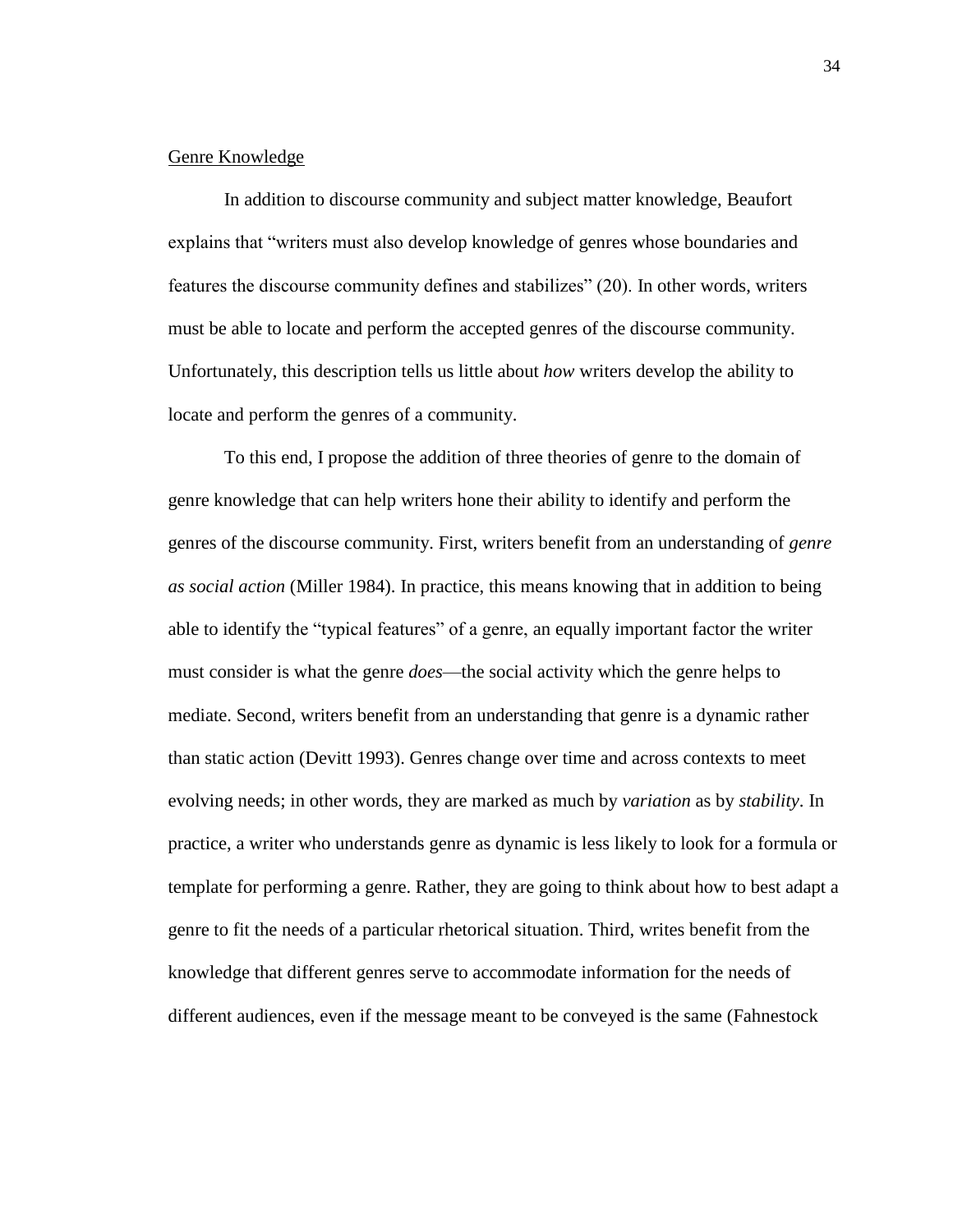1986). In practice, this means knowing how to deliver the same information to a variety of audiences.

### Rhetorical Knowledge

Expertise in writing also requires considerable rhetorical knowledge. As Beaufort puts it, "writers must address the specific, immediate rhetorical situations of individual communicative acts (Ede and Lunsford 1984; Lunsford and Ede 1996). This includes considering the specific audience and purpose for a particular text and how best to communicate rhetorically in that instance" (20). In other words, rhetorical knowledge entails awareness of the constituents of the rhetorical situation (Grant-Davie 1997). That is, writers enact expert writing performances when they are able to successfully define their purpose (*exigence*), address their audience(s) (*audience*), establish a writerly ethos (*rhetor*), and consider the affordances and constraints of the writing situation (*constraints*). Rhetorical knowledge also involves knowing that *writing is a social and rhetorical activity by which people (or communities) make-meaning and mediate activity* (Roozen 2015; Estrem 2015). In other words, expert writers know that their writing contributes to a discourse community's inward or outward conversation in some way and that their writing will have visible consequences on the immediate or distant world around them.

### Writing Process Knowledge

Lastly, students must develop knowledge of the strategies, procedures, and collaborations involved in the creation and circulation of texts as well as the individual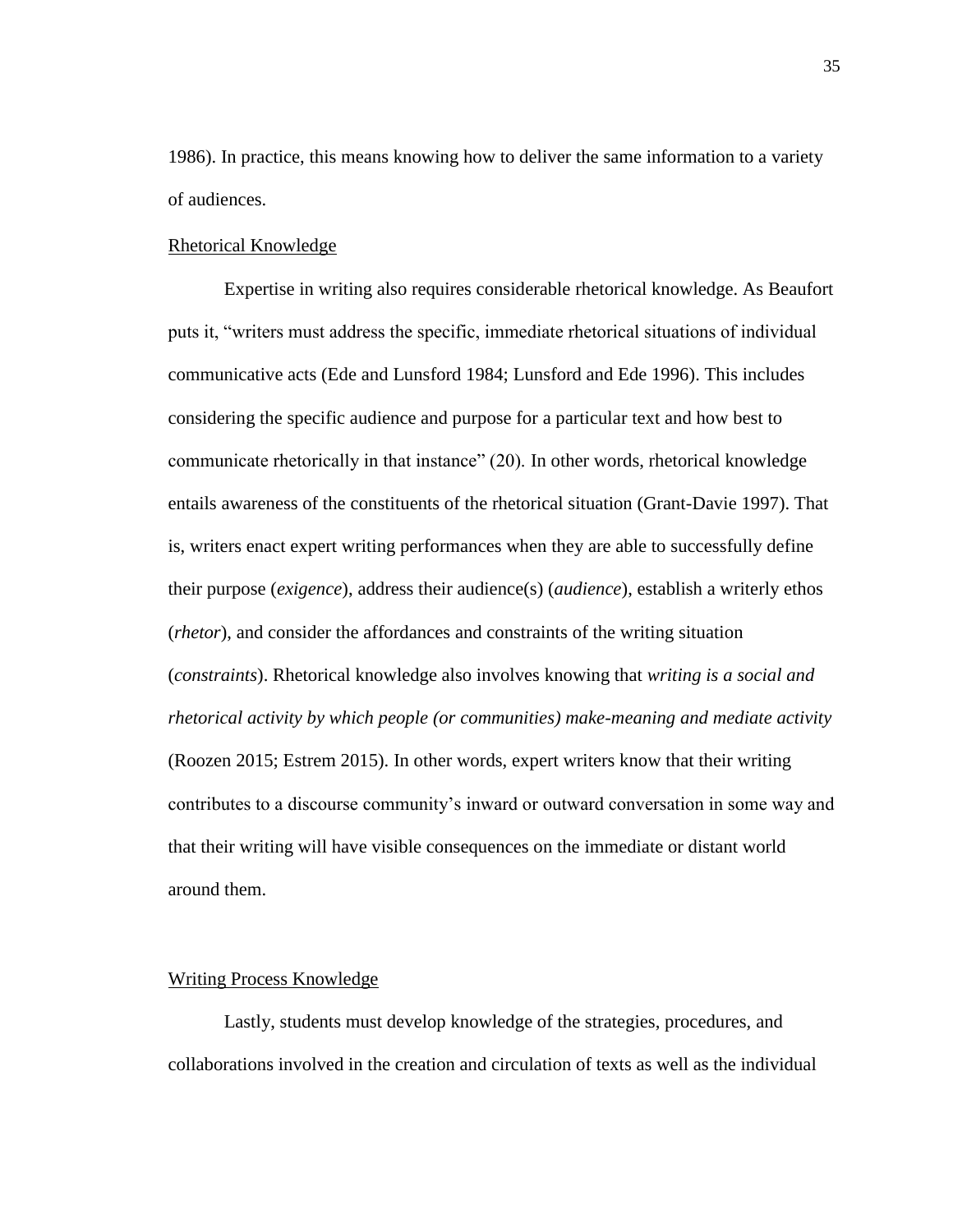dispositions that best facilitate such activities. That is, they must continue to build on their knowledge of the writing process. This includes knowledge of strategies for writing, such as shitty first drafting (Lamott 1994). It also includes knowledge of the procedures involved in writing, such as brainstorming, drafting, revision, and editing. I would add here that process knowledge involves knowing that writing is a *recursive* process that often requires circling back and jumping forward. It also means knowing and accepting the *collaborative* aspect of writing despite the persistent cultural myths that writing is an activity done in solitude (which it almost never is) and that the best writers are recluses (Holbrook and Hundley 2017). Writing process knowledge also benefits from dispositions toward writing that accept *failure* and *risk-taking* as essential features of the process (Brooke and Carr 2015; Carr 2017).

Taken together, Beaufort's five knowledge domains provide a framework for thinking about the kinds of knowledges (and related terms and concepts) that could be the explicit focus of transfer-based reflection and metacognition. These knowledges are taught in today's first-year writing courses that adopt a TfT or WaW approach, and I suggested in my introduction that an editorial course offered as a companion course to FYC could provide a context for students to continue building on that knowledge and practice in writing. It would seem, then, that the next logical step is to provide an account of how writing studies and other disciplines have taken up editorial pedagogy, which has also been referred to as "publishing as pedagogy." We can begin by looking at writing and composition studies' comparatively recent interest in the pedagogical value of public writing, or composition's "public turn" (Mathieu 2005).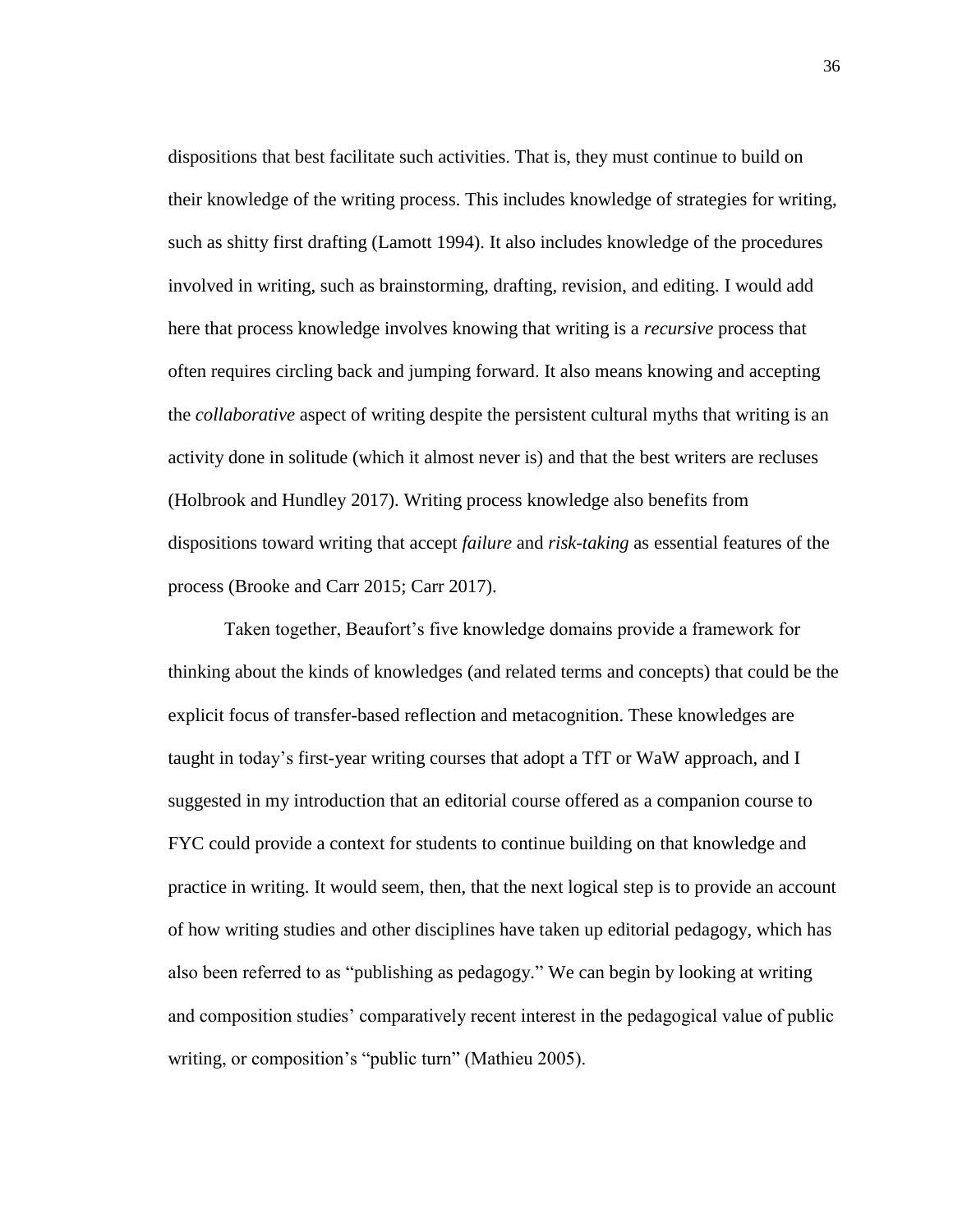#### Publishing as Pedagogy

Over the last several decades, a great number of writing studies researchers, writing programs, and composition practitioners can be said to have participated in what Paula Mathieu (2005) termed the field's "public turn," a turn characterized by an increased drive to engage student writers in various "writing for public audiences" projects. These public writing projects have ranged in purpose and focus; some have focused on increasing students' civic engagement through service learning (House 2015; others have established community publishing projects rooted in social activist causes (Mathiew 2005; Mathieu, Parks, & Rousculp 2012), and still others have brought multimodal digital publishing projects such as blogging and zine creation into writing course instruction as a way to have students consider how texts are composed and circulated in the digital age. There are also the numerous student-edited literary journals that we must take into account when taking stock of the various kinds of "writing for public audiences" courses that populate English and Writing Program course listings.

Considering the fact that many writing programs in the U.S. already offer various "writing for public audiences" courses, some of my readers would be well within their right to ask: What learning experiences does a transfer-based editorial pedagogy for a course dedicated to the publication of a print-based FYW journal offer that other writing for public audience projects do not? I have several thoughts in anticipation of this question. In terms of community publishing and literary publishing projects, one key distinction I can make is the shift in focus. In community publishing writing courses, the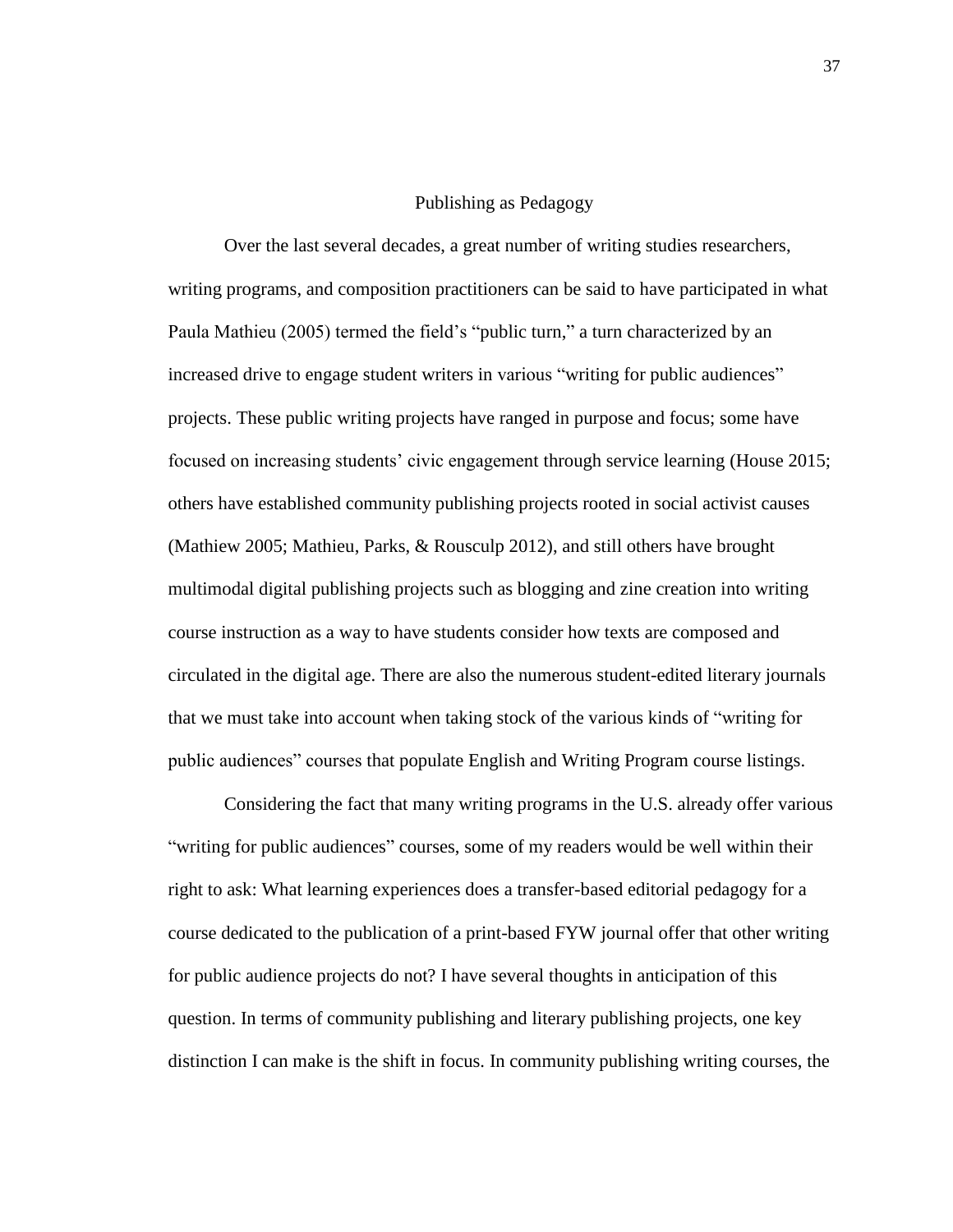focus tends towards either civic engagement or social activism. Writing, while an important feature of such courses, is secondary to the focus on engagement or activism, and the *content of writing studies*, the cornerstone of current transfer-based approaches, takes an even further place (if it is considered at all). In contrast, the writing/editorial process and the content of writing studies would be the prime focus of a transfer-based editorial course dedicated to the publication of an FYW journal. Students would add to their knowledge of the writing process by engaging in a developmental editorial process that better reflects how texts are composed and circulated in professional and academic contexts. Furthermore, students in a print-based editorial course that publishes an FYW journal would continue to work with the content of writing studies that they learned in FYC and would subsequently participate in enacting the disciplinarity of writing studies in a localized context (through the publication of a university FYW journal). The focus on the content of writing studies and the enacting of writing studies as a discipline also distinguishes the pedagogy that I am calling for from the literary editing courses that exist in many English departments across the United States.

As for what distinguishes the future editorial course I envision and digital and multi-modal publishing pedagogies, I would point to the general distance between the editors and the texts that are getting published. In a multi-modal publishing course, students are often self-publishing their own work and/or collaborating with peers to publish a group text. In an editorial pedagogy for a print-based FYW journal, the editors are working with texts that have been submitted from outside of the classroom. I would also appeal to the power of the printed word. Mathieu et al. (2012) describe the "resonant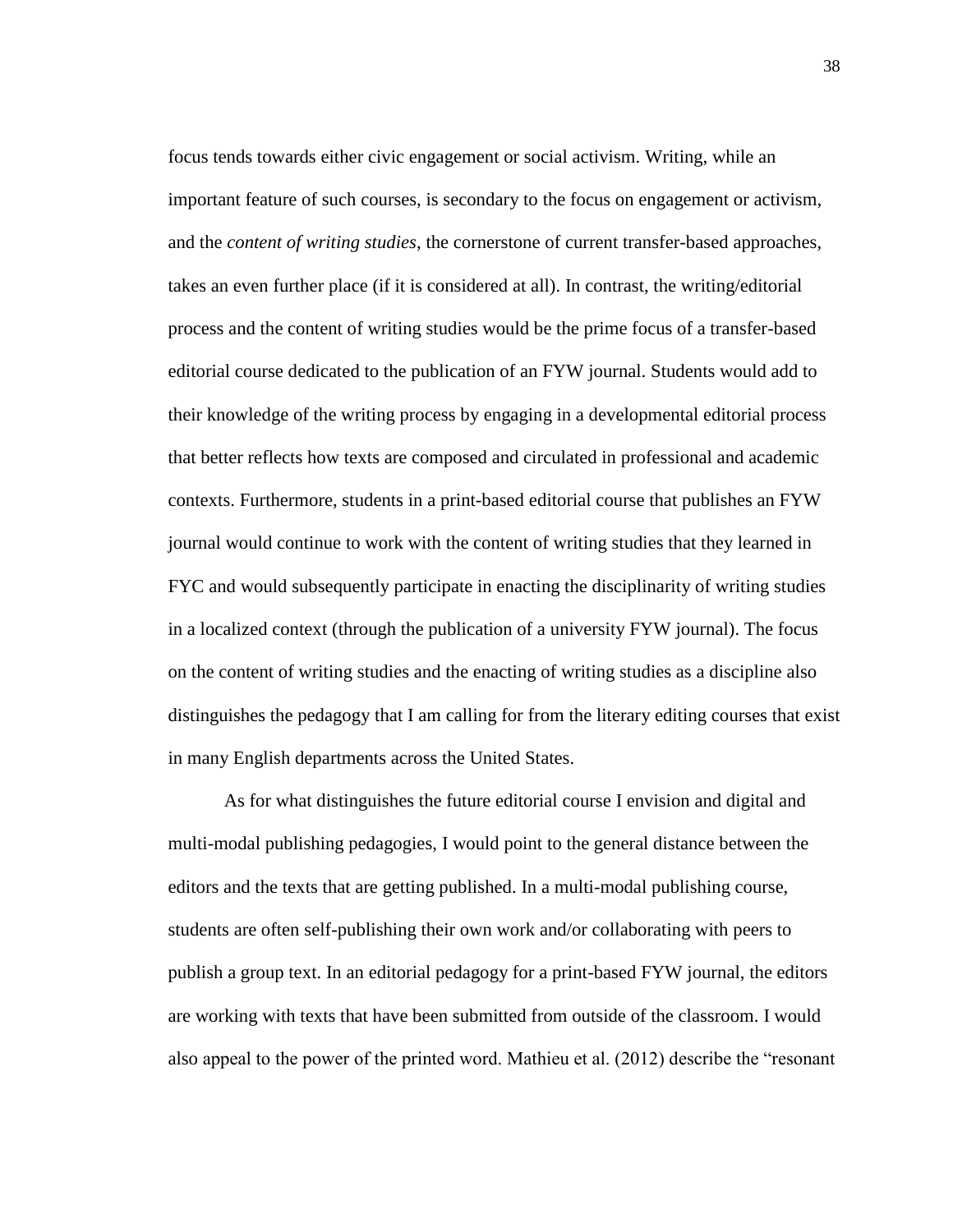meaning of 'being in print' that carries importance for many individuals" (2). As I have discovered in my research, such "resonant meaning" serves as a motivating factor for many students. Additionally, much of the work done in for a print-based editorial course involves multimodal and digital text production anyway, as will be made apparent in the ethnography and resulting analysis/discussion that make up the latter half of this project. The two are not mutually exclusive.

The FYW journals that have emerged at universities across the U.S. over the last two decades can also be viewed as part of the "public turn" in writing studies. However, despite the rise of FYW publications, little writing studies scholarship presently exists that deals with how and why to teach undergraduate students the print-based editorial process, and, to my knowledge, none exists that explicitly theorizes a print-based editorial pedagogy designed for the transfer of writing knowledge. This isn't altogether surprising. As McDonnell and Jefferson point out, the FYC journals that do exist tend to be edited by faculty members. It is also possible that other ecological factors such as funding and institutional constraints impede the creation of print-based editorial courses. Whatever the case, it follows that perhaps the exigence for an editorial pedagogy for the transfer-based writing program has not been as strong as it could be. All the same, some scholars in the field have recognized the potential of the editorial process of as a pedagogical tool and have started to articulate editorial pedagogies that place the responsibility of the publishing process in the hands of students (McDonnell and Jefferson, 2010; Ball, 2012, 2013; Stommell, 2012). *Publishing as pedagogy*, as it has come to be known, has also been an area of interest in Library and Information Studies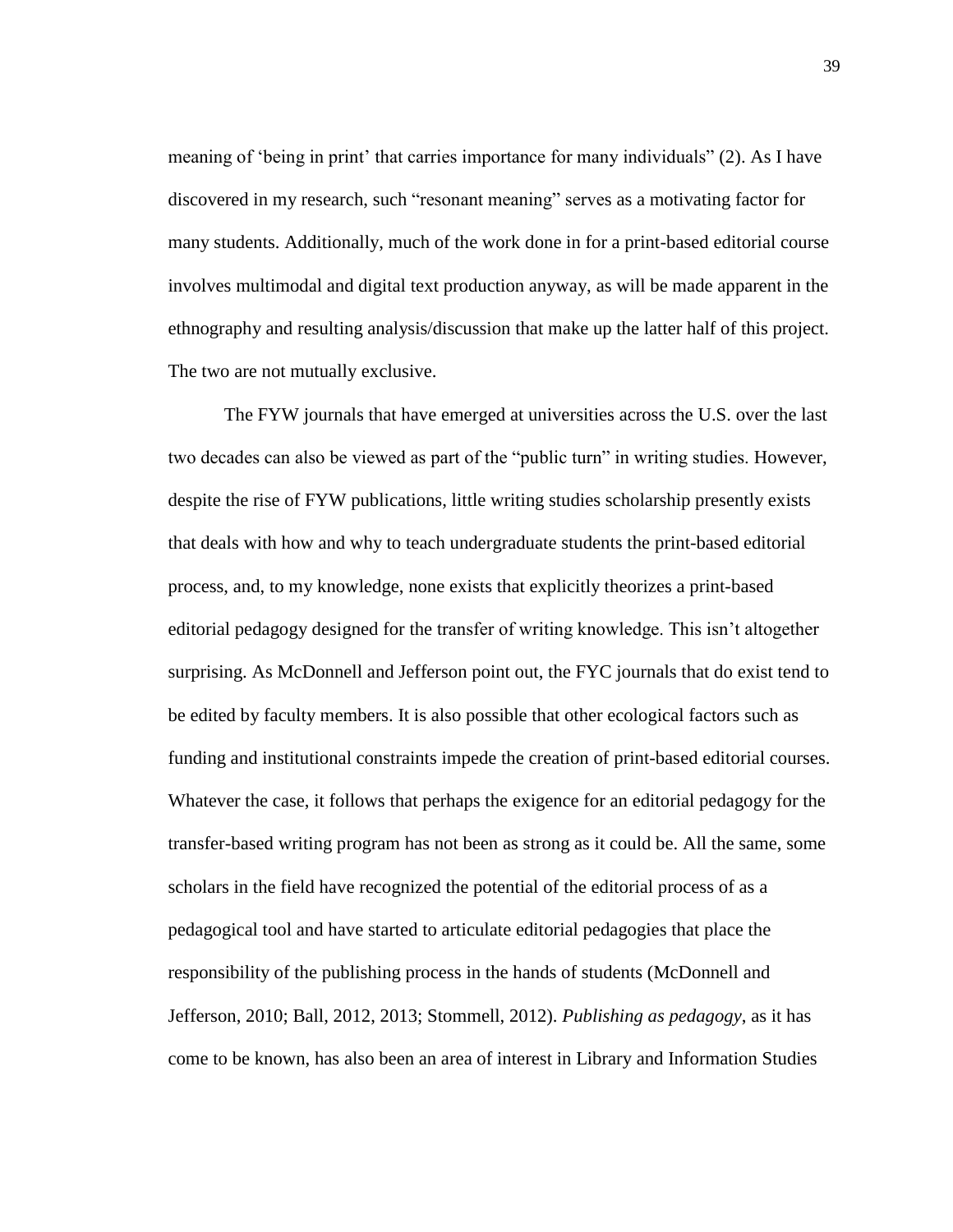owing in part to the fact that many university libraries house small university presses that hire students to engage in editorial projects.

At the same time that writing studies scholars were beginning to reconsider how students' texts were valued within the university, McDonnell and Jefferson (2010) made the case for making students responsible for the publication of existing and future FYC journals on the grounds that such a programmatic move would both participate in the revaluing of student texts and provide students on the editorial side with valuable learning experiences. They present a two-fold critique of how publishing and the publishing process are treated in most first-year composition contexts. First, in FYW courses, publication is often treated as "an afterthought," if publishing is even considered at all. They write, "Our students prepare, compose, collaborate, rewrite, collaborate some more, and edit in a dizzying circle, but they do not learn to be published" (108). They cite the curious fact that most composition text- and hand-books used in first-year writing contexts are devoid of any sections devoted to publishing or writing for publication as evidence for this claim. The second and more pertinent critique has to do with how the publication process of FYW journals is handled. In most cases, the process is handled exclusively by the faculty. McDonnell and Jefferson argue that the faculty-curated arrangement typical of most FYW journals does nothing to disrupt the problem that FYW journals were meant to address; in fact, the authors reason that such an arrangement ultimately reinforces this dynamic. As a potential solution to the problem, McDonnell and Jefferson advocate for involving students in "the back-room, behind-the-scenes negotiations that most FYW publications reserve for faculty" (109). They highlight the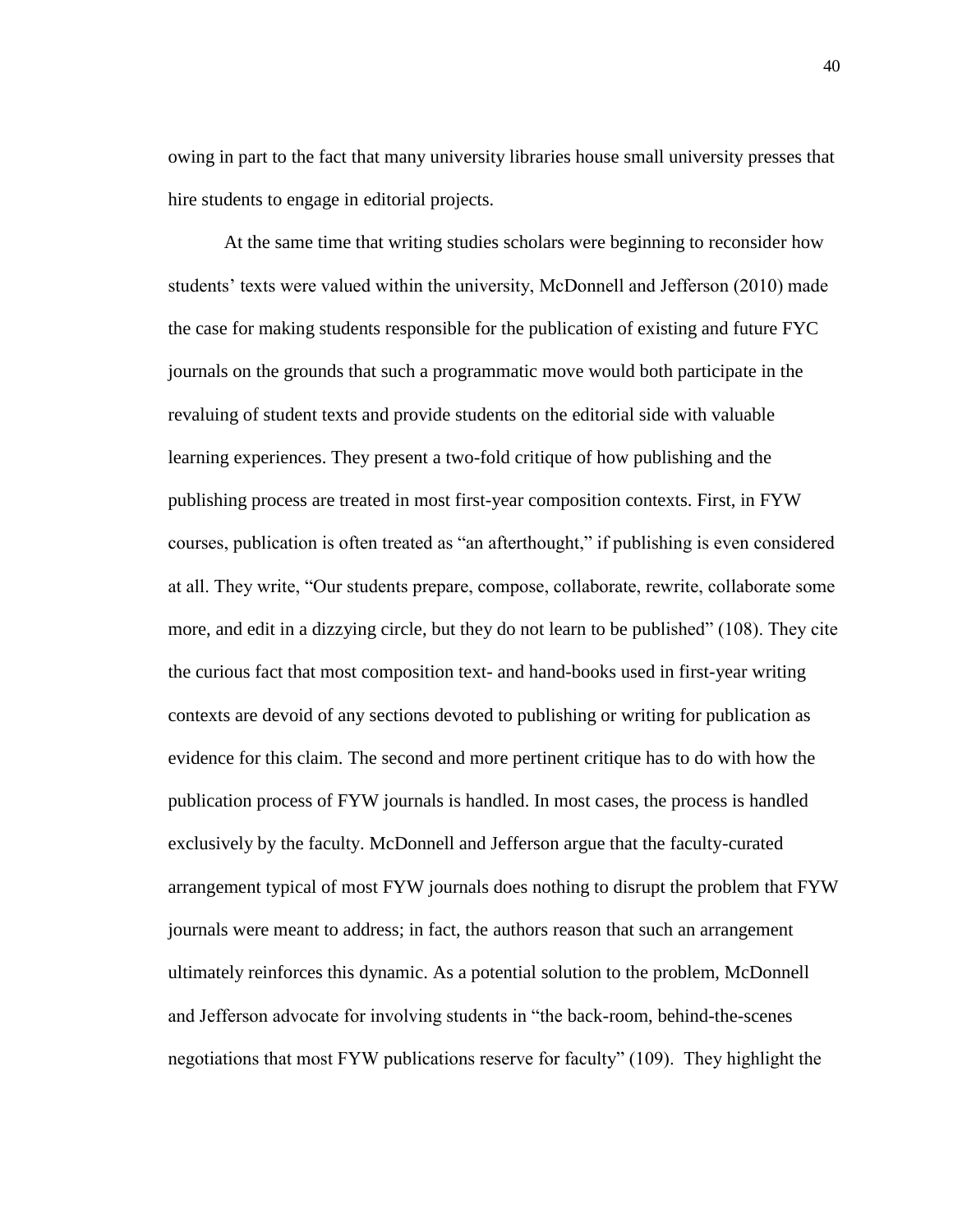pedagogical activity among faculty that happens in these contexts as a missed opportunity to promote student learning:

When we work collaboratively to define and apply criteria to finished student texts in order to create a publication, we engage in exactly the kind of critical reading and writing we hope to teach students in FYW. We are not peer reviewing or workshopping rough drafts under a teacher's watchful eye, nor are we editing, as our students typically understand the term … We are instead doing the work of editors, in which publishing is the process. Putting this responsibility in the hands of students extends to them the larger perspective afforded by publication. (109)

The authors go on to identify several editorial course activities that are beneficial in terms of writing development: generating an assessment rubric for submissions, developmental peer-review, and an activity they call "comments-on-comments." The first requires students to articulate and negotiate their values about writing and understanding of writing studies topics. The second is an extended form of peer review in which reviewers work with authors over several weeks or months (depending on time constraints) to help them revise their piece for publication. The last is a meta-assignment for the peer review whereby reviewers share their feedback (comments) to authors with other student reviewers and "comment on those comments."

McDonnell and Jefferson wrote "Product as Process" in 2010. Since then, a growing number of digital writing studies scholars have been taking up, theorizing, and practicing editorial pedagogies in writing program contexts (Ball, 2012; Ball, 2012; Ball, 2013; Stommell, 2012). Cheryl C. Ball, for example, has spent the better part of the last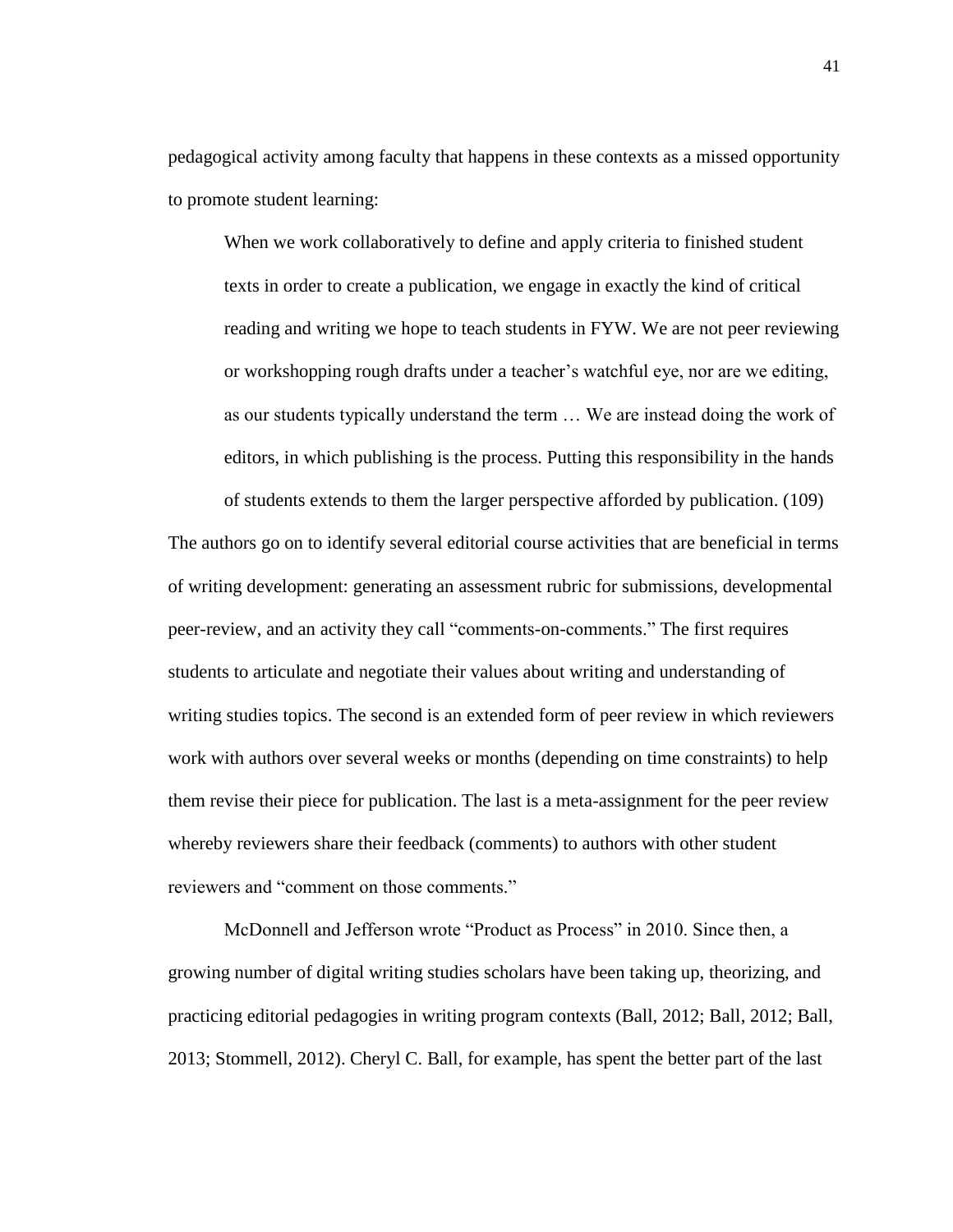decade developing and refining her editorial pedagogy focused on the creation of multimodal web-texts as well for digital scholarly and non-scholarly publication venues as well as print-based academic . Ball's pedagogy is deeply informed by her experience editing the peer-reviewed *[Kairos: A Journal of Rhetoric, Technology and Pedagogy](http://kairos.technorhetoric.net/)*. In a three-part series of web-texts published by *[Hybrid Pedagogy](http://hybridpedagogy.org/)*, a self-described "openaccess journal of learning, teaching, and technology," Ball outlines, first, her editorial pedagogy as professional teaching philosophy [\(Editorial Pedagogy, Pt. 1: A Professional](http://hybridpedagogy.org/editorial-pedagogy-pt-1-a-professional-philosophy/)  [Philosophy\)](http://hybridpedagogy.org/editorial-pedagogy-pt-1-a-professional-philosophy/), then how an editorial pedagogy plays out in writing courses [\(Editorial](http://hybridpedagogy.org/editorial-pedagogy-pt-2-developing-authors/)  [Pedagogy, Pt. 2: Developing Authors\)](http://hybridpedagogy.org/editorial-pedagogy-pt-2-developing-authors/), and, finally, how an editorial pedagogy works in an student-led editorial course [\(Editorial Pedagogy, Pt. 3: Developing Editors and](http://hybridpedagogy.org/editorial-pedagogy-pt-3-developing-editors-designers/)  [Designers\)](http://hybridpedagogy.org/editorial-pedagogy-pt-3-developing-editors-designers/). Together, these articles illustrate what publishing as pedagogy (an editorial pedagogy) can look like in writing program contexts. In my review of this literature, I want to draw particular attention to the pedagogical value of a developmental editing model of peer-review.

In her editing courses dedicated to scholarly publications, Ball emphasizes the rhetorical and developmental work that editors engage in when producing an academic journal. For example, she teaches rhetorical awareness by consistently requiring students to consider how their work as developmental editors involves making rhetorical choices based on their best approximations of the venue's mission and values. How, for instance, do they "work closely to develop an author's work while acknowledging the mission, values, and/or time constraints of that venue?" (4). How "might they honor the author's voice while also answering to the venue's and the readers' needs?" (4). These important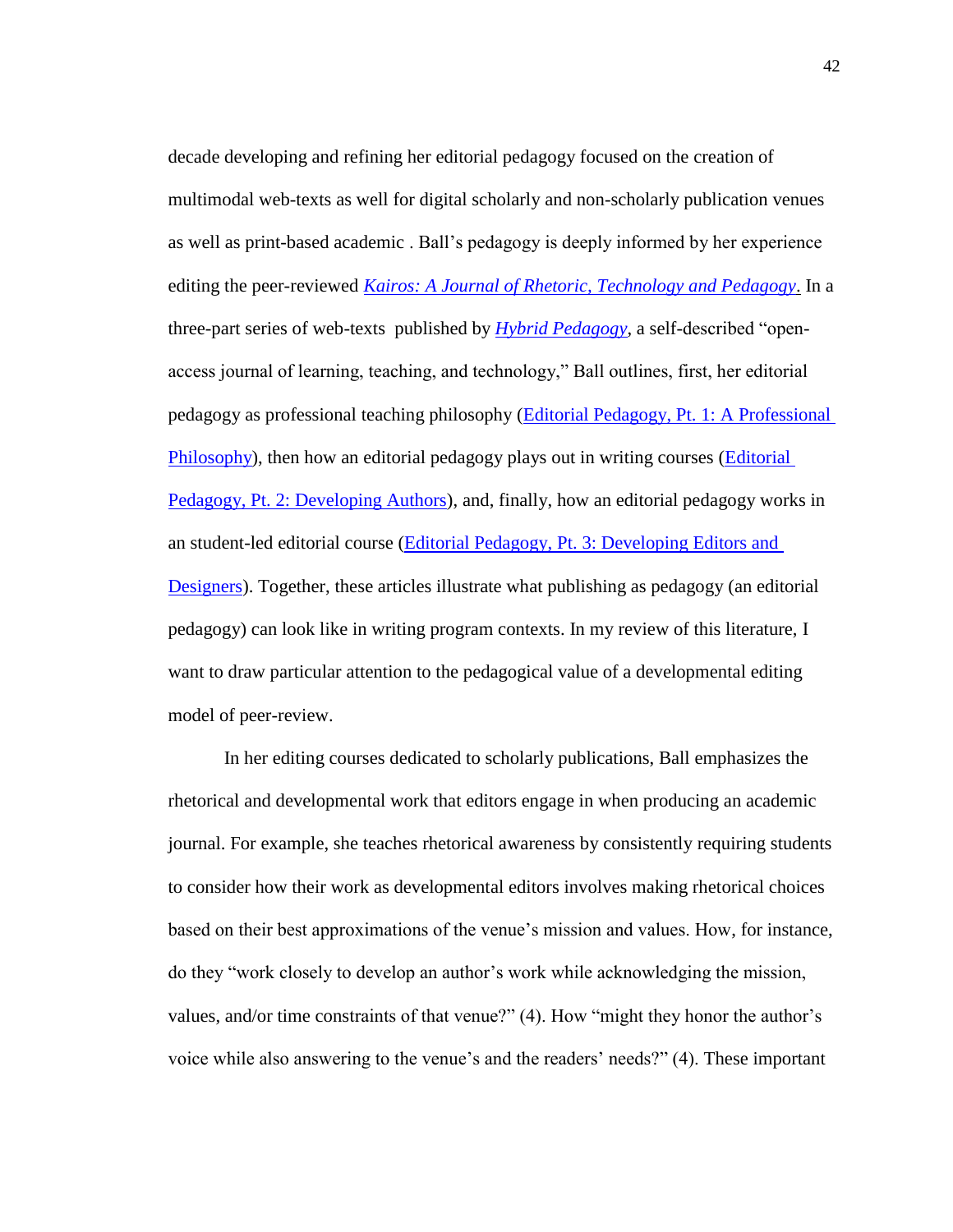rhetorical questions can be taken up editorial pedagogy, since editorial work involves navigating between the various and sometimes conflicting needs of authors, audiences, and the venue itself. Subsequently, these conversations can help students to develop a strong sense of rhetorical awareness that can be useful as they go on to become editors, writers, and readers in later contexts.

Ball's editorial pedagogy also teaches the value and benefits of a developmental editing model of peer-review. As defined by Norton (2009), "*developmental editing* denotes significant structuring or restructuring of a manuscript's discourse." In a developmental editing model of peer-review, editors and reviewers provide ongoing organizational and/or stylistic writing support to authors whose submissions have been accepted into the planned publication. The author enacts process knowledge by undertaking a revision process that is both fundamentally recursive and collaborative. In her undergraduate writing and publishing courses, Ball promotes a developmental model of writing and editing that emphasizes *recursivity* and *collaboration* as key features of the co-constitutive process of publishing and writing for public audiences. She explains:

An editorial pedagogy builds on the recursive and reciprocal nature of professionalization through editing, writing, mentoring, and teaching — [student](http://www.phd2published.com/2012/04/12/2020/)  [and teacher,](http://www.phd2published.com/2012/04/12/2020/) author and editor, [reader and scholar](http://www.hybridpedagogy.com/Journal/files/Pedagogy_as_Publishing.html) learn from each other (and the lines between those roles blur in an editorial pedagogy) (Ball, 2012).

In an editorial pedagogy, students, whether they be developing authors or developing editors, are treated as scholarly subjects who hone their practice (whether it be writing or editing) through collaboration with each other. Such recursivity and collaboration are key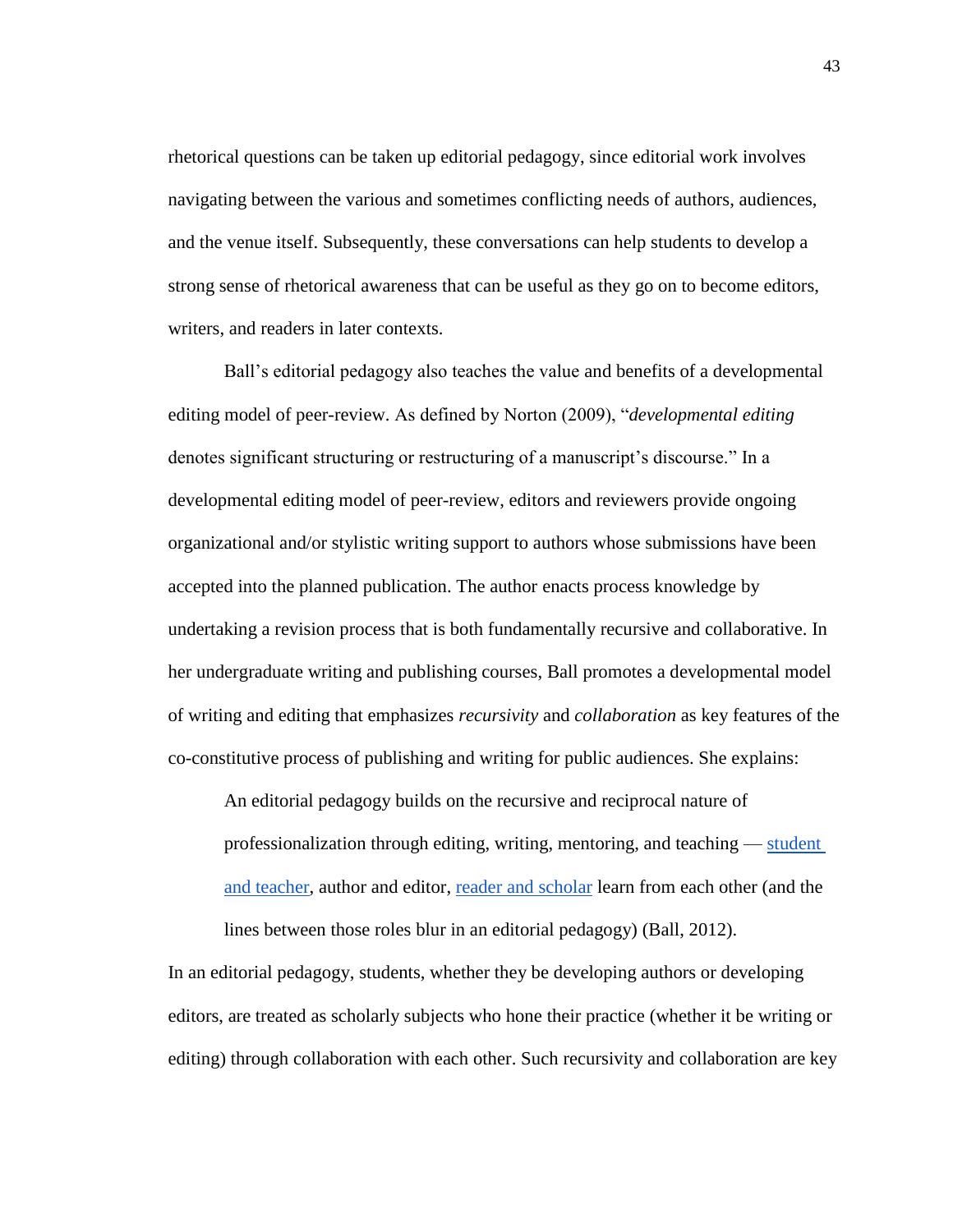features of writing process knowledge, one of Beaufort's five knowledge domains, providing further evidence that an editorial course provides a promising context for teaching for transfer of knowledge and practice in writing.

Publishing as pedagogy has also been theorized in Library and Information Studies more generally and as part of Scholarly Communications in particular. In the last decade, several scholars have articulated the learning benefits of engaging students in the editorial process. Bauer et al (2009) identify several benefits to using the publishing process as a learning tool. Students deepen their knowledge of the subject of study, develop better research skills, increase their knowledge of rhetorical situations and scholarly genres, and sharpen their critical thinking about scholarly research and circulation. The authors also observe that working on the editorial staff improves students' writing and debating skills. Likewise, Alexander et al (2016) note that using publishing as a pedagogical tool encourages several of the high impact educational practices listed by the AACU, such as extensive writing, collaboration, undergraduate research, and experiential and community-based learning.

Despite the rich scholarly conversations going on about, on the one hand, transfer of knowledge and practice in writing, and on the other hand, publishing as pedagogy, I have yet to find a contribution to the transfer conversation that calls for or articulates an editorial pedagogy that *explicitly* attends to the goals of a transfer-based writing program (though one could well argue that some of the articles I have reviewed above *implicitly* tend to transfer). In any case, the fact that I have been unable to find any such articles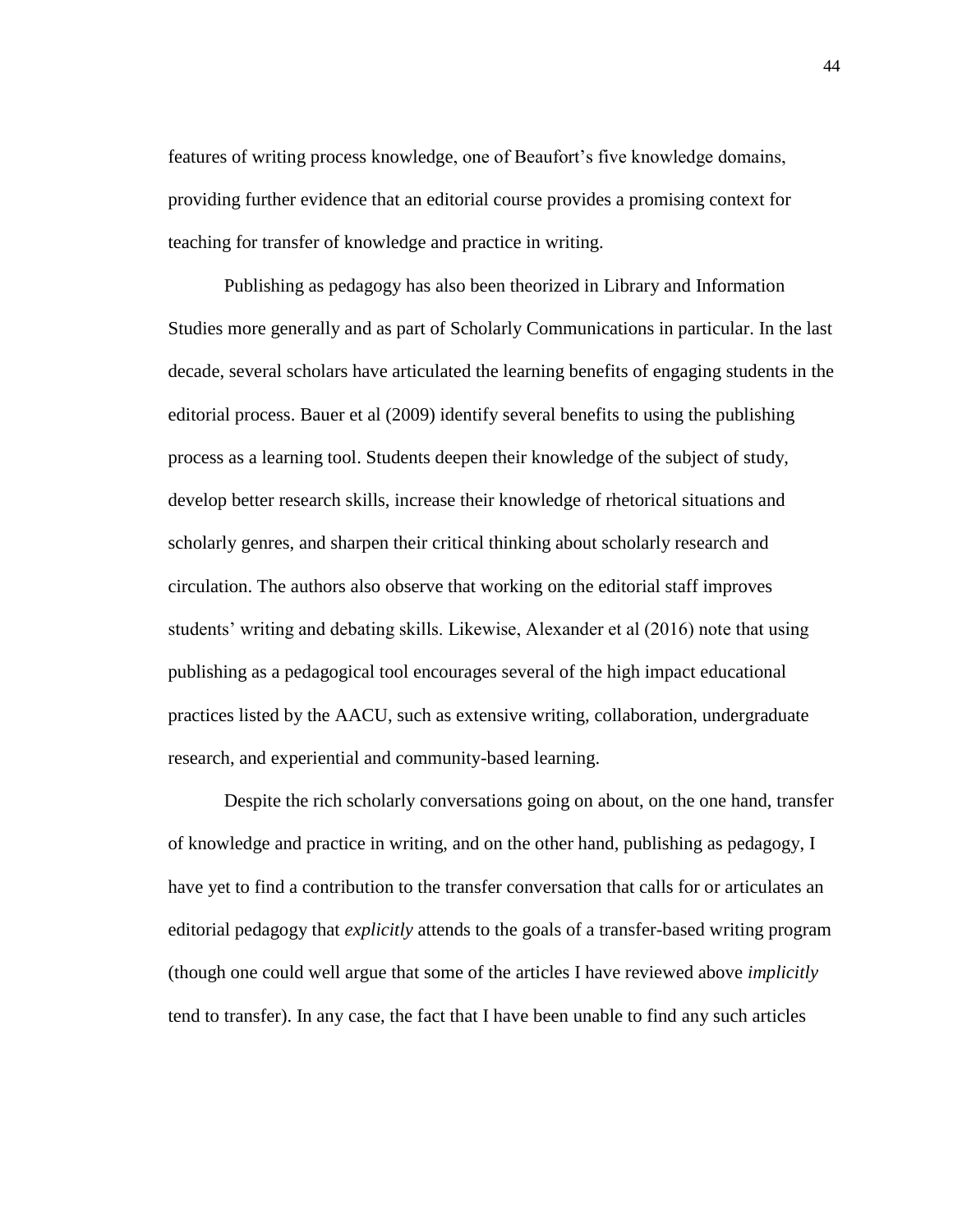indicates a possible gap in the scholarly conversation. This project hopes to address this gap.

In addition to synthesizing existing research on transfer and publishing as pedagogy, I conducted an original qualitative study of an editorial course taught at my institution as part of the project. This study employed three ethnographic methods, semistructured interviews, classroom observations, and genre analysis of written and oral texts, to study ENGL 460: Literary Editing, a publishing course offered at Humboldt State University which annually puts out the student-edited *Toyon: A Multilingual Journal of Literature and Art*. In the section that follows, I describe in more detail the methodology that was used to conduct this ethnographic study.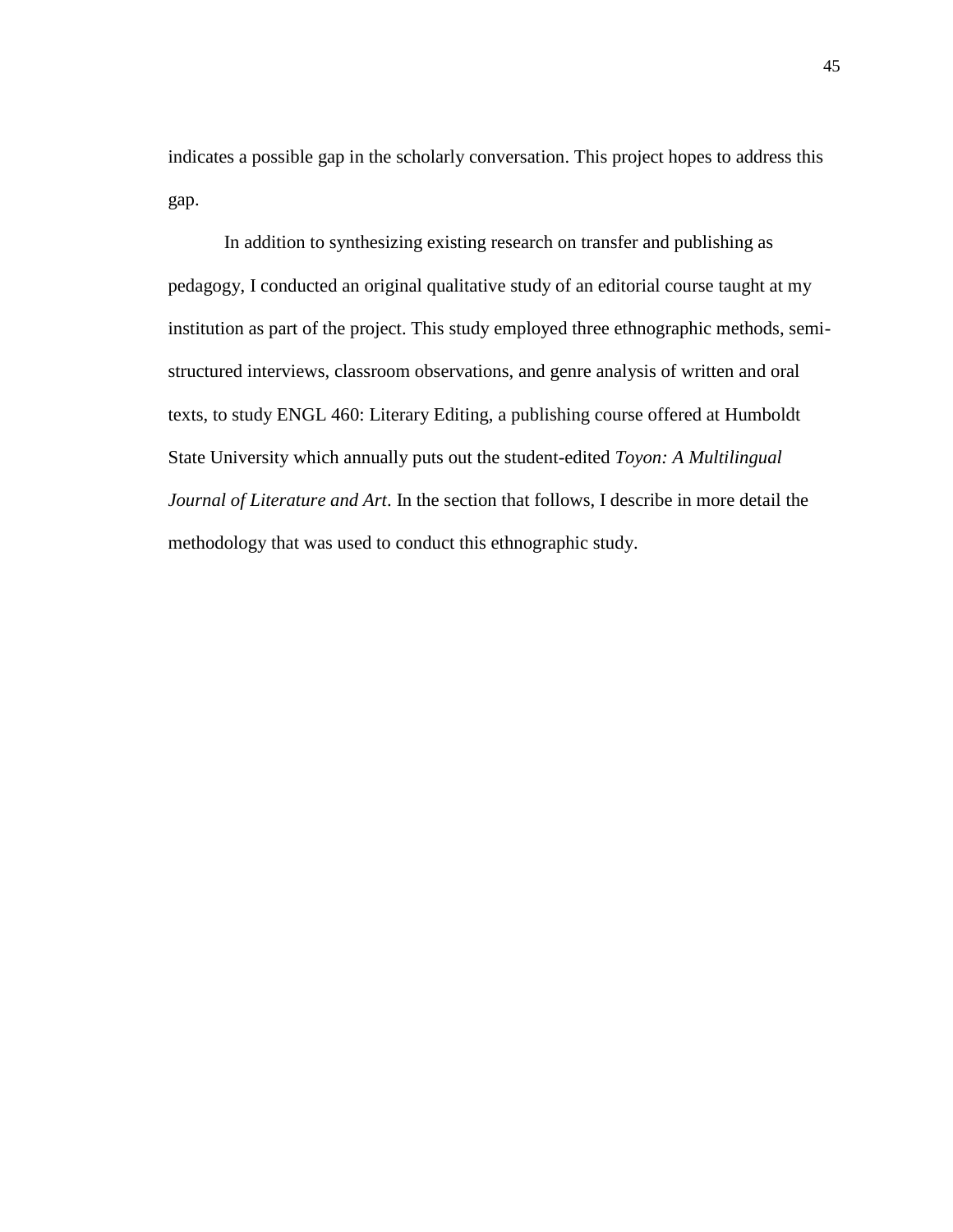#### **METHODS**

Apprenticeship into the Publishing Community

This section begins with the admission that I did not have a wealth of experience in publishing when I began this project. Recognizing that my lack of experience in publishing might present grave problems if I chose to move forward with the project, I resolved to seek out opportunities. Fortunately, things more or less fell into place for me. In the fall of 2018, I landed a digital marketing internship with Humboldt State University Press (HSU Press), where I worked with Scholarly Communications Librarian Kyle Morgan and several other interns to promote HSU Press titles on social media, manage author relations, and develop marketing materials for our various titles. I created a promotional video for one of our children's books and a Wikipedia page for the Vietnamese diaspora writer  $V\ddot{\text{o}}$  Phiến, who was the subject of one of our books of literary criticism. The following spring, Kyle Morgan hired me part-time working as a Digital Marketer for HSU Press, where I have continued to post about our titles on HSU Press's social media accounts. I also worked closely with one of our authors to market their book and gained invaluable experience putting together a press kit for the title, which included a press release and email blast. I also created a new Wikipedia page based one of the book's subjects and wrote an "Interview with the Author" article that I hope to get published in a campus or local news editorial.

In my role at HSU Press, I also served as a peer reviewer for the upcoming 2019 volume of *[ideaFest: Interdisciplinary Journal of Creative Works and Research from](https://digitalcommons.humboldt.edu/ideafest/)  [Humboldt State University](https://digitalcommons.humboldt.edu/ideafest/)*, an open-access journal of creative and scholarly works started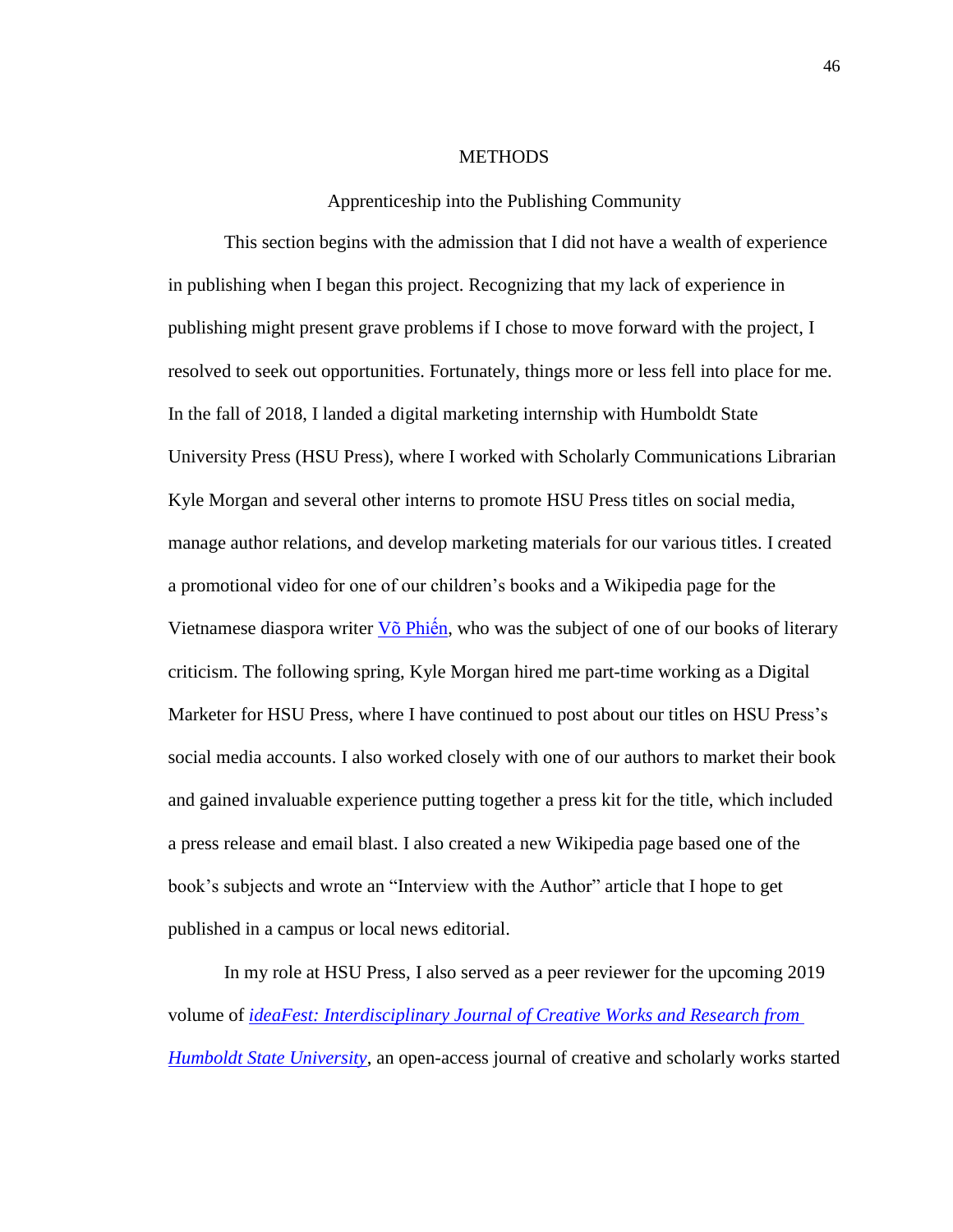at HSU in 2017. In an interesting twist of fate, an article I submitted to the very same journal was accepted with minor revisions for publication in the upcoming issue. As with most literary and scholarly journals, *ideaFest* journal uses a developmental editing model in their publishing process. Each article that is accepted into the upcoming issue goes through three rounds of peer-review, including both a student and faculty review, before it is published. This review process last around three months. Because I participated in this process as both reviewer and author, I was provided a unique perspective from which to reflect upon the benefits of such an editing model. As a peer reviewer, I gained invaluable behind-the-scenes experience about how the peer review process works in one particular university context, including how submissions are rated and selected for the forthcoming issue and best practices for providing revision suggestions. As an author, I engaged in a revision process that involved multiple people, including the managing editor, student reviewers, and faculty reviewers. I also learned that the author has a degree of agency in deciding which changes to make in their manuscript, so long as they can defend their reason for doing so and accept that the editorial board may decide to rescind their acceptance into the publication.

In addition to my apprenticeship into the publishing community, I planned and conducted an ethnographic study of Dr. Janelle Adsit's ENGL 460: Literary Editing course, the first in a sequential pair of literary publishing courses offered every fall and spring semester at Humboldt State University. The purpose of the study was to gain an understanding of how a student-run print-publication process works.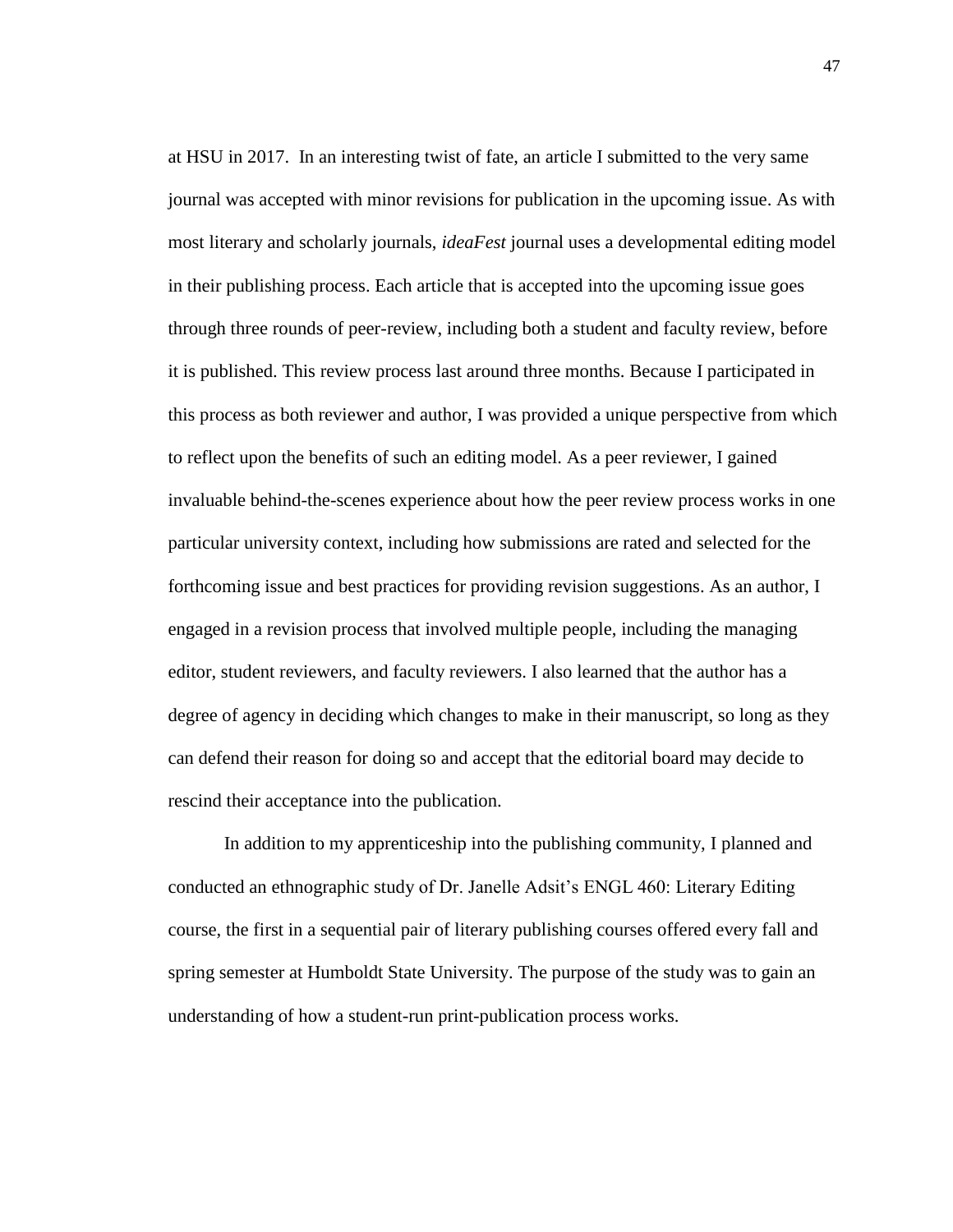## Ethnography of ENGL 460: Literary Editing

## Institutional Context

Each fall, students enrolled in ENGL 460 work together to complete roughly the first half of publishing process which results in *Toyon: A Multilingual Journal of Literature and Art*, the annual literary magazine published at Humboldt State University. While this course is the exclusive focus of my original ethnographic research, I should stress that ENGL 460 is actually one of a complementary pair of publishing courses offered every school year by the English department at HSU. The fall course is followed by ENGL 461: Literary Magazines and Audiences in the spring. As shown below, Toyon's publishing process is spread out over the course of the fall and spring semesters. In ENGL 460, students complete the *editorial stage* and roughly the first half of the *production stage* of the

publishing process, which in sum includes acquisitions and copyediting (editorial) as well as typesetting and design (production).



The first proof of the forthcoming issue is generated towards the end of the semester, and the class engages in one round of proofreading before handing the issue off to the spring class. In ENGL 461, students finish out the production stage by finalizing the proof and sending it out for Figure 1: The publishing process of ENGL 460 and 461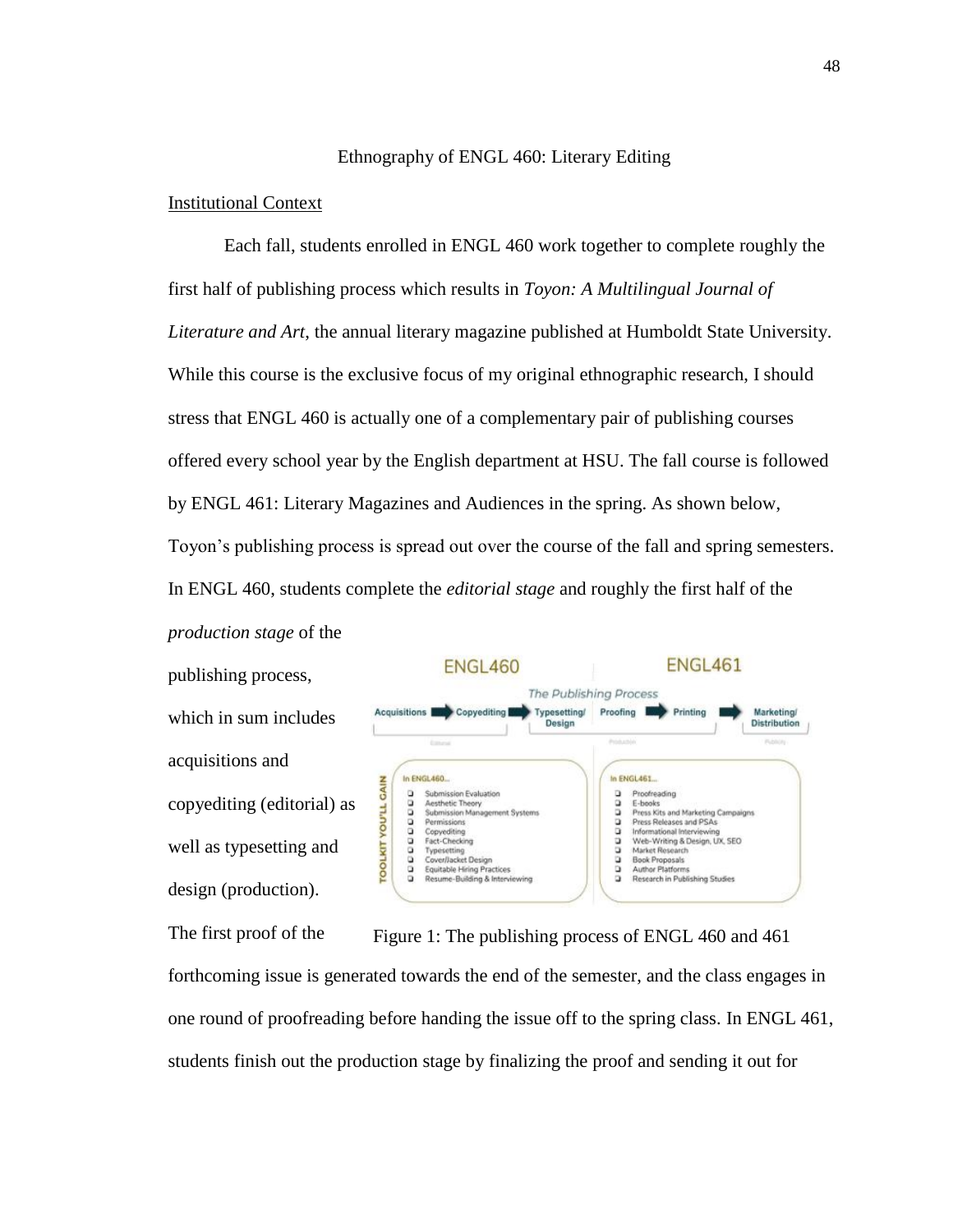print. ENGL 461 also marks the formal start of the *publicity stage* of the publishing process. Staff members on the publicity side manage the marketing and distribution of the journal, undertaking such projects as promoting the journal's March release as well as planning, organizing, and hosting the journal release party. Although the figure suggests a sequential order to the process, there is in fact significant overlap between these stages. For example, the production team starts typesetting and designing the book in early September, and they progress right alongside acquisitions and copyediting. The teaching of skills broadly understood as marketing begins at roughly the same time as proofing and is arguably even a feature of the acquisitions process (creating and posting Call for Submissions flyers *is* a form of marketing). Together, the courses contribute physical, intellectual, and emotional labor to the yearlong effort to produce and distribute *Toyon Multilingual Journal of Literature and Art*.

The study gave me the opportunity to learn about how student-run university publishing works in one local context. It should be noted here that this research did not attempt to analyze how Dr. Adsit teaches scholarly editing or how the class was designed to support transfer, since neither scholarly editing nor transfer were the explicit focus of the course; rather, this research investigated how students enrolled in an editorial course worked together with the course instructor to produce a student-edited university publication. I used this information to theorize ways that the activities of the editorial course can be modified to explicitly promote transfer of writing knowledge by integrating a reflective framework into the publishing process. Based on this goal, my guiding question for the research study was as follows: how can the work of an editorial course be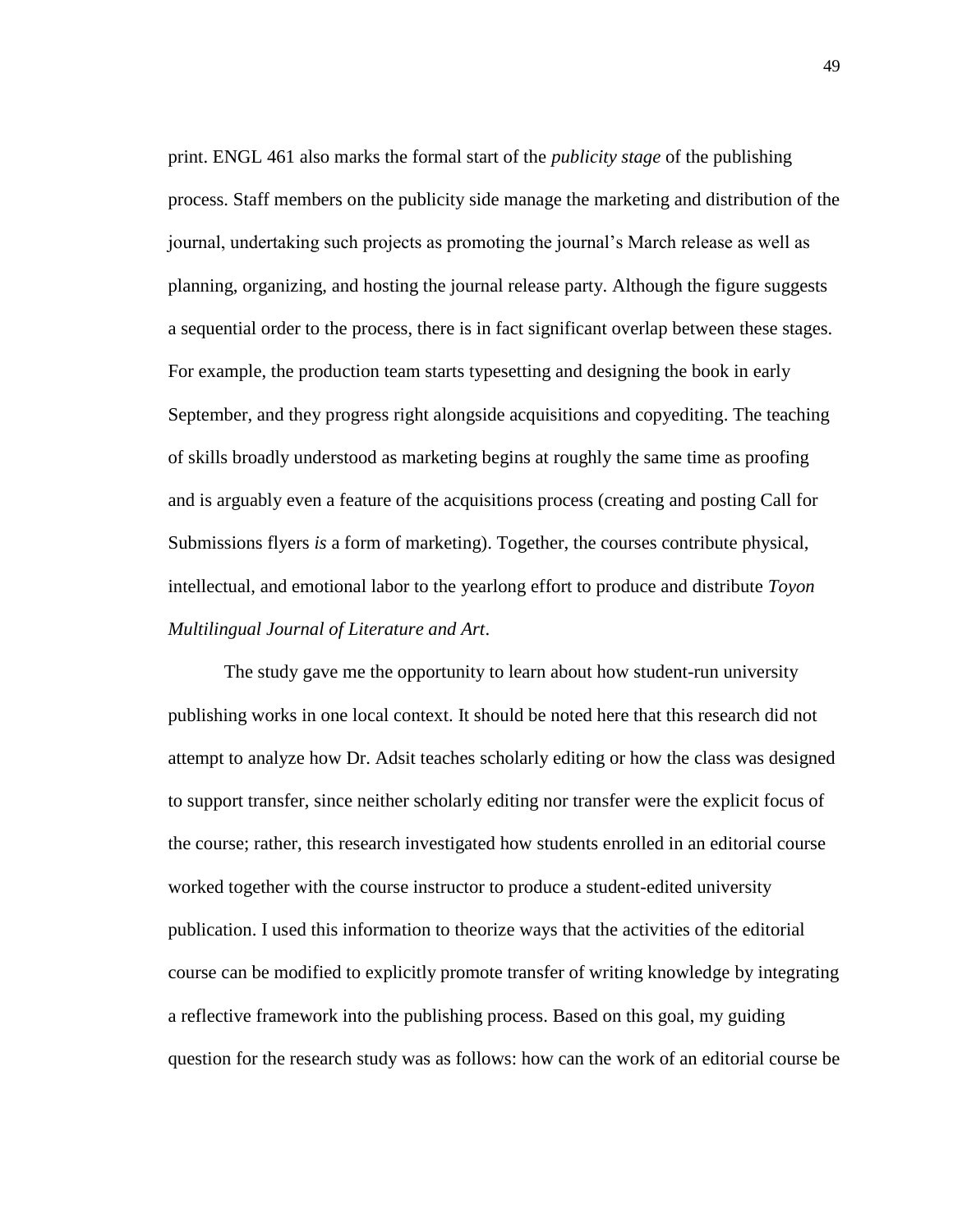modified to promote transfer of writing knowledge from the first-year writing course to future social, scholarly and professional contexts?

I conducted this study using qualitative approaches over the course of 1-2 months to study the following: a) student and instructor descriptions of the work they have done in the course; b) student and instructor interactions in the course; c) the oral and written texts produced in the course. The research methodology used semi-structured interviews, classroom observations, and genre artifact collection (respectively) to meet these study objectives.

Data collection methods were as planned: 1) one hour-long, semi-structured interview of five (5) student participants; 2) two classroom observations of Dr. Adsit's ENGL 460 course; and 3) collection of written and oral course artifacts produced by the instructor and students for the course. Data resulted from: 1) transcribed and analyzed interviews with participants about their perceptions of the course; 2) transcribed and analyzed classroom observations; and 3) analysis of written and oral course artifacts.

The three aforementioned methods to collect data were chosen to provide robust, triangulated data sets that could provide valuable insights into the inner workings of an editorial course, such as how the student-run editorial process progresses throughout the semester, the kinds of conversations had in an editorial room, and what motivates students to choose to work on a student-run publication. As defined by Scott and Morrison (2007), triangulation "uses different methods (either qualitative or quantitative) to look at the 'same' phenomenon." The use of multiple methods to study the same group in ethnographic research "allows researchers to investigation different facets of a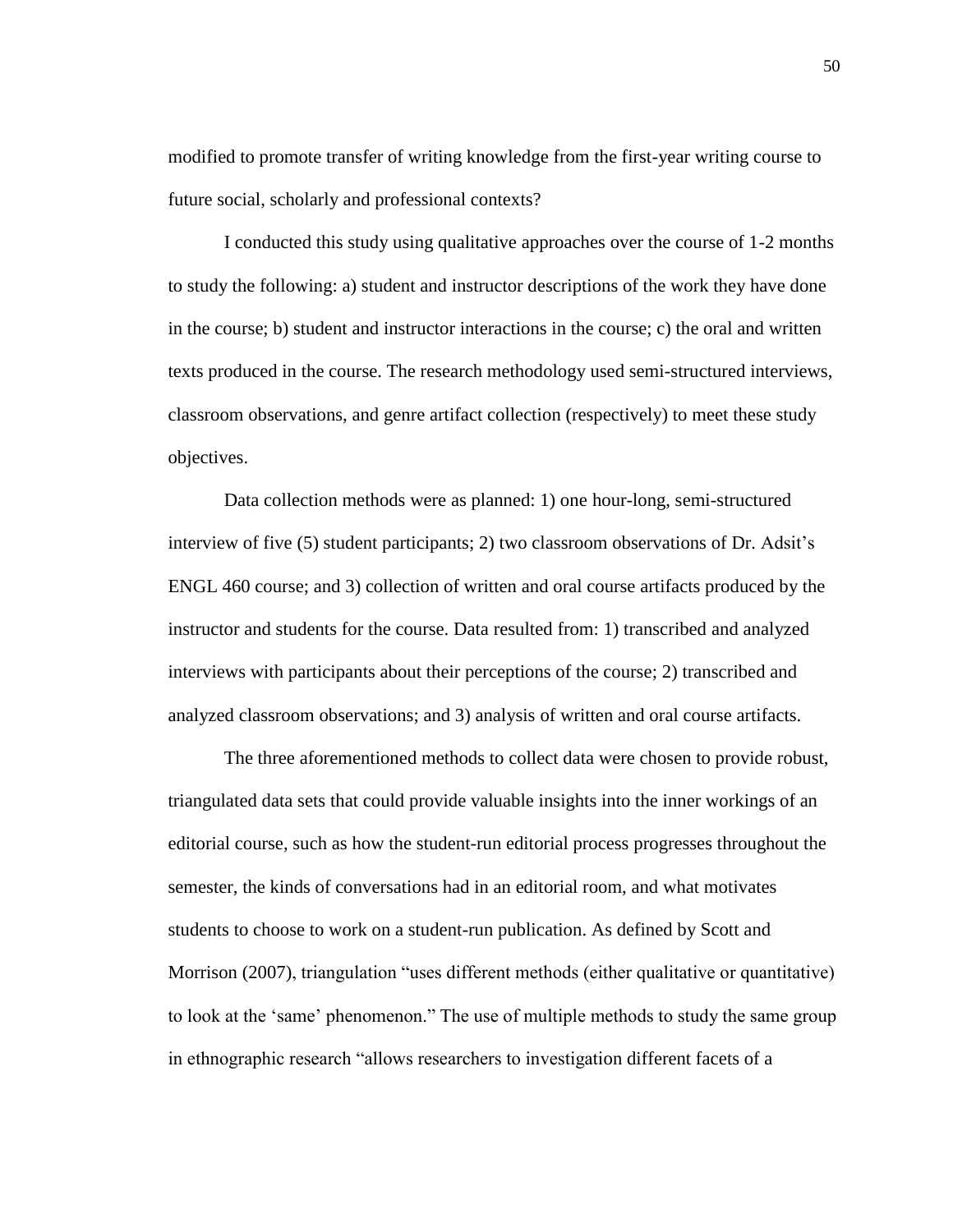phenomenon in order to provide a more holistic and rich account of that phenomenon" (251-52). Triangulation thus lends credibility to a research study, as it allows for crosschecking for validity of data. Typically, three methods are employed, hence the term 'triangulation.' In this research study, the use of semi-structured interviews, classroom observations, and genre artifact collection provided a triangulated research design for the ethnography.

# Method #1: Semi-structured interviews

Semi-structured interviews made up the first research method that was used in this study. In contrast to the rigidity of the structured interview or the freeform nature of unstructured interviews, semi-structured interviews offer a middle-path, providing the researcher "greater flexibility to introduce 'probes' for expanding, developing and clarifying informants' responses" (Scott and Morrison 2007, 134). At the commencement of the research, interview participants were solicited through a presentation of the research focus during one of the course's scheduled meeting dates. Those interested in participating in the interview portion of this research were prompted to provide their contact information so that I could reach them if they are selected to participate. Later, with the help of my committee members, I selected five (5) students to participate in 1 to 2 interviews. Participants were selected to form a collection of cases that provides a range of experience across the participant group. Each participant was scheduled for an hourlong, semi-structured interview. An interview guide (see [APPENDIX A](#page-108-0)) was used for each of the five interviews to ask and guide questions during the interview. The interview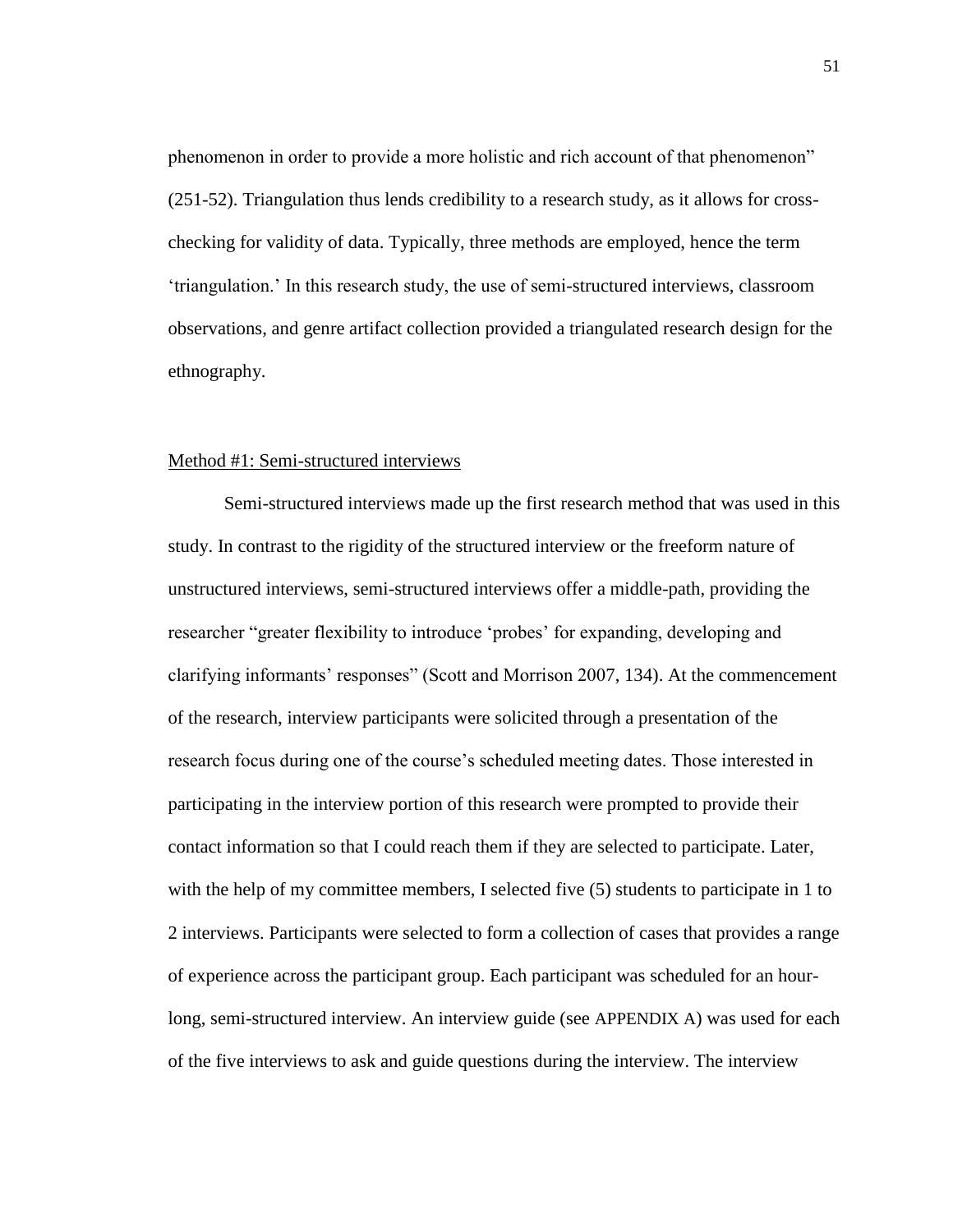guide allowed me to start with a few guiding or anchoring questions and ask follow-up questions related to the conversation. The interview guide included open-ended questions or prompts to the subjects to promote discussion about their perceptions of and feelings about the work they have done in the course. All of the questions were explored across interviews.<sup>5</sup>

#### Method #2: Classroom observations

 $\overline{a}$ 

Classroom observations made up the second qualitative data collection method that was used in this research. Observational methods complement interview methods in that they enable "researchers to sample educational experience first-hand rather than depend on what participants say and do" (Scott and Morrison, 2005). In other words, this method allowed me to observe the instructor and students of an editorial course *in action—*that is, engaged in interactions that were the focus of the ethnography. This provided a space for me to explore patterns and breaks between what participants said during an interview, what the collected instructional and student artifacts illustrated, and what I saw them doing in the classroom.

Specifically, I conducted two classroom observations of Dr. Adsit's ENGL 460: Literary Editing course. The observations were conducted on Monday, November 26th

<sup>&</sup>lt;sup>5</sup> Though I had initially anticipated that the interviews would last 60 minutes, such did not turn out to be the case. Almost all the interviews lasted 20-25 minutes, with one interview lasting 35 minutes.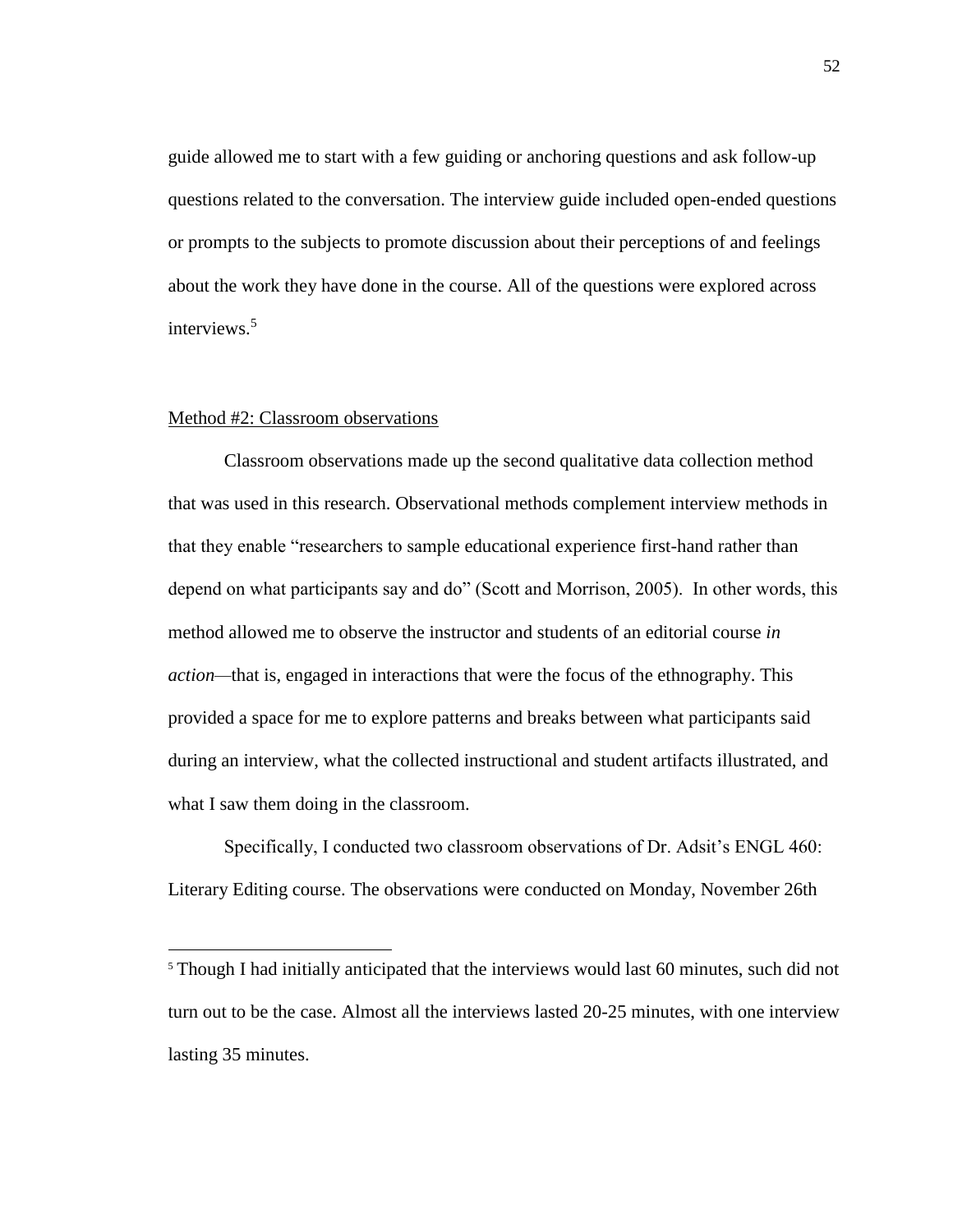and Monday, December 3rd. Both class meetings met from 5:00pm to 6:50pm. During each observation, I acted as a non-participant observer, meaning that I did not participate in the activities of those who I was observing. During each observation, I employed traditional ethnographic methods such as jotting down fieldnotes and scripting. Scripting involves doing off-the-cuff transcribing of dialogue exchanges between participants involved in the study. Once the two observations were completed, the field notes and scripts I composed were transcribed digitally and stored in my Google Docs folder containing all of my Master's Project materials.

## Method #3: Oral and written course artifacts

Lastly, with the permission of both Dr. Adsit and students enrolled in the course, I collected and analyzed oral and written course artifacts produced by students and the instructor for the course. Dr. Adsit and the Toyon Staff kindly gave me permission to access the course documents posted to the course Canvas site. Audio recordings of student engaged in specific editorial activities were also created, and I was provided permission to access these files as well. Student documents that were collected and coded included research assignments, evaluation comments, various team-specific assignments, professional development genres (resumes, for example), and other miscellaneous texts produced for the course (Letter to Future Staff). Instructor materials that were collected and coded included the course syllabus, assignment briefs, and announcements. I also collected public artifacts posted on Toyon's website, including fall 2018's Masthead, staff bios, Toyon history projects, and selected readings in literary publishing.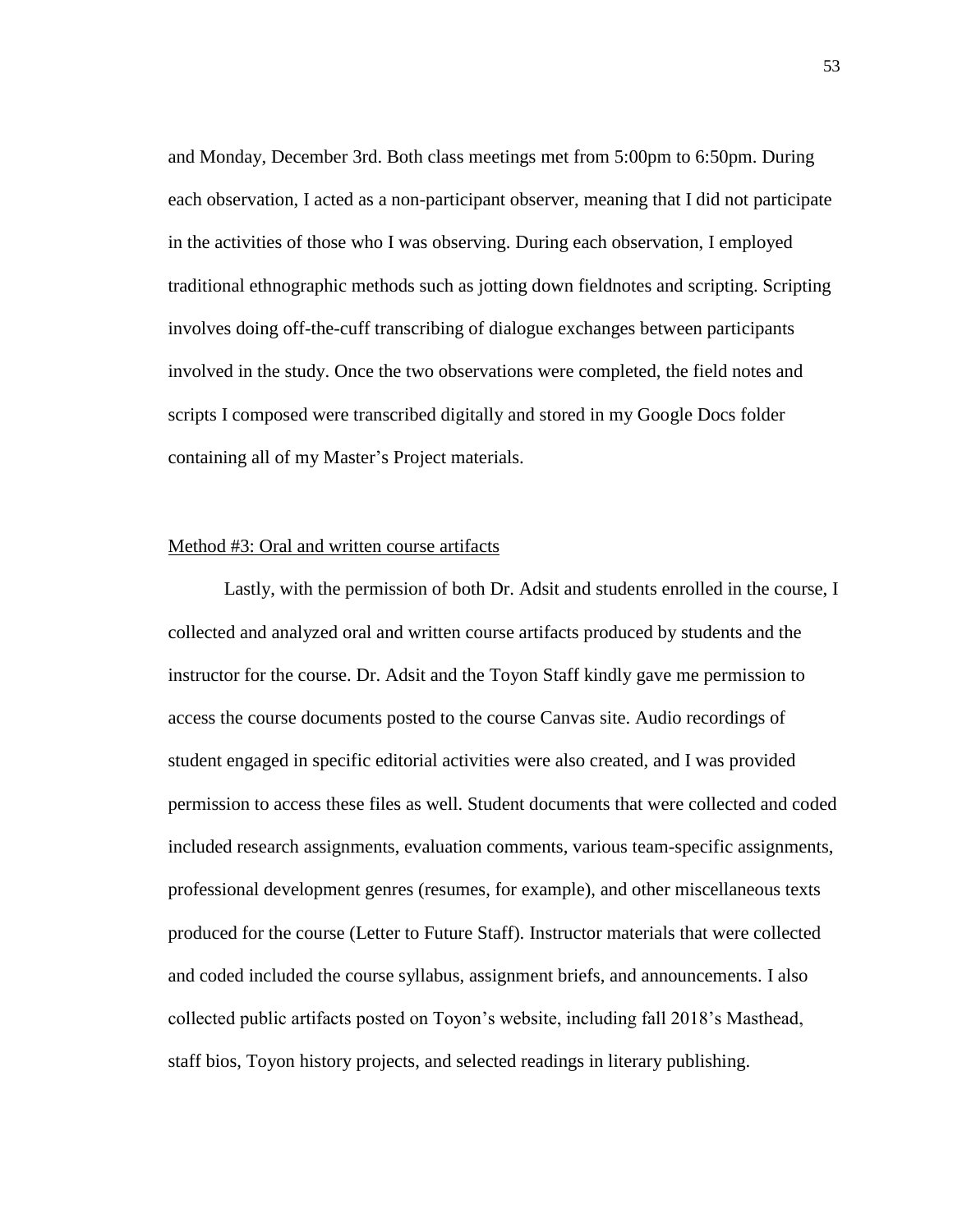## Methods of Analysis

l

The methods of analysis for the project can be organized into two parts. First, I set out to construct an ethnographic narrative of Toyon's fall 2018 semester based on the data I collected during the data collection phase of the study. I started by using the course syllabus and other instructional materials to create a rough timeline of the course from its start date on Monday, August  $20<sup>th</sup>$  to its last scheduled meeting date on Wednesday, December  $7<sup>th</sup>$ . This preliminary undertaking of mapping out the semester provided a skeletal understanding of the broad movements of the course. Then, using the interview transcripts, observation notes, and other course artifacts that I had collected, I weaved in student and instructor perceptions of the course, dialogue between participants, participant activities, and textual evidence to add an extra level of detail to the story that was beginning to emerge from the data. The main goal here was to create a bird's eye view of the course. I present these findings in the form of an ethnographic narrative in the Results chapter of the project.

Once I had written the ethnographic narrative of the course's activities, the next task was to analyze and interpret my findings. I chose to base my analysis of Toyon's fall 2018 semester on a slightly altered version Beaufort's (2007) model of writing expertise that combines "Discourse Community Knowledge" and "Subject Matter Knowledge" into a single domain titled "Discourse Community and Literacy Knowledge." 6

<sup>6</sup> As I explained in the literature review, Beaufort's description of subject matter knowledge closely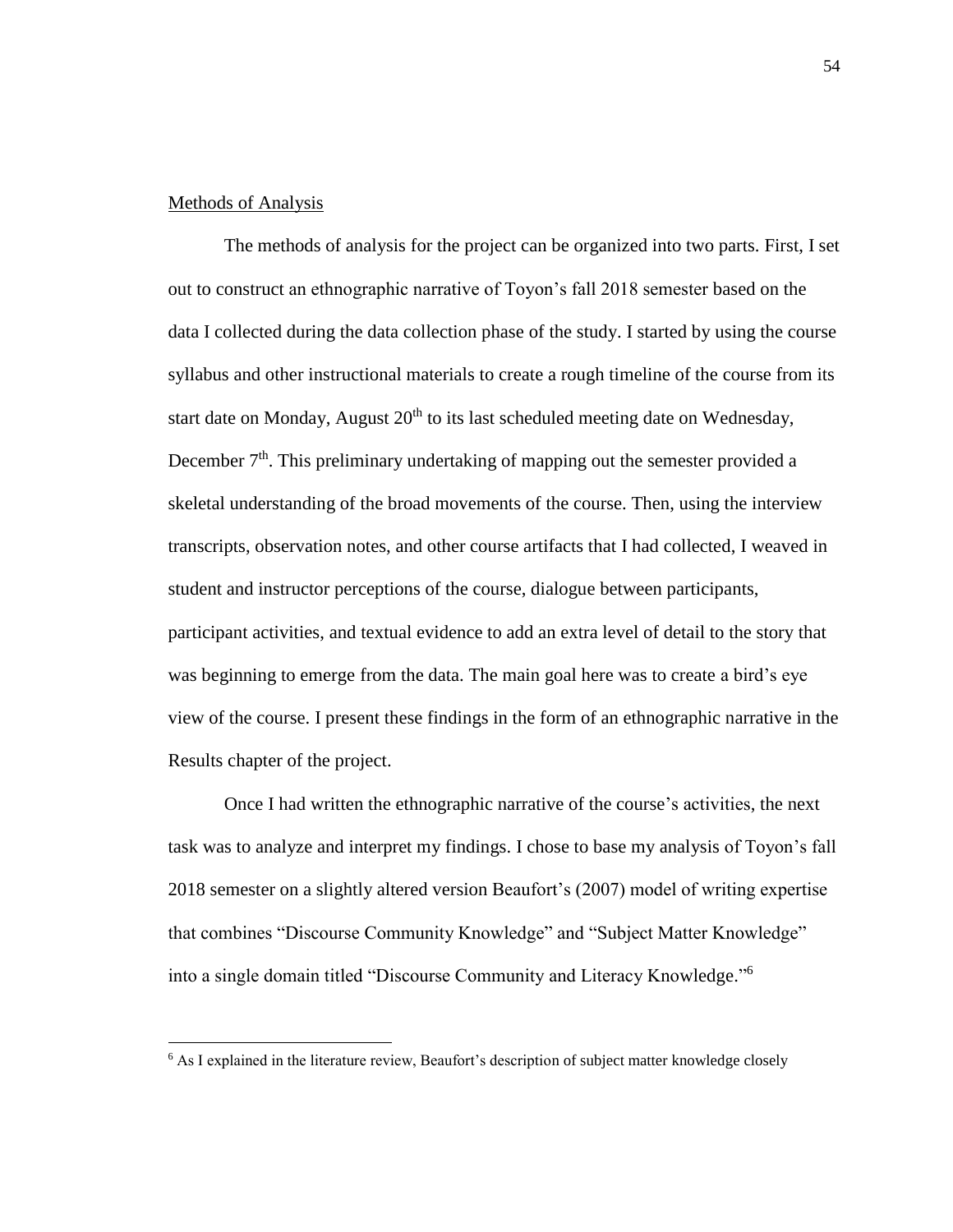Subsequently, my analysis was framed within four knowledge domains: (1) discourse community and literacy knowledge; (2) genre knowledge; (3) rhetorical knowledge; and (4) process knowledge. The following questions guided my analytical approach:

- 1. How can ENGL 460 be viewed as an apprenticeship into the discourse community of literary publishing? How are students developing literate identities within the literary publishing community?
- 2. What are the genres of Toyon? How do students go about writing in the genres of the publishing community?
- 3. What kinds of rhetorical challenges did members of Toyon Staff face while working to put out volume 65 of Toyon?
- 4. How was the writing/editorial process conceptualized and enacted in ENGL 460?

By approaching the activities of ENGL 460 based on these questions, I was able to consider how the students of an editorial course engage the knowledge domains that

 $\overline{a}$ 

resembles discussions in writing studies about literacy, though the latter offers a political dimension to subject matter knowledge not recognized in Beaufort's model. As I argued, the demonstration of subject matter knowledge in any given rhetorical situation is a demonstration of *literacy acquisition* and *identity formation* within a discourse community. Yet, the subject matter of a discourse community is not given freely; such knowledge is always bound up in issues of access and membership (Gee 1998; Brandt 1998). Furthermore, the overlap and interactivity between literacy acquisition and the discourse community further suggested to me that I should combine the two knowledge domains into a single domain titled "Discourse Community and Literacy Knowledge."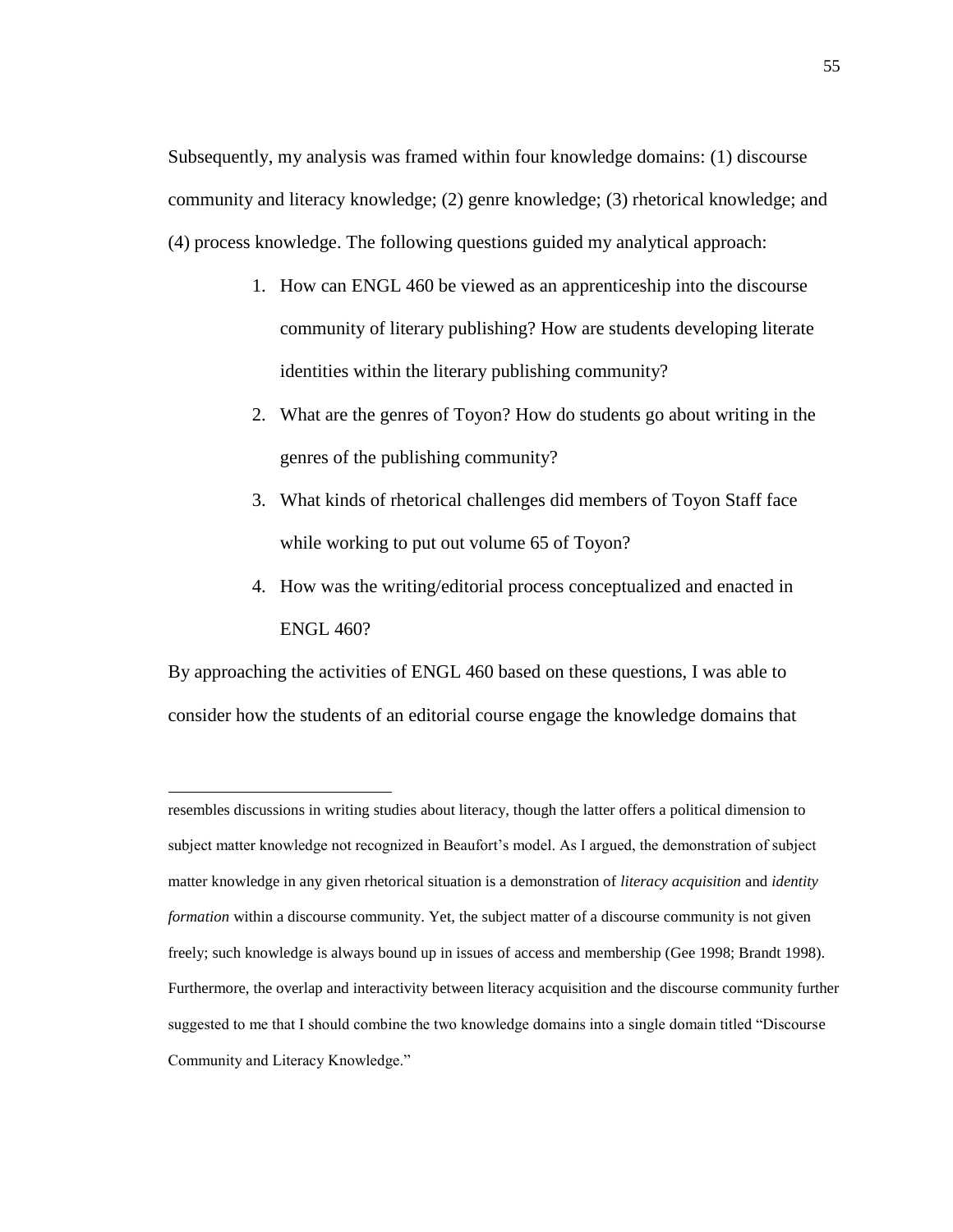Beaufort argues are central to writing expertise. The subsequent perspective gained from this analysis helped me to think about the ways that a reflective component keyed to these knowledge domains can be integrated into an editorial course designed to promote writing transfer beyond the first-year writing course. I present my conclusions in the Analysis and Discussion chapter of the project.

#### Limitations of the Methodology

There were several limitations to research design I employed to conduct the ethnographic study. A key limitation of the methodology was the choice of a literary magazine editing course as the object of my study. Ideally, I would have preferred to study the editorial process of student-run scholarly journal, since what I ultimately hope to offer here are notes toward an editorial pedagogy for student-led journal of first-year writing. Such a journal which would consist primarily of writing studies-based scholarly texts.

Several time constraints also limited the scope of the study. I proposed the ethnography to Dr. Adsit at the beginning of the fall 2018 semester in late-August, and by the time I received IRB approval for the study in early November, ENGL 460 was more than halfway through their editorial process. Consequently, I was unable to conduct observations during the acquisitions phase of Toyon's editorial process. Classroom observations of the key activities of this phase, such as the rubric generation process, would have been rich with material for analysis. Interviewees' responses may also have been affected by the time constraints of the study. I conducted all of the interviews from mid-to-late December, and participants may have had difficulty recalling their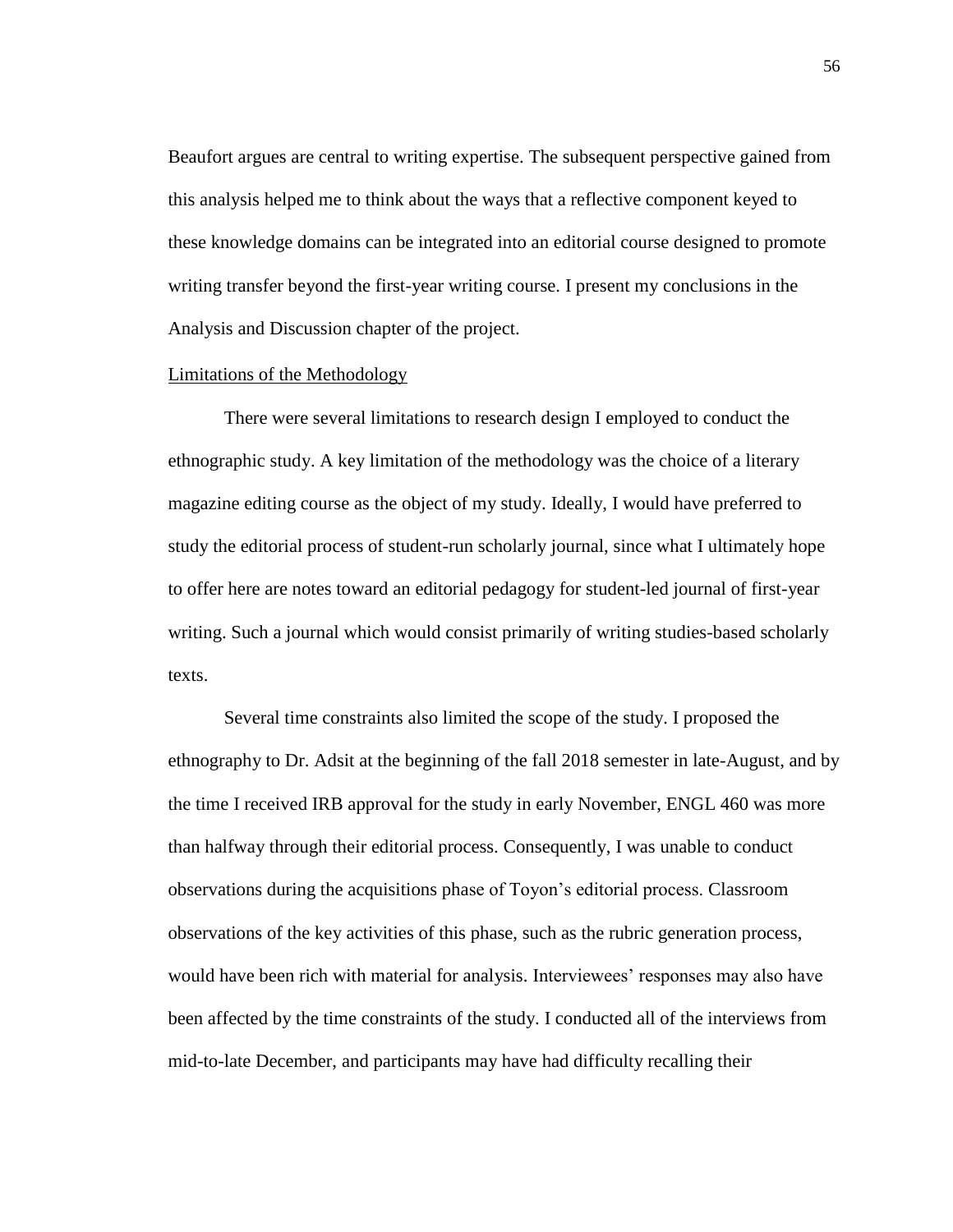experiences from earlier in the semester. Had the interviews been conducted while students were engaged more deeply in the editorial process and not towards the end when everything had slowed down, their responses may have been more revealing.

I must also acknowledge the limitations that arose due to my role as a novice ethnographer. For example, when I began to analyze the transcripts from the semistructured interviews, I recognized several instances where I could have asked a followup question to expand, further develop, or clarify the participant's response to the original question that had been asked. Additionally, my lack of experience conducting observations, in my view, severely impacted the quality of my observation notes. I have chosen to view these failures as teachable moments that will influence how I go about conducting qualitative research in the future.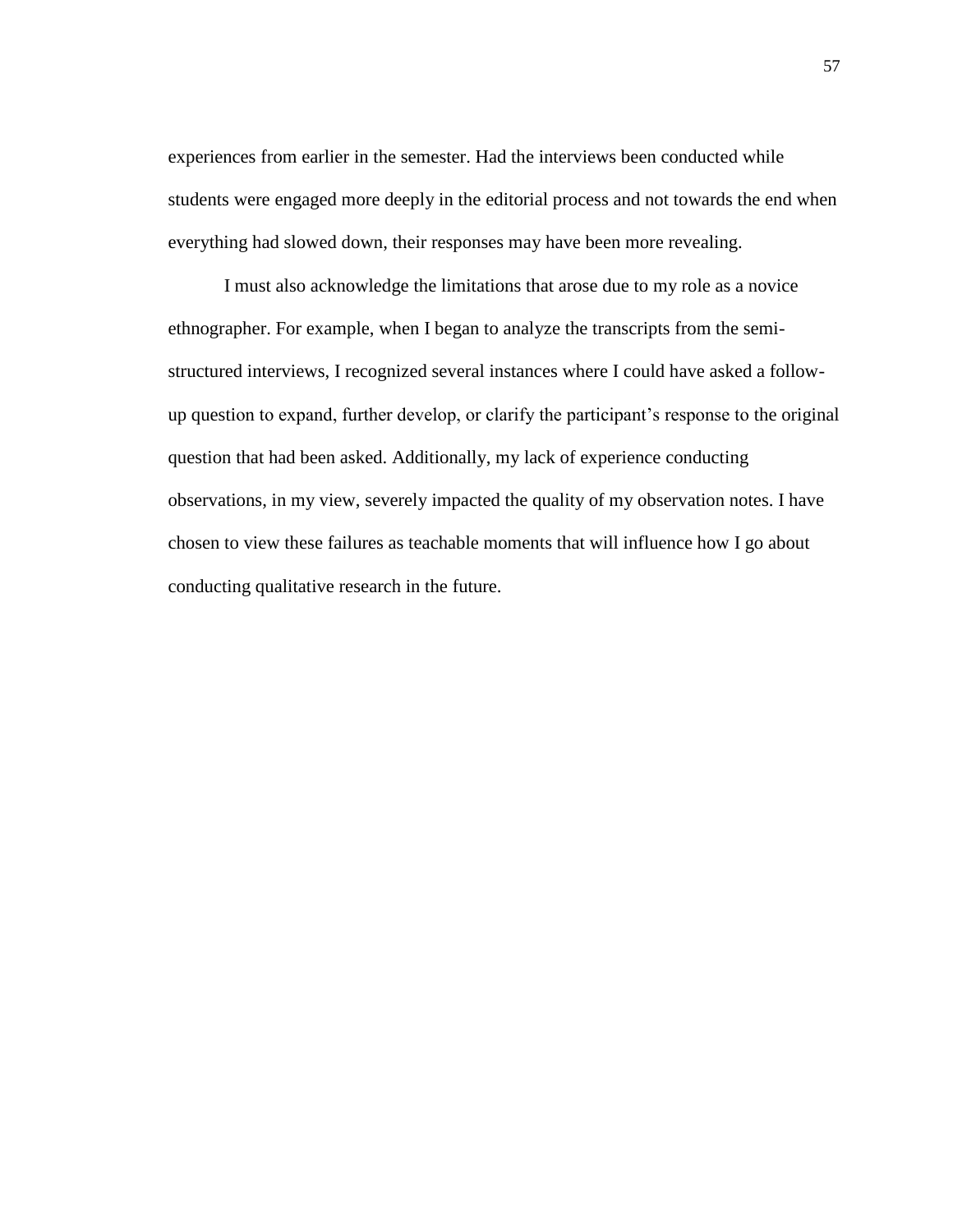#### RESULTS

#### ENGL 460: A Bird's Eye View of the Course

ENGL 460: Literary Editing is a 400-level class open to all majors. The course can fulfill an elective requirement for English majors across concentrations, and, because Toyon is [deeply committed to environmental justice,](https://www.toyonliterarymagazine.org/environmental-writing.html) the course also counts toward the environmental studies major. It primarily attracts English majors, and almost all those who enroll are seniors. There is a heavy emphasis in ENGL 460 on career education, in part because the course is the one place in the English department's curriculum where students can learn about and create career-oriented genres such as cover letters and resumes. Dr. Adsit explained to me that the career education aspect is threaded throughout the course. All the learning experiences are grounded in conversations about future opportunities for careers in publishing and other professional contexts. Students read about what it is like to work in the publishing industry, what kinds of jobs are available in publishing, and what the hiring practices are like. Many students who take the course have an interest in potential jobs in publishing; not all of them do, however, and Dr. Adsit often engages students in conversations meant to help them think about how the publishing skills learned in ENGL 460 map onto other career paths.

Fall 2018's ENGL 460 class, the course where qualitative data were collected, was organized to complete roughly the first half of the publishing process of Volume 65 by the end of the semester. The class met every Monday and Wednesday from 5:00 p.m. to 6:50 p.m. for a total of seventeen weeks, including Finals Week. Most class sessions were led by Janelle and the Toyon's fall 2018 Managing Editor.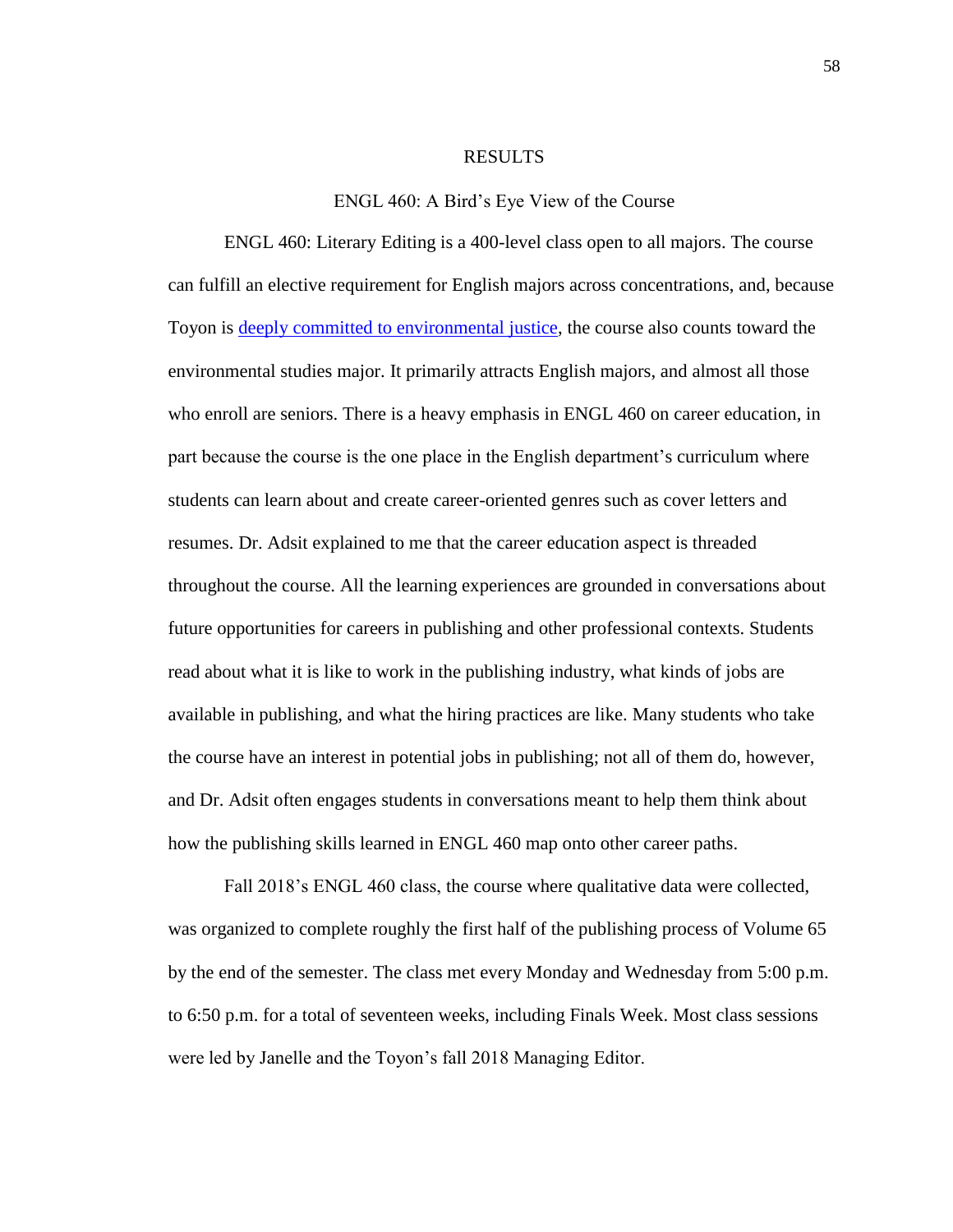Toyon is no small commitment. Students were expected to be present both physically and mentally during every scheduled meeting date. Students were also expected to do much of their work outside of the classroom. Each student signed up to do an hour of tabling at one of the various campus events taking place during the semester. Members of the Editorial Team met most every Friday morning to discuss editorial concerns. The Outreach Team was tasked with going out into the wider campus and local community to network and promote the journal. Despite the labor-intensive and deeply collaborative nature of ENGL 460, students seemed genuinely eager to work on Toyon. As one interview participant explained:

Like it's the ultimate group project. And for the first time I didn't feel like, "Oh, God. I'm doing everything." Like, you know, everyone really was focused […] I mean, there's probably a few people that got away with not doing much, but we all went in wanting to do something and not half ass it, you know. Like, it's weird. I didn't feel like, "Man, this is going to suck working with a bunch of other people." It worked out really well, and I think it came down to [the fact] that we had organized roles and we all really ultimately just wanted to put out something good.

Because students saw themselves as contributing to a meaningful project, they were more than happy to undertake all the work involved in participating on Toyon.

Students spent Week 1 getting situated, setting personal and community goals and expectations, planning the semester out, and deciding individual and team roles. On the first day of class, the Managing Editor welcomed students to the Toyon Staff, talked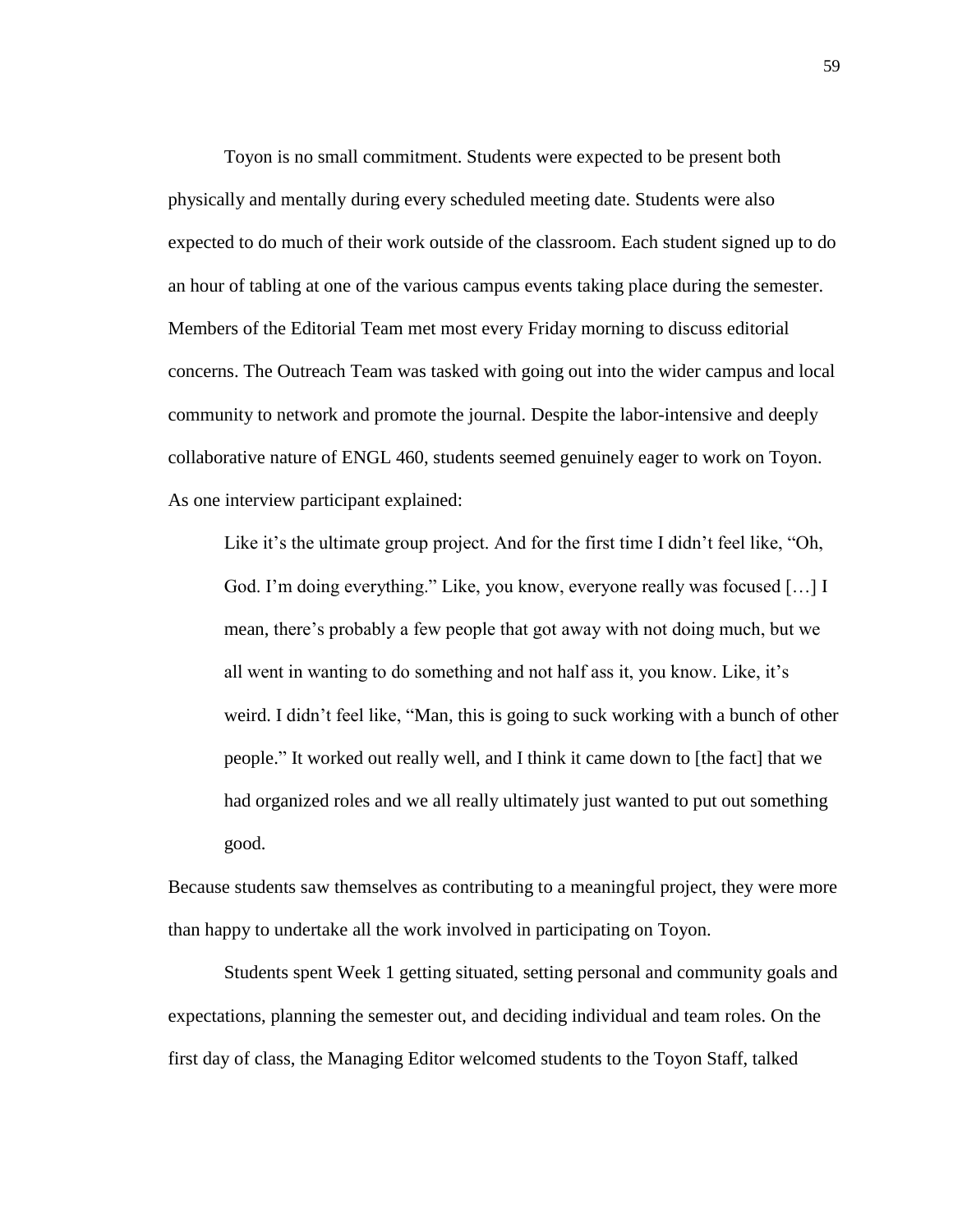about his and Dr. Adsit's expectations for the year, started the conversation about a vision for volume 65, and discussed the special theme (migration) for the upcoming issue. Dr. Adsit led students through an exercise that was designed to help them learn and think about the life cycle of the book as well as Toyon's own editorial process. The Managing Editor then facilitated an icebreaker activity so that students could get to know each other, learn about their peer's interests in publishing, and begin to build community. Dr. Adsit followed with a description of the various roles that staff members can fill in Toyon and ended that discussion by administering a role preference sheet to be completed my midnight the following day. Dr. Adsit and the Managing Editor gave walkthroughs of both the physical (Toyon Room) and digital spaces (Toyon Canvas; Google Team Drive; [toyonliterarymagazine.org\)](https://www.toyonliterarymagazine.org/) of *Toyon*.

Students were introduced to the literary publishing community as well as Toyon's own [distinguished,](https://www.toyonliterarymagazine.org/raymond-carver.html) if at times [checkered,](https://www.toyonliterarymagazine.org/acknowledging-the-complicated-history-of-our-past-issues.html) sixty-five-year history (the links connect to two "History of Toyon" articles that several students composed and published for an assignment later in the semester). They devised a collective vision for the journal as well as a list of community agreements to guide their collaborations. Based on the individual preferences students listed the week before, Dr. Adsit and the Managing Editor placed students into one of four teams: editorial, production, outreach, and web-design/spoken word. Many students ended up wearing multiple hats, as each staff member selected a specialized role to play both in their teams and on staff. For example, one interview participant served as both secretary for the entire staff and co-lead on Outreach Team. Other roles included editorial team lead, spoken word division editor, typesetter and book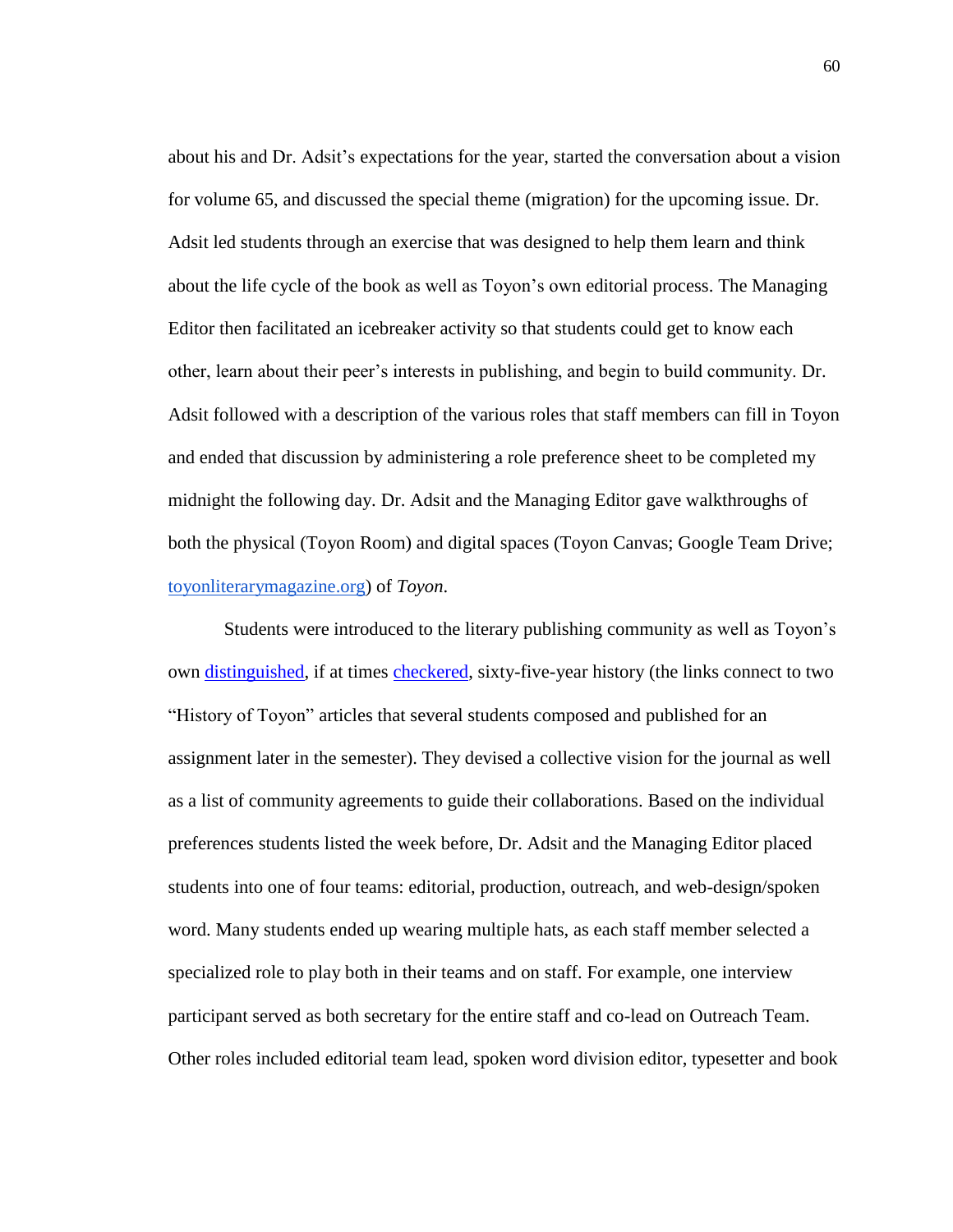designer, literary translator, archiving editor, and writers and artists community liaison. Students subsequently created "road-maps" for the semester and set benchmarks for later assessing how they met their team's measurable goals. These matters tentatively resolved, the staff moved quickly into the editorial stage, which began Week 2 with acquisitions.

# **TOYON LITERARY MAGAZINE**

SUBMIT YOUR POETRY, ARTWORK, ESSAYS, SPOKEN WORK, SHORT STORIES, ETC.

Deadline - Sept. 30, 2018 Special feature: Migration, or the movement of people

TOYONLITERARYMAGAZINE.ORG

 $+0$ @tovonhsu facebook.com/toyonmagazine



Acquisitions entailed both the soliciting and evaluating of submissions for the future issue, and Weeks 2-9 were largely dedicated to completing these twin tasks. In Week 2, students learned about and enacted best practices for creating Call for Submissions flyers and other advertising materials. Soon after that class meeting, updated flyers advertising this volume's "special theme" as well genre-specific flyers could be seen on bulletin walls all around the

<span id="page-67-0"></span>Figure 2: General flyer advertising volume 65's special theme

campus and local community and across

Toyon's various social media accounts (see: Figure 2: [General flyer advertising volume](#page-67-0)  [65's special theme\)](#page-67-0). During this same period, staff members who had decided to do their hour of tabling early could be found at most social, academic, or career events held on the University Quad passing out stickers created by students in previous iterations of the course, handing out back issues, and delivering their best *Toyon* "elevator pitch." The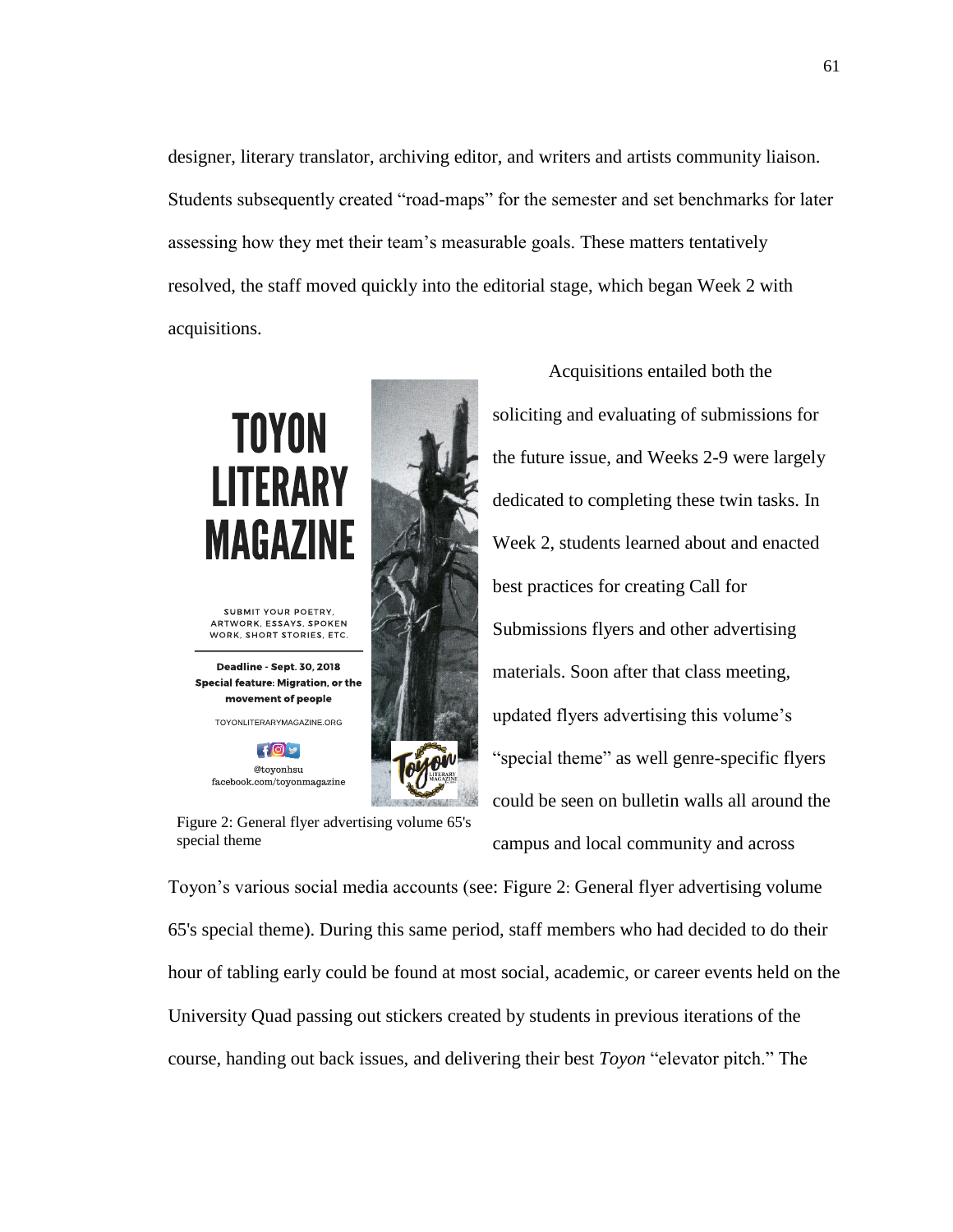Outreach Team began to scout the university and local scene for promotional and other networking opportunities. In the classroom, students learned about jobs in literary publishing, the types of literary publications, and issues in hiring and retention in the publishing industry.

During Week 6, with the September  $30<sup>th</sup>$  submission deadline fast approaching, the students started to prepare for the evaluation phase of acquisitions. That week, the entire staff participated in the critical task of generating a *general* and a series of *genrespecific* rubrics to be used for evaluating submissions in poetry, fiction, literary criticism, creative nonfiction (CNF), visual art, and spoken word (see Appendix for example). These early negotiations were informed by selected readings in, and subsequent discussions about, aesthetic theory. The deliberations were variously described as "chaotic," "messy," and "clumsy." One interview participant described the experience:

I mean we started from scratch. We didn't have [a template], like, we just kind of thought, let's just start brainstorming ideas of what looks like good writing to us. What does that look like? What is something you would publish? And it was kind of vague. And like I think at first it felt like, what are we saying? How do you evaluate something and say like, "it's specific, but it's also broad." [..] I can't remember the exact words we used, but some of our parts of our rubric seemed like, like there was something about poetry being like musical and image driven. And I'm like, that's… So okay. So, *every* poem needs to be musical and image driven? Cause not every poem that is good is necessarily lyrical. Sure. So sometimes that was a little clumsy.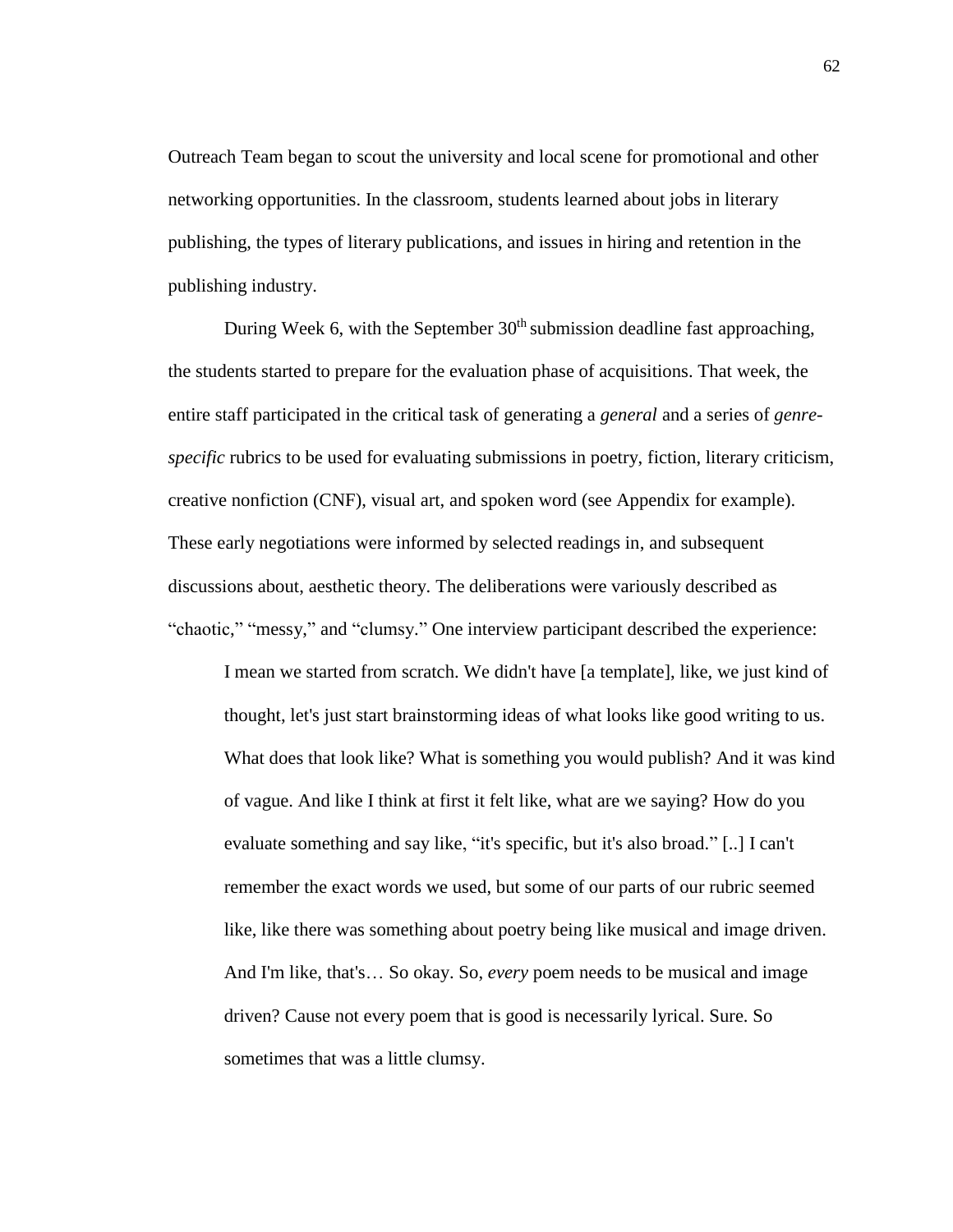During the rubric generation process, members of the Toyon Staff went through three rounds of revision of the rubrics and debated what students came up with. In one related activity, Dr. Adsit had the Toyon Staff flip through 30 quotes and summaries of different aesthetic theories (these were pasted on index cards) from diverse authors. In one phase of the exercise, the students selected the cards they felt most aligned with Toyon's mission statement. In another phase, they were prompted to speak back to those cards by either modifying or agreeing with them. They were asked to take notes on their conversations, and these notes served to help facilitate the rubric generation process.

During this period, staff members also read, wrote, and talked about the problems associated with blind review, the method of peer review currently employed by Toyon. As I found out, Toyon uses blind review more out of necessity than any ethical allegiance, as the possibility of a reviewer knowing an author is high for a student-led publication in such a small university setting, and open forms of peer review have the potential to lead to personal positive or negative bias. The question about blind review also led to important conversations about representation and diversity in literary publishing, discussions which were had both in class and on a course Canvas forum.

Each staff member then signed up to review manuscripts in one of three genre categories, in either (1) fiction, (2) poetry or (3) critical analysis and CNF. Everyone was expected to review visual art and spoken word submissions. Spanish and other language speakers on the Toyon staff self-identified as willing to read any submissions written fully or partially in different languages. During Wednesday's class meeting, the staff held a norming session in which they attempted to collectively align their scoring in each of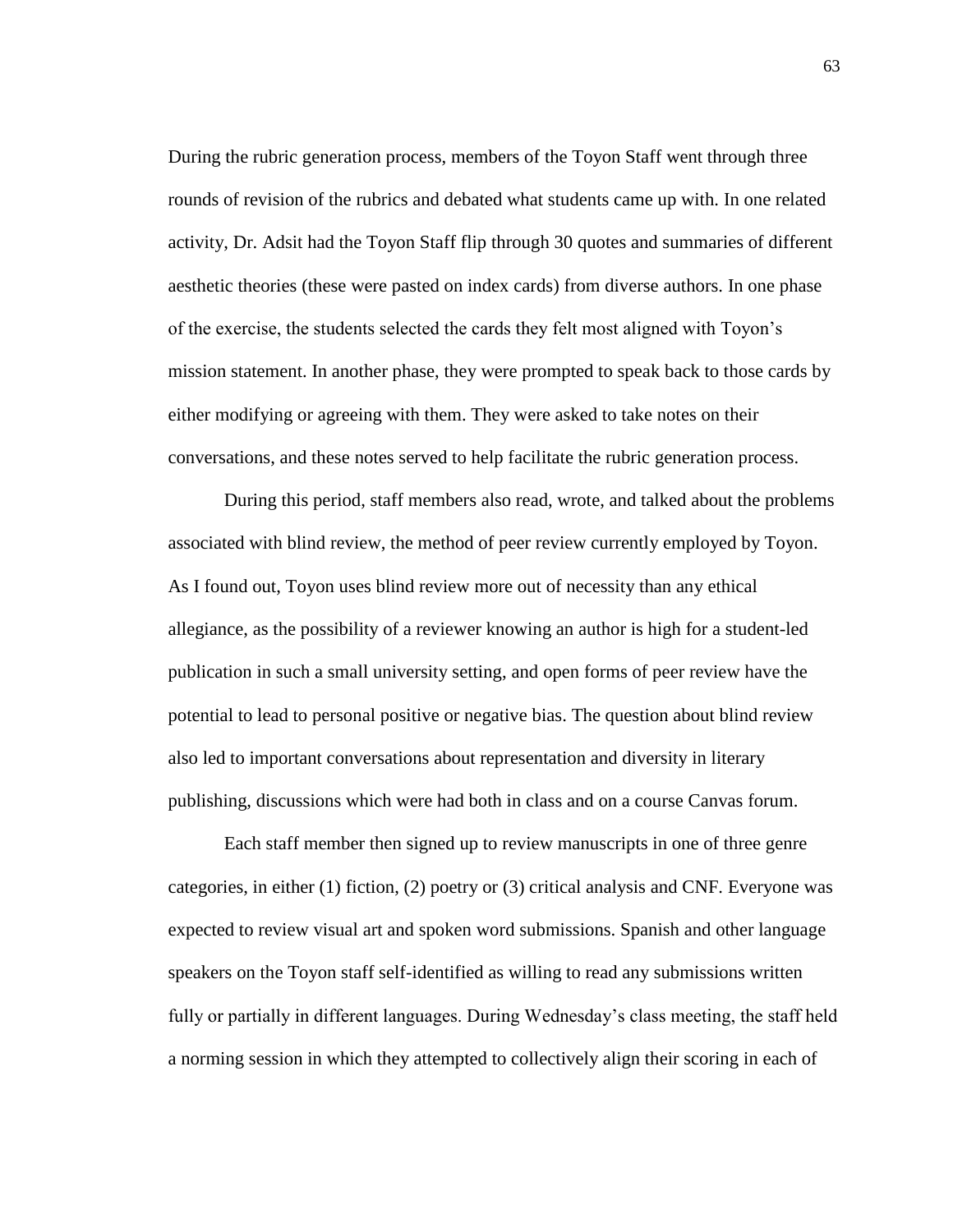the submission categories. The submissions window closed just before midnight that following Sunday.

Week 7 to Week 9 were designated as "working sessions." Staff members spent the majority of those two weeks evaluating submissions using the class-generated rubrics they had composed the prior week. Each manuscript was read by two people in blind review and given a score of 3 to 1. A score of 3 meant *accept*; a score of 2 meant *accept with reservation* or *accept contingent upon requested revisions*; and a score of 1 meant *reject*. Reviewers were required to submit an evaluation comment for each submission they reviewed providing a written justification for the score they gave. They were strongly encouraged to think about each submission *through* the language of both the general and the corresponding genre-specific rubrics they had generated as a class. All submissions evaluations were completed on Wednesday, October 17 (Week 9) and released to division editors in each genre category. The division editors were then expected to spend the next week deciding which submissions they wanted to publish out of the those that received a score of 2 or 3. They would be expected to present their "toptier" selections to the entire staff the following Wednesday. It was at this point that the class began to approximate what would go into the forthcoming issue.

During Weeks 10 and 11, students prepared for the copy-editing and typesetting stages of production. On Monday, students talked about typesetting, known in the industry as the "the guts." On Wednesday, Scholarly Communications Librarian Kyle Morgan visited the class to give a crash course on copyright and permissions. At this point, they did a check for work that had already been published or work that excerpts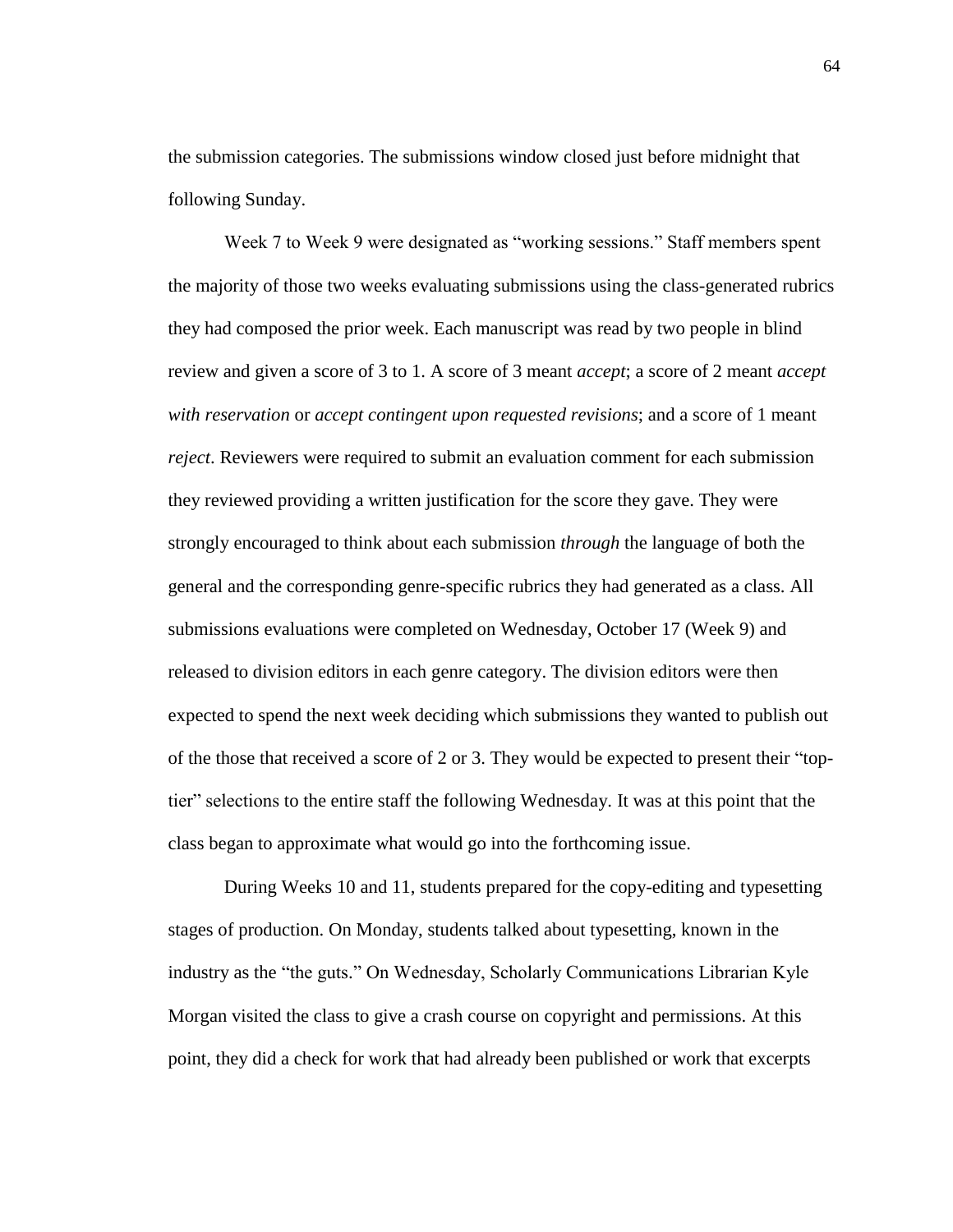beyond fair use, as the journal cannot publish work without proper permissions from the copyright holder. As scheduled the week prior, Division Editors presented a tentative version of table of contents to the rest of the staff. All the manuscripts that were selected for publication were subsequently uploaded onto the Google Team Drive.

On Monday, October 29, Toyon Staff members were expected to attend the Campus Dialogue on Race Keynote Address. Before the event, the staff decided that they wanted to record all the performances at the event and encourage performers to submit these recordings to Toyon. They also decided that they wanted to host a dinner with keynote speaker Denice Frohman after the event. As Dr. Adsit later told me, these collective choices "reflect the students' orientation toward social justice." Simultaneously, the students were reviewing the contents in the team Google Drive and emailing the division editors with any concerns about their selections.

During Weeks 12 through 15, the process got a little messy. The editorial team tracked down authors and queried them about developmental editing concerns. Production Team worked on the guts of the upcoming issue, including front and back matter, and prepared for typesetting. As the editorial teams received back author revisions, they started to copyedit the accepted manuscripts. Once they had finished copyediting, they then queried the authors again to receive final approval to move forward with publishing the submission, and once they received approval, they sent over "transmittal manuscripts" over to production. Once production received the transmittal manuscripts from editorial, the production team began to typeset the texts for publication.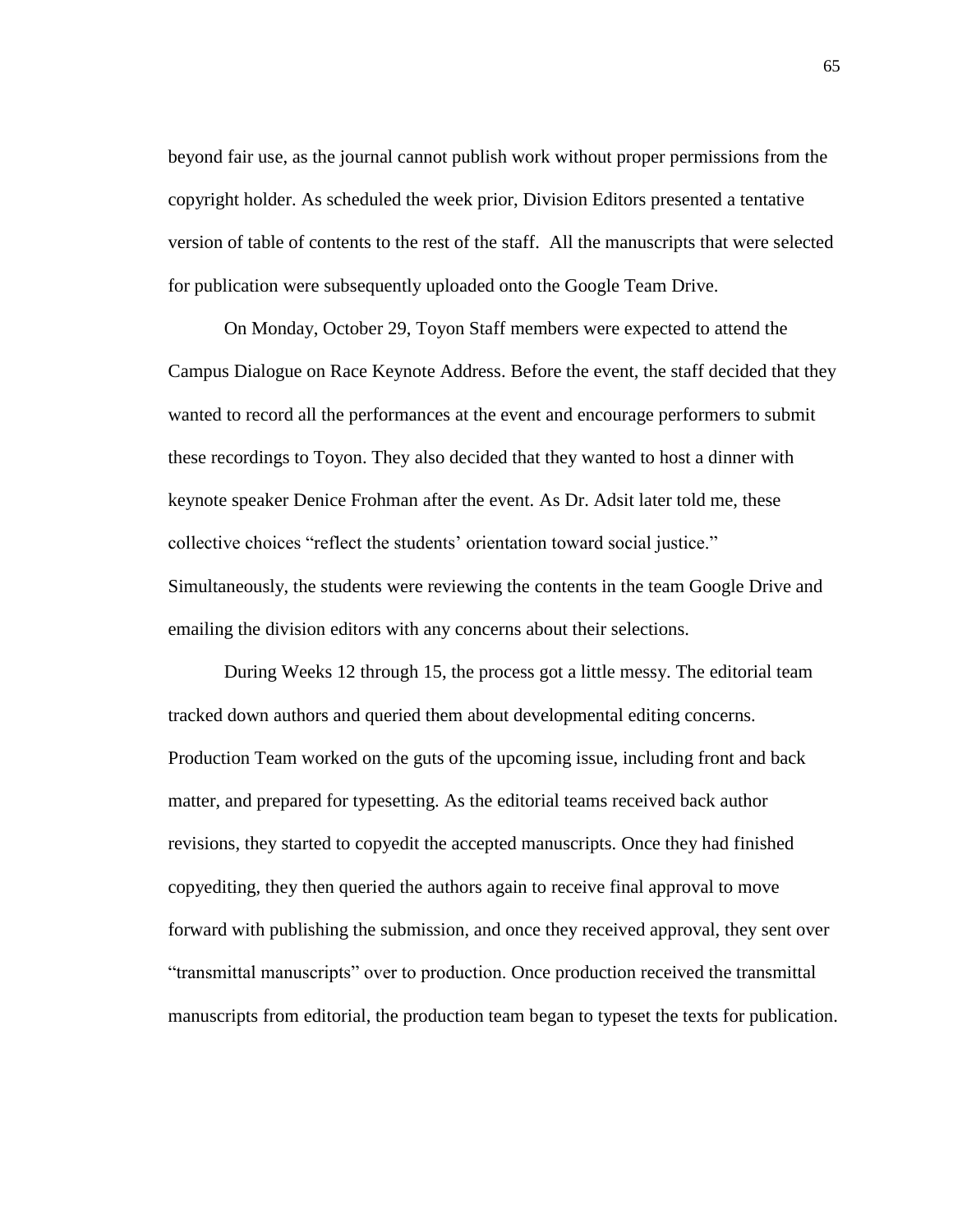During Week 15, the class began to think about the rhetoric of job interviewing and resume-building as part of the ongoing career education that is a large feature of the course. On Monday  $26<sup>th</sup>$ , students began the class with activities meant to prepare them for interviews for professional jobs in publishing. They did this in preparation for the final for the course, which would take place during Finals Week and would consist of a Mock Interview with Morgan Barker, an Instructional Designer with a background in career curriculum assessment, Loren Collins, Faculty Support Coordinator for Service Learning and Career Education, and Kelly Fortner, and Americorps Vista Volunteer who was working in the campus career center for the 2019-20 academic year. They participated in small group and whole class activities where they considered the rhetorical situation of the job interview and took a look at the kinds of questions that they could potentially be asked during an interview. For example, Dr. Adsit posed this question to students: "How would you respond to the same question for two different job positions?" One student replied that they would try to say something that reflected the particular values of the two organizations. The second half of the class was spent thinking about the resume genre. Dr. Adsit presented them with a variety of different resumes and asked students to identify similarities and differences between the examples. Through this activity, students were able to consider their own preferences for their own resumes.

Week 16 was spent proofreading the first proof, reviewing spoken word submissions, and wrapping up their work for the semester. On the second day I observed the course, Dr. Adsit began class with an exercise in which Toyon Staff collectively composed a "Letter to Future Staff" to be read by the fall 2019 staff. Staff members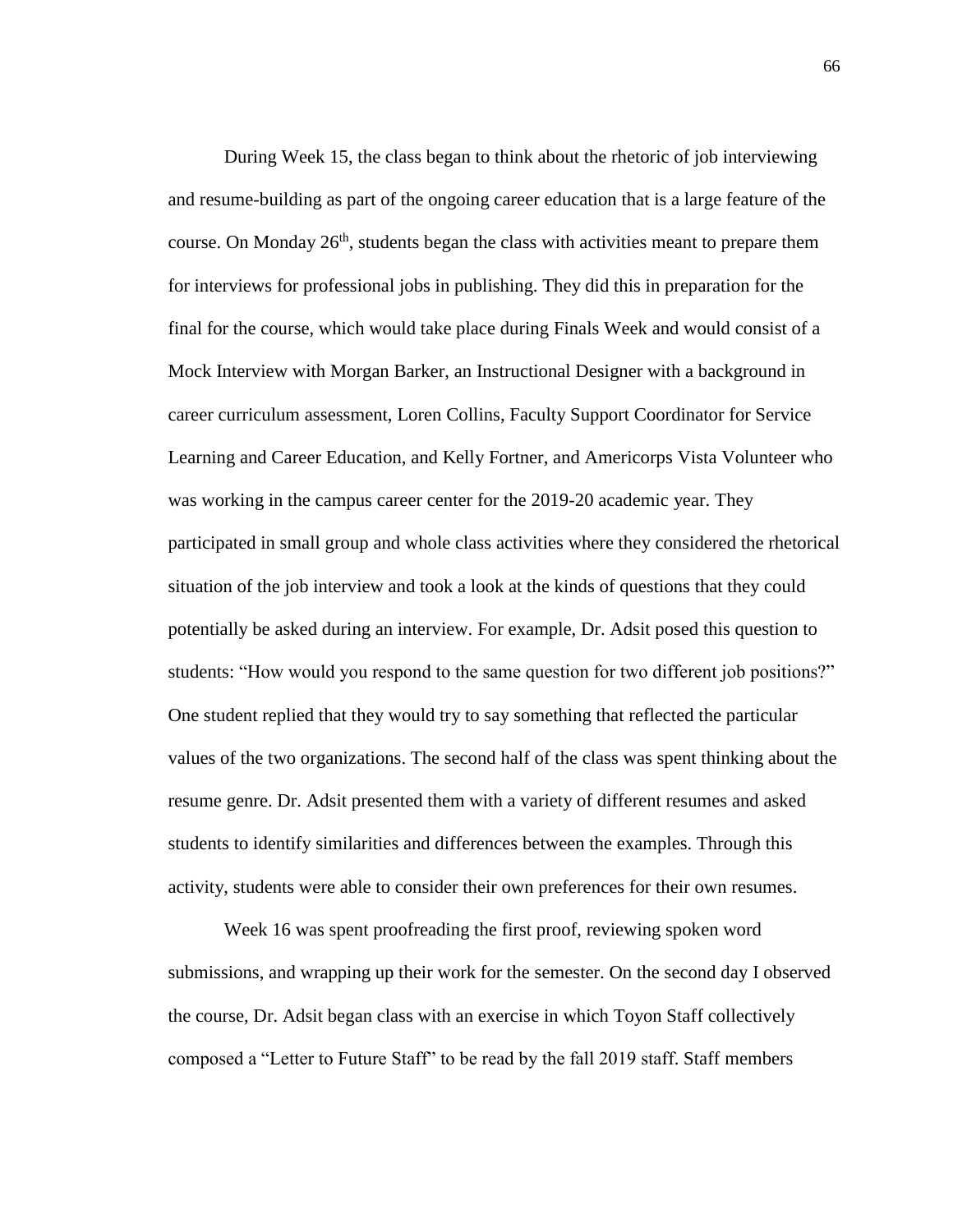arrived in class to find a total of nine poster sheets posted all around the classroom. Each poster had a different prompt: the first asked why students were glad they had joined Toyon; the second asked students to give advice to future staff; the third asked students to write something they wished they had known on the first day of class; the fourth asked students to think of changes they'd like to see in Toyon's editorial practices moving forward; the fifth asked staff to envision Toyon's future; the sixth asked staff for suggestions for future special themes; the seventh asked the staff to offer advice for writers and artists who might submit to Toyon in the future; the eighth asked staff to consider changes that could be made to the submission guidelines and/or to Toyon's web content; and the ninth asked staff to add any last comments or advice. After students had gone around the room to write something on each poster, Dr. Adsit broke everyone up into groups. Each small group was given one of the posters and was asked to draft up a paragraph or list based on what everyone in the class had written on it. The entire class worked collaboratively on a Google Doc to draft a "Letter to Future Staff."

After the "Letter to Toyon Staff" activity, Dr. Adsit and the staff walked over the Humboldt Lab, where they spent the remainder of class proofreading the entire issue. Each staff member was given one or more flashcards containing a specific proofreading job, such as checking for capitalization errors or inconsistencies in typesetting. Each staff member spent the class session combing through the entire issue for errors. They added every error they identified to a Google spreadsheet for the Production Team, whose job it would be to enter final edits into the proof before sending it out for print.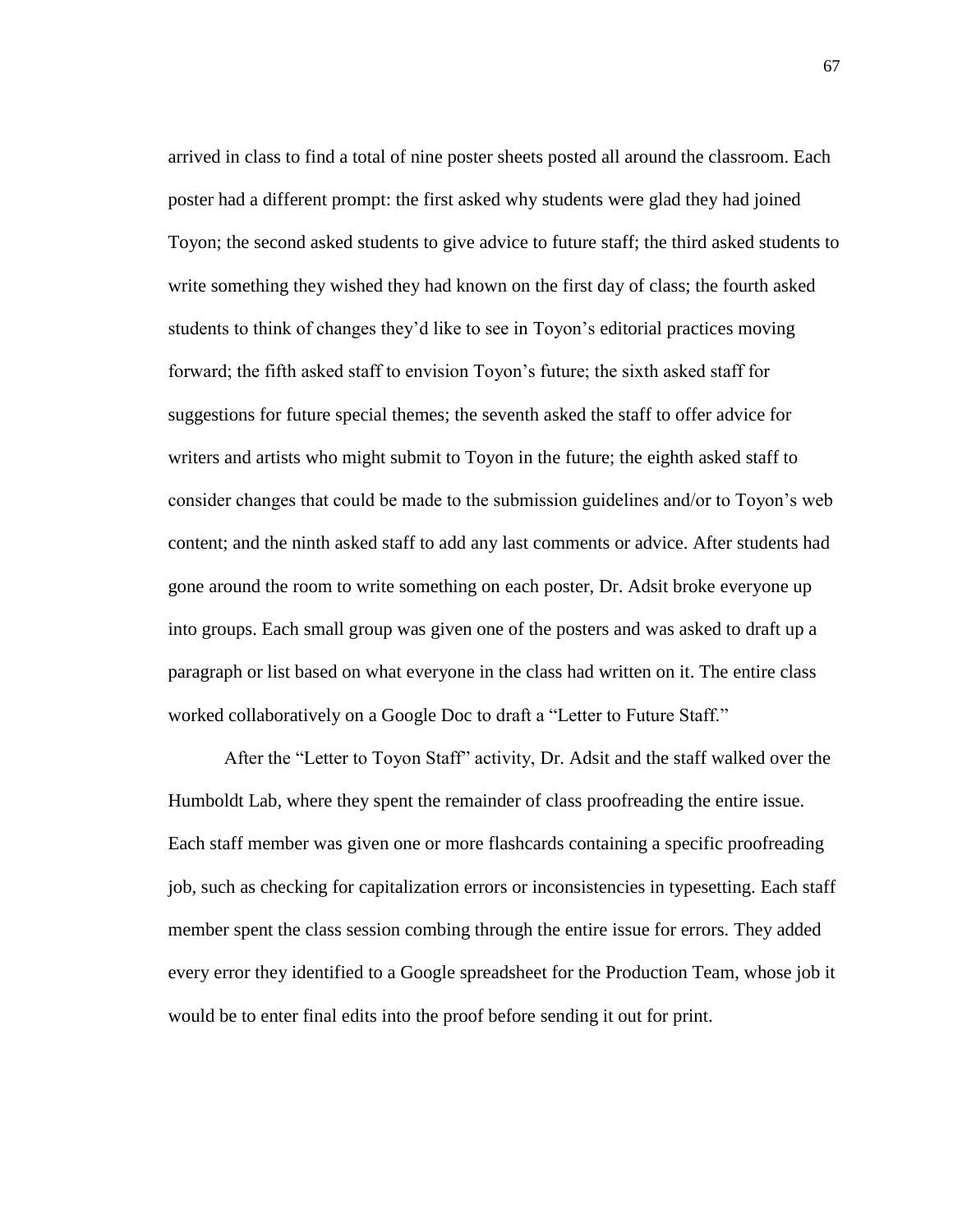## ANALYSIS AND DISCUSSION

As the current scholarship on transfer theory that I reviewed earlier has illustrated, students are most likely to develop and transfer writing knowledge when they are given multiple opportunities to reflect on their texts, their writing process, their knowledge of writing theory and practice, and their knowledge of themselves as writers within and across contexts. As many have argued, a necessary feature of such reflection is the use of the key terms and concepts of writing studies (Yancey, Robertson and Taczak, 2014; Beaufort, 2016; Gorelzsky et al, 2017). For this project, many of these terms were organized within a slightly altered version of Beaufort's conceptual model of writing expertise consisting of four knowledge domains: discourse community and literacy knowledge; genre knowledge; rhetorical knowledge; and process knowledge. It is through these four knowledge domains that I have chosen to analyze the ethnographic narrative of ENGL 460 that I presented in the Results.

I begin each section with a broad overview of how these knowledge domains are typically approached in the transfer-based FYC course. I do so with an awareness that pedagogical approaches to such concepts as genre and rhetorical situation vary widely in first-year composition and that any description I give here is bound to be limited and biased. For example, while I may harp on issues of access and change in the discourse community, others might focus more on its shared aspects. Nevertheless, I maintain that the overviews I provide are useful because they allow us to think broadly about the kinds of knowledges we want students to transfer beyond FYC. I follow each overview with an analysis of how students in ENGL 460 engaged these knowledge domains in the context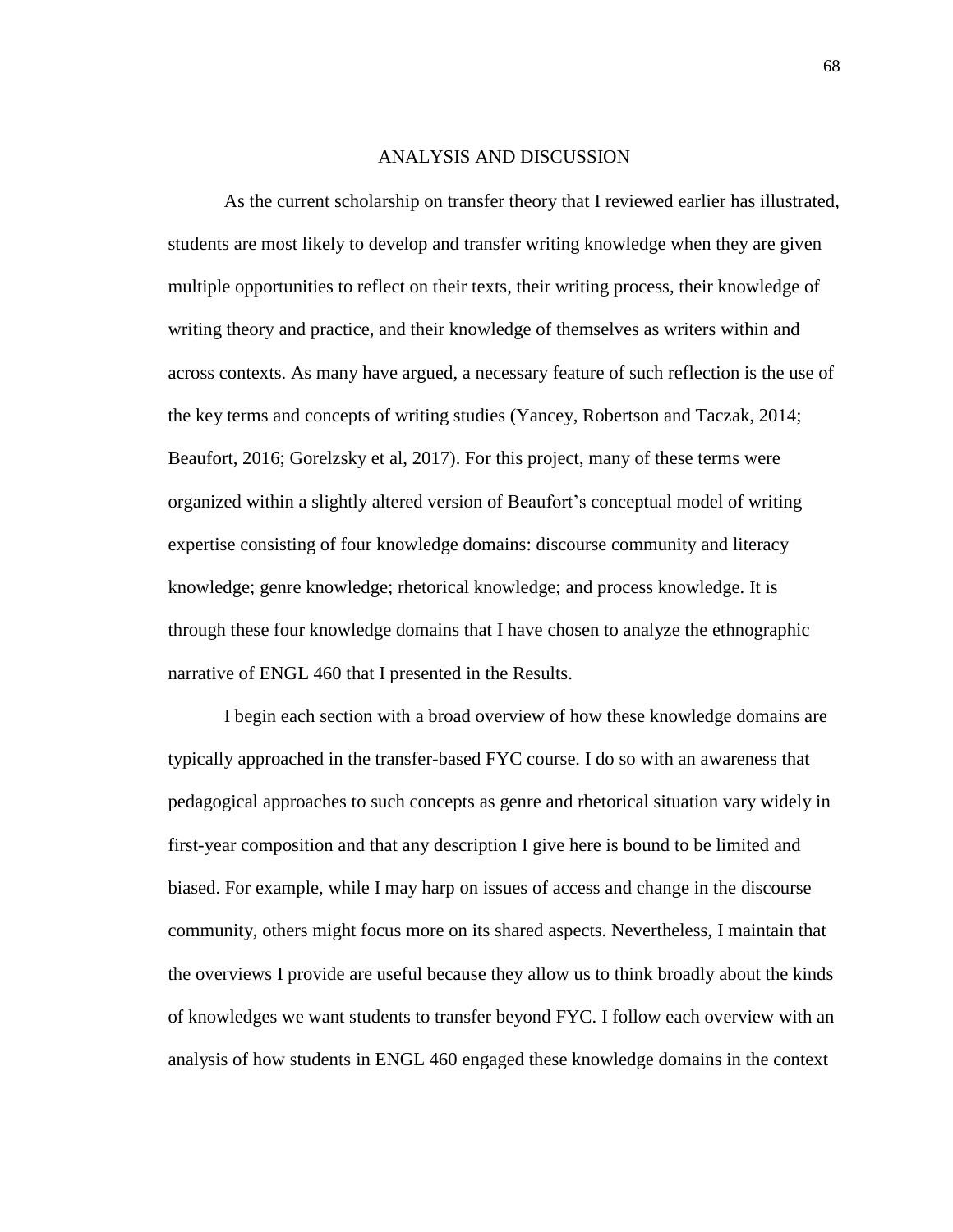of a student-led publishing apprenticeship. Even though these domains were not always explicitly taught, as would be expected in a transfer-based curriculum, students in ENGL 460 learned about and enacted knowledge across all four domains as they worked together to produce volume 65 of *Toyon*. After each analysis, I discuss ways that the inclusion of reflection as an ongoing, private and communal, writerly practice can help students in an editorial course translate their learning experiences across these domains into transferable knowledge for use in future writing contexts. To that end, I conclude each discussion with a few points of reflection for practitioners interested in developing editorial pedagogies attentive to the goals of a transfer-based writing program.

## Discourse Community and Literacy Knowledge

Transfer-based approaches to FYC encourage student writers to consider how learning to read and write (acquiring *literacy*) is a socially-situated process whereby we gain *membership* and develop literate *identities* within particular *discourse communities*  (Gee 1998; Swales 1990; Johns 1997). Becoming literate in the *secondary Discourse* of a community is a process of *enculturation* (Gee 1998) that involves learning to speak the *lexis*, being able to identify and perform the *genres*, and coming to internalize the *goals* and *values* of a particular community (Swales 1990). Such knowledge is achieved via *apprenticeship* into the community under the watchful eye of the experts, which is to say, the "old-timers," of the community (Swales 1990), who act as *literacy sponsors* (Brandt 1998). Some literacies, such as those acquired through *apprenticeship* into various academic disciplines, are prized more than others because they are attached to the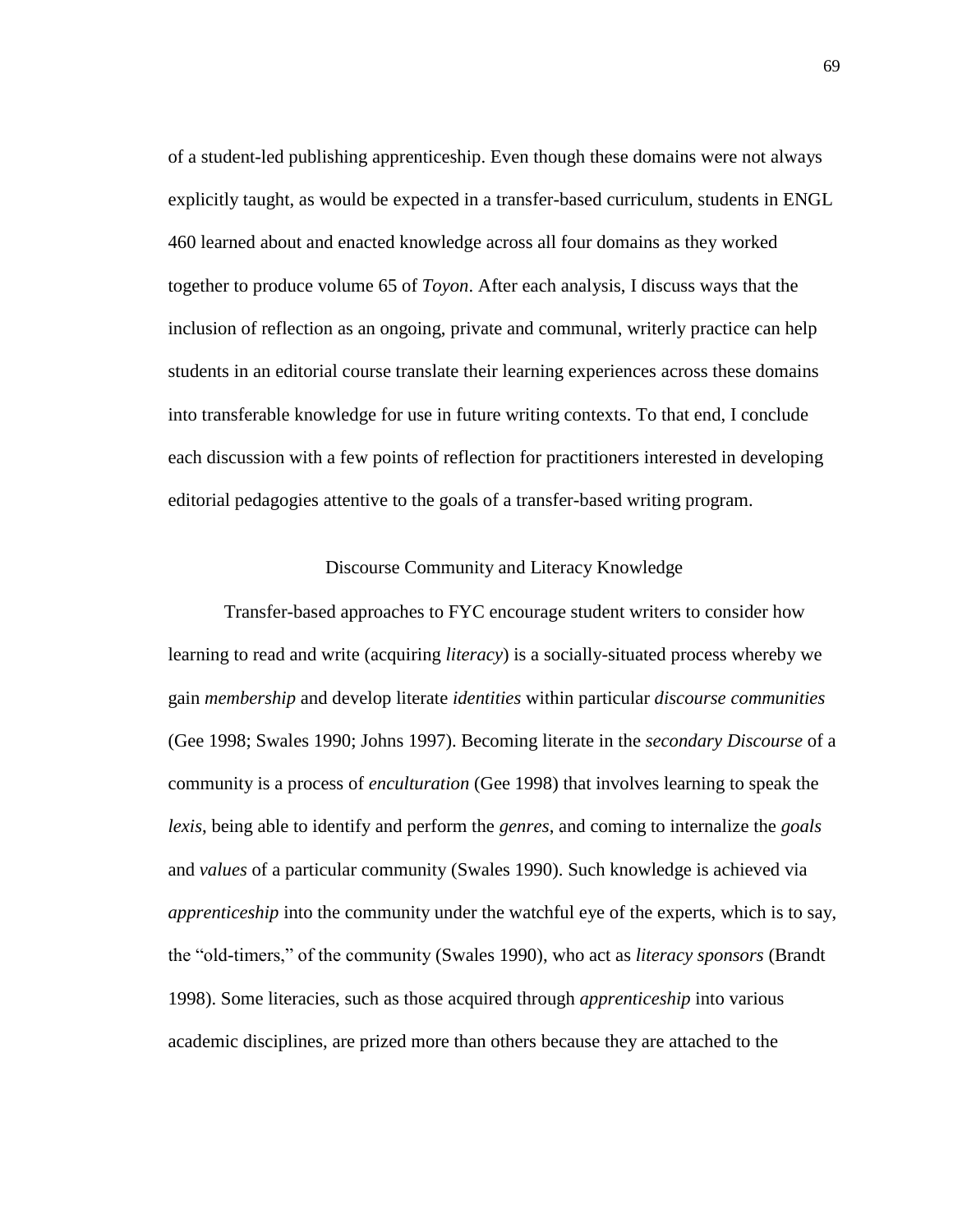dominant discourses of powerful communities. These literacies are more difficult to acquire because they are connected to social, economic, or political capital and are thus subject to intense regulation and control by the discourse community. As Johns (1997) points out, while discourse communities may be united by shared goals, they are also sites of *exclusion*, *conflict*, and *change*.

An editorial course provides meaningful opportunities for students to continue building on the ideas about literacy and discourse communities that are introduced in the transfer-based first-year writing classroom. Throughout the semester, Toyon staff members were mentored by several experts in the field (foremost among them Dr. Adsit), who provided students with the tools and resources needed to develop literate identities as editors, marketers, and designers within the literary publishing community. In short, they were *enculturated* into the publishing community with the help of various *literacy sponsors*. From the very first day of semester, Dr. Adsit helped students navigate the publishing world by engaging them in the *lexis* and *genres* of literary publishing as well as the *goals* and *values* that have historically informed the Toyon community in its local context. Toyon students also developed literate identities in publishing with the help of other literacy sponsors connected to the community. As mentioned above, Scholarly Communications Librarian Kyle Morgan visited the class to teach them the basics of copyright and permissions. For their final, students did mock interviews with staff and faculty members, which required them to perform publishing identities in a low-stakes form of community *gate-keeping* (failure to adequately perform the identity simply meant that they had more practice to do in the future). By apprenticing into a localized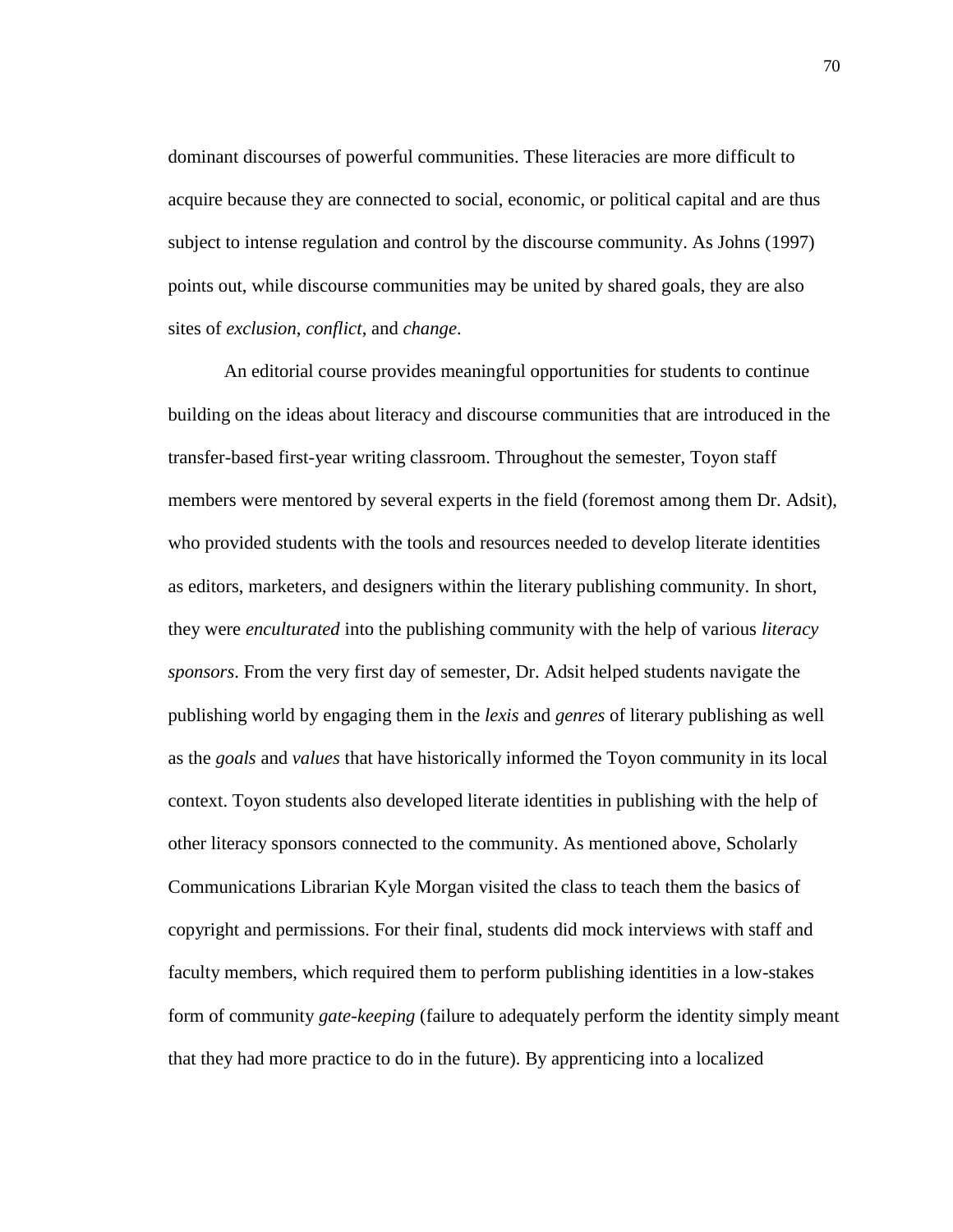publishing community on campus, members of Toyon Staff effectively learned how to think, speak, write, and act like members of the publishing community. Evidence of these developing identities is found in some of the course artifacts I collected. For example, staff members are listed in the [masthead page](https://www.toyonliterarymagazine.org/masthead.html) of the website immediately upon hearing of their role on staff. They also receive business cards with Toyon information listed on it; these, of course, identify them as staff members. They compose personal bios (see: masthead link above) that require them to take up a professional identity and do so knowing that their bio will be up long after they have taken the class. They had ongoing discussions about best practices for performing an online presence (individually or on behalf of Toyon).

Toyon Staff members were also encouraged to consider how active participation on the part of newcomers can lead to transformative change within the community. This capacity for change was most visible in discussions about the lack of diversity both in the hiring practices of the publishing community and in the authors and texts that literary journals tend to represent. During these conversations, which took place during class and in online discussion forums, students grappled with the reality that the literary publishing community has had a long history of excluding certain voices from both the editorial room and the published text. *Toyon* itself, they learned, is implicated in this history of exclusion based on gender. Later discussions ensued about how to make their issue of *Toyon* more inclusive and diverse in the forthcoming issue. These discussions about diversity subsequently informed how staff members solicited, evaluated, and selected texts for the issue that they eventually put out.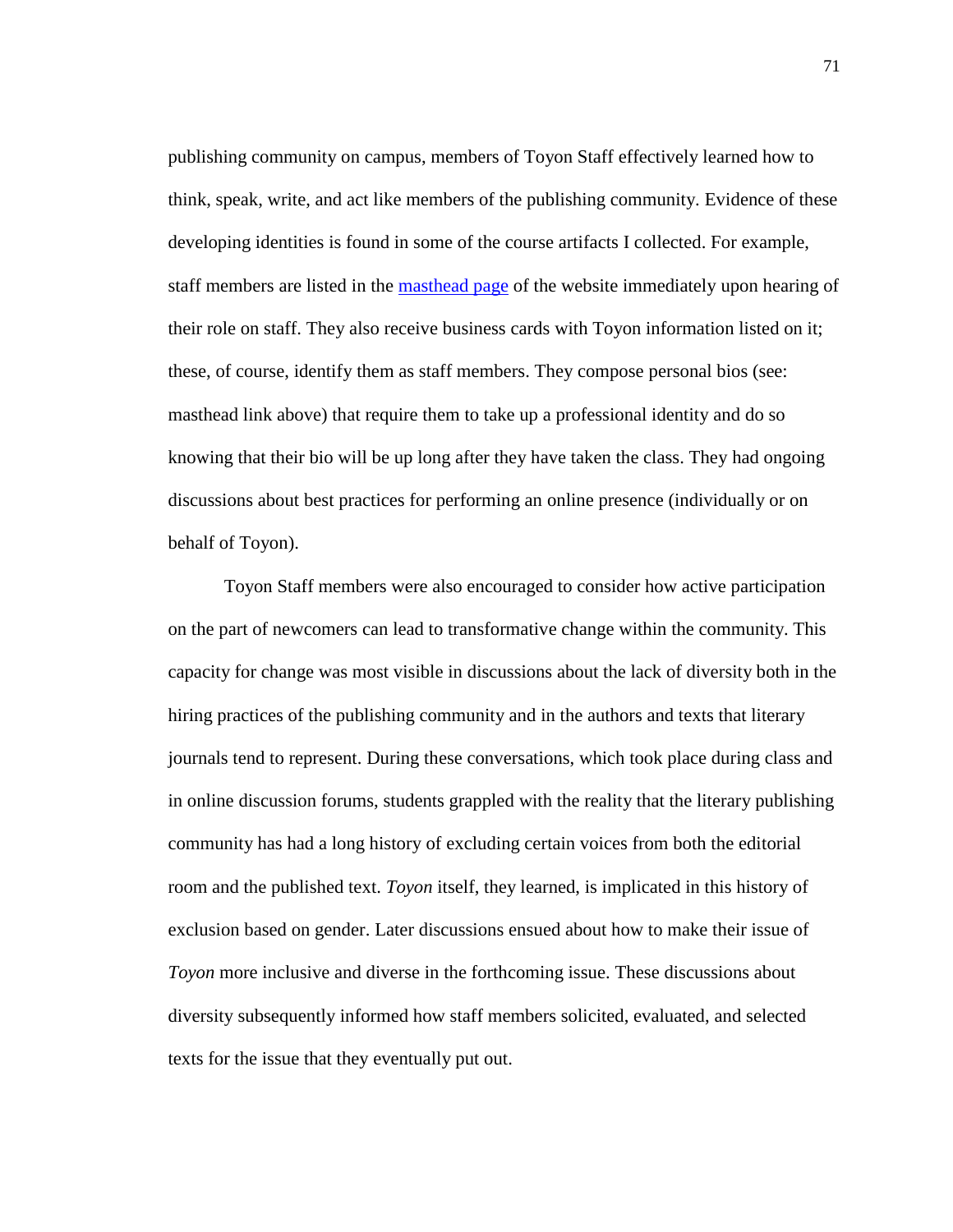Students addressed issues of diversity in other ways as well. For example, in September 2018, Dr. Adsit assigned a writing project that asked students to do research on the history of Toyon and to compose a text addressing a particular aspect of the magazine's history. These would subsequently be posted as web-texts on Toyon's website (under the "History" tab). Two student texts created for this project illustrate how fall 2018 staff members worked to transform the Toyon community to better reflect the magazine's current values. In a web-text titled "Acknowledging the Complicated History of Our Past Issues," staff members Madeline Bauman, Quinn Dobbins, and Heather Rumsey addressed Toyon's checkered history of publishing what many today would consider sexist content. In the first part of this text, Bauman, writing on behalf of Toyon, acknowledged Toyon's history and expressed the community's desire to change to more accurately reflect their current values of diversity and inclusion:

Toyon acknowledges the content in our past issues, with their complications, misconceptions, and their severe straying from our current values of diversity and inclusion.

And later:

Past issues have suffered from a lacking attention to diversity. More recent issues feature attention to multilingual submissions and readers, as well as diverse representation. Since 2016, staff meetings are held regarding attention to diversity and inclusion as our utmost concern: becoming aware of the danger of the single story. The mentioned issues suffer greatly from telling a single story, whether that is one of sexism, of white importance, or of male-domination. The current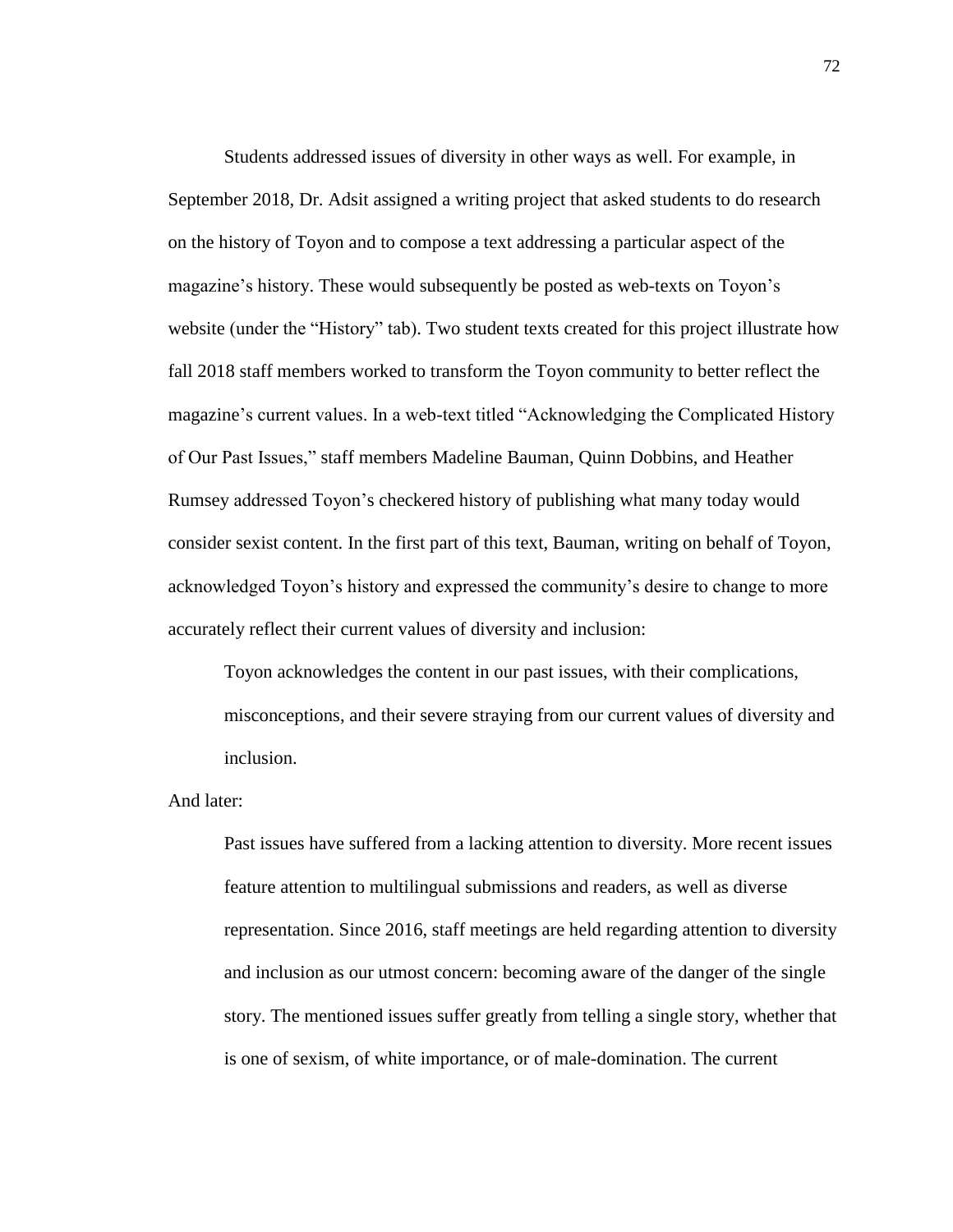incarnations of Toyon, in our careful selections, hope to ensure this history remains history – unrepeated.

In addition to learning how to think, speak, write, and act like members of the publishing community, members of the Toyon Staff also learned to see themselves as agents of change capable of transforming the local literary and publishing community in order to better reflect their own goals and values, as suggested by their efforts to address Toyon's history of sexist content. In effect, they became active agents of change within the Toyon community. In the transfer-based FYC course, these are the activities that we want to see our students enact as they move through the university and join various disciplinary and professional contexts.

In an editorial course designed to support transfer of learning, the inclusion of ongoing, individual and communal, reflection throughout the process of acquiring these literacies can help ensure that students extrapolate literacy and discourse community knowledge from their learning experiences that could be used to navigate future social, academic, and professional communities of practice. In a reflection-centered editorial pedagogy, greater attention can be paid to ideas about literacy acquisition and development as students themselves are acquiring and developing literate identities in publishing. When teaching students the lexis of editorial work (such as Dr. Adsit did throughout the duration of the course), or when providing help with writing in one of the genres of publishing (such as when Dr. Adsit worked with staff to compose author queries), the instructor can pause to ask students to reflect on how learning the *lexis* as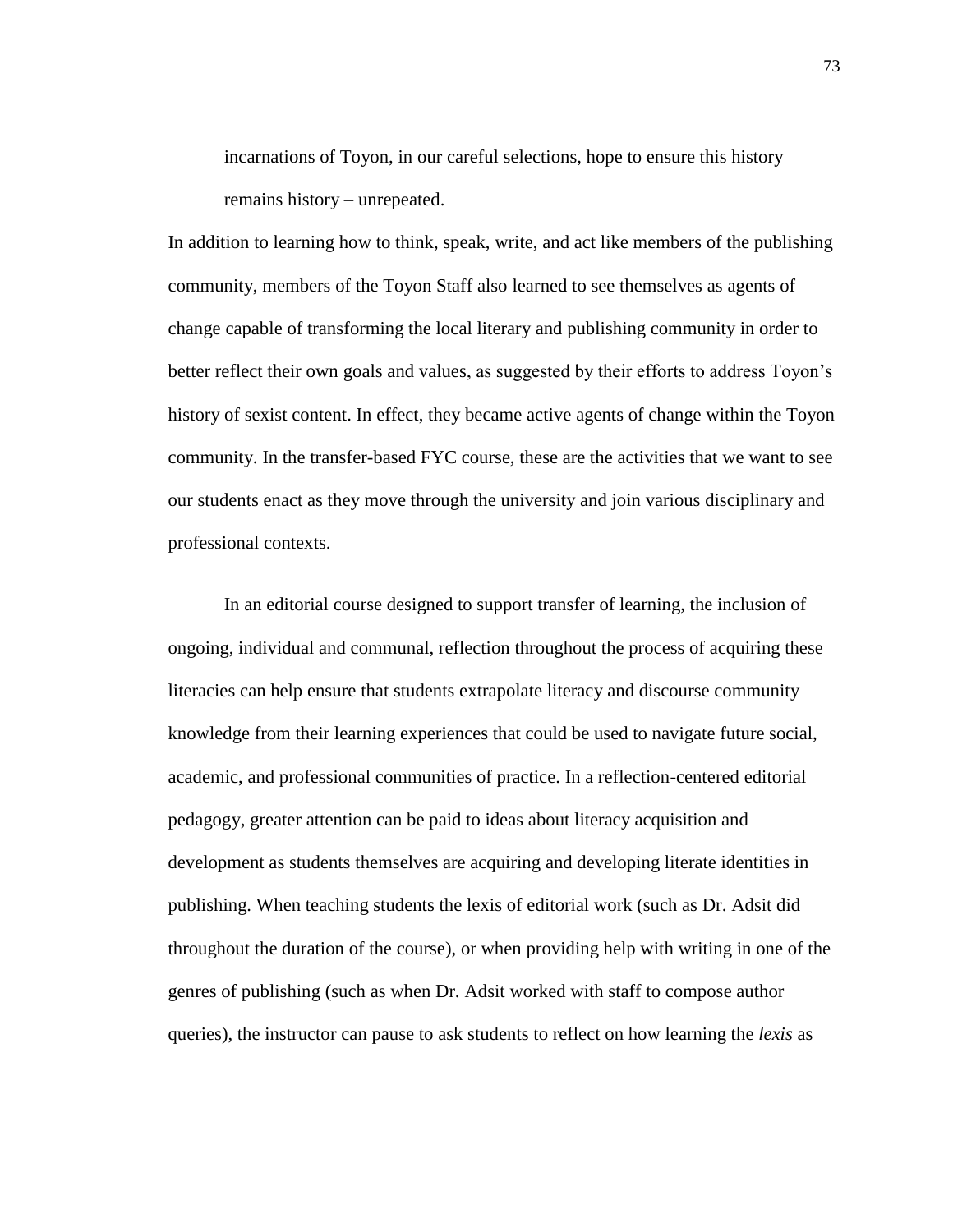well as the *genres* of a given community can be understood broadly within ideas about literacy acquisition and discourse community participation. They can also be asked to reflect on how becoming a member of a discourse community involves internalizing a community's *goals* and *values* so that they develop *identities* within and in relation to the community. Furthermore, reflection can help students see that the communities of practice change over time as new members enter the discourse. Toyon's decision to address the complicated history of its past issues illustrates that the editorial course is provides authentic moments to reflect on community change and self-definition. By bringing these ideas to the surface of student's metacognitive thinking, students can develop transferable literacy and discourse community knowledge keyed to terms and concepts such as *lexis*, *genre*, *goals*, *values*, *identity*, *access*, *membership*, *enculturation*, and *change*.

# Points of Reflection

• The publishing community has all the characteristics of a discourse community. A reflective editorial pedagogy can promote discourse community and literacy knowledge by providing students a space to practice identifying the key characteristics that make the publishing community a discourse community, such as its specialized *lexis*, its particular *genres*, its purposes for and means of circulating those *genres*, its shared (or conflicting) *values* and *goals*, and its *membership*. Backward-reaching reflective activity can help them call forth their prior knowledge about these concepts so that they can apply them to the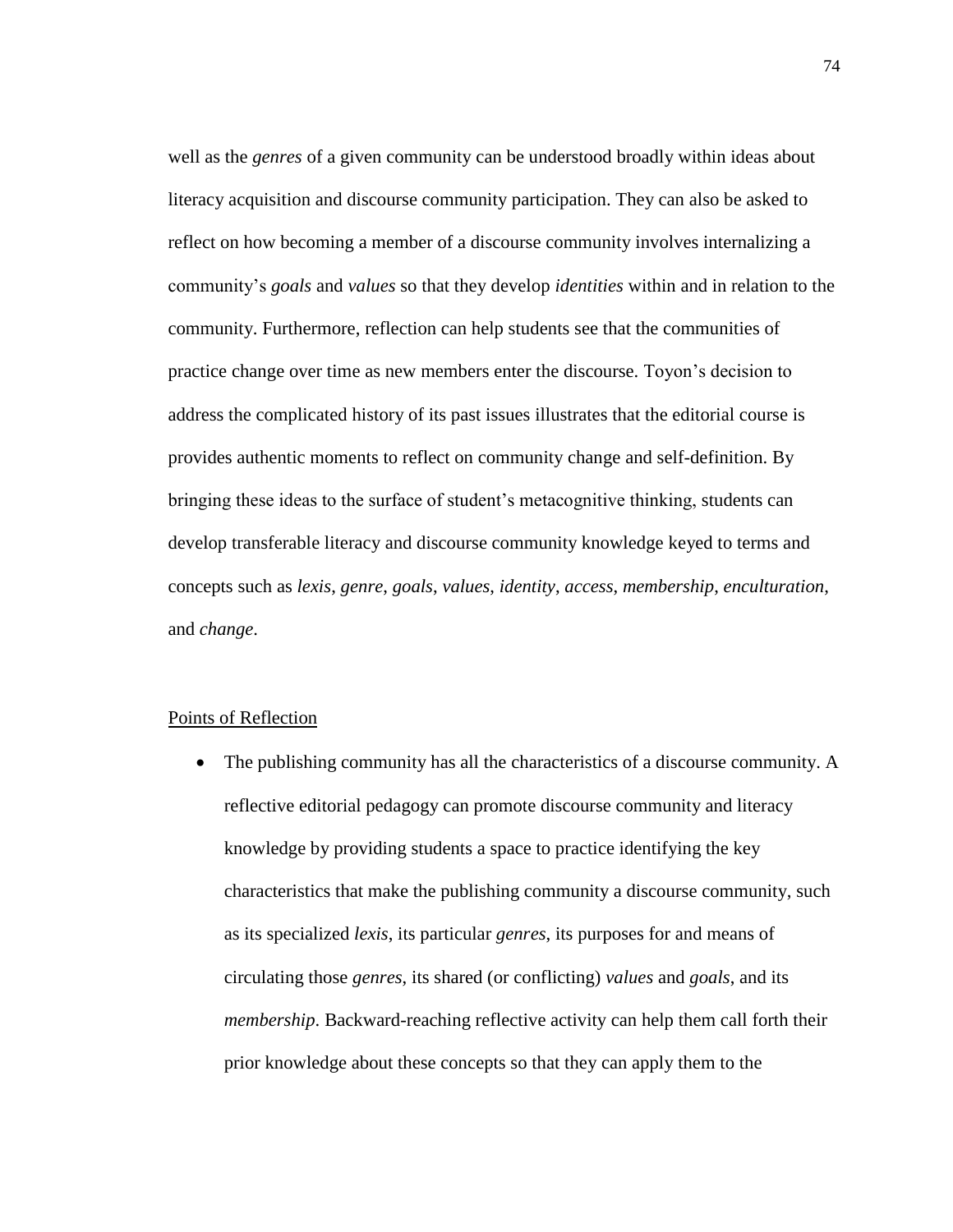publishing community, while forward-reaching reflection can help them abstract strategies for navigating the discourse community for use as they enter future communities of practice.

- The publishing community has a history exclusion both in its hiring practices and in the authors and texts it chooses to represent. A reflective editorial pedagogy can promote discourse community and literacy knowledge by alerting students to issues of *access*, *membership*, and *representation* within the discourse community. Such conversations can also help students think about how communities *transform* over time as new members with different *values* and *goals* enter into the community.
- Members of an editorial team take up specific roles, or *identities*, in order to accomplish the collective goals of the publication. A reflective editorial pedagogy can promote discourse community and literacy knowledge by encouraging students to reflect on their prior knowledge of identity and to consider whether the idea that *identities* are formed in relation to the discourse community confirms or alters their understanding in any way.

# Genre Knowledge

Students in transfer-based FYC courses today are taught to think about genre in new and potentially cool ways. They are encouraged to move beyond the narrow conception of genre as "type" and to think about *genre as social action*, that is, as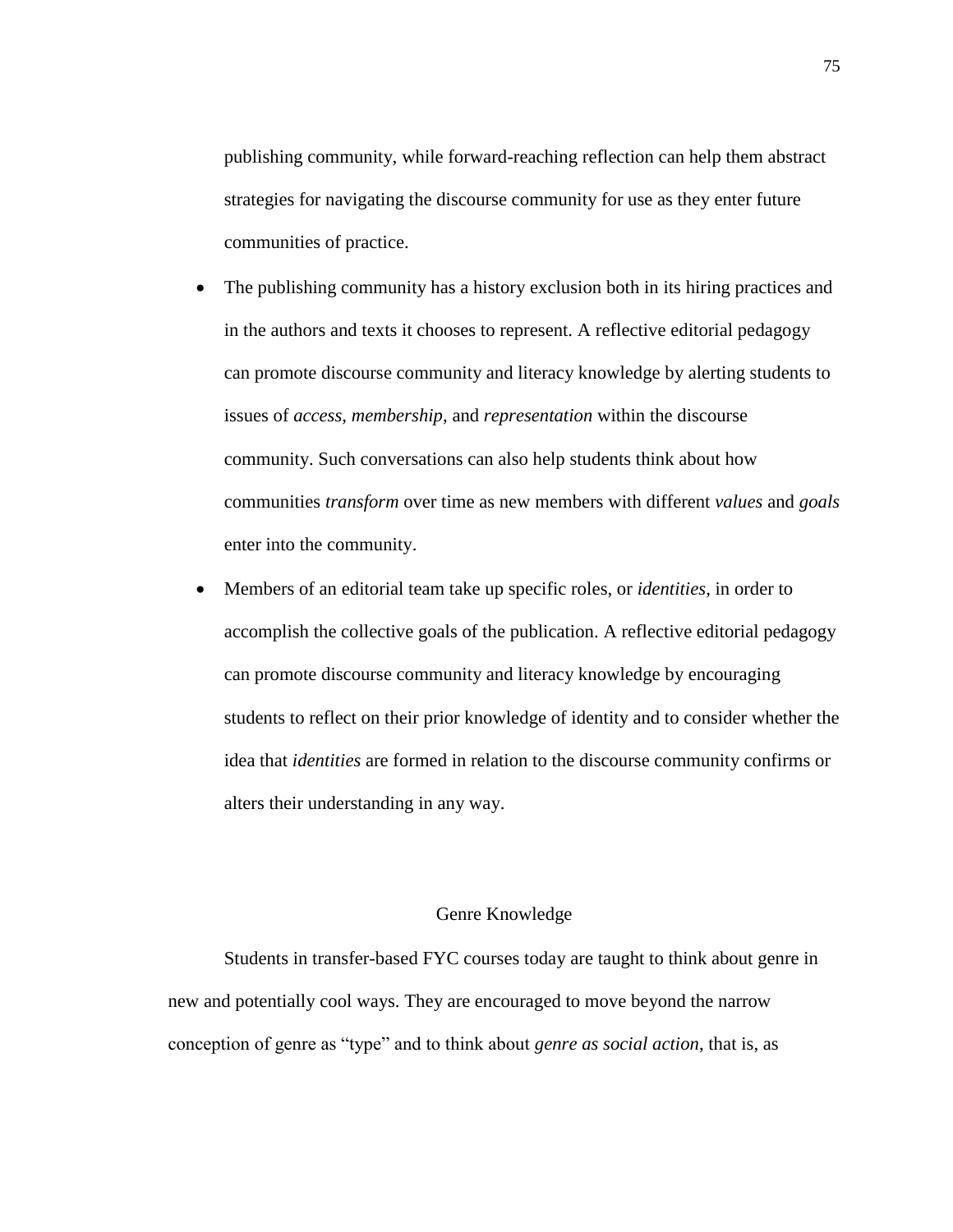"typified response[s] to socially-recurring situations" (Miller 1984). And, even though writing speaks to situations through recognizable forms" (Bazerman 35), these "recognizable forms" (genres) are marked as much by their *variation* as by their *stability*  (Devitt Hart-Davidson 2015). Genres change across contexts and time periods to meet different and evolving social needs. While cover letters may share similar rhetorical and design patterns, no two cover letters look exactly the same because they are responding to different situations. A syllabus today probably looks quite different than one from 60 years ago. Students also learn that genres serve to *accommodate* information for the needs of different audiences (Fahneestock 199). A journalist and a police officer may write about the same robbery, but the journalist's story and the officer's report will inevitably differ in how they present the details of the crime.

A publishing course offers students many opportunities to practice and further develop their knowledge of genre. Throughout the semester, Toyon Staff members were required to pick up and perform a variety of genres necessary to accomplish both the collective work of Toyon as well as the responsibilities demanded of each student's particular role. Students enacted genres in order to mediate activity in the many rhetorical situations in which they found themselves, such as those that emerged between staff members, between editors and authors, and between Toyon and the wider community. Students composed and circulated many different genres of writing throughout the process of putting together volume 65 of Toyon. Some of these were genres that all members were required to compose, such as flyers, staff bios, and evaluation comments. They also collaborated to generate evaluation rubrics for assessing submissions to the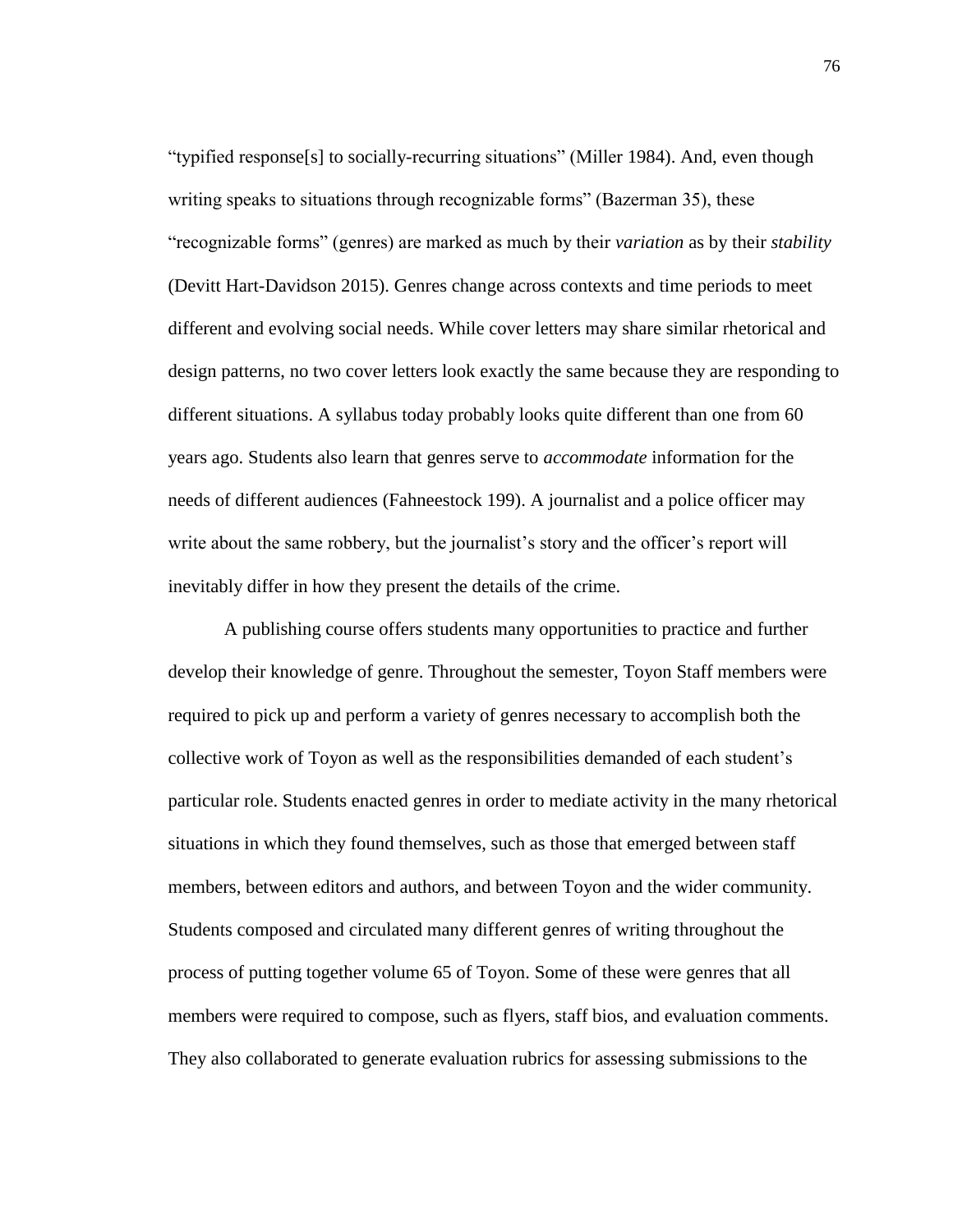journal. Other genres were specific to particular teams or roles on staff. For example, Outreach Team was in charge of sending out call for submissions emails and other marketing genres. Division Editors were in charge of sending out author queries. Toyon's secretary (who I interviewed) was expected to write meeting minutes during every staff meeting. In ENGL 460, then, very little writing was done for the sole sake of demonstrating competency for a grade; instead of reproducing what Wardle (2009) has termed the "mutt genres" of the university (that is, those assignments with very little usevalue beyond the student-teacher or student-institution context), Toyon staff members did genre-based writing that had meaningful consequences on the world around them.

Adding a reflective component to the genre-based writing of the publishing course can help students think about their work with various genres and turn that thinking into a working theory and practice of genre that will be useful to them as they travel through the university and other social or professional contexts. Since the genres they compose in a publishing course actually have meaningful consequences in the community, students can, through reflection, begin to develop of theory and practice that understands genre less in terms of "typical features" in favor of a view of *genre as social action* (Miller 1984). For example, when students ask how to write a particular genre, instead of providing a template for how to write the text, instructors can lead with reflective questions that ask the student what they are trying to motivate others to do by writing the text. Dr. Adsit did this kind of reflective teaching when she worked with staff members to draft and revise professional resumes. This kind of reflection can also help students think about how genres often vary in rhetorical and design choices, even if they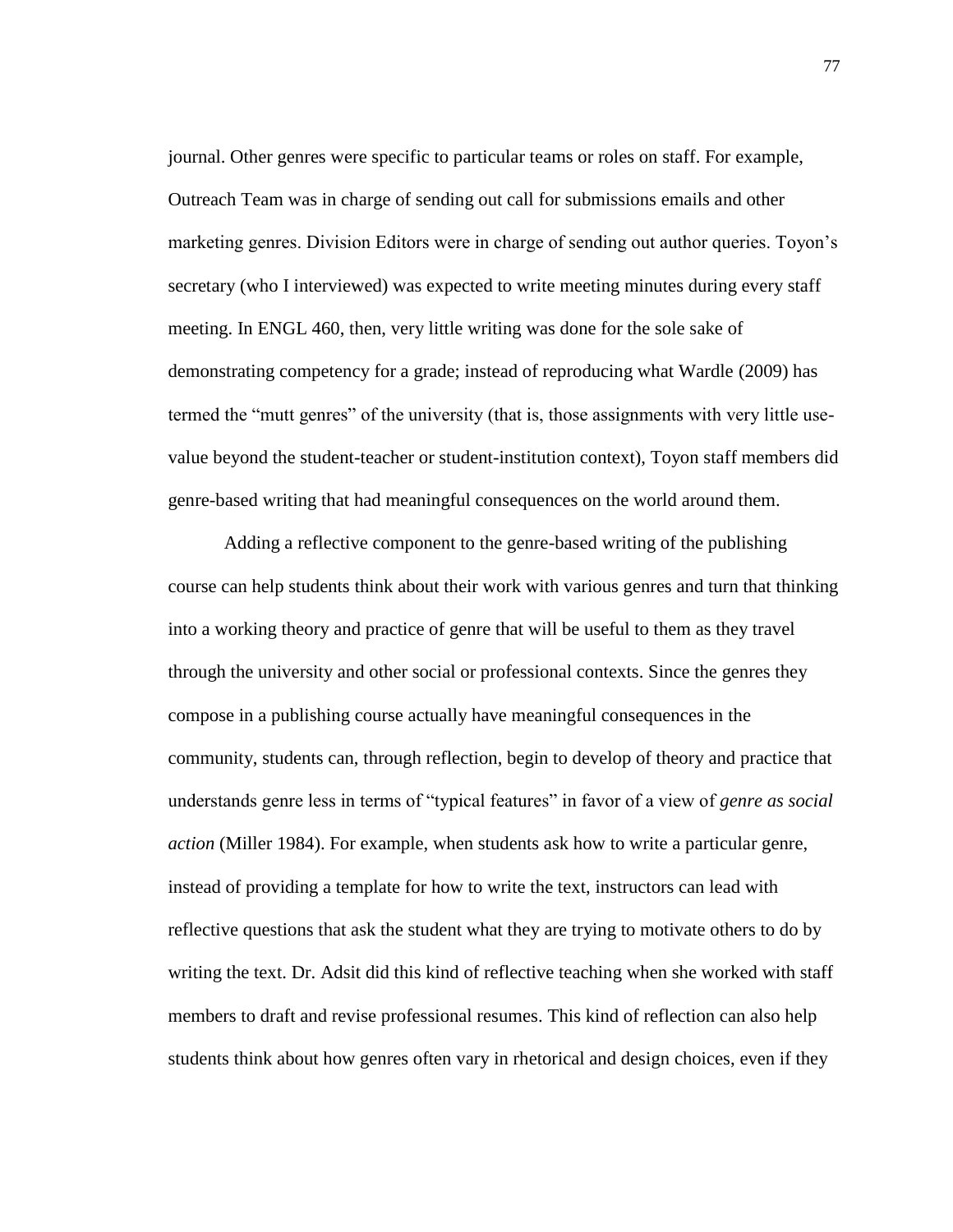are relatively stable genres, further leading students away from a "type" or "template" based understanding of genre. Lastly, reflection can be used to get students to think about how different genres accommodate information to meet the needs of different audiences. For example, instructors can prompt students to think what happens when the information presented in one genre (Vision for the Journal) is re-presented in another genre (Call for Submissions flyers). Such reflection on genre accommodation can prepare students for the different types of accommodation writing they will be doing as they move through the university. In sum, a reflection-centered publishing pedagogy can help students develop transferable genre knowledge keyed to such terms and concepts as *genre as social action*, *genre variation*, and *genre accommodation*.

# Points of Reflection

- Members of an editorial team do genre-based writing that has meaningful effects in the world around them. A reflective editorial pedagogy can promote genre knowledge by encouraging students to reflect upon what they want their genre performances to do, that is, what *social actions* they hope to accomplish by writing in the genre.
- Even though the publishing community has a set of relatively *stable* genres it uses to accomplish its work, these genres can *vary* widely in terms of rhetorical choices and design depending on the demands of particular rhetorical situations. A reflective editorial pedagogy can promote genre knowledge by encouraging students to reflect upon *stability* and *variation* in genre performance.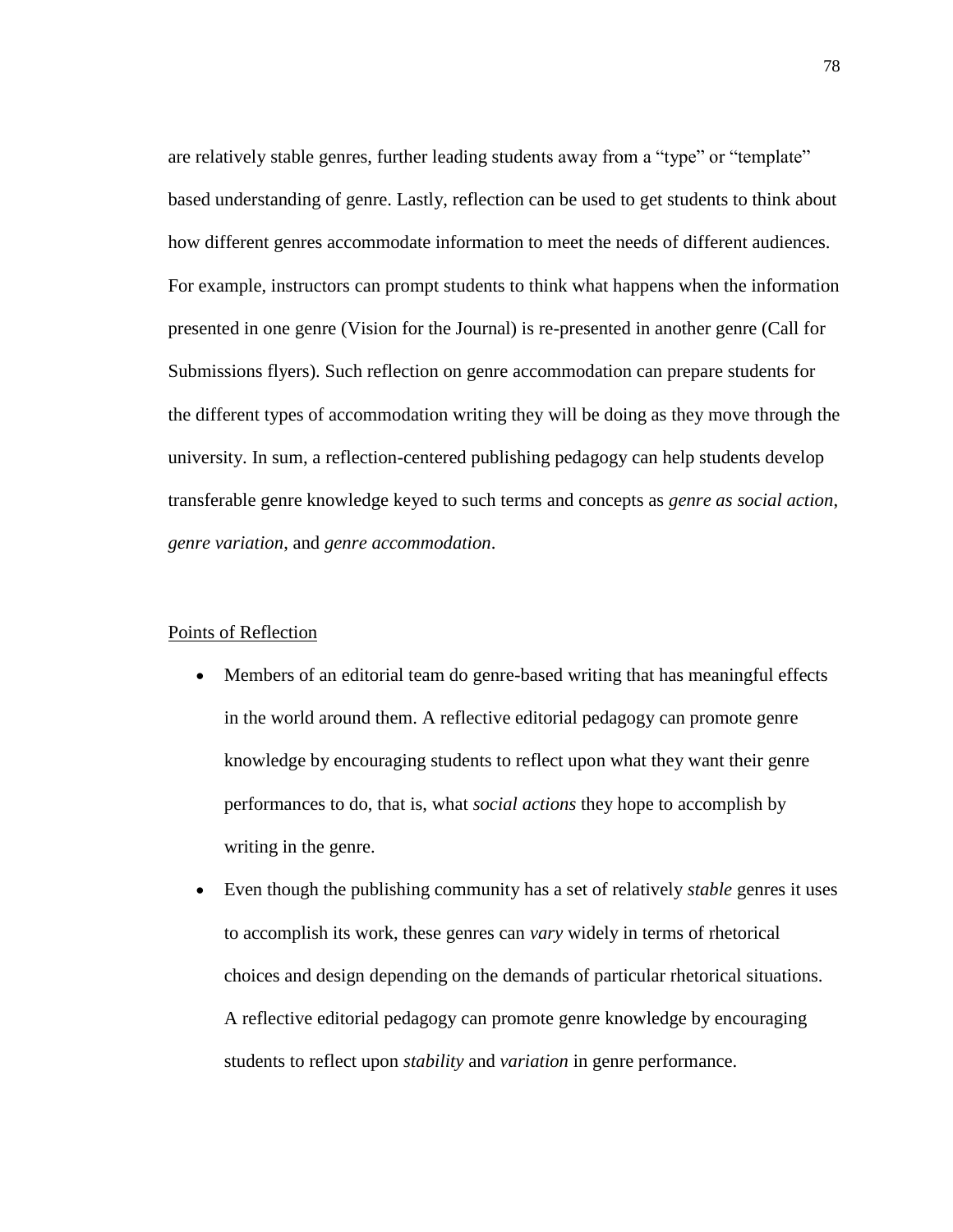• In an editorial course, the publication's goals and values are communicated in a variety of genres, and that information often shifts rhetorically to accomodate the needs of different audiences. A reflective editorial pedagogy can help students to consider how genres translate information to meet the needs of particular rhetorical situations.

## Rhetorical Knowledge

In transfer-based FYC courses, instructors teach approaches to writing that emphasize the social and rhetorical nature of writing (Roozen 2015). We teach writing as a knowledge-making activity (Estrem 2015). We teach students to consider the constituents of the rhetorical situation (exigence; audience; rhetor; and constraints) (Grant-Davie) for any writing situation they approach.

Students' work on Toyon Staff was fundamentally social and rhetorical. In the course of putting together volume 65, members of Toyon Staff came to see themselves as active rhetorical agents whose individual and collective work would ultimately contribute to Toyon's sixty-five-year legacy as HSU's premier student-run literary publication. In crafting and subsequently carrying out a new vision for the journal, they became meaning-makers tasked with creating and circulating new knowledge in the local community. Students encountered many individual and collective rhetorical challenges along the way that required them to consider the exigencies, audiences, and constraints of particular rhetorical situations, both individual and collective. Interestingly, students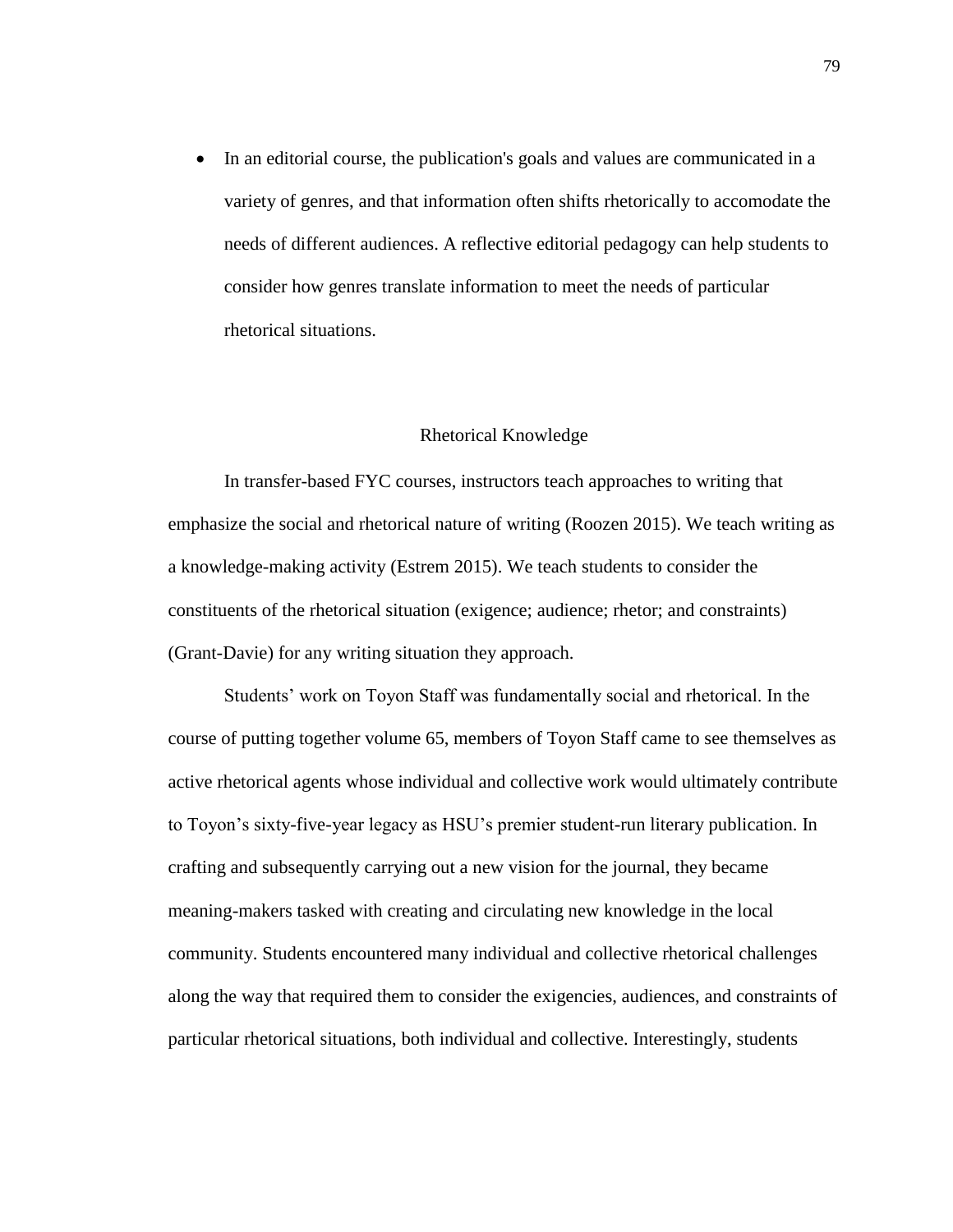often spoke, not as individual rhetors, but as "institutional" rhetors speaking on behalf of Toyon. In other words, they were thinking beyond their own rhetorical situations to consider Toyon's larger rhetorical situation as a community-based publication. Discussions about how to prepare genre-specific advertising materials, how to assess the submissions they received (and subsequently which submissions to publish), and even how to design the book, all required collective rhetorical choices that were based on students' best approximations of Toyon's exigencies, audiences, and constraints.

A publishing course is rich with opportunities for students to practice and develop their rhetorical knowledge, and a reflective framework can be added to ensure that students don't simply *do* rhetorical work but extract from their experiences a theory and practice of rhetoric that can help them approach later writing and rhetorical situations. For example, when crafting and subsequently carrying out a vision for the journal, greater attention can be paid to how people navigate between their own individual rhetorical situations and those of the communities they represent, for writing on behalf of an institution or entity such as a community publication requires the rhetor to navigate between the various needs of authors, audiences, and the venue itself. In sum, a reflection centered publishing course can help students develop transferable writing knowledge keyed to such key terms and concepts as *writing as a social and rhetorical activity*, *rhetorical situation*, *exigence*, *rhetor*, *audience*, and *constraints*.

#### Points of Reflection

• In an editorial course, students often work together to update and enact the

80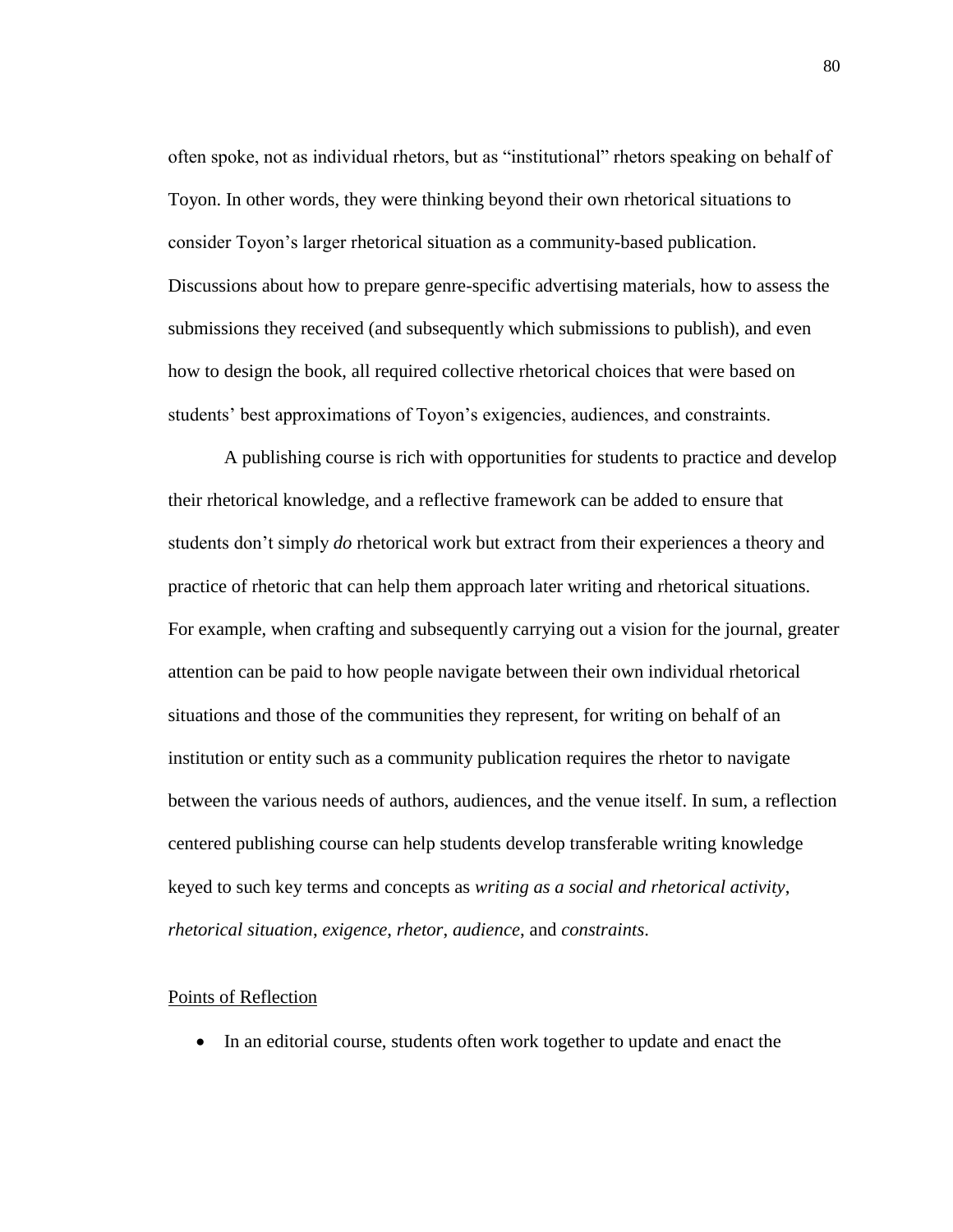journal's mission and values by (re)writing such texts as the journal's mission statement or Call for Submissions flyers. In doing so, they actively engage in rhetorical work whereby they create new meanings for the publication. A reflective editorial pedagogy can couch these activities in discussions about writing as "meaning-making" or "activity-mediating."

• In an editorial course, students often have to make rhetorical choices that require them to consider the rhetorical situation of the journal they represent. Such a demand requires them to navigate between the various and at times conflicting needs of authors and potential readers as well as the publication itself. A reflective editorial pedagogy can capitalize on these novel learning experiences by using them to teach the constituents of the rhetorical situation (exigence; audience; rhetor; constraints) as they are enacted by rhetors writing on behalf of larger communities of practice.

## Process Knowledge

Transfer-based approaches to FYC invite students to think about writing as a recursive and collaborative process that always involves some degree of *risk-taking* and *failure*, no matter how accomplished a writer you are. Writing is taught as *recursive* rather than linear process that has no clear order of activity; writing regularly demands that we double-back to earlier stages of the process or skip forward to later stages. Instructors emphasize *collaboration* by engaging students in group writing tasks, by having them participate in peer writing conferences, and by requiring them to make use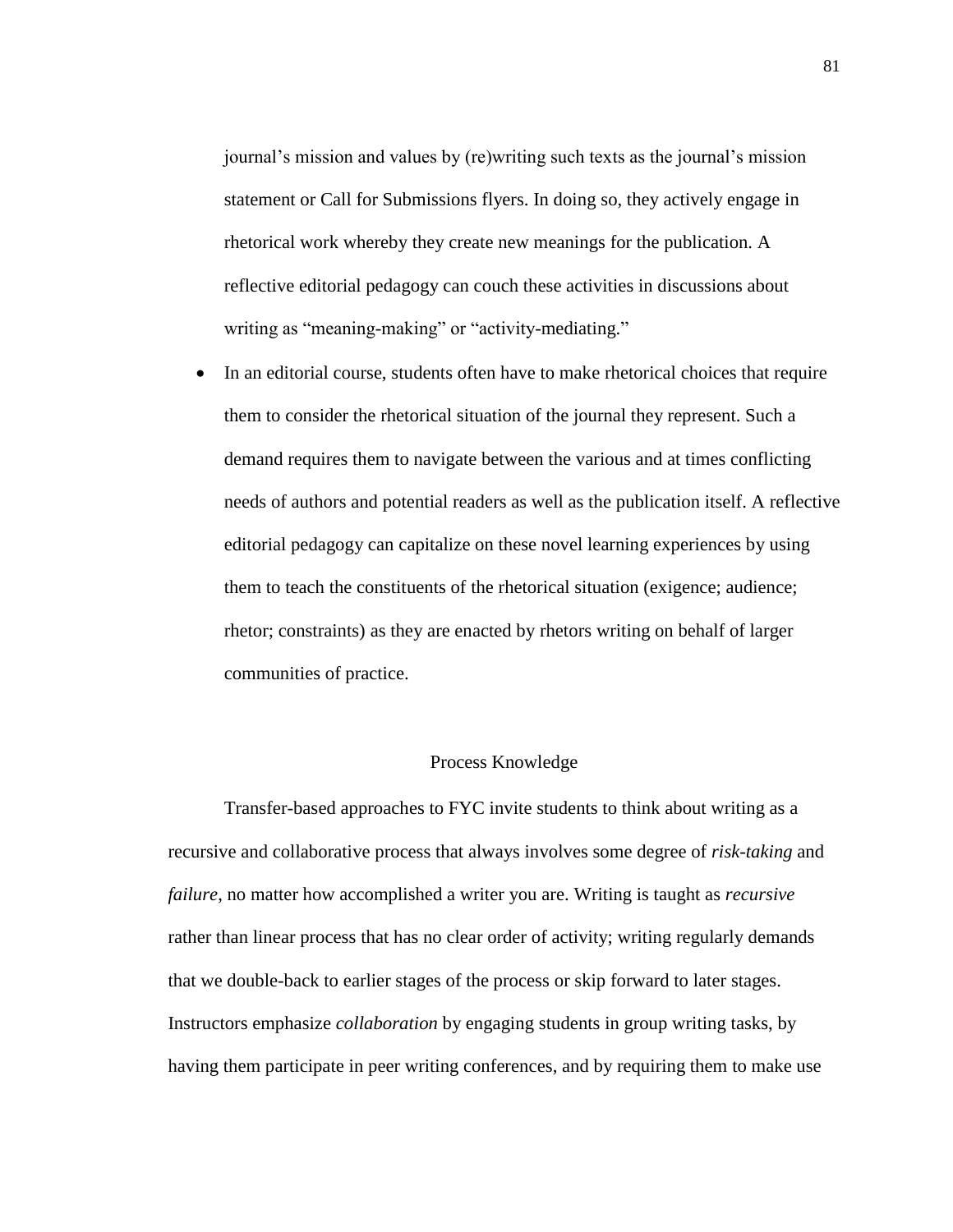of the university writing center. Some instructors teach such strategies as shitty first drafting (Lamott) and work with the concept that "failure can be an important part of writing development" (Brook and Carr, 2016). By normalizing those ideas, instructors encourage students to take calculated risks as well as adopt a positive orientation towards failure in their own writing.

An editorial course offers multiple and sustained opportunities for students to enact their process knowledge by engaging them in *publishing as a process* that reflects how written texts are composed, revised, edited, and circulated in real-world contexts. In the course of reviewing submissions and deciding what to include in the new issue, for example, Toyon staff members were able to think about writing and the publishing process in new and exciting ways. As one interview participant described the process:

It was a lot different than I originally thought it was. I thought it was just, like, the person had edited their book fully and then they gave it to a publisher, and it was published without that much editing. But working on Toyon, I noticed that there's a lot of work actually going into submissions that come in—how we read them and rate them and then how those are further edited and sent back to the author, who can make changes whether they want to or not. Then [they are] sent back to us where we make still little adjustments in the print copy.

Party to the behind-the-scenes work of publishing, this interview participant came to see that writing for publication involves multiple stages of revising and editing and is accomplished through intense collaborations between authors, reviewers, and editors. This despite the fact that, unlike *Kairos* and *ideaFest*, which both include a lengthy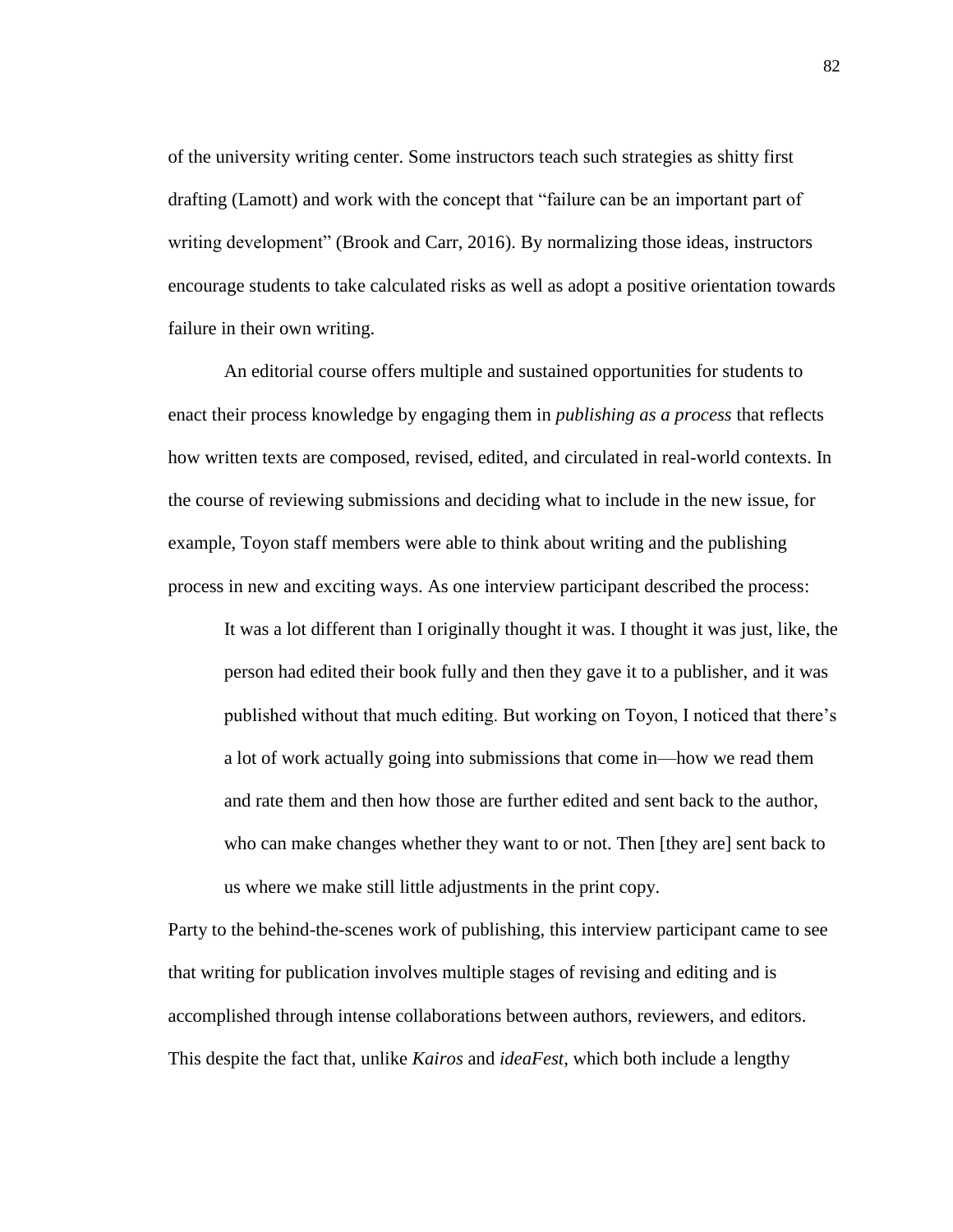period of developmental editing in their publishing process, Toyon's developmental editing process is truncated to meet a tight timeline.<sup>7</sup> In a publishing context that is able to make room for an extended period of developmental editing, *recursivity* and *collaboration* in the writing process become all the more apparent. Authors writing for publication engage in a revision process that has no clear order of activity. Writers, reviewers, and editors work together much more closely and over a sustained period of time to revise existing content, further develop ideas, and edit the piece for publication. All this suggests to me that a developmental editing model is the most effective for teaching ideas about the writing process. The longer the period of developmental editing, the better. Even though Toyon is unable to employ an extended period of developmental editing, staff members nevertheless were able to see that writing for publication is both a recursive and collaborative process.

Some interview participants expressed feeling liberated once they learned how Toyon's publishing process works. One participant reflected, "it has kind of helped me be like, 'just write like these people submitted. You could write something, too. I mean it's

l

<sup>7</sup> Toyon is unable to incorporate an extended period of developmental editing into its publishing process due to various time and labor constraints. They have from September 30 to December 10 to evaluate 300+ submissions, make their selections, check permissions, evaluate their selections based on equity models (like VIDA count), typeset, and do one round of proofreading. With such a tight timeline, they are unable to offer authors much time to revise. For this reason, they select pieces which they feel need relatively few revision steps, and then they query authors about those revision steps that they feel are essential and possible to complete in an abbreviated timeline.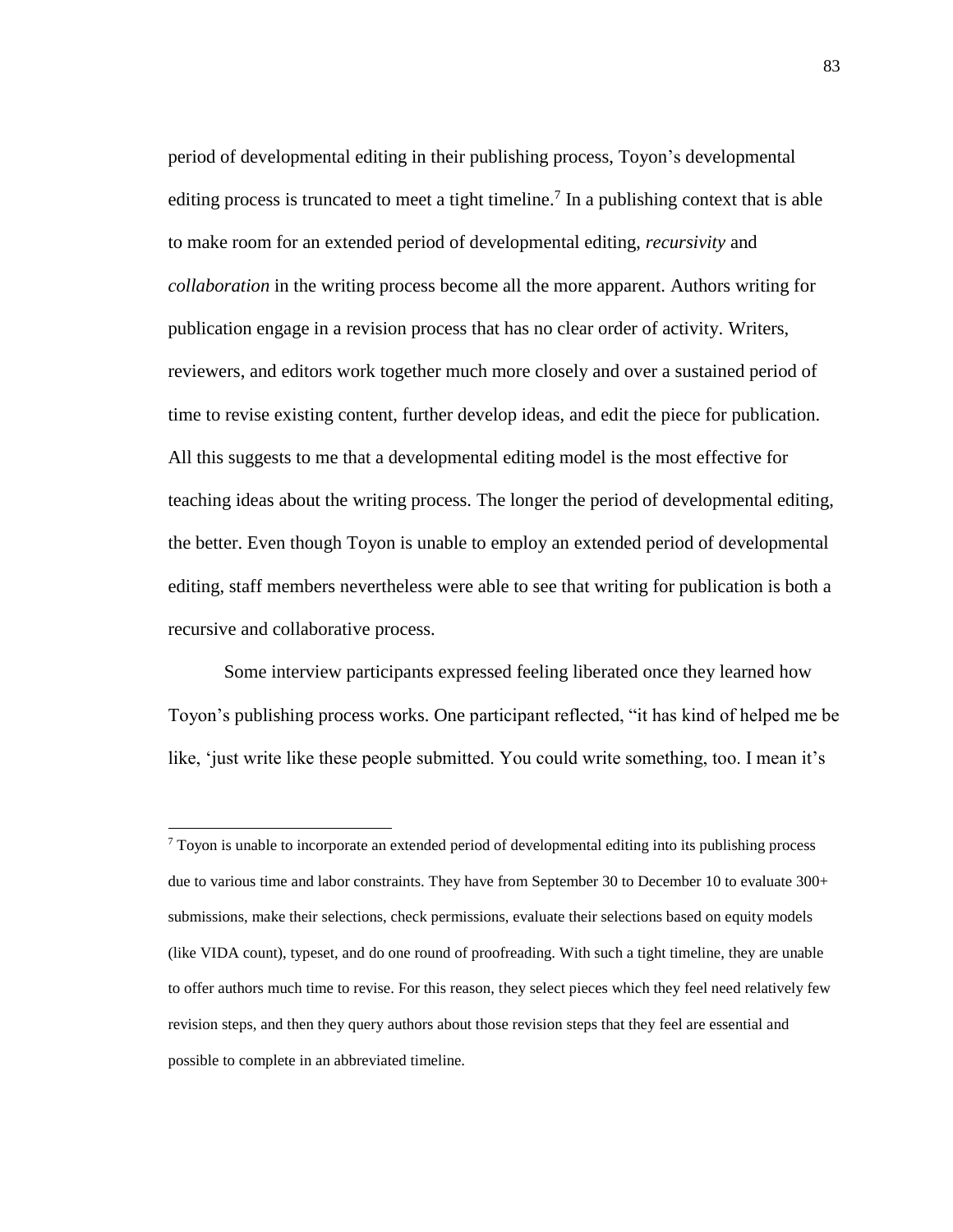not as high stakes as you're thinking.'" Another expressed a similar sentiment: "I think it made me a little more open-minded about how I judge writing and how my writing will be judged [...] and when you let it go, it's fine. [Rejection] is not like a personal attack." Previously, these students were afraid to take risks, thinking that their texts needed to be perfect before sending them off to readers or publishers. In the course of putting together a publication, students abandoned a product-based orientation to their writing in favor of a developmental orientation that views *risk-taking* and *failure* as normal features of the writing process. They learned to loosen their high standards for what counts as good writing.

Toyon Staff members added to their knowledge of process in other ways that had less to do with writing for publication and more to do with completing the responsibilities demanded of their particular role on staff. For example, one interview respondent, who served as the editorial team lead, recalled how they collaborated with other staff members to develop best practices for emailing authors about making changes to the writer's submissions. They participant said:

[T]hat was difficult, writing an email to them saying, "Hey, are you open to changing this?" But without, like, telling them that we're going to publish their piece even if we are going to publish their piece. […] So, we would need to sort of talk about their email. And I consulted other people, like the other acquisitions editor and said, 'Hey, does this email sound okay?'

In many first-year writing classrooms, writers are told that writing is a recursive and collaborative process. They are told to take risks in their writing and embrace failure "as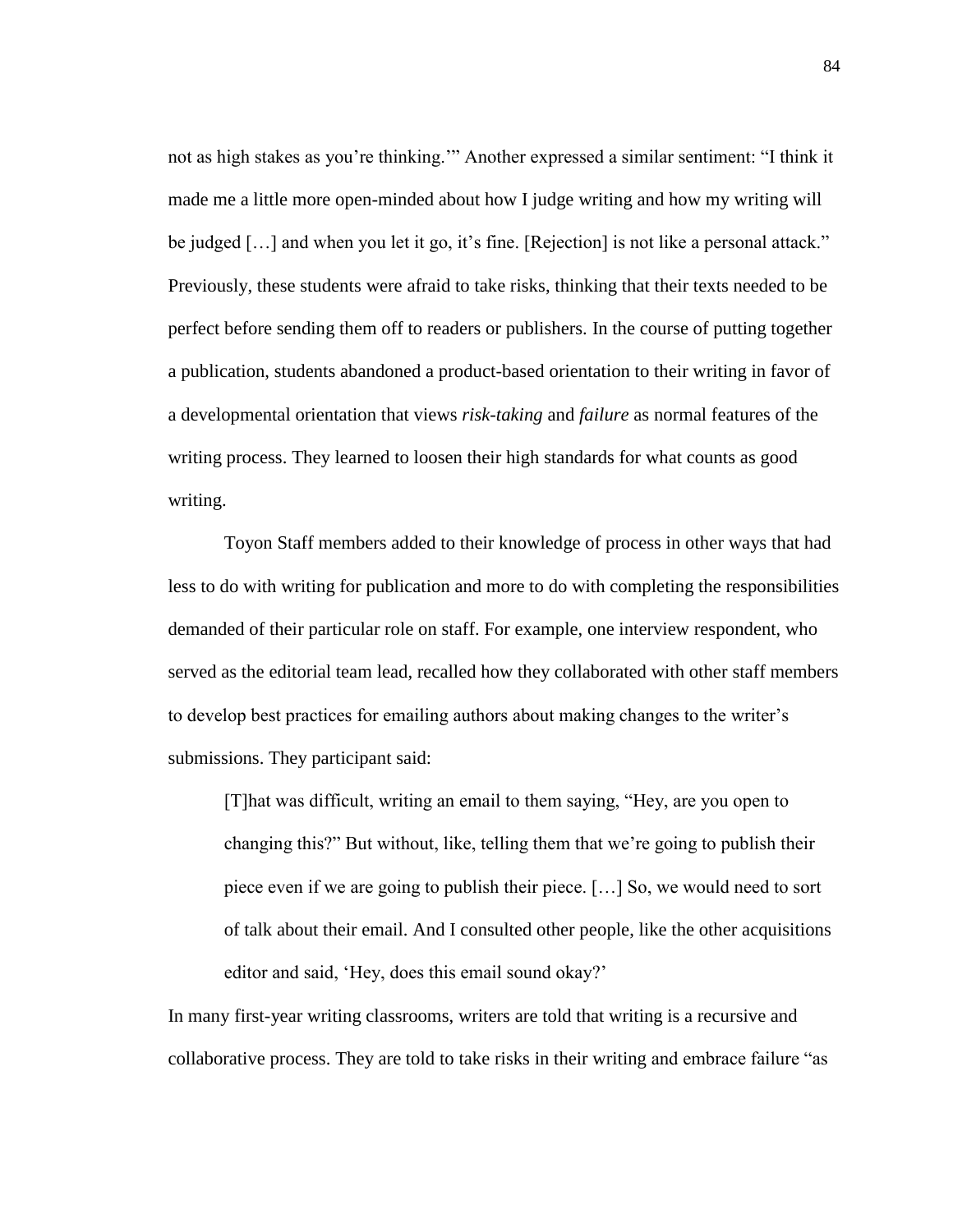an opportunity for growth" (Brooke and Carr, 63). The editorial process, especially one that uses a developmental model of editing, *makes visible* and thus *legitimizes* recursivity, collaboration, risk-taking and failure as normal aspects of every successful (by which I mean *published*) writer's process. An editorial course, then, offers students multiple opportunities to reflect on and revise their process knowledge. For example, students can be asked, at strategic points throughout the semester, to compare their previous knowledge of the writing process to what they see happening in developmental editing publishing context. Such reflective work can help students identify *recursivity* and *collaboration* as regular features of every successful writer's process. Reflection can help students rethink notions of "the perfect text" by demonstrating to them that the texts submitted for publication rarely show up on the publisher's table in "perfect" condition, even those that eventually do get published, which leads to discussions about, well, what is perfect. They can then turn this new knowledge back on themselves, as the interview participants quoted above did upon reflection. In sum, reflection in the publishing course to help students develop a working theory and practice of process keyed to such ideas as *recursivity*, *collaboration*, *risk-taking*, and *failure*.

## Points of Reflection

• The editorial process makes visible the *recursive* and *collaborative* aspects of writing. A reflective editorial pedagogy can promote writing process knowledge by asking students to reflect on how their participation in the editorial process has either confirmed or challenged their prior knowledge about how writing is done.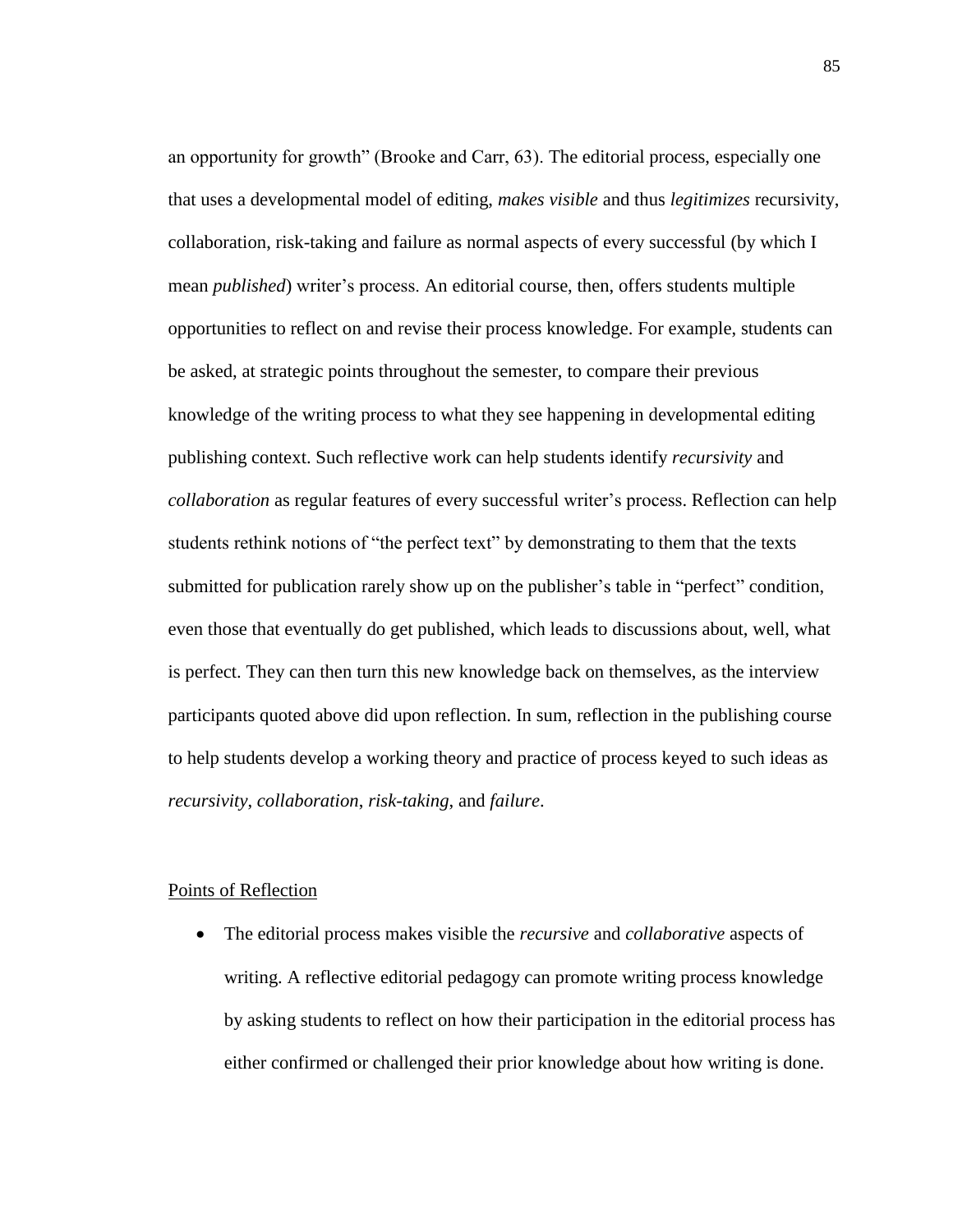Forward reaching reflection on the editorial process can help students abstract *recursive* and *collaborative* strategies for writing that they can use in future writing contexts.

• An editorial team receives many submissions, and sometimes even good submissions get passed up in the selection process. Many submissions get accepted on a conditional basis that requires authors to undergo a developmental editing process. An editorial course makes visible *risk-taking* and *failure* as unavoidable aspects of every successful writing life. A reflective editorial pedagogy can promote writing process knowledge by having students reflect on their prior knowledge about what they think constitutes a publishable text and whether the editorial process confirms or challenges that knowledge. Students can also be encouraged to adopt a stance towards writing that accepts risk-taking and failure as key aspects of the writing process.

### Questions for Further Research

This paper was meant to provide notes toward an editorial pedagogy designed to promote transfer beyond the first-year writing course. I proposed reflection as grounding activity that could help students generalize their knowledge about concepts such genre and the rhetorical situation into a theory of writing that they could use and revise as they journey through social, academic, and professional life. I focused exclusively on the possibilities afforded by a reflective framework in an editorial pedagogy. Are there other approaches that could be written into an editorial pedagogy that would help students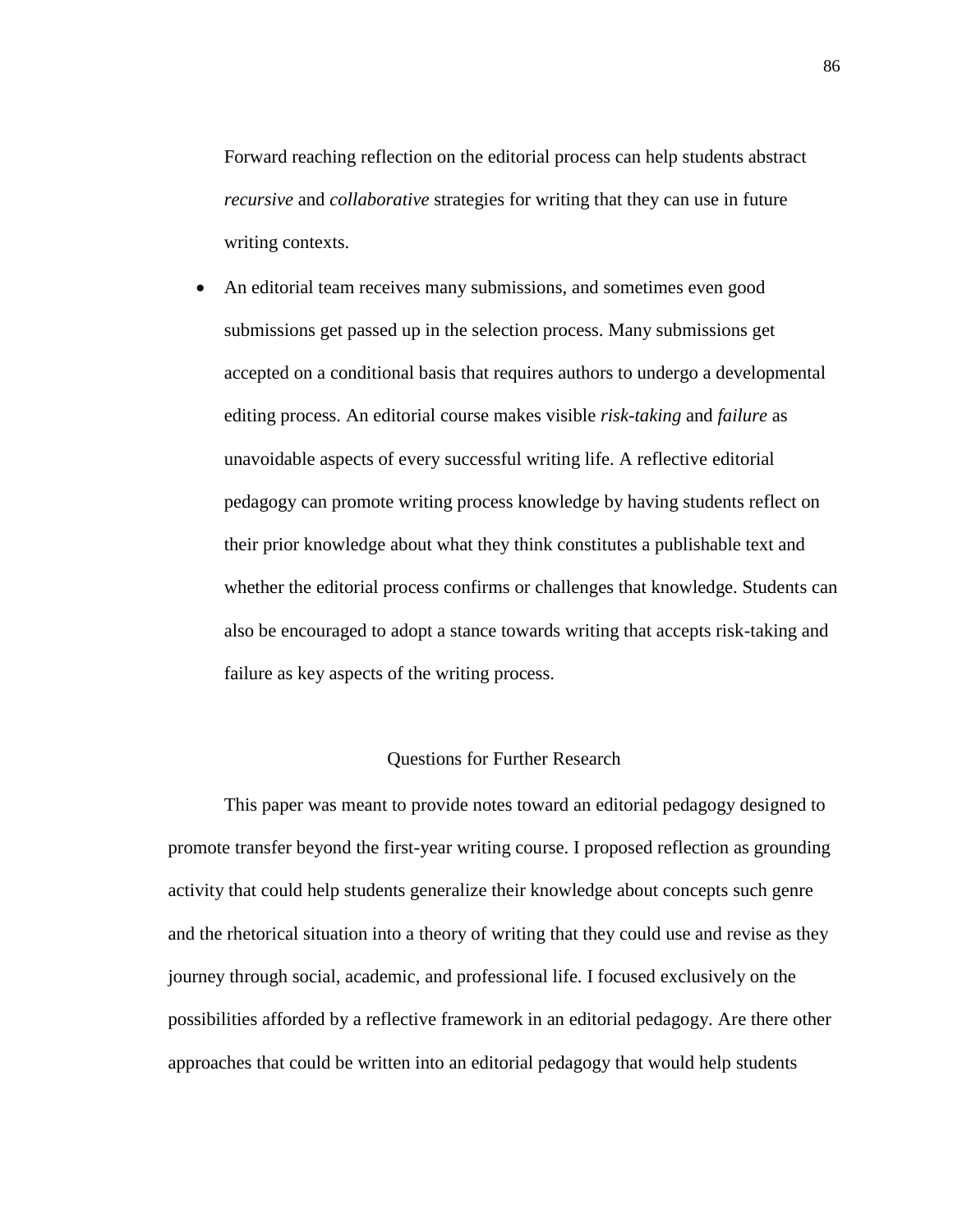transfer beyond the first-year writing course? For example, what would a Writing about Writing approach, which is arguably less reflection-heavy than other transfer-based curriculum, offer in terms of an editorial pedagogy?

In the introduction, I suggested a second-year companion course as an ideal context for a reflective editorial pedagogy designed to promote transfer beyond the FYC course. I argued that such a placement of an editorial course could serve as a bridge for students moving from the FYC course to future writing contexts. The notes that I offer here had this ultimate goal in mind. I imagined the kinds of prior knowledge students would be bringing from the FYC course and sought to provide ideas for how to continue engaging students in the key ideas and concepts of writing studies in a reflective editorial pedagogy designed to promote writing transfer. Yet, I wonder what other contexts might work for editorial pedagogy. Could such a pedagogy work as a special topics first-year writing course? What would be the benefits and limitations of implementing a publishing apprenticeship model in FYC? How about a graduate English studies course? What might increased collaborations between graduate students in English and recent-FYC students look like? These are questions that I hope to one day take up in future research.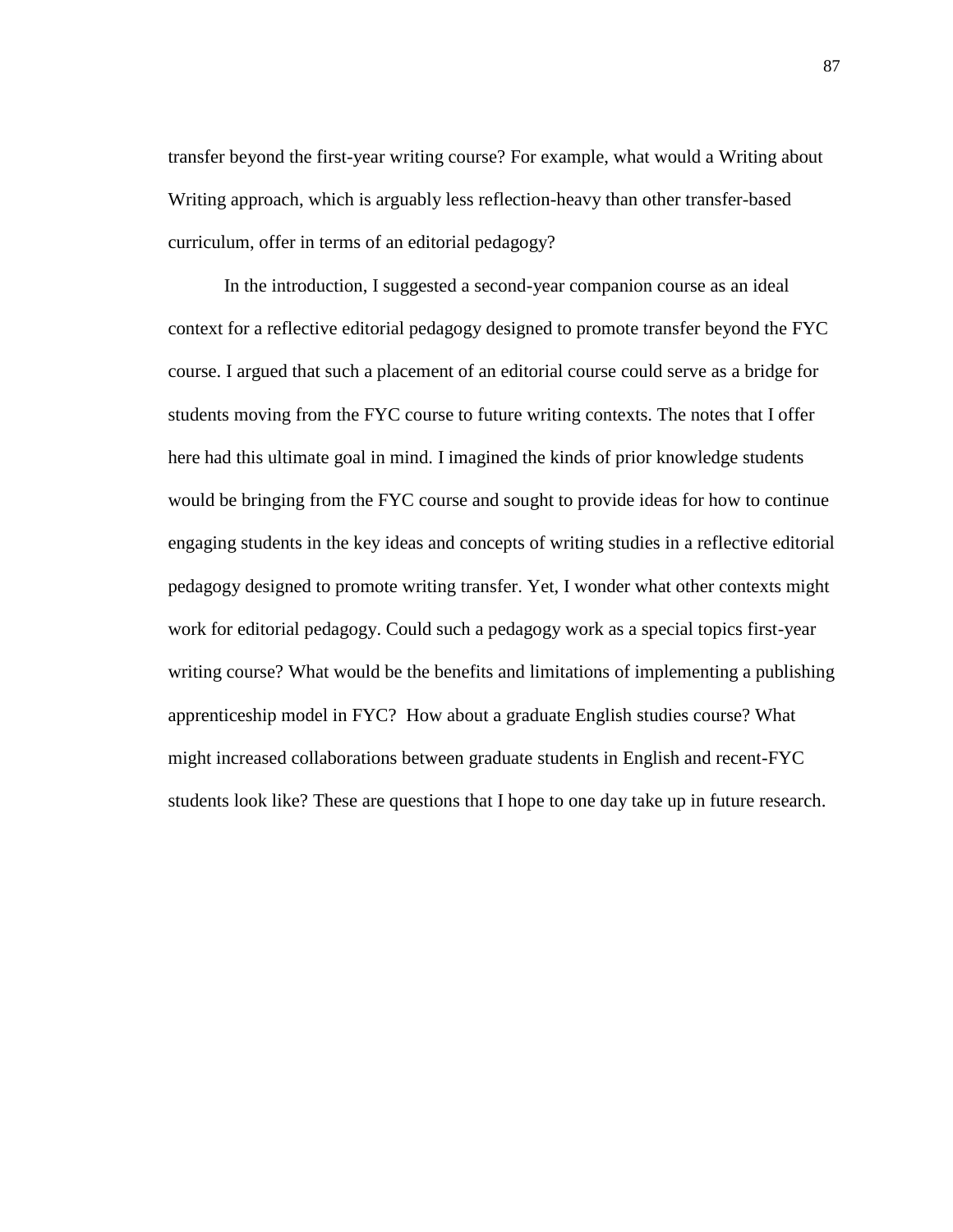#### **CONCLUSION**

In a publishing course, we find students working out all kinds of concepts, strategies, beliefs and approaches that are central themes of many first-year composition curricula in the U.S. They apprentice into and develop literate identities within the publishing community. They take up and perform a variety of genres. They respond to various individual and collective rhetorical challenges. They develop and practice ideas about the writing process. From a pedagogical standpoint, then, a publishing course offers a world of promise for writing programs that want to promote active writing identities beyond the first-year writing course. Engaging students in the publishing process can help them further develop knowledge about writing and themselves as writers. So long, of course, as they are explicitly guided to do so.

If I could offer one small note, it's that we make good on the promise of publishing by grounding an editorial pedagogy in a personal and public culture of reflection, what Yancey, in her concluding essay to *Rhetoric of Reflection*, refers to as "reflective semipublic spaces where learning is a communal process" (310). I maintain that a publishing pedagogy built on top of a reflective framework can provide students with meaningful opportunities to develop a working theory and practice of writing that they can take with them, use, and modify as they travel through the university and beyond. If we want writers to continue to develop writing knowledge after the first-year writing course, they need to be provided additional opportunities to reflect upon and identify, assess, and generalize what they are doing at particular moments and in particular contexts into a working theory and practice of writing. My study of the Toyon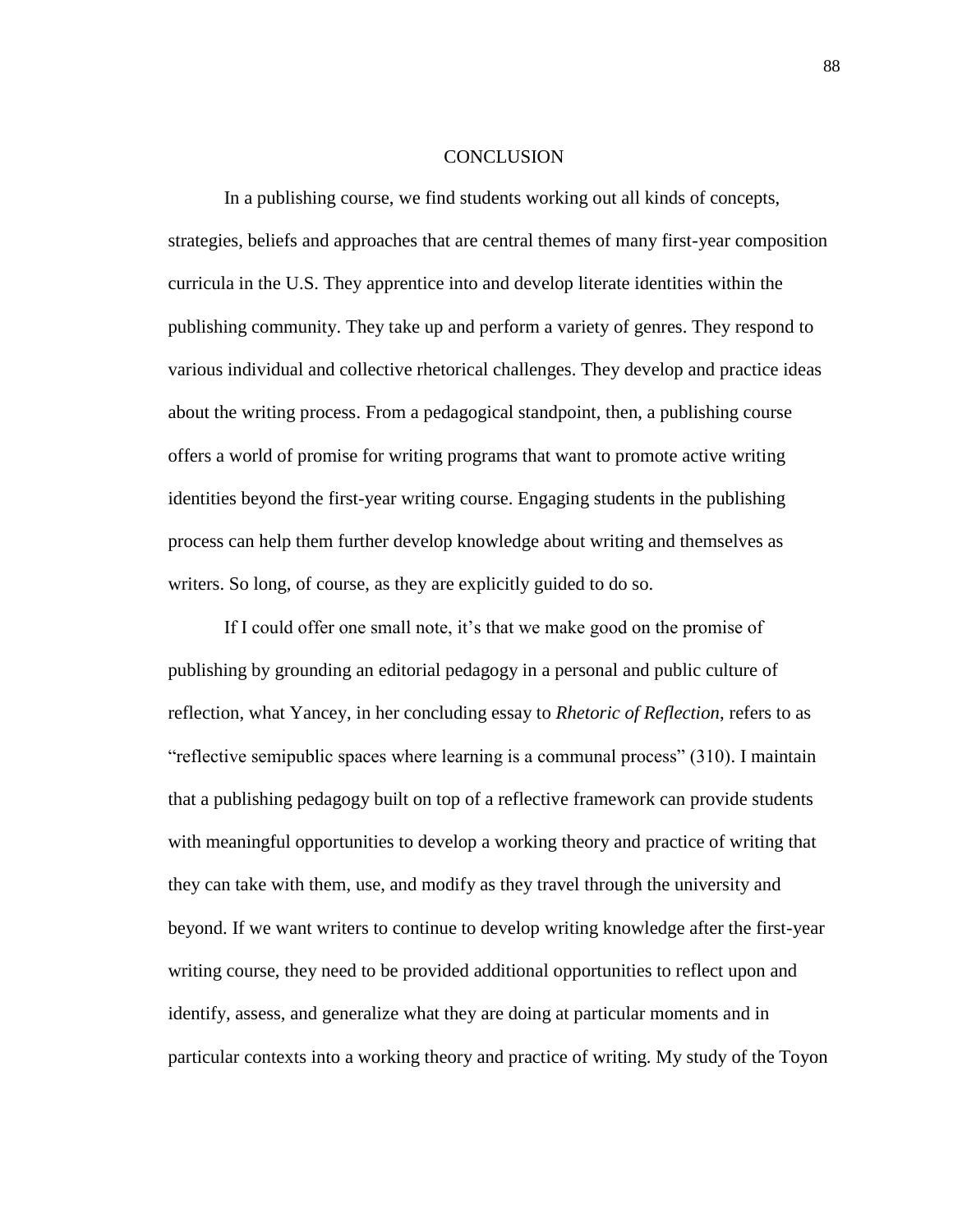course demonstrates that student-run publishing is rich with these very opportunities. The question is how to develop editorial pedagogies that motivate students to capitalize on them. I offer up reflection. It is a tried and true practice by which students develop metacognitive habits as readers, writers, and researchers.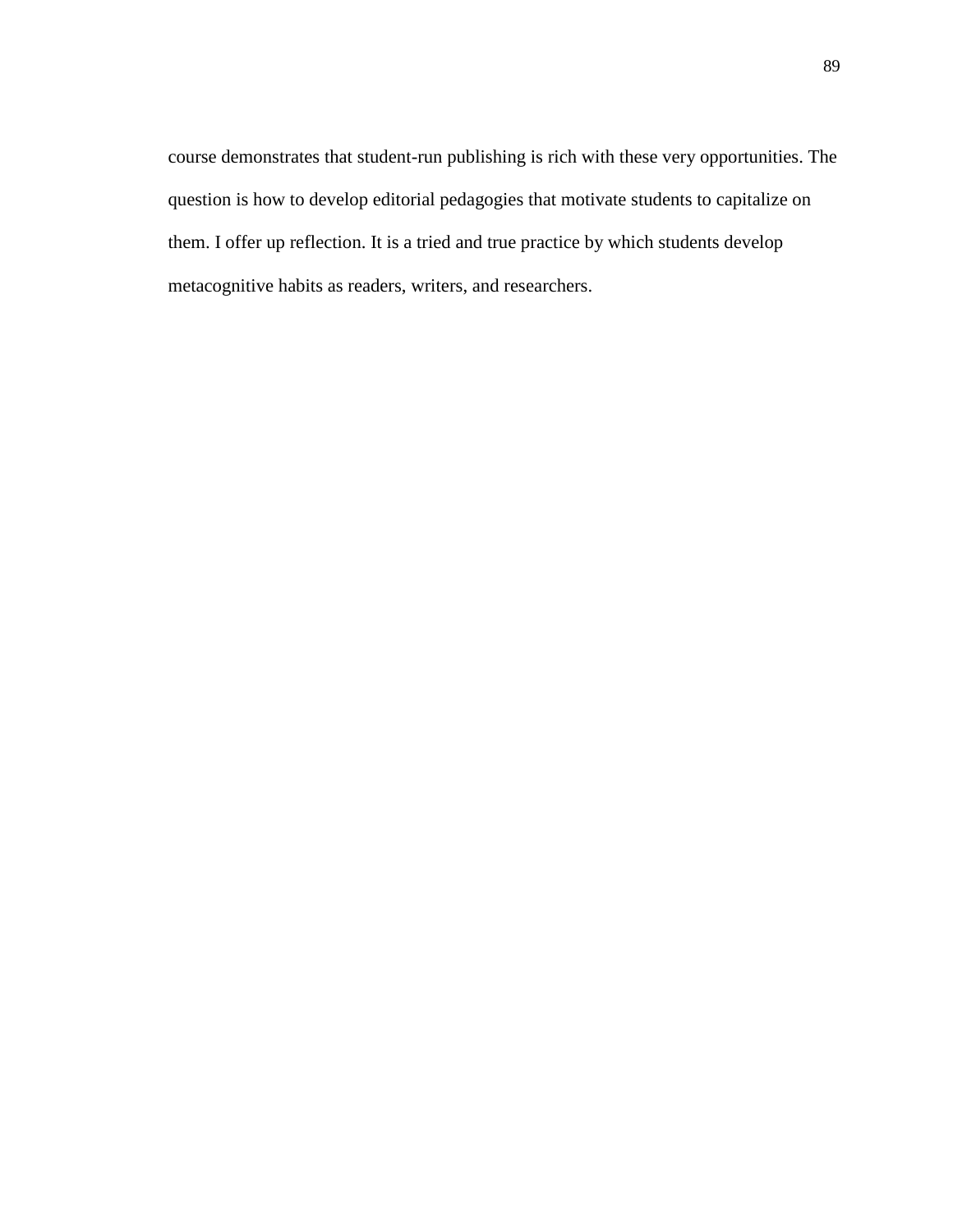# WORKS CITED & REFERENCED

Adler-Kassner, Linda and Wardle, Elizabeth, editors. *Naming What We Know: Threshold Concepts of Writing Studies*. Utah State UP, 2015.

Adler-Kassner, L., Majeweski, J. and Koshnick, D. "The Value of Troublesome Knowledge: Transfer and Threshold Concepts in Writing and History." *Composition Forum*, vol. 26, 2012. compositionforum.com/issue/26/troublesomeknowledge-threshold.php.

Alexander, Laurie, Colman, Jason, Kahn, Meredith, Peters, Amanda, Watkinson, Charles, and Welzenbach, Rebecca. "Publishing as Pedagogy: Connecting Library Services and Technology." *EDUCAUSEreview*, 11 Jan. 2016, [https://er.educause.edu/articles/2016/1/publishing-as-pedagogy-connecting](https://er.educause.edu/articles/2016/1/publishing-as-pedagogy-connecting-%09library-services-and-technology)[library-services-and-technology.](https://er.educause.edu/articles/2016/1/publishing-as-pedagogy-connecting-%09library-services-and-technology)

"Appendix A: The Elon Statement on Writing Transfer." *Critical Transitions: Writing and Question of Transfer*, edited by Chris M. Anson and Jessie L. Moore, Fort Collins, Colorado: The WAC Clearinghouse and University Press of Colorado, 2013. Available at<https://wac.colostate.edu/books/perspectives/ansonmoore/>

Bauer, Benjamin J., et al. "Learning through Publishing The Pi Sigma Alpha Undergraduate Journal of Politics." *PS: Political Science & Politics*, vol. 42, no. 3, 2009, pp. 565–569., doi:10.1017/S1049096509090908.

Ball, Cheryl. "Editorial Pedagogy, Pt. 1: A Professional Philosophy." *Hybrid Pedagogy*, 5 Nov. 2012. hybridpedagogy.org/editorial-pedagogy-pt-1-a-professionalphilosophy./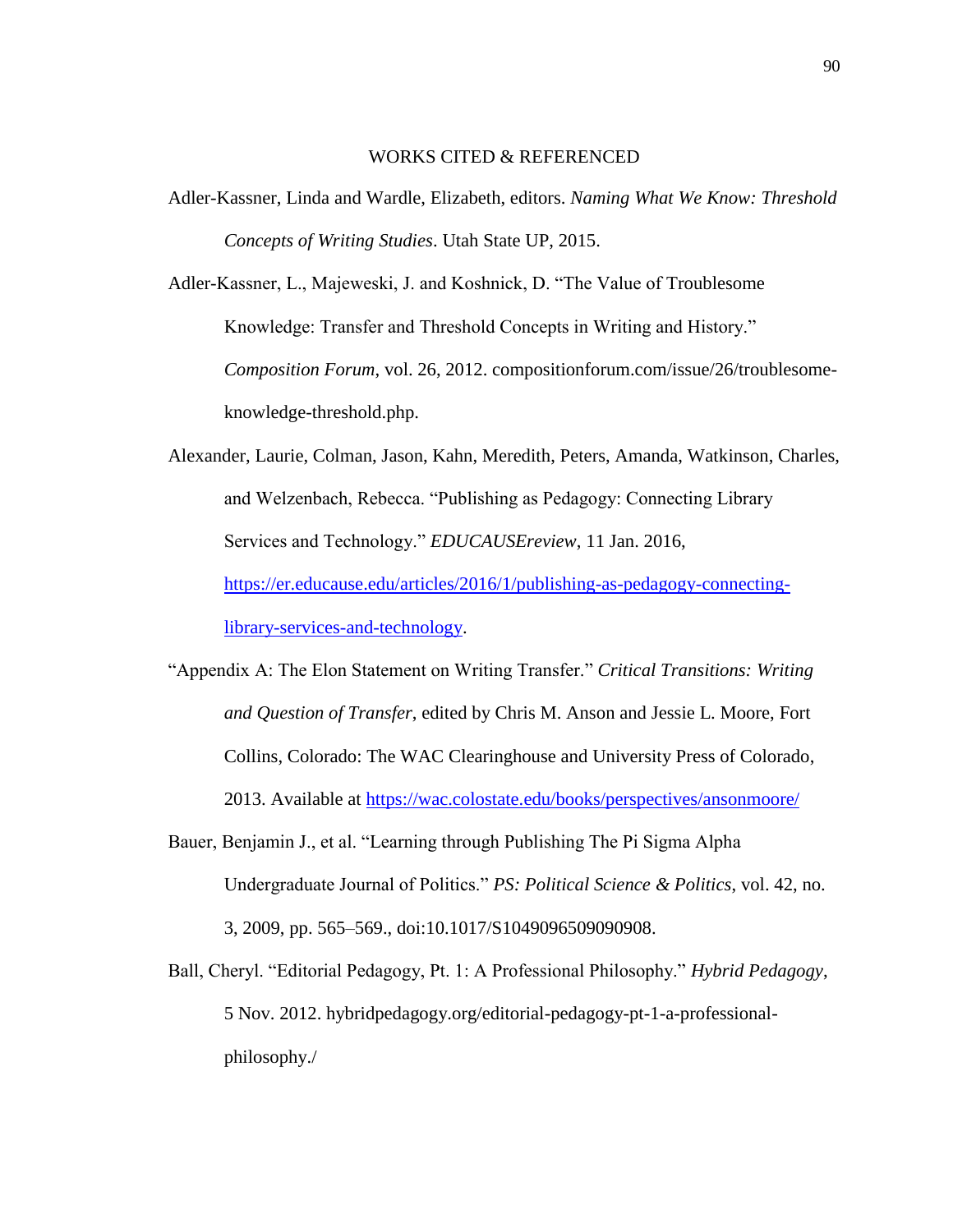- Ball, Cheryl. "Editorial Pedagogy, Pt. 2: Developing Authors." Hybrid Pedagogy, 27. Nov. 2012. hybridpedagogy.org/editorial-pedagogy-pt-2-developing-authors/
- Ball, Cheryl. "Editorial Pedagogy, Pt. 3: Developing Editors." Hybrid Pedagogy, 12, Feb. 2013. hybridpedagogy.org/editorial-pedagogy-pt-3-developing-editors-designers/
- Bazerman, Charles. "Writing Speaks to Situations through Recognizable Forms." *Naming What We Know: Threshold Concepts of Writing Studies*, edited by Linda Adler Kassner and Elizabeth Wardle, Utah State University Press, 2015, pp. 35-37.
- Beaufort, Anne. *College Writing and Beyond: A New Framework for University Writing Instruction*, Logan, Utah State University Press, 2007.
- Beaufort, Anne. "Reflection: The Metacognitive Move Towards Transfer of Learning." *A Rhetoric of Reflection*, edited by Kathleen Blake Yancey, University Press of Colorado, Utah State University Press, 2016, pp. 23-40.

[www.jstor.org/stable/j.ctt1djmhfg.5.](http://www.jstor.org/stable/j.ctt1djmhfg.5)

- Beaufort, Anne. "Transferring Writing Knowledge to the Workplace, Are We on Track?" *Expanding Literacies: English Teaching and the New Workplace*, edited by Mary Sue Garay and Stephen A. Bernhardt, State University of New York Press, 1998, pp. 179-200.
- Beach, King. "Consequential Transitions: A Sociocultural Expedition Beyond Transfer in Education." *Review of Research in Education*, vol. 24, 1999, pp. 101-139. *JSTOR*, jstor.org/stable/1167268.
- Bergman, Linda S. and Zepernick, Janet. "Disciplinarity and Transfer: Students' Perceptions of Learning to Write." *Writing Program Administration*, vol. 31, no.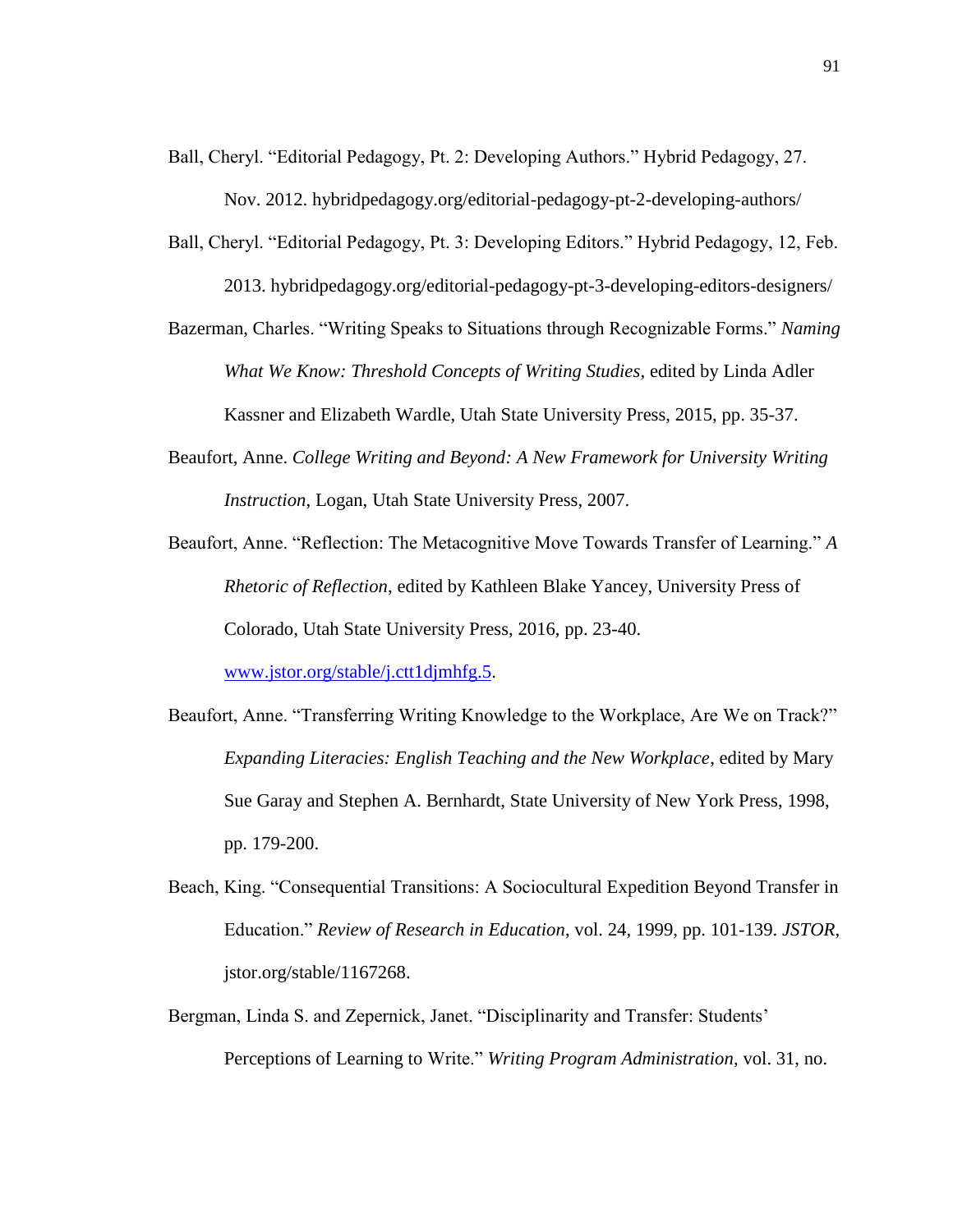1-2 (Fall/Winter), 2007, [http://wpacouncil.org/archives/31n1-2/31n1-2bergmann](http://wpacouncil.org/archives/31n1-2/31n1-2bergmann-%09zepernick.pdf)[zepernick.pdf](http://wpacouncil.org/archives/31n1-2/31n1-2bergmann-%09zepernick.pdf)

Brandt, Deborah. "Sponsors of Literacy." *College Composition and Communication*, vol. 49, no. 2, May 1998, pp. 165-185. *JSTOR*, doi: 10.2307/358929

Brooke, Collin and Carr, Allison. "Failure Can Be an Important Part of Writing Development." *Naming What We Know: Threshold Concepts of Writing Studies*, edited by Linda Adler Kassner and Elizabeth Wardle, Utah State University Press, 2015, pp. 62-64.

Carr, Allison. "Failure Is Not an Option." *Bad Ideas about Writing*, edited by Cheryl E. Ball and Drew M. Loewe, Morgantown, WV: West Virginia University Libraries Digital Publishing Institute, 2017, pp. 76-81.

<https://textbooks.lib.wvu.edu/badideas/badideasaboutwriting-book.pdf>

- Clark, Irene and Hernandez, Andrea. "Genre Awareness, Academic Argument, and Transferability." *The WAC Journal*, vol. 22, 2011, pp. 65-78. wac.colostate.edu/journal/vol22/clark.pdf. Accessed 7 June 2019.
- Detterman, Douglass K. "The case for the prosecution: Transfer as an epiphenomenon." *Transfer on trial: Intelligence, cognition, and instruction*, edited by Douglass K. Detterman & R.J. Sternberg, Westport, CT: Ablex Publishing, 1993, pp. 1-24.

Detterman, Douglass K. and Sternberg, R.J. (eds.). *Transfer on trial: Intelligence, cognition, and instruction*. Westport, CT: Ablex Publishing, 1993, pp. 1-24.

Devitt, Amy J. "Generalizing about Genre: New Conceptions of an Old Concept." *College Composition and Communication*, vol. 44, no. 4, 1993, pp. 573-586.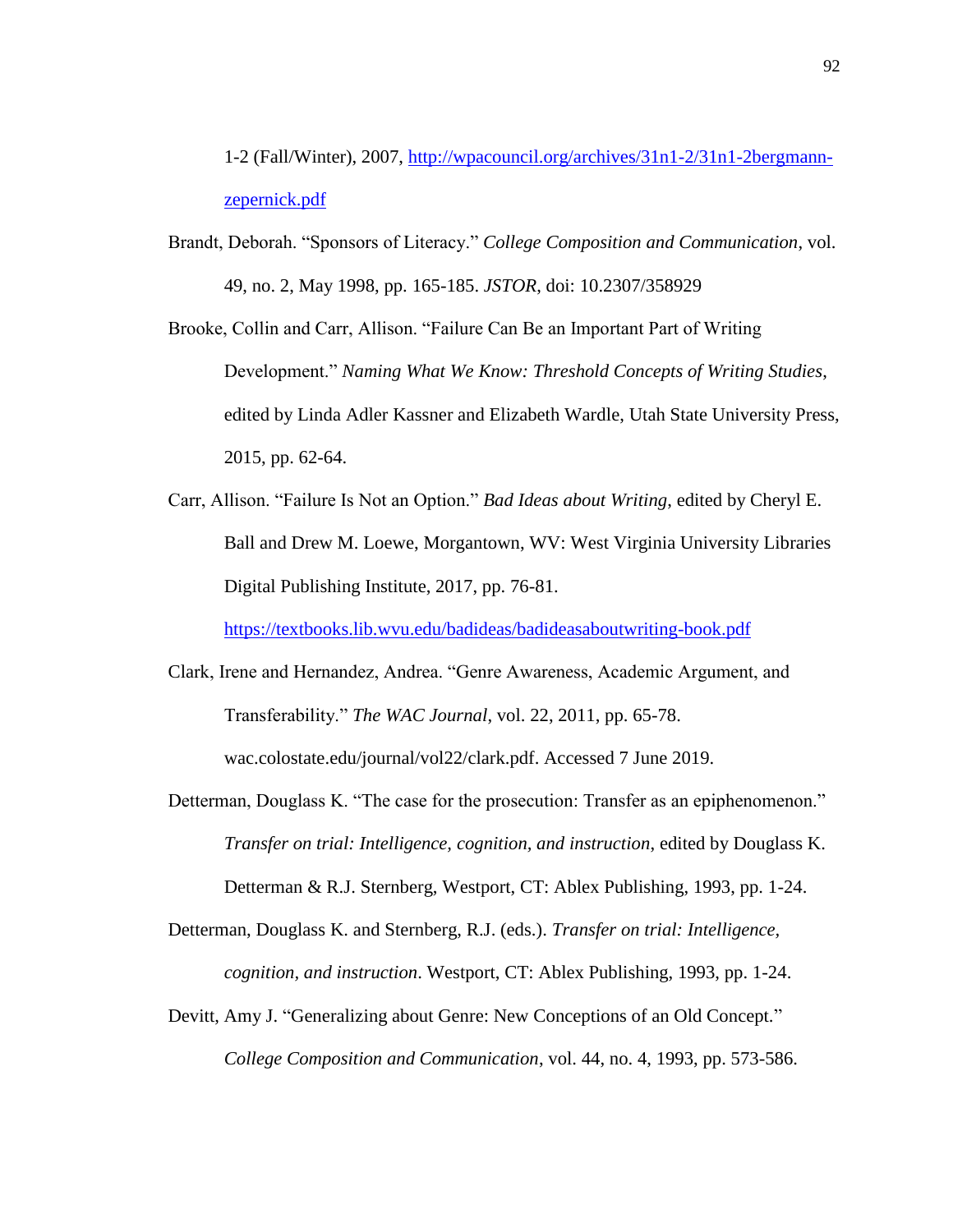- Downs, Douglas, and Elizabeth Wardle. "Teaching about Writing, Righting Misconceptions: (Re)Envisioning 'First-Year Composition' as 'Introduction to Writing Studies.'" College Composition and Communication, vol. 58, no. 4, 2007, pp. 552–584. JSTOR, www.jstor.org/stable/20456966.
- Driscoll, Dana Lynn and Wells, Jennifer. "Beyond Knowledge and Skills: Writing Transfer and the Role of Student Dispositions." *Composition Forum*, vol. 26, 2012. compositionforum.com/issue/26/beyond-knowledge-skills.php.
- Driscoll, Dana Lynn. "Connected, Disconnected, or Uncertain: Student Attitudes about Future Writing Contexts and Perceptions of Transfer from First-Year Writing to the Disciplines." *Across the Disciplines: A Journal of Language, Learning and Academic Writing*, vol. 2, no.2, 2011, pp. 1-29. wac.colostate.edu/atd/archives/volume8.
- Estrem, Heidi. "Writing is a Knowledge-Making Activity." *Naming What We Know: Threshold Concepts of Writing Studies*, edited by Linda Adler Kassner and Elizabeth Wardle, Utah State University Press, 2015, pp. 18-19.
- Fahnestock, Jeanne. "Accommodating Science: The Rhetorical Life of Scientific Facts." *Written Communication*, vol. 3, no. 3, July 1986, pp. 275–296, *Sage Journals*, doi:10.1177/0741088386003003001.

Farmer, Frank. *After the Public Turn: Composition, Counterpublics, and the Citizen Bricoleur*, Utah State University Press, 2013. ProQuest Ebook Central, [https://ebookcentral.proquest.com/lib/humboldt/detail.action?docID=3442903.](https://ebookcentral.proquest.com/lib/humboldt/detail.action?docID=3442903)

Frazier, Dan. "First Steps Beyond First Year: Coaching Transfer After FYC." *Writing*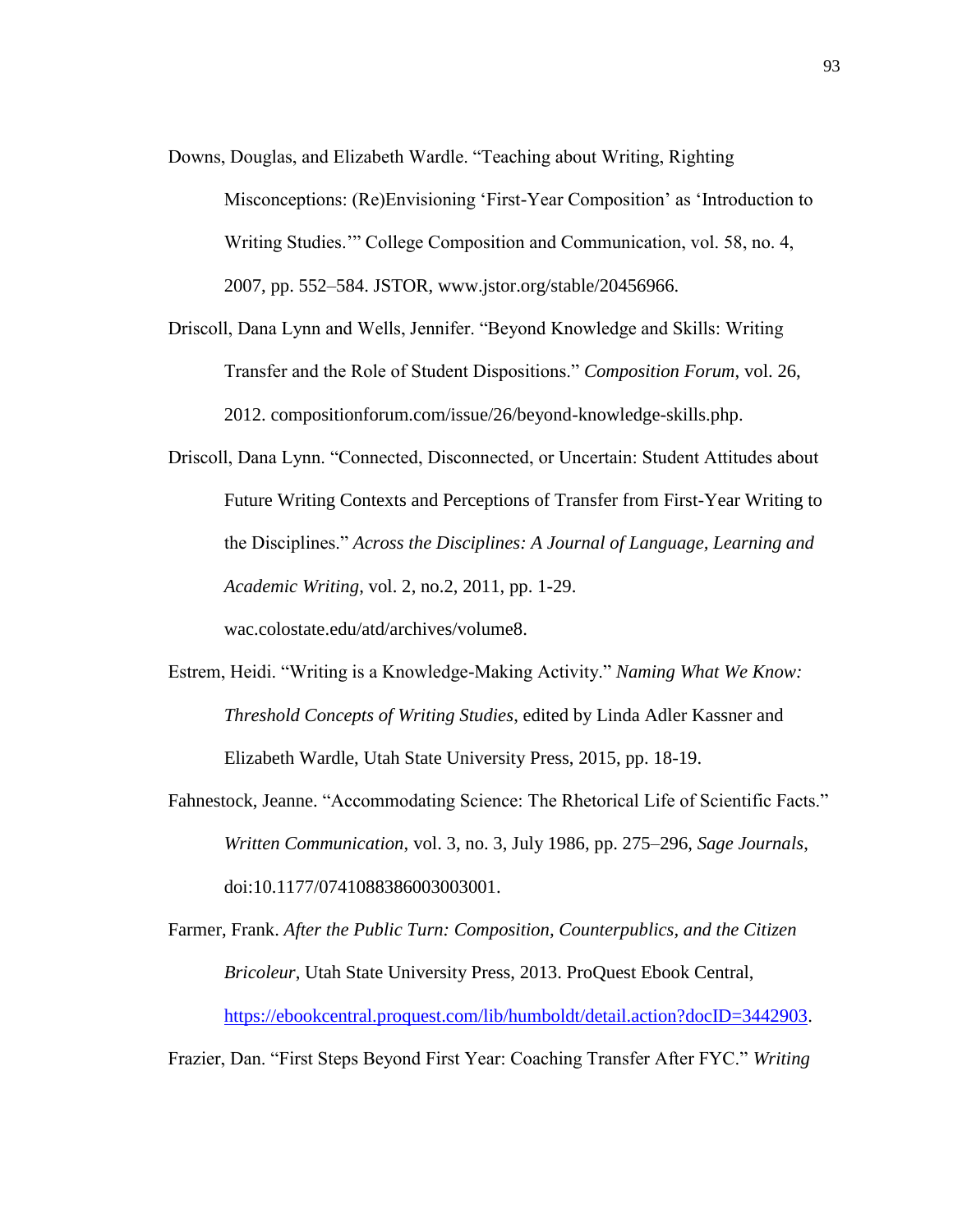*Program Administration*, vol. 33, no. 3, Spring 2010.

- Gee, James Paul. "Literacy, Discourse, and Linguistics: Introduction." *Journal of Education*, vol. 171, no. 1, Jan. 1989, pp. 5-17. *Sage Journals*, doi: 10.1177/002205748917100101
- Gee, James Paul. "What is Literacy?" *Journal of Education*, vol. 171, no. 1, 1989, pp. 18- 25.

Gorzelsky, Gwen, Hayes, Carol, Jones, Ed, and Driscoll, Dana Lynn. "Cueing and Adapting First-Year Writing Knowledge: Support for Transfer into Disciplinary Writing" *Understanding Writing Transfer: Implications for Transformative Student Learning in Higher Education*, edited by Randall Bass, and Jessie L. Moore, Stylus Publishing, LLC, 2017. *ProQuest Ebook Central*, [https://ebookcentral.proquest.com/lib/humboldt/detail.action?docID=4791229.](https://ebookcentral.proquest.com/lib/humboldt/detail.action?docID=4791229)

- Gorzelsky, Gwen, Driscoll, Dana Lynn, Paszek, Joe, Jones, Ed, and Hayes, Carol. "Chapter 8: Cultivating Constructive Metacognition: A New Taxonomy for Writing Studies." *Critical Transitions: Writing and the Question of Transfer*, edited by Chris Anson and Jessie Moore, Fort Collins, Colorado: The WAC Clearninghouse and University Press of Colorado, 2016, pp. 215-46.
- Grant-Davie, Keith. "Rhetorical Situations and Their Constituents." *Rhetoric Review*, vol. 15, no. 2, 1997, pp. 264–279. *JSTOR*, www.jstor.org/stable/465644.
- Hart-Davidson, Bill. "Genres are Enacted by Writers and Readers." *Naming What We Know: Threshold Concepts of Writing Studies*, edited by Linda Adler Kassner and Elizabeth Wardle, Utah State University Press, 2015, pp. 39-40.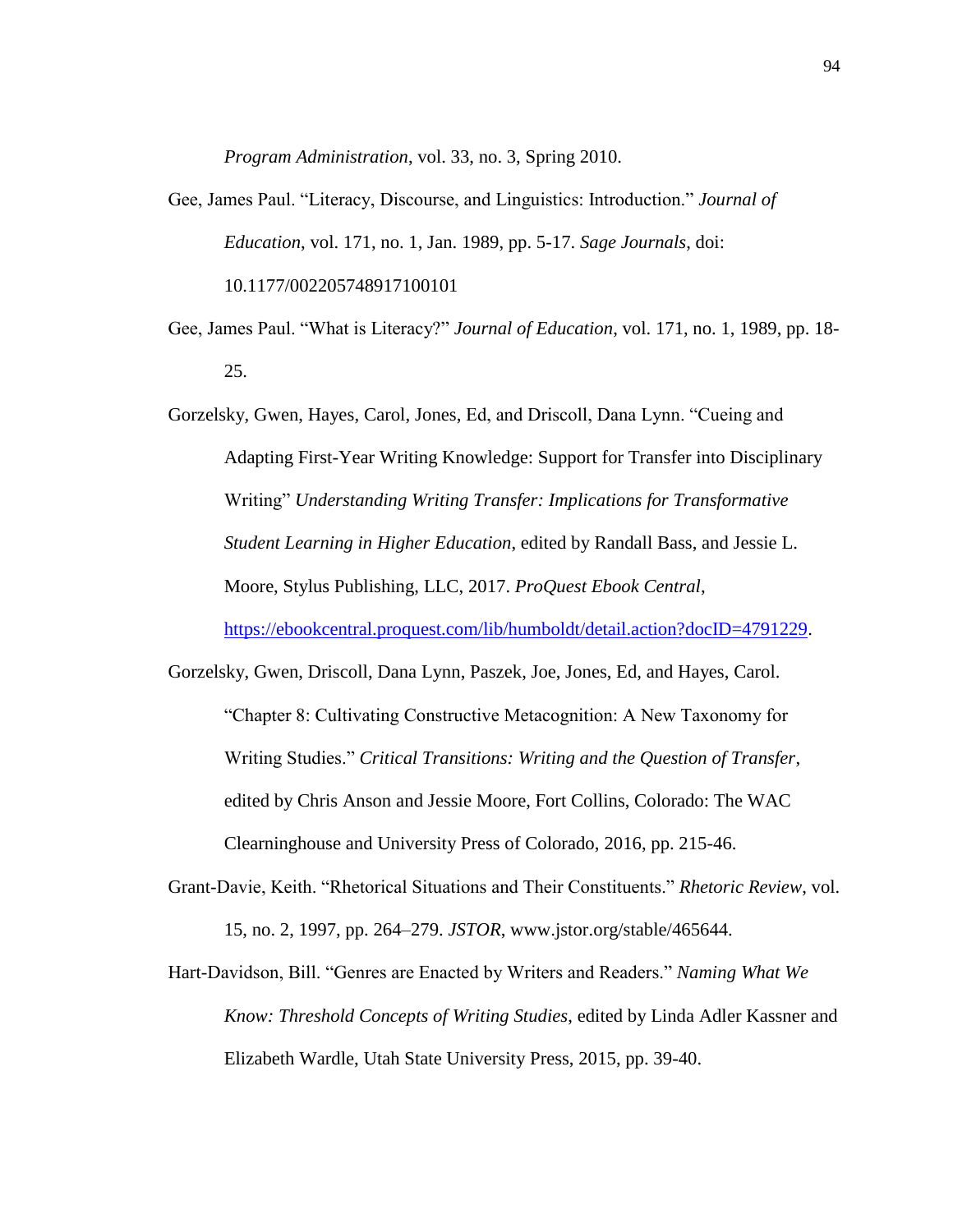Holbrook, Teri and Hundley, Melanie. "Writers are Mythical, Magical, and Damaged." *Bad Ideas about Writing*, edited by Cheryl E. Ball and Drew M. Loewe, Morgantown, WV: West Virginia University Libraries Digital Publishing Institute, 2017, pp. 53-59.

<https://textbooks.lib.wvu.edu/badideas/badideasaboutwriting-book.pdf>

- Horner, Bruce. "Re-valuing Student Writing." *Teaching with Student Texts*, edited by Joseph Harris, John D. Miles, and Charles Paine, Utah State UP, 2010, pp. 9-23.
- House, Veronica. "Community Engagement in Writing Program Design and Administration." *WPA: Writing Program Administration*, Vol. 39, No. 1, 2015.
- Johns, Ann. "Discourse Communities and Communities of Practice: Membership Conflict and Diversity." *Writing about Writing: A College Reader, 1st ed.*, edited by Elizabeth Wardle and Doug Downs, Boston, MA: Bedford/St. Martin's, 2011, pp. 499-518.
- Jo Reiff, Mary and Bawarshi, Anis. "Tracing Discursive Resources: How Students Use Prior Knowledge to Negotiate New Writing Contexts in First-Year Writing Contexts." *Written Communication*, vol. 28, no. 3, 2011, pp. 312-37. *Sage Journals*, DOI: 10.1177/0741088311410183.
- Lamott, Anne. "Shitty First Drafts." *Language Awareness: Readings for College Writers*, edited by Paul Eschholz, Alfred Rosa, and Virginia Clark. 9th ed. Boston: Bedford/St. Martin's, 2005: 93-96.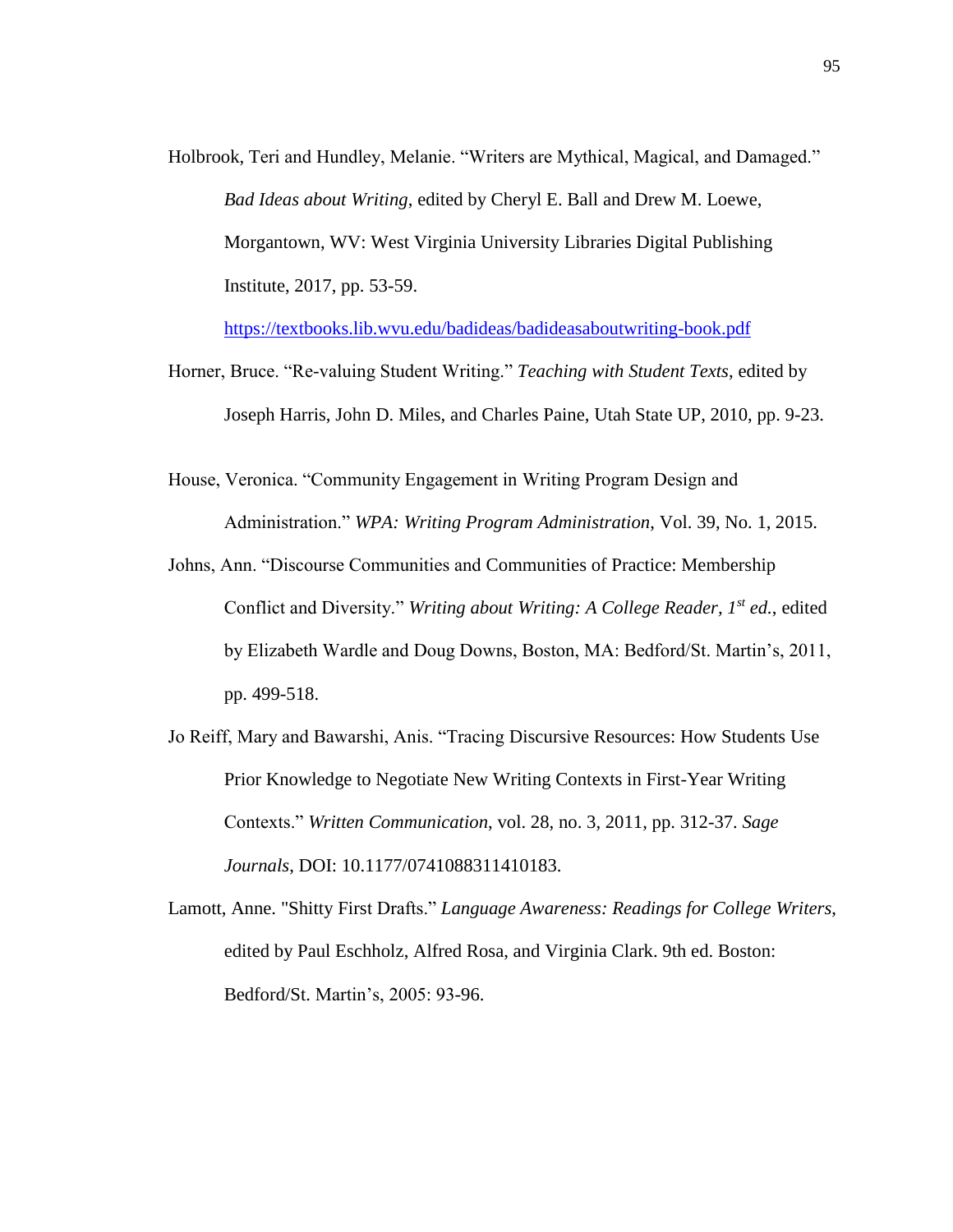- Mathieu, Paula. *Tactics of Hope: The Public Turn in English Composition*. Portsmouth, NH: Boynton/Cook, 2005. Print.
- Mathieu, Paula, Parks, Steve and Rousculp, Tiffany. "Introduction: Circulating Communities: The Tactics and Strategies of Community Publishing." *Circulating Communities: The Tactics and Strategies of Community Publishing*, edited by Paula Mathieu, Steve Parks, and Tiffany Rousculp. Plymouth: Lexington Books, 2012, pp. 1-20.
- McCarthy, Lucille. "A Stranger in Strange Lands: A College Student Writing across the Curriculum." *Research in the Teaching of English*, vol. 21, no. 3, Oct. 1987, pp. 233-265. *JSTOR*, jstor.org/stable/40171114.
- McDonnell, Karen and Jefferson, Kevin. "Product as Process: Teaching Publication to Students." *Teaching with Student Texts*, edited by Joseph Harris, John D. Miles, and Charles Paine, Utah State UP, 2010, pp. 108-28
- McManigell Grijalva, Regina A. "Chapter 5: Minding the Gap: Writing-Related Learning Across/With Multiple Activity Systems." *Critical Transitions: Writing and the Question of Transfer*, edited by Chris M. Anson and Jessie L. Moore, Colorado: The WAC Clearinghouse and University Press of Colorado, 2016, pp. 139-60.
- Miller, Carolyn R. "Genre as Social Action." *Quarterly Journal of Speech*, vol. 70, 1984, *Taylor & Francis Online*,<https://doi.org/10.1080/00335638409383686>
- Miller, Susan. *Textual Carnivals: The Politics of Composition*. Southern Illinois University, 1991.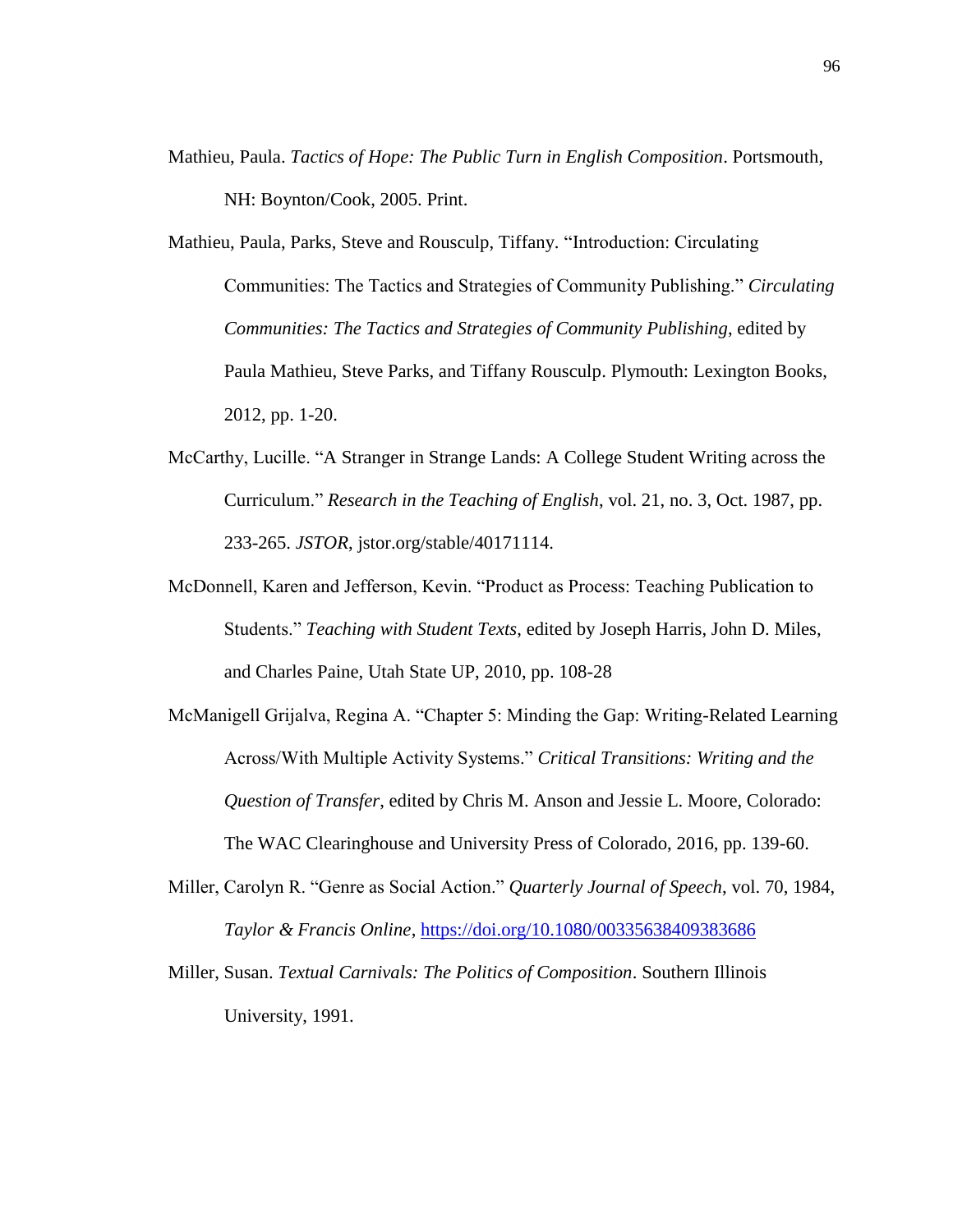Moore, Jessie L. "Five Essential Principles about Writing Transfer." *Understanding Writing Transfer: Implications for Transformative Student Learning in Higher Education*, edited by Randall Bass, and Jessie L. Moore, Stylus Publishing, LLC, 2017. *ProQuest Ebook Central*,

[https://ebookcentral.proquest.com/lib/humboldt/detail.action?docID=4791229.](https://ebookcentral.proquest.com/lib/humboldt/detail.action?docID=4791229)

Moore, Jessie. "Mapping the Questions: The State of Writing-Related Transfer Research." *Composition Forum*, vol. 26, 2012.

<https://compositionforum.com/issue/26/map-questions-transfer-research.php>

- Nelms, Gerald and Dively, Ronda Leathers. "Perceived Roadblocks to Transferring Knowledge from First-Year Composition to Writing Intensive Major Courses: A Pilot Study" *Writing Program Administration*, vol. 31, no. 1-2 (Fall/Winter), 2007, <http://wpacouncil.org/archives/31n1-2/31n1-2dively-nelms.pdf>
- Nowacek, Rebecca S. *Agents of Integration: Understanding Transfer as a Rhetorical Act*. CCCC of NCTE, 2011.

Perkins, David N. and Salomon, Gavriel. "Are Cognitive Skills Context-Bound?" *Educational Researcher*, vol. 18, no. 1, Jan. and Feb. 1989, pp.16-25. [https://www.jstor.org/stable/1176006.](https://www.jstor.org/stable/1176006)

- Perkins, David N. and Salomon, Gavriel. "Knowledge to Go: A Motivational and Dispositional View of Transfer." *Educational Psychologist,* vol. 47, no. 3, 2012, pp. 248-258. doi: 10.1080/00461520.2012.693354.
- Perkins, David N. and Salomon, Gavriel. "Teaching for Transfer." *Educational Leadership*, vol. 46, no. 1, Sep 1988, pp. 22-32. https://eric.ed.gov/?id=EJ376242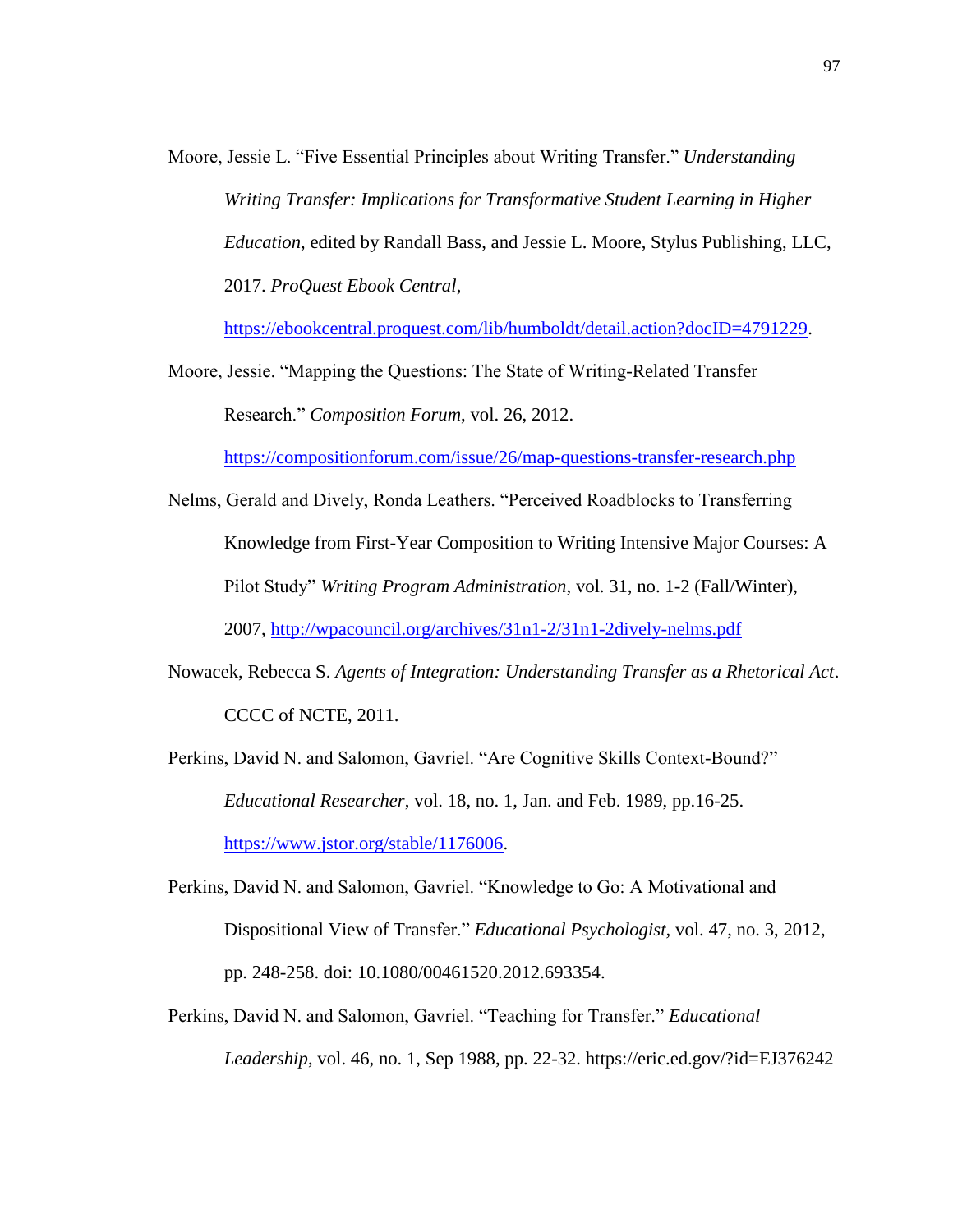- Perkins, David N. and Salomon, Gavriel. "Transfer of Learning." *International Encyclopedia of Education*, 2nd ed., Oxford, England: Pergamon Press, 1992.
- Prather, D. C. "Trial-and-error versus errorless learning: Training, transfer, and stress." *The American Journal of Psychology*, vol. 84, no. 3. 377-386. *APA PsychNET*, doi: 10.2307/1420469.
- Robertson, Lianne and Taczak Cara. "Teaching for Transfer." *Understanding Writing Transfer: Implications for Transformative Student Learning in Higher Education*, edited by Randall Bass, and Jessie L. Moore, Stylus Publishing, LLC, 2017. *ProQuest Ebook Central*,

[https://ebookcentral.proquest.com/lib/humboldt/detail.action?docID=4791229.](https://ebookcentral.proquest.com/lib/humboldt/detail.action?docID=4791229)

- Roozen, Kevin. "Writing is a Social and Rhetorical Activity." *Naming What We Know: Threshold Concepts of Writing Studies*, edited by Linda Adler Kassner and Elizabeth Wardle, Utah State University Press, 2015, pp. 17-18.
- Rounsaville, Angela. "Selecting Genres for Transfer: The Role of Uptake in Students Antecedent Genre Knowledge." *Composition Forum*, vol. 26, 2012.
- Russell, David. "Activity Theory and Its Implications for Writing Instruction." *Reconceiving Writing, Rethinking Writing Instruction*, edited by Joseph Petraglia, Hillsdale, NJ: Earlbaum, 1995, pp. 51-78.
- Scott, David, and Marlene. Morrison. *Key Ideas in Educational Research*. Continuum, 2006.
- Silver, Naomi. "Reflection in Digital Spaces: Publication, Conversation, Collaboration." *A Rhetoric of Reflection*, edited by Kathleen Blake Yancey, University Press of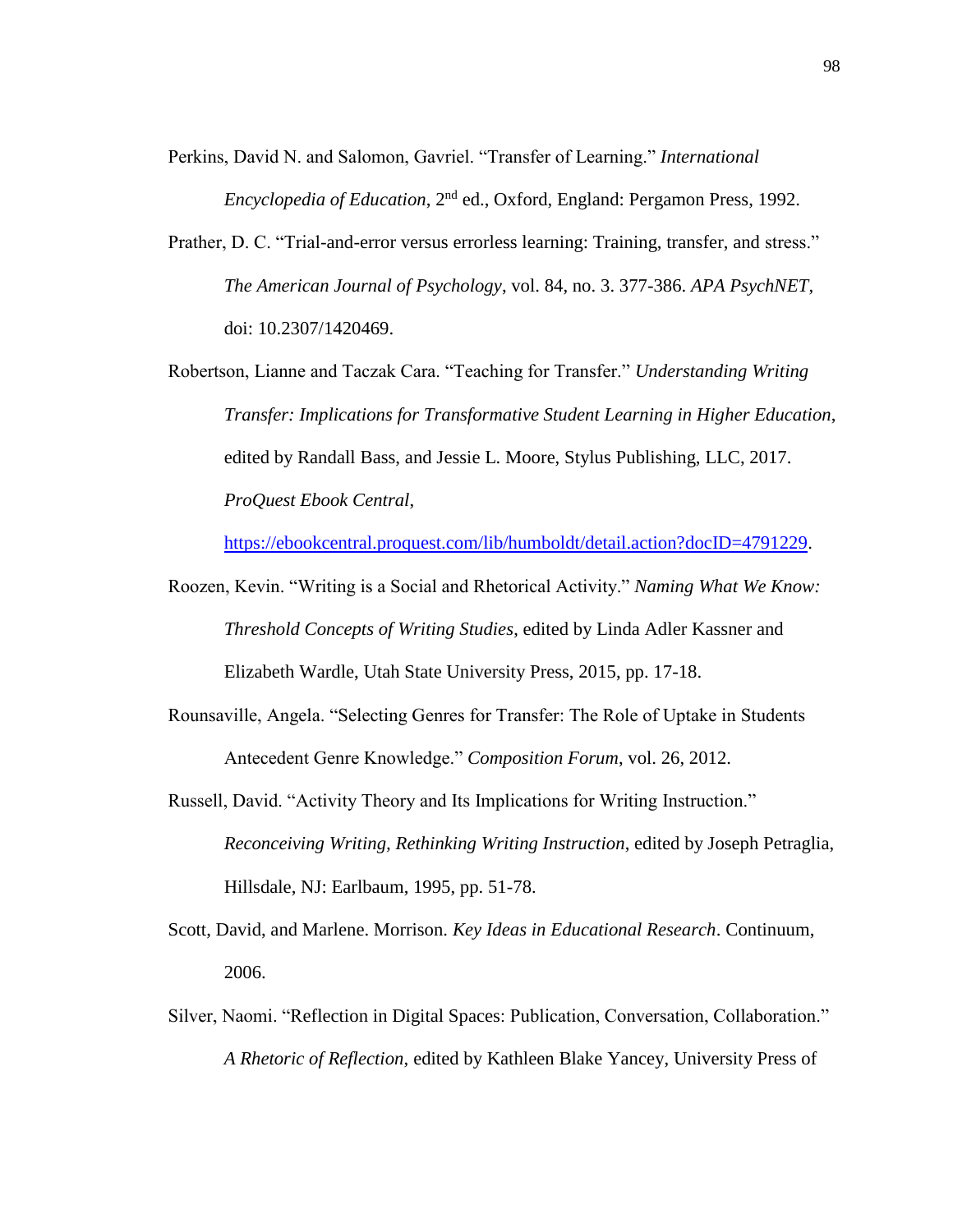Colorado, Boulder, Colorado, 2016, pp. 166–200. JSTOR,

[www.jstor.org/stable/j.ctt1djmhfg.12.](http://www.jstor.org/stable/j.ctt1djmhfg.12)

- Smit, David. *The End of Composition Studies*. Carbondale: Southern Illinois University Press, 2004.
- Sommers, Nancy, and Laura Saltz. "The Novice as Expert: Writing the Freshman Year." *College Composition and Communication*, vol. 56, no. 1, 2004, pp. 124–149. *JSTOR*, [www.jstor.org/stable/4140684.](http://www.jstor.org/stable/4140684)
- Stommel, Jesse. "Publishing as Pedagogy." *PhD2Published.com*, 21 April 2012, <http://www.phd2published.com/2012/04/12/2020/>
- Swales, John. "The Concept of Discourse Community." *Writing about Writing: A College Reader*, edited by Elizabeth Wardle and Doug Downs, Boston/New York: Bedford/St. Martin's, 2011, pp. 215-229.
- Taczak, Kara. "Reflection is Critical for Writers' Development." *Naming What We Know: Threshold Concepts of Writing Studies*, edited by Linda Adler Kassner and Elizabeth Wardle, Utah State University Press, 2015, pp. 78-81.
- Taczak, Kara, and Liane Robertson. "Reiterative Reflection in the Twenty-First Century Writing Classroom: An Integrated Approach to Teaching for Transfer." *A Rhetoric of Reflection*, edited by Kathleen Blake Yancey, University Press of Colorado, Boulder, Colorado, 2016, pp. 42–63. *JSTOR*,

[www.jstor.org/stable/j.ctt1djmhfg.6.](http://www.jstor.org/stable/j.ctt1djmhfg.6)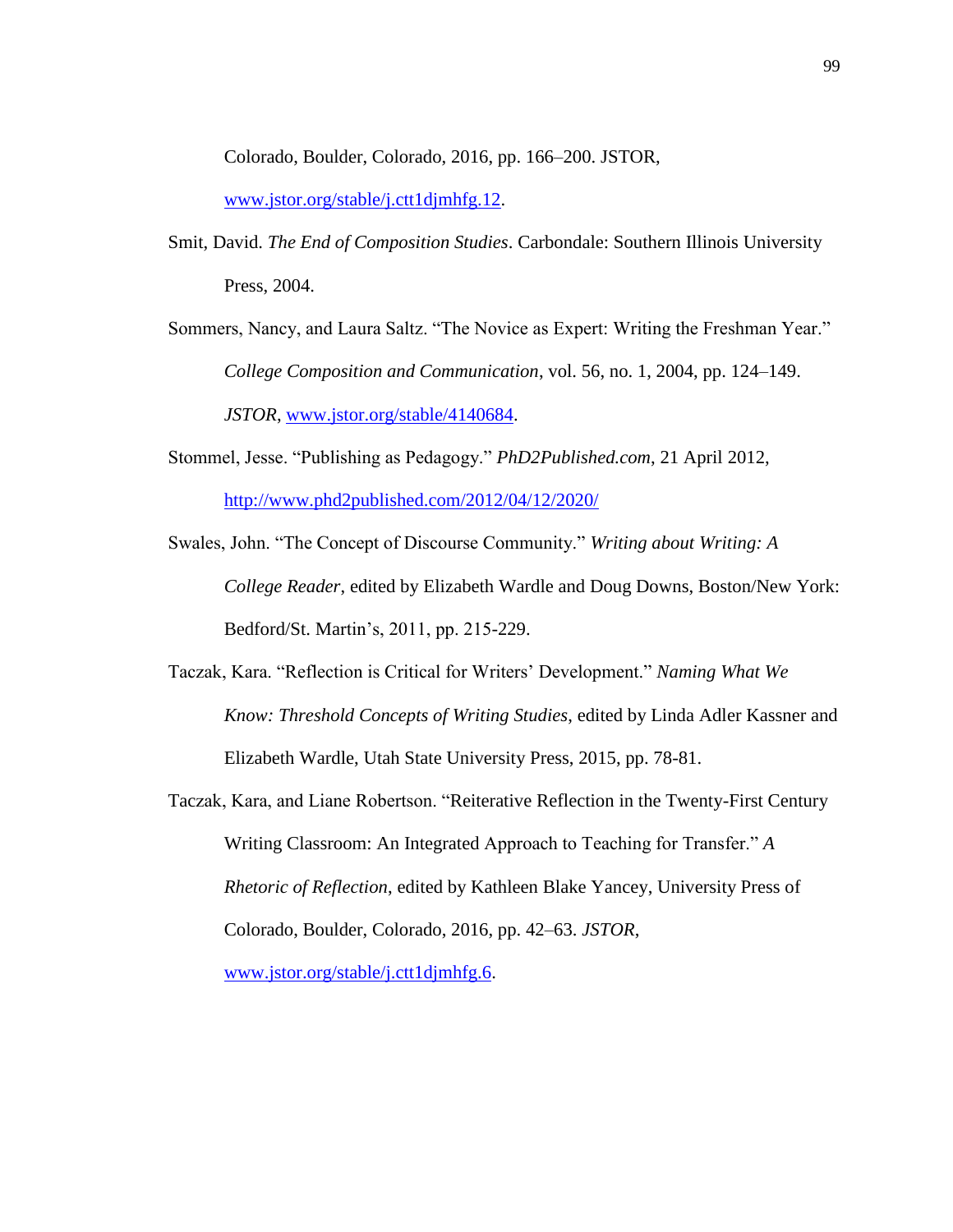- Thorndike, Edward L. and Woodworth, R.S. "The influence of improvement in one mental function upon the efficiency of other functions." *Psychological Review*, vol. 8, no. 4, 1901, pp. 384-395. *APA PsychNET*, doi: 10.1037/h0071280
- Tinberg, Howard. "Metacognition is Not Cognition." *Naming What We Know: Threshold Concepts of Writing Studies*, edited by Linda Adler Kassner and Elizabeth Wardle, Utah State University Press, 2015, pp. 75-76.
- Yancey, Kathleen Blake, Robertson, Liane, and Taczak, Kara. *Writing Across Contexts: Transfer, Composition, and Sites of Writing*. Utah State UP, 2014.
- Yancey, Kathleen Blake. "Defining Reflection: The Rhetorical Nature and Qualities of Reflection." *A Rhetoric of Reflection*, edited by Kathleen Blake Yancey, University Press of Colorado, Boulder, Colorado, 2016, pp. 303–320. JSTOR, [www.jstor.org/stable/j.ctt1djmhfg.18.](http://www.jstor.org/stable/j.ctt1djmhfg.18)
- Yancey, Kathleen Blake. "Re-designing Graduate Education in Composition and Rhetoric: The Use of Remix as Concept, Material, and Method." *Computers and Composition*, vol. 26, no. 1, 2009, pp. 4-12,

<https://doi.org/10.1016/j.compcom.2008.11.004>

Yancey, Kathleen Blake. *Reflection in The Writing Classroom*. University Press of Colorado, 1998. *JSTOR*, [www.jstor.org/stable/j.ctt46nsh0.](http://www.jstor.org/stable/j.ctt46nsh0)

Wardle Elizabeth. "Creative Repurposing for Expansive Learning: Considering 'Problem-Exploring' and 'Answer-Getting' Dispositions in Individuals and Fields." *Composition Forum*, vol. 26, 2012.

compositionforum.com/issue/26/creative-repurposing.php.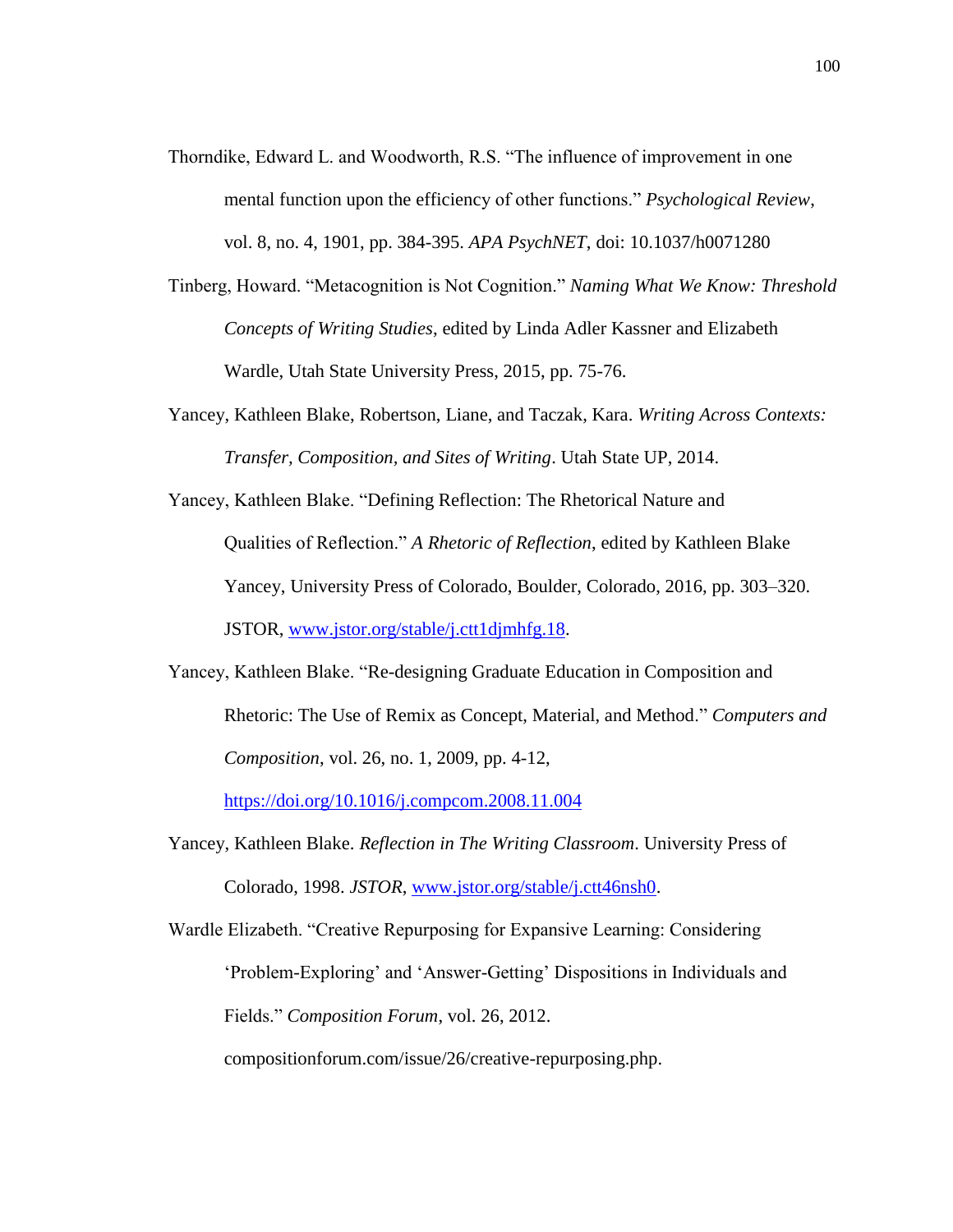Wardle, Elizabeth. "Understanding 'Transfer' from FYC: Preliminary Results of a Longitudinal Study." *Writing Program Administration*, vol. 31, no. 1-2

(Fall/Winter), 2007,<http://wpacouncil.org/archives/31n1-2/31n1-2wardle.pdf>